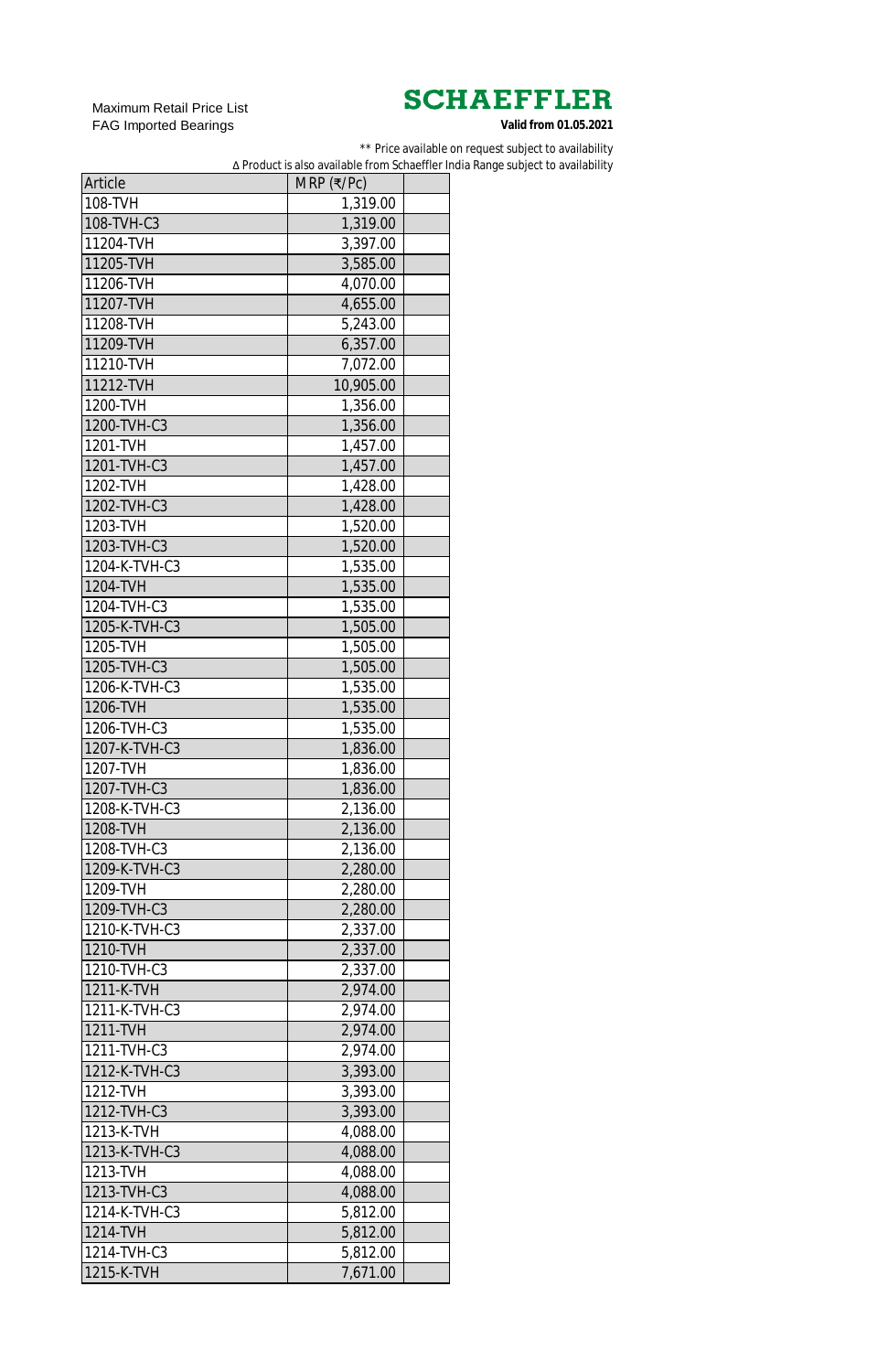Maximum Retail Price List FAG Imported Bearings

\*\* Price available on request subject to availability

∆ Product is also available from Schaeffler India Range subject to availability

| 1215-K-TVH-C3 | 7,671.00  |  |
|---------------|-----------|--|
| 1215-TVH      | 7,671.00  |  |
| 1215-TVH-C3   | 7,671.00  |  |
| 1216-K-TVH-C3 | 7,683.00  |  |
| 1216-TVH      | 7,683.00  |  |
| 1216-TVH-C3   | 7,683.00  |  |
| 1217-K-TVH-C3 | 9,842.00  |  |
| 1217-TVH      | 9,842.00  |  |
| 1217-TVH-C3   | 9,842.00  |  |
| 1218-K-TVH    | 11,001.00 |  |
| 1218-K-TVH-C3 | 11,001.00 |  |
| 1218-TVH      | 11,001.00 |  |
| 1218-TVH-C3   | 11,001.00 |  |
| 1219-K-M-C3   | 17,829.00 |  |
| 1219-M        | 17,829.00 |  |
| 1220-K-M-C3   | 28,237.00 |  |
| 1220-M        | 28,237.00 |  |
| 1220-M-C3     | 28,237.00 |  |
| 126-TVH       | 1,311.00  |  |
| 127-TVH       |           |  |
| 129-TVH       | 1,348.00  |  |
| 1301-TVH      | 1,432.00  |  |
|               | 2,007.00  |  |
| 1302          | 2,026.00  |  |
| 1302-C3       | 2,026.00  |  |
| 1303          | 1.599.00  |  |
| 1303-C3       | 1,599.00  |  |
| 1304-K-TVH-C3 | 1,711.00  |  |
| 1304-TVH      | 1,711.00  |  |
| 1304-TVH-C3   | 1,711.00  |  |
| 1305-K-TVH-C3 | 1,941.00  |  |
| 1305-TVH      | 1,941.00  |  |
| 1305-TVH-C3   | 1,941.00  |  |
| 1306-K-TVH-C3 | 2,469.00  |  |
| 1306-TVH      | 2,469.00  |  |
| 1306-TVH-C3   | 2,469.00  |  |
| 1307-K-TVH-C3 | 2,864.00  |  |
| 1307-TVH      | 2,864.00  |  |
| 1307-TVH-C3   | 2,864.00  |  |
| 1308-K-TVH-C3 | 3,344.00  |  |
| 1308-TVH      | 3,344.00  |  |
| 1308-TVH-C3   | 3,344.00  |  |
| 1309-K-TVH-C3 | 3,451.00  |  |
| 1309-TVH      | 3,451.00  |  |
| 1309-TVH-C3   | 3,451.00  |  |
| 1310-K-TVH-C3 | 4,207.00  |  |
| 1310-TVH      | 4,207.00  |  |
| 1310-TVH-C3   | 4,207.00  |  |
| 1311-K-TVH-C3 | 5,161.00  |  |
| 1311-TVH      | 5,161.00  |  |
| 1311-TVH-C3   | 5,161.00  |  |
| 1312-K-TVH-C3 | 7,992.00  |  |
| 1312-TVH      | 7,992.00  |  |
| 1312-TVH-C3   | 7,992.00  |  |
| 1313-K-TVH-C3 | 10,080.00 |  |
| 1313-TVH      | 10,080.00 |  |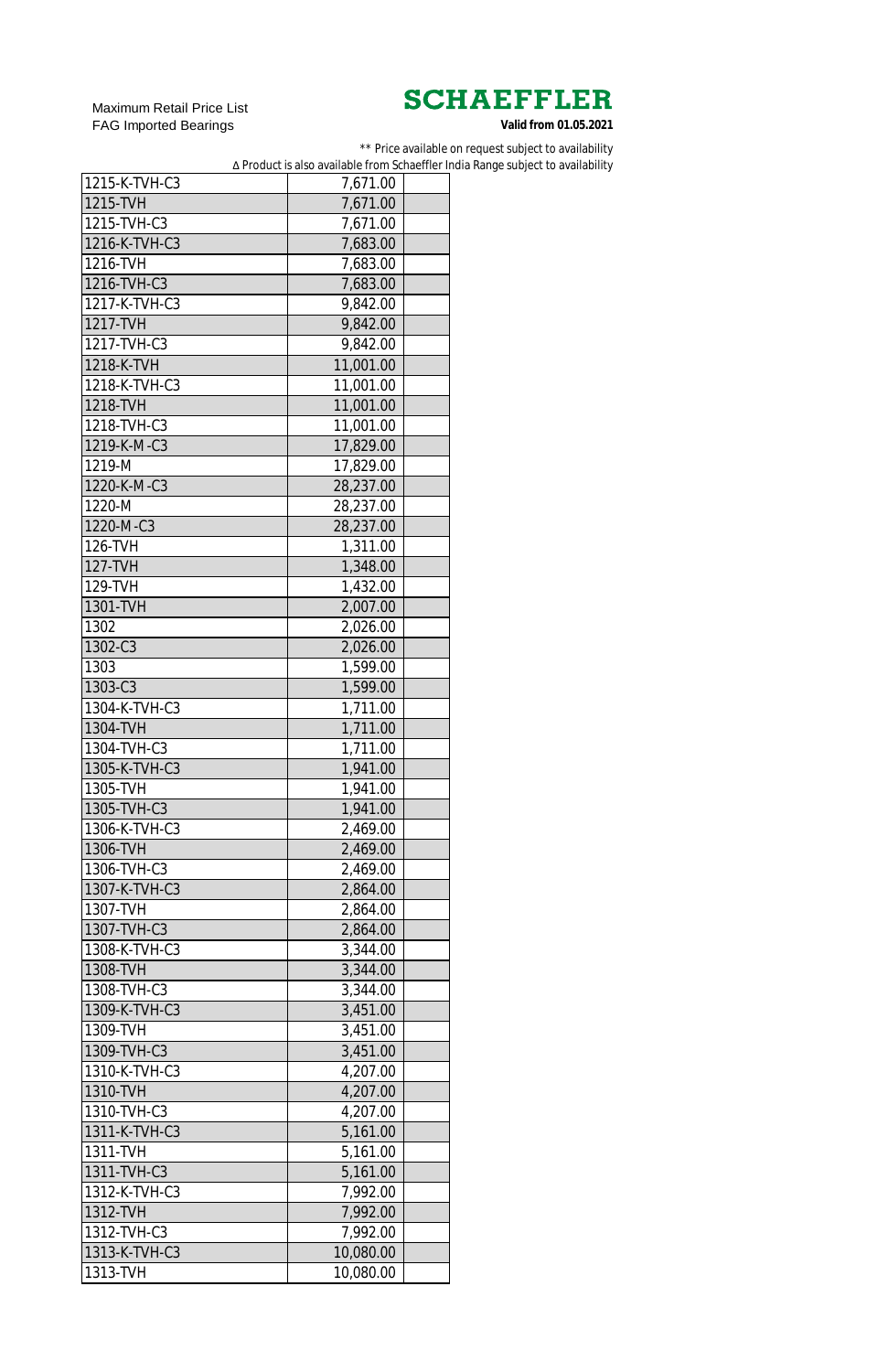Maximum Retail Price List FAG Imported Bearings

\*\* Price available on request subject to availability

∆ Product is also available from Schaeffler India Range subject to availability

| 1313-TVH-C3   | 10,080.00 |  |
|---------------|-----------|--|
| 1314-M        | 19,875.00 |  |
| 1315-K-M-C3   | 21,599.00 |  |
| 1315-M        | 21,599.00 |  |
| 1316-K-M-C3   | 23,252.00 |  |
| 1316-M        | 23,252.00 |  |
| 1316-M-C3     | 23,252.00 |  |
| 1317-K-M-C3   | 29,924.00 |  |
| 1317-M        | 29,924.00 |  |
| 1317-M-C3     | 29,924.00 |  |
| 1318-K-M-C3   | 32,398.00 |  |
| 1318-M        | 32,398.00 |  |
| 1318-M-C3     | 32,398.00 |  |
| 1319-K-M-C3   | 36,178.00 |  |
| 1319-M        | 36,178.00 |  |
| 1320-K-M-C3   | 49,418.00 |  |
| 1320-M        | 49,418.00 |  |
| 16002-A       | 532.00    |  |
| 16002-A-2Z    | 565.00    |  |
| 16002-A-2Z-C3 | 565.00    |  |
| 16002-A-C3    | 532.00    |  |
| 16003-A       | 551.00    |  |
| 16003-A-2Z    | 574.00    |  |
| 16003-A-2Z-C3 | 574.00    |  |
| 16003-A-C3    |           |  |
|               | 551.00    |  |
| 16004-A       | 543.00    |  |
| 16004-A-2Z    | 669.00    |  |
| 16004-A-C3    | 543.00    |  |
| 16005-A       | 630.00    |  |
| 16005-A-2Z    | 838.00    |  |
| 16005-A-2Z-C3 | 838.00    |  |
| 16005-A-C3    | 630.00    |  |
| 16006-A       | 751.00    |  |
| 16006-A-2Z    | 987.00    |  |
| 16006-A-2Z-C3 | 987.00    |  |
| 16006-A-C3    | 751.00    |  |
| 16007-A       | 918.00    |  |
| 16007-A-C3    | 918.00    |  |
| 16008-A       | 970.00    |  |
| 16008-A-C3    | 970.00    |  |
| 16009-A       | 1,307.00  |  |
| 16009-A-C3    | 1,307.00  |  |
| 16010-A       | 1,482.00  |  |
| 16010-A-C3    | 1,482.00  |  |
| 16011-A       | 2,450.00  |  |
| 16011-A-C3    | 2,450.00  |  |
| 16017         | 5,546.00  |  |
| 16017-C3      | 5,546.00  |  |
| 16018         | 6,355.00  |  |
| 16018-C3      | 6,355.00  |  |
| 16019         | 8,842.00  |  |
| 16019-C3      | 8,842.00  |  |
| 16020         | 8,219.00  |  |
| 16020-C3      | 8,219.00  |  |
| 16022         | 10,928.00 |  |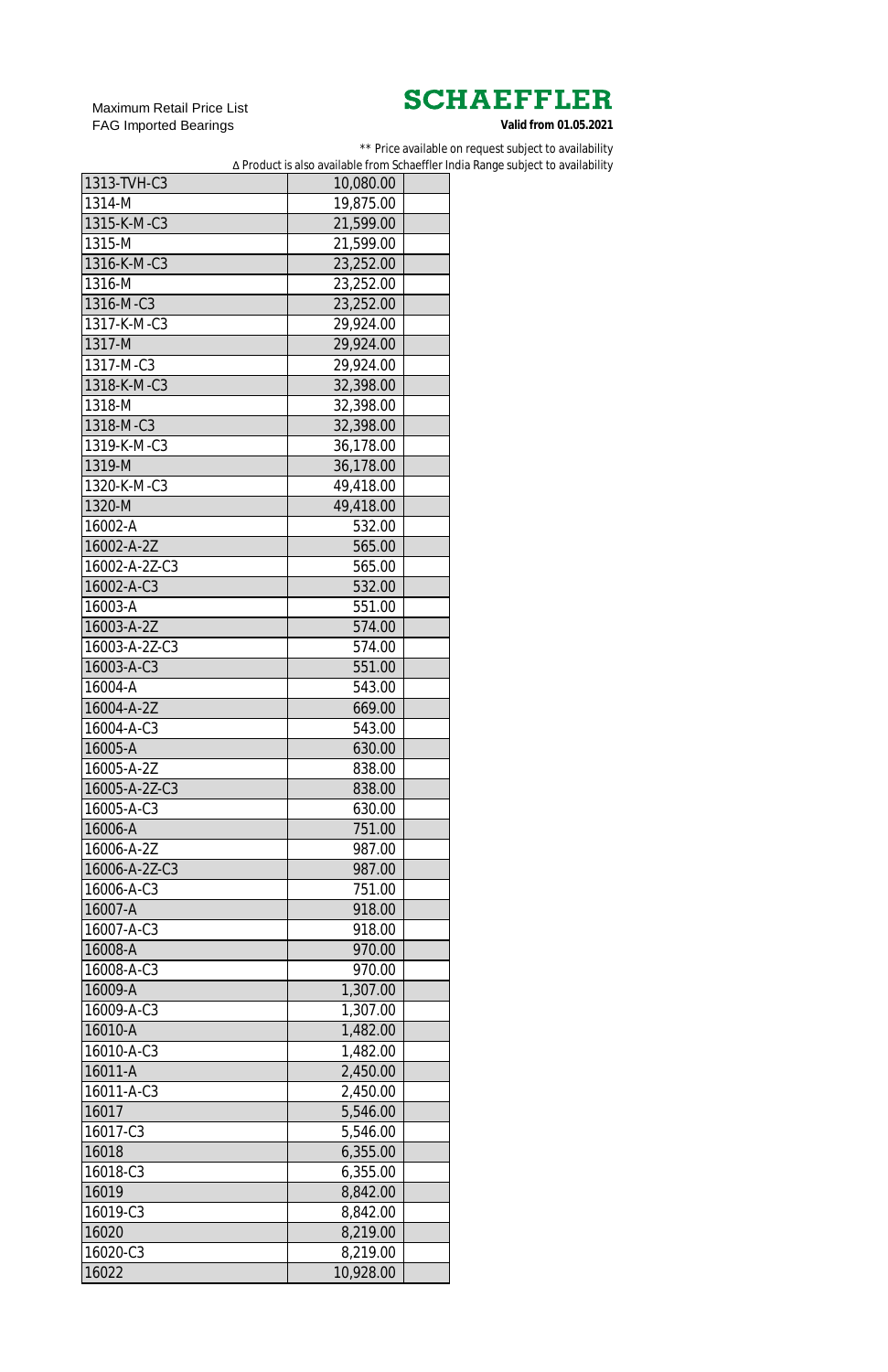Maximum Retail Price List FAG Imported Bearings

\*\* Price available on request subject to availability

∆ Product is also available from Schaeffler India Range subject to availability

| 16022-C3              | 10,928.00 |        |
|-----------------------|-----------|--------|
| 21305-E1-XL-TVPB      | 5,086.00  |        |
| 21305-E1-XL-TVPB-C3   | 5,086.00  |        |
| 21306-E1-XL-TVPB      | 5,730.00  |        |
| 21306-E1-XL-TVPB-C3   | 5,730.00  |        |
| 21307-E1-XL-K-TVPB    | 6,270.00  |        |
| 21307-E1-XL-TVPB      | 6,270.00  |        |
| 21307-E1-XL-TVPB-C3   | 6,270.00  |        |
| 21308-E1-XL           | 6,754.00  |        |
| 21308-E1-XL-C3        | 6,754.00  |        |
| 21308-E1-XL-K         | 6,754.00  |        |
| 21308-E1-XL-K-C3      | 6,754.00  |        |
| 21309-E1-XL           | 7,460.00  |        |
| 21309-E1-XL-C3        |           |        |
| 21309-E1-XL-K         | 7,460.00  |        |
|                       | 7,460.00  |        |
| 21309-E1-XL-K-C3      | 7,460.00  |        |
| 21310-E1-XL           | 8,285.00  | Δ      |
| 21310-E1-XL-C3        | 8,285.00  | Δ      |
| 21310-E1-XL-K         | 8,285.00  | Δ      |
| 21310-E1-XL-K-C3      | 8,285.00  | Δ      |
| 21311-E1-XL           | 10,255.00 |        |
| 21311-E1-XL-C3        | 10,255.00 |        |
| 21311-E1-XL-K         | 10,255.00 |        |
| 21311-E1-XL-K-C3      | 10,255.00 |        |
| 21312-E1-XL           | 11,252.00 | Δ      |
| 21312-E1-XL-C3        | 11,252.00 | Δ      |
| 21312-E1-XL-K         | 11,252.00 | Δ      |
| 21312-E1-XL-K-C3      | 11,252.00 | Δ      |
| 21313-E1-XL           | 13,439.00 | Δ      |
| 21313-E1-XL-C3        | 13,439.00 | Δ      |
| 21313-E1-XL-K         | 13,439.00 | Δ      |
| 21313-E1-XL-K-C3      | 13,439.00 | Δ      |
| 21314-E1-XL           | 15,690.00 | Δ      |
| 21314-E1-XL-C3        | 15,690.00 | Δ      |
| 21314-E1-XL-K         | 15,690.00 | Δ      |
| 21315-E1-XL           | 16,791.00 | Δ      |
| 21315-E1-XL-C3        | 16,791.00 | Δ      |
| 21315-E1-XL-K         | 16,791.00 | Δ      |
| 21315-E1-XL-K-C3      | 16,791.00 | Δ      |
| 21316-E1-XL           | 19,078.00 | Δ      |
| 21316-E1-XL-C3        | 19,078.00 | Δ      |
| 21316-E1-XL-K         | 19,078.00 | Δ      |
| 21316-E1-XL-K-C3      | 19,078.00 | Δ      |
| 21317-E1-XL           | 21,076.00 | Δ      |
| 21317-E1-XL-C3        | 21,076.00 | Δ      |
| 21317-E1-XL-K         | 21,076.00 | Δ      |
| 21317-E1-XL-K-C3      | 21,076.00 | Δ      |
| 21318-E1-XL           | 23,907.00 | Δ      |
| 21318-E1-XL-C3        | 23,907.00 | Δ      |
| 21318-E1-XL-K         | 23,907.00 |        |
| 21318-E1-XL-K-C3      | 23,907.00 | Δ<br>Δ |
| 21319-E1-XL-K-TVPB    |           |        |
| 21319-E1-XL-K-TVPB-C3 | 32,874.00 |        |
|                       | 32,874.00 |        |
| 21319-E1-XL-TVPB      | 32,874.00 |        |
| 21319-E1-XL-TVPB-C3   | 32,874.00 |        |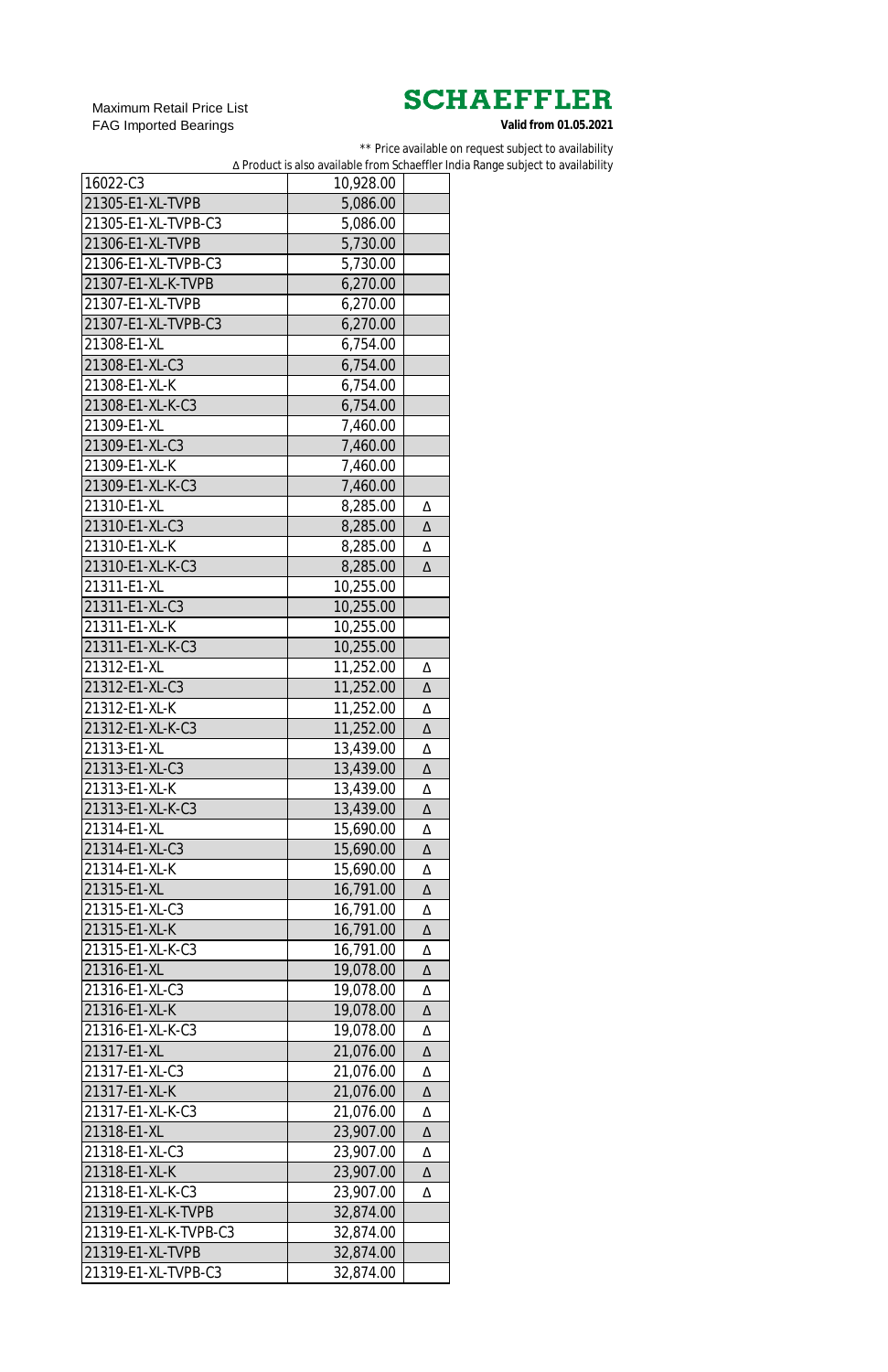Maximum Retail Price List FAG Imported Bearings

\*\* Price available on request subject to availability

∆ Product is also available from Schaeffler India Range subject to availability

| 21320-E1-XL-K-TVPB    | 38,687.00 |  |
|-----------------------|-----------|--|
| 21320-E1-XL-K-TVPB-C3 | 38,687.00 |  |
| 21320-E1-XL-TVPB      | 38,687.00 |  |
| 21320-E1-XL-TVPB-C3   | 38,687.00 |  |
| 2200-2RS-TVH          | 1,888.00  |  |
| 2200-TVH              | 1,511.00  |  |
| 2200-TVH-C3           | 1,511.00  |  |
| 2201-2RS-TVH          | 2,013.00  |  |
| 2201-TVH              | 1,773.00  |  |
| 2201-TVH-C3           | 1,773.00  |  |
| 2202-2RS-TVH          | 2,265.00  |  |
| 2202-TVH              | 1,899.00  |  |
| 2202-TVH-C3           | 1,899.00  |  |
| 2203-2RS-TVH          | 2,362.00  |  |
| 2203-TVH              | 2,163.00  |  |
| 2203-TVH-C3           | 2,163.00  |  |
| 2204-2RS-TVH          | 2,302.00  |  |
| 2204-TVH              | 2,172.00  |  |
| 2204-TVH-C3           | 2,172.00  |  |
| 2205-2RS-TVH          |           |  |
| 2205-2RS-TVH-C3       | 2,451.00  |  |
| 2205-K-2RS-TVH-C3     | 2,451.00  |  |
|                       | 2,451.00  |  |
| 2205-K-TVH-C3         | 2,078.00  |  |
| 2205-TVH              | 2,078.00  |  |
| 2205-TVH-C3           | 2,078.00  |  |
| 2206-2RS-TVH          | 2,747.00  |  |
| 2206-K-2RS-TVH-C3     | 2,747.00  |  |
| 2206-K-TVH-C3         | 2,044.00  |  |
| 2206-TVH              | 2,044.00  |  |
| 2206-TVH-C3           | 2,044.00  |  |
| 2207-2RS-TVH          | 3,199.00  |  |
| 2207-2RS-TVH-C3       | 3,199.00  |  |
| 2207-K-2RS-TVH-C3     | 3,199.00  |  |
| 2207-K-TVH-C3         | 2,224.00  |  |
| 2207-TVH              | 2,224.00  |  |
| 2207-TVH-C3           | 2,224.00  |  |
| 2208-2RS-TVH          | 4,028.00  |  |
| 2208-K-2RS-TVH-C3     | 4,028.00  |  |
| 2208-K-TVH-C3         | 2,549.00  |  |
| 2208-TVH              | 2,549.00  |  |
| 2208-TVH-C3           | 2,549.00  |  |
| 2209-2RS-TVH          | 4,655.00  |  |
| 2209-K-2RS-TVH-C3     | 4,655.00  |  |
| 2209-K-TVH-C3         | 2,883.00  |  |
| 2209-TVH              | 2,883.00  |  |
| 2209-TVH-C3           | 2,883.00  |  |
| 2210-2RS-TVH          | 5,086.00  |  |
| 2210-2RS-TVH-C3       | 5,086.00  |  |
| 2210-K-2RS-TVH-C3     | 5,086.00  |  |
| 2210-K-TVH-C3         | 3,120.00  |  |
| 2210-TVH              | 3,120.00  |  |
| 2210-TVH-C3           | 3,120.00  |  |
| 2211-2RS-TVH          | 6,213.00  |  |
| 2211-K-2RS-TVH-C3     | 6,213.00  |  |
| 2211-K-TVH-C3         | 3,807.00  |  |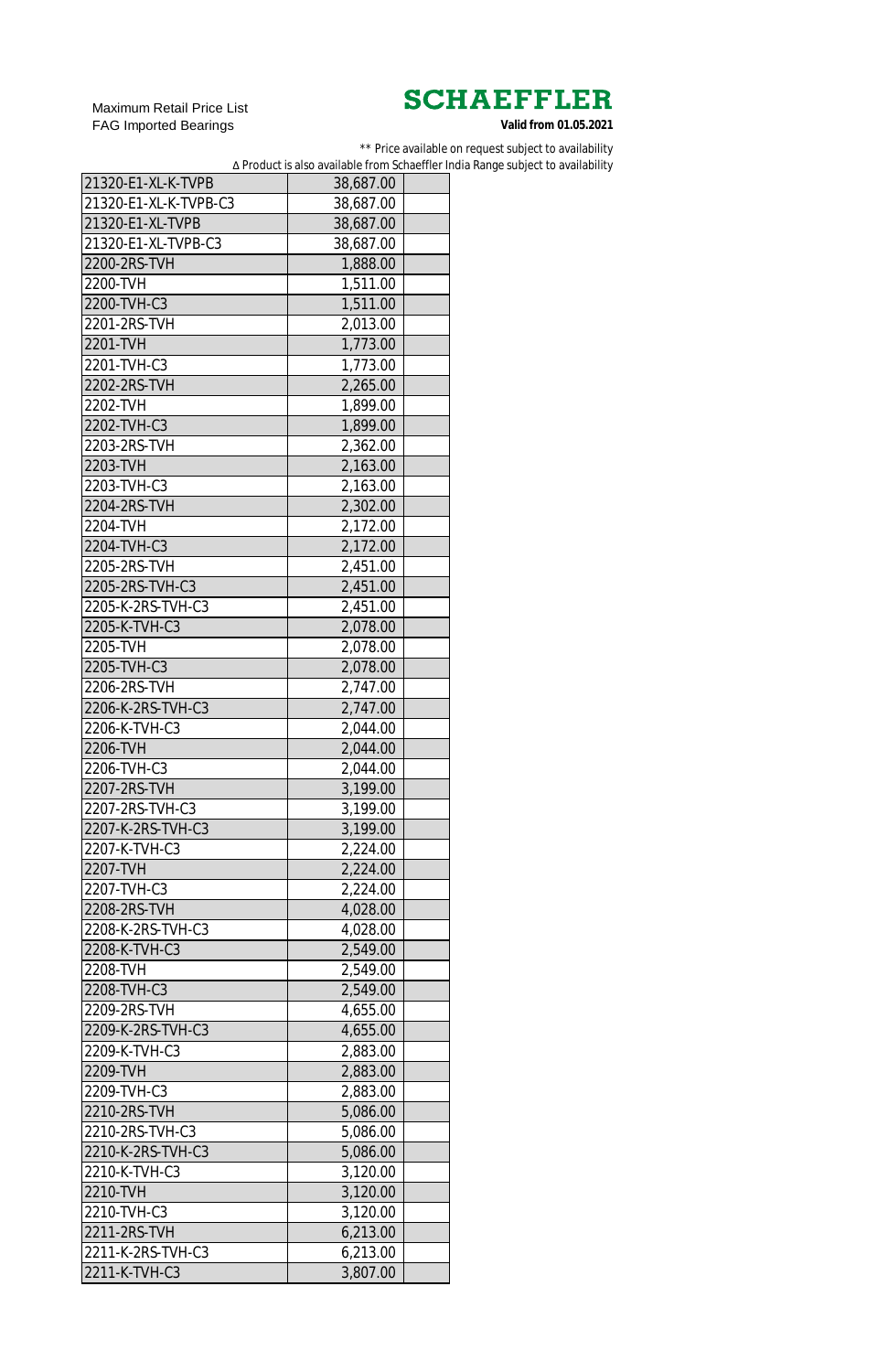Maximum Retail Price List FAG Imported Bearings

\*\* Price available on request subject to availability

∆ Product is also available from Schaeffler India Range subject to availability

| 2211-TVH          | 3,807.00  |   |
|-------------------|-----------|---|
| 2211-TVH-C3       | 3,807.00  |   |
| 2212-2RS-TVH      | 7,512.00  |   |
| 2212-2RS-TVH-C3   | 7,512.00  |   |
| 2212-K-2RS-TVH-C3 | 7,512.00  |   |
| 2212-K-TVH-C3     | 4,442.00  |   |
| 2212-TVH          | 4,442.00  |   |
| 2212-TVH-C3       | 4,442.00  |   |
| 2213-2RS-TVH      | 9,570.00  |   |
| 2213-K-2RS-TVH-C3 | 9,570.00  |   |
| 2213-K-TVH-C3     | 5,674.00  |   |
| 2213-TVH          | 5,674.00  |   |
| 2213-TVH-C3       | 5,674.00  |   |
| 2214-2RS-TVH      | 11,884.00 |   |
| 2214-M            | 14,470.00 |   |
| 2215-K-TVH        | 9,802.00  |   |
| 2215-K-TVH-C3     | 9,802.00  |   |
| 2215-TVH          | 9,802.00  |   |
| 2215-TVH-C3       |           |   |
| 2216-K-TVH        | 9,802.00  |   |
|                   | 10,258.00 |   |
| 2216-K-TVH-C3     | 10,258.00 |   |
| 2216-TVH          | 10,258.00 |   |
| 2216-TVH-C3       | 10,258.00 |   |
| 2217-K-M-C3       | 17,943.00 |   |
| 2217-M            | 17,943.00 |   |
| 2217-M-C3         | 17,943.00 |   |
| 2218-K-TVH-C3     | 15,139.00 |   |
| 2218-TVH          | 15,139.00 |   |
| 2218-TVH-C3       | 15,139.00 |   |
| 2219-K-M-C3       | 34,635.00 |   |
| 2219-M            | 34,635.00 |   |
| 2219-M-C3         | 34,635.00 |   |
| 22205-E1-XL       | 5,035.00  | Δ |
| 22205-E1-XL-C3    | 5,035.00  | Δ |
| 22205-E1-XL-K     | 5,035.00  | Δ |
| 22205-E1-XL-K-C3  | 5,035.00  | Δ |
| 22206-E1-XL       | 5,073.00  | Δ |
| 22206-E1-XL-C3    | 5,073.00  | Δ |
| 22206-E1-XL-K     | 5,073.00  | Δ |
| 22206-E1-XL-K-C3  | 5,073.00  | Δ |
| 22207-E1-XL       | 5,379.00  | Δ |
| 22207-E1-XL-C3    | 5,379.00  | Δ |
| 22207-E1-XL-K     | 5,379.00  | Δ |
| 22207-E1-XL-K-C3  | 5,379.00  | Δ |
| 22208-E1-XL       | 5,899.00  | Δ |
| 22208-E1-XL-C3    | 5,899.00  | Δ |
| 22208-E1-XL-K     | 5,899.00  | Δ |
| 22208-E1-XL-K-C3  | 5,899.00  | Δ |
| 22209-E1-XL       | 6,247.00  | Δ |
| 22209-E1-XL-C3    | 6,247.00  | Δ |
| 22209-E1-XL-K     | 6,247.00  | Δ |
| 22209-E1-XL-K-C3  | 6,247.00  | Δ |
| 2220-K-M-C3       | 39,909.00 |   |
| 2220-M            | 39,909.00 |   |
| 2220-M-C3         | 39,909.00 |   |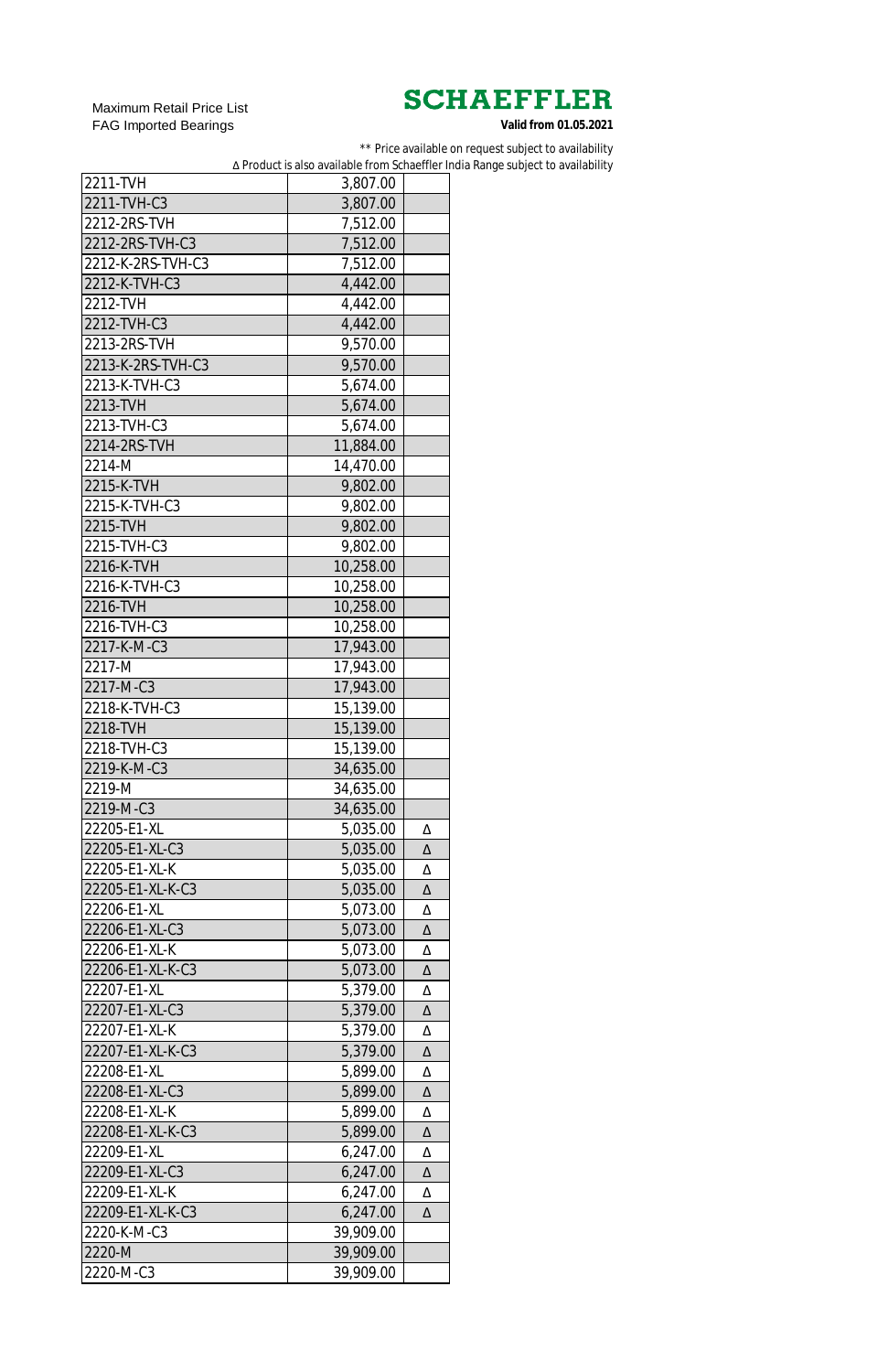Maximum Retail Price List FAG Imported Bearings

\*\* Price available on request subject to availability

∆ Product is also available from Schaeffler India Range subject to availability

| 22210-E1-XL      | 6,621.00  | Δ |
|------------------|-----------|---|
| 22210-E1-XL-C3   | 6,621.00  | Δ |
| 22210-E1-XL-K    | 6,621.00  | Δ |
| 22210-E1-XL-K-C3 | 6,621.00  | Δ |
| 22211-E1-XL      | 7,085.00  | Δ |
| 22211-E1-XL-C3   | 7,085.00  | Δ |
| 22211-E1-XL-K    | 7,085.00  | Δ |
| 22211-E1-XL-K-C3 | 7,085.00  | Δ |
| 22212-E1-XL      | 7,895.00  | Δ |
| 22212-E1-XL-C3   | 7,895.00  | Δ |
| 22212-E1-XL-K    | 7,895.00  | Δ |
| 22212-E1-XL-K-C3 | 7,895.00  | Δ |
| 22213-E1-XL      | 8,163.00  | Δ |
| 22213-E1-XL-C3   | 8,163.00  | Δ |
| 22213-E1-XL-K    | 8,163.00  | Δ |
| 22213-E1-XL-K-C3 | 8,163.00  | Δ |
| 22214-E1-XL      | 9,239.00  | Δ |
| 22214-E1-XL-C3   | 9,239.00  | Δ |
| 22214-E1-XL-K    | 9,239.00  | Δ |
| 22214-E1-XL-K-C3 |           |   |
|                  | 9,239.00  | Δ |
| 22215-E1-XL      | 9,732.00  | Δ |
| 22215-E1-XL-C3   | 9,732.00  | Δ |
| 22215-E1-XL-K    | 9,732.00  | Δ |
| 22215-E1-XL-K-C3 | 9,732.00  | Δ |
| 22216-E1-XL      | 11,130.00 | Δ |
| 22216-E1-XL-C3   | 11,130.00 | Δ |
| 22216-E1-XL-K    | 11,130.00 | Δ |
| 22216-E1-XL-K-C3 | 11,130.00 | Δ |
| 22217-E1-XL      | 13,414.00 | Δ |
| 22217-E1-XL-C3   | 13,414.00 | Δ |
| 22217-E1-XL-K    | 13,414.00 | Δ |
| 22217-E1-XL-K-C3 | 13,414.00 | Δ |
| 22218-E1-XL      | 15,533.00 | Δ |
| 22218-E1-XL-C3   | 15,533.00 | Δ |
| 22218-E1-XL-K    | 15,533.00 | Δ |
| 22218-E1-XL-K-C3 | 15,533.00 | Δ |
| 22219-E1-XL      | 18,553.00 | Δ |
| 22219-E1-XL-C3   | 18,553.00 | Δ |
| 22219-E1-XL-K    | 18,553.00 | Δ |
| 22219-E1-XL-K-C3 | 18,553.00 | Δ |
| 22220-E1-XL      | 19,768.00 | Δ |
| 22220-E1-XL-C3   | 19,768.00 | Δ |
| 22220-E1-XL-K    | 19,768.00 | Δ |
| 22220-E1-XL-K-C3 | 19,768.00 | Δ |
| 22222-E1-XL      | 24,882.00 | Δ |
| 22222-E1-XL-C3   | 24,882.00 | Δ |
| 22222-E1-XL-K    | 24,882.00 | Δ |
| 22222-E1-XL-K-C3 | 24,882.00 | Δ |
| 22224-E1-XL      | 32,309.00 | Δ |
| 22224-E1-XL-C3   | 32,309.00 | Δ |
| 22224-E1-XL-K    | 32,309.00 | Δ |
| 22224-E1-XL-K-C3 | 32,309.00 | Δ |
| 22226-E1-XL      | 39,406.00 | Δ |
| 22226-E1-XL-C3   | 39,406.00 | Δ |
| 22226-E1-XL-K    | 39,406.00 | Δ |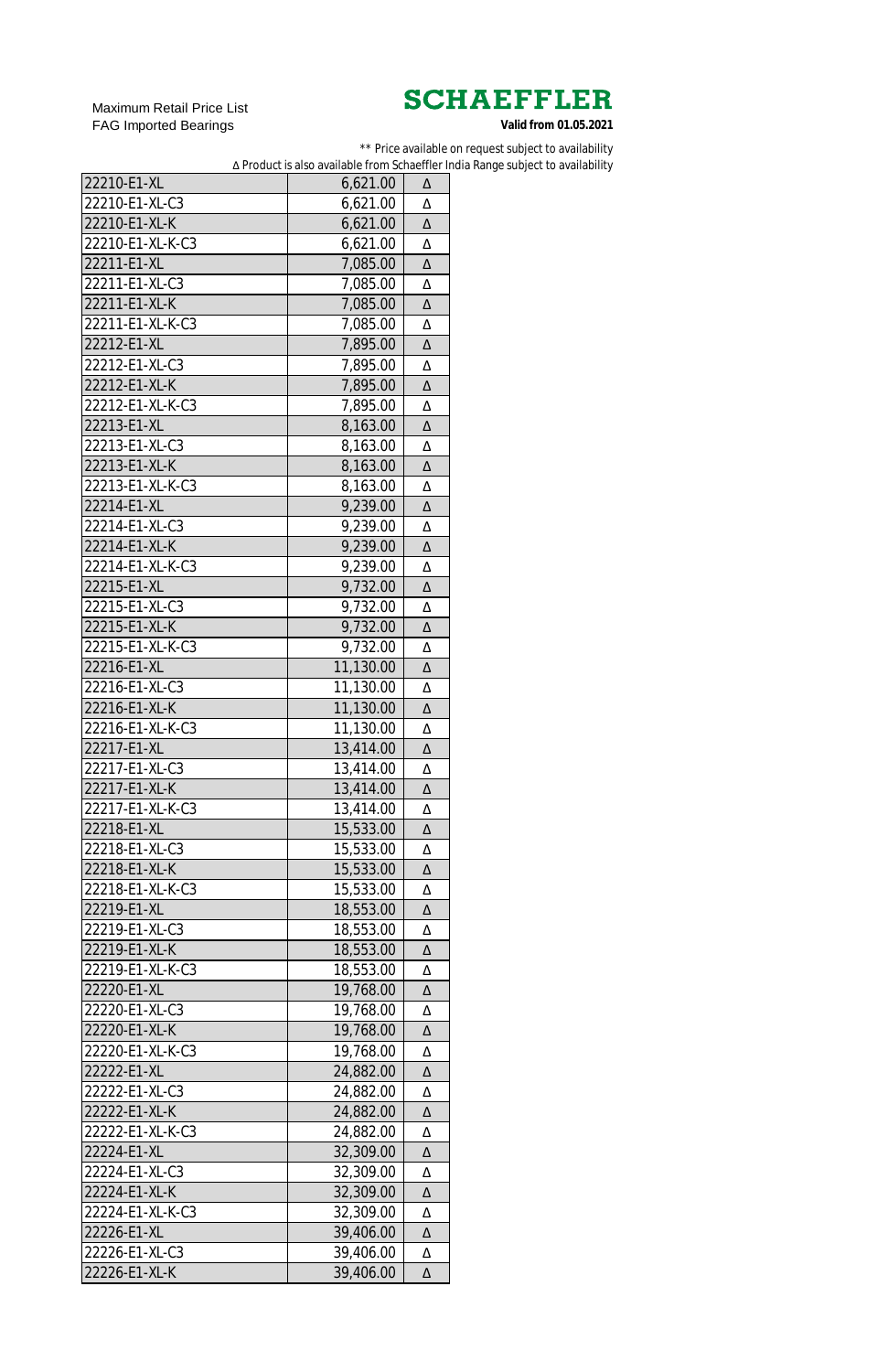Maximum Retail Price List FAG Imported Bearings

\*\* Price available on request subject to availability

∆ Product is also available from Schaeffler India Range subject to availability

| 22226-E1-XL-K-C3 | 39,406.00      | Δ |
|------------------|----------------|---|
| 22228-E1-XL      | 44,281.00      | Δ |
| 22228-E1-XL-C3   | 44,281.00      | Δ |
| 22228-E1-XL-K    | 44,281.00      | Δ |
| 22228-E1-XL-K-C3 | 44,281.00      | Δ |
| 22230-E1-XL      | 59,650.00      | Δ |
| 22230-E1-XL-C3   | 59,650.00      | Δ |
| 22230-E1-XL-K    | 59,650.00      | Δ |
| 22230-E1-XL-K-C3 | 59,650.00      | Δ |
| 22232-E1-XL      | $\star\star$   | Δ |
| 22232-E1-XL-C3   | **             | Δ |
| 22232-E1-XL-K    | $\star\,\star$ | Δ |
| 22232-E1-XL-K-C3 | **             | Δ |
| 22234-E1-XL      | $\star\,\star$ | Δ |
| 22234-E1-XL-C3   | * *            | Δ |
| 22234-E1-XL-K    | $\star\star$   | Δ |
| 22234-E1-XL-K-C3 | $\star\,\star$ |   |
|                  | $\star\star$   | Δ |
| 22236-K-MB       | * *            | Δ |
| 22236-K-MB-C3    | $\star\star$   | Δ |
| 22236-MB         | * *            | Δ |
| 22236-MB-C3      |                | Δ |
| 22308-E1-XL      | 7,208.00       | Δ |
| 22308-E1-XL-C3   | 7,208.00       | Δ |
| 22308-E1-XL-K    | 7,208.00       | Δ |
| 22308-E1-XL-K-C3 | 7,237.00       | Δ |
| 22309-E1-XL      | 8,578.00       | Δ |
| 22309-E1-XL-C3   | 8,578.00       | Δ |
| 22309-E1-XL-K    | 8,578.00       | Δ |
| 22309-E1-XL-K-C3 | 8,578.00       | Δ |
| 22310-E1-XL      | 9,646.00       | Δ |
| 22310-E1-XL-C3   | 9,646.00       | Δ |
| 22310-E1-XL-K    | 9,646.00       | Δ |
| 22310-E1-XL-K-C3 | 9,646.00       | Δ |
| 22311-E1-XL      | 11,459.00      |   |
| 22311-E1-XL-C3   | 11,459.00      |   |
| 22311-E1-XL-K    | 11,459.00      |   |
| 22311-E1-XL-K-C3 | 11,459.00      |   |
| 22312-E1-XL      | 13,583.00      | Δ |
| 22312-E1-XL-C3   | 13,583.00      | Δ |
| 22312-E1-XL-K    | 13,583.00      | Δ |
| 22312-E1-XL-K-C3 | 13,583.00      | Δ |
| 22313-E1-XL      | 14,321.00      | Δ |
| 22313-E1-XL-C3   | 14,321.00      | Δ |
| 22313-E1-XL-K    | 14,321.00      | Δ |
| 22313-E1-XL-K-C3 | 14,321.00      | Δ |
| 22314-E1-XL      | 15,858.00      | Δ |
| 22314-E1-XL-C3   | 15,858.00      | Δ |
| 22314-E1-XL-K    | 15,858.00      | Δ |
| 22314-E1-XL-K-C3 | 15,858.00      |   |
| 22315-E1-XL      | 19,806.00      | Δ |
|                  |                | Δ |
| 22315-E1-XL-C3   | 19,806.00      | Δ |
| 22315-E1-XL-K    | 19,806.00      | Δ |
| 22315-E1-XL-K-C3 | 19,806.00      | Δ |
| 22316-E1-XL      | 22,465.00      | Δ |
| 22316-E1-XL-C3   | 22,465.00      | Δ |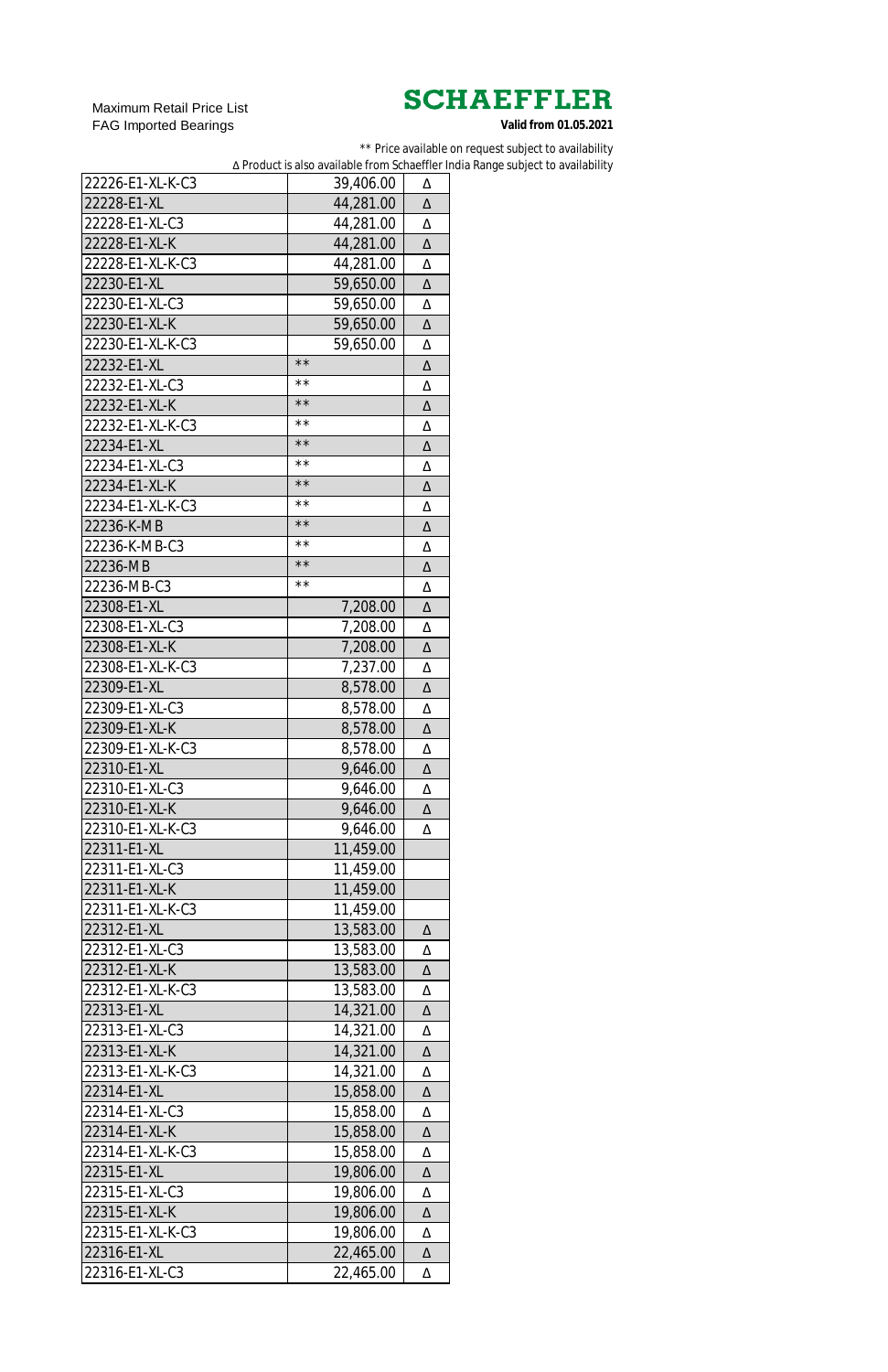Maximum Retail Price List FAG Imported Bearings

\*\* Price available on request subject to availability

∆ Product is also available from Schaeffler India Range subject to availability

| 22316-E1-XL-K    | 22,465.00                   | Δ |
|------------------|-----------------------------|---|
| 22316-E1-XL-K-C3 | 22,465.00                   | Δ |
| 22317-E1-XL      | 27,620.00                   | Δ |
| 22317-E1-XL-C3   | 27,620.00                   | Δ |
| 22317-E1-XL-K    | 27,620.00                   | Δ |
| 22317-E1-XL-K-C3 | 27,620.00                   | Δ |
| 22317-E1-XL-T41A | $\star\star$                | Δ |
| 22318-E1-XL      | 27,945.00                   | Δ |
| 22318-E1-XL-C3   | 27,945.00                   | Δ |
| 22318-E1-XL-K    | 27,945.00                   | Δ |
| 22318-E1-XL-K-C3 | 27,945.00                   | Δ |
| 22318-E1-XL-T41A | $\star\,\star$              | Δ |
| 22319-E1-XL      | 35,531.00                   | Δ |
| 22319-E1-XL-C3   | 35,531.00                   | Δ |
| 22319-E1-XL-K    | 35,531.00                   | Δ |
| 22319-E1-XL-K-C3 | 35,531.00                   | Δ |
| 22320-E1-XL      | 41,114.00                   | Δ |
| 22320-E1-XL-C3   | 41,114.00                   | Δ |
| 22320-E1-XL-K    | 41,114.00                   | Δ |
| 22320-E1-XL-K-C3 | 41,114.00                   | Δ |
| 22320-E1-XL-T41A | $\star\star$                | Δ |
| 22322-E1-XL      |                             |   |
|                  | 53,524.00                   | Δ |
| 22322-E1-XL-C3   | 53,524.00                   | Δ |
| 22322-E1-XL-K    | 53,524.00                   | Δ |
| 22322-E1-XL-K-C3 | 53,524.00<br>$\star\star$   | Δ |
| 22322-E1-XL-T41A |                             | Δ |
| 22324-E1-XL      | 64,881.00                   | Δ |
| 22324-E1-XL-C3   | 64,881.00                   | Δ |
| 22324-E1-XL-K    | 64,881.00                   | Δ |
| 22324-E1-XL-K-C3 | 64,881.00<br>$\star\star$   | Δ |
| 22324-E1-XL-T41A |                             | Δ |
| 22326-E1-XL      | 74,156.00                   | Δ |
| 22326-E1-XL-C3   | 74,156.00                   | Δ |
| 22326-E1-XL-K    | 74,156.00                   | Δ |
| 22326-E1-XL-K-C3 | 74,156.00<br>$\star\,\star$ | Δ |
| 22326-E1-XL-T41A | $\star\star$                | Δ |
| 22326-S-K-MB     |                             | Δ |
| 22326-S-K-MB-C3  | $\star\,\star$              | Δ |
| 22326-S-MB       | $\star\star$                | Δ |
| 22326-S-MB-C3    | $\star\,\star$              | Δ |
| 22328-E1-XL      | 96,775.00                   | Δ |
| 22328-E1-XL-C3   | 96,775.00                   | Δ |
| 22328-E1-XL-K    | 96,775.00                   | Δ |
| 22328-E1-XL-K-C3 | 96,775.00                   | Δ |
| 22328-S-K-MB     | $\star\star$                | Δ |
| 22328-S-K-MB-C3  | $\star\,\star$              | Δ |
| 22328-S-MB       | $\star\star$                | Δ |
| 22328-S-MB-C3    | $\star\,\star$              | Δ |
| 22330-B-K-MB     | $\star\star$                | Δ |
| 22330-B-K-MB-C3  | $\star\,\star$              | Δ |
| 22330-B-MB       | $\star\star$                | Δ |
| 22330-B-MB-C3    | $\star\,\star$              | Δ |
| 22330-E1-XL      | 124,487.00                  | Δ |
| 22330-E1-XL-C3   | 124,487.00                  | Δ |
| 22330-E1-XL-K    | 124,487.00                  | Δ |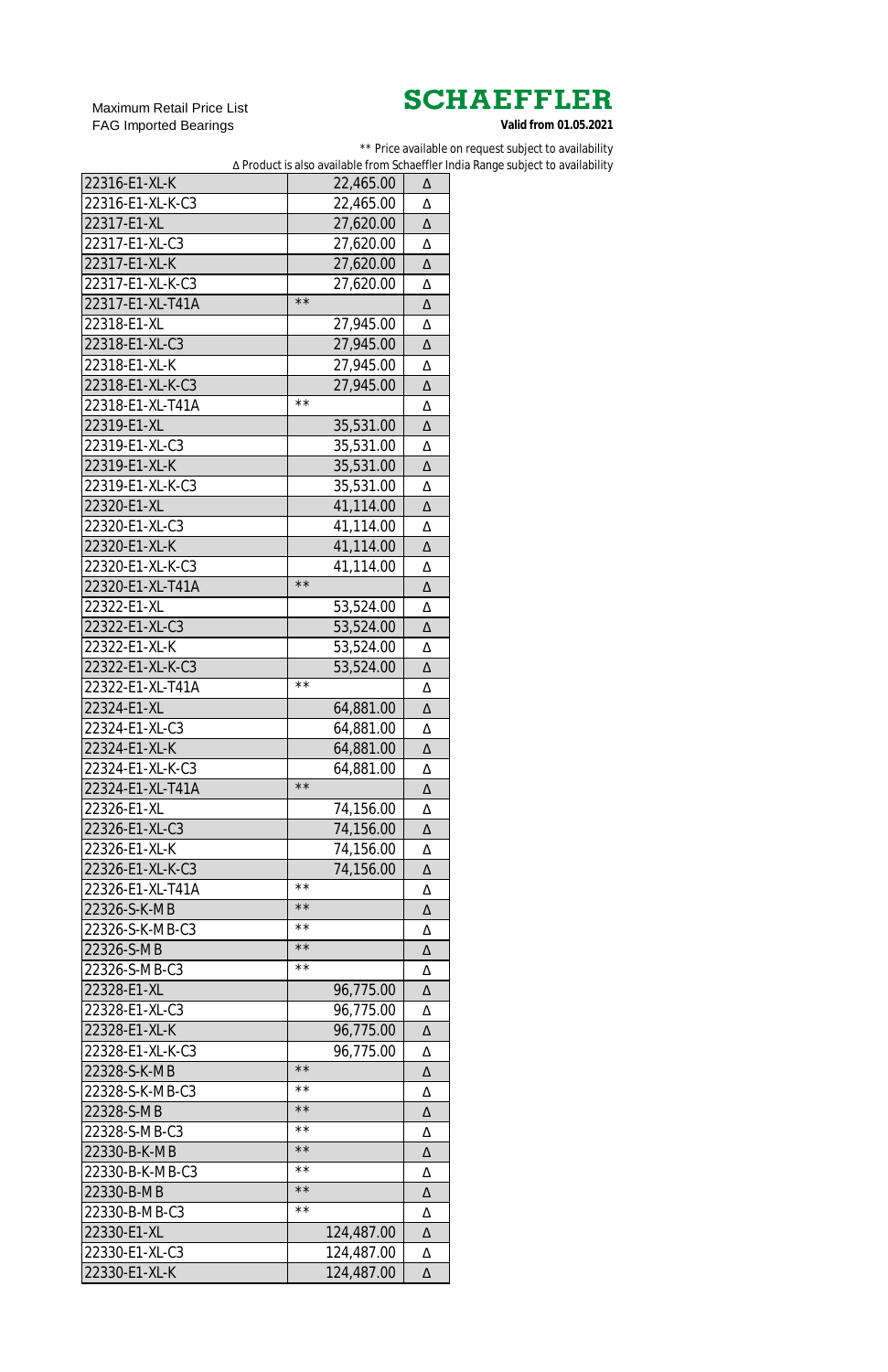Maximum Retail Price List FAG Imported Bearings

\*\* Price available on request subject to availability

∆ Product is also available from Schaeffler India Range subject to availability

| 22330-E1-XL-K-C3    | 124,487.00     | Δ |
|---------------------|----------------|---|
| 23022-E1A-XL-K-M    | 23,098.00      | Δ |
| 23022-E1A-XL-K-M-C3 | 23,098.00      | Δ |
| 23022-E1A-XL-M      | 23,098.00      | Δ |
| 23022-E1A-XL-M-C3   | 23,098.00      | Δ |
| 23024-E1A-XL-K-M    | 24,586.00      | Δ |
| 23024-E1A-XL-K-M-C3 | 24,586.00      | Δ |
| 23024-E1A-XL-M      | 24,586.00      | Δ |
| 23024-E1A-XL-M-C3   | 24,586.00      | Δ |
| 23026-E1A-XL-K-M    | 34,824.00      | Δ |
| 23026-E1A-XL-K-M-C3 | 34,824.00      | Δ |
| 23026-E1A-XL-M      | 34,824.00      | Δ |
| 23026-E1A-XL-M-C3   | 34,824.00      | Δ |
| 23028-E1A-XL-K-M    | 38,459.00      | Δ |
| 23028-E1A-XL-K-M-C3 | 38,459.00      | Δ |
| 23028-E1A-XL-M      | 38,459.00      | Δ |
| 23028-E1A-XL-M-C3   | 38,459.00      | Δ |
| 2302-TVH            | 3,142.00       |   |
| 2302-TVH-C3         |                |   |
| 2303                | 3,142.00       |   |
| 23030-E1A-XL-K-M    | 2,911.00       |   |
| 23030-E1A-XL-K-M-C3 | 44,067.00      | Δ |
|                     | 44,067.00      | Δ |
| 23030-E1A-XL-M      | 44,067.00      | Δ |
| 23030-E1A-XL-M-C3   | 44,067.00      | Δ |
| 23032-E1A-XL-K-M    | 49,671.00      | Δ |
| 23032-E1A-XL-K-M-C3 | 49,671.00      | Δ |
| 23032-E1A-XL-M      | 49,671.00      | Δ |
| 23032-E1A-XL-M-C3   | 49,671.00      | Δ |
| 23034-E1A-XL-K-M    | 59,729.00      | Δ |
| 23034-E1A-XL-K-M-C3 | 59,729.00      | Δ |
| 23034-E1A-XL-M      | 59,729.00      | Δ |
| 23034-E1A-XL-M-C3   | 59,729.00      | Δ |
| 23036-E1A-XL-K-M    | 66,859.00      | Δ |
| 23036-E1A-XL-K-M-C3 | 66,859.00      | Δ |
| 23036-E1A-XL-M      | 66,859.00      | Δ |
| 23036-E1A-XL-M-C3   | 66,859.00      | Δ |
| 2303-C3             | 2,911.00       |   |
| 2304                | 2,833.00       |   |
| 23040-BS-K-MB       | * *            | Δ |
| 23040-BS-K-MB-C3    | $\star\,\star$ | Δ |
| 23040-BS-MB         | * *            | Δ |
| 23040-BS-MB-C3      | $\star\,\star$ | Δ |
| 2304-2RS-TVH        | 3,374.00       |   |
| 23044-BE-XL         | $\star\,\star$ | Δ |
| 23044-BE-XL-C3      | * *            | Δ |
| 23044-BE-XL-K       | $\star\,\star$ | Δ |
| 23044-BE-XL-K-C3    | * *            | Δ |
| 23048-BE-XL         | $\star\,\star$ | Δ |
| 23048-BE-XL-C3      | * *            | Δ |
| 23048-BE-XL-K       | $\star\star$   | Δ |
| 23048-BE-XL-K-C3    | **             | Δ |
| 2304-C3             | 2,833.00       |   |
| 2305-2RS-TVH        | 3,723.00       |   |
| 23056-BE-XL         | $\star\star$   | Δ |
| 23056-BE-XL-C3      | * *            | Δ |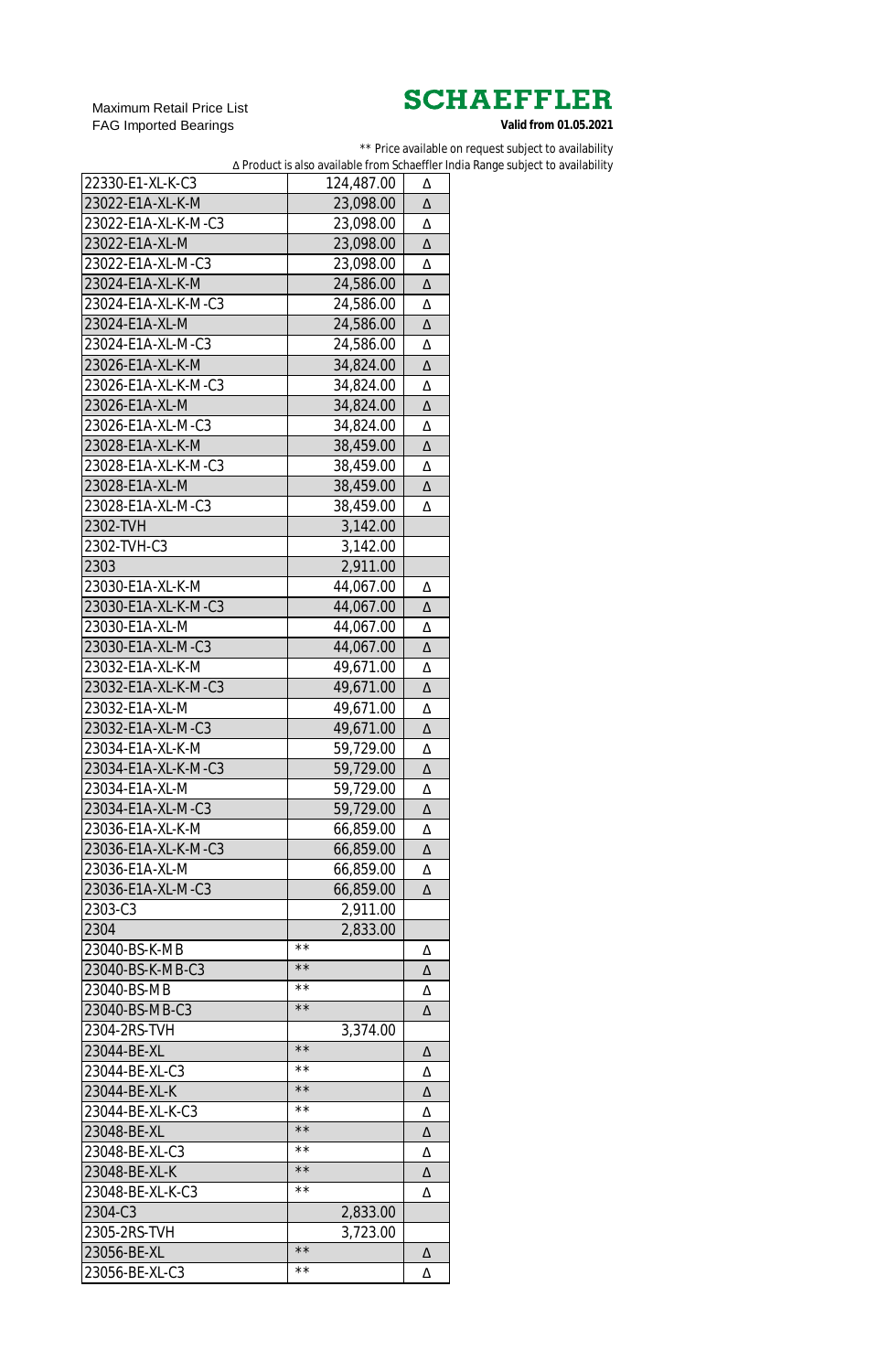Maximum Retail Price List FAG Imported Bearings

\*\* Price available on request subject to availability

∆ Product is also available from Schaeffler India Range subject to availability

| 23056-BE-XL-K       | $\star\star$   | Δ |
|---------------------|----------------|---|
| 23056-BE-XL-K-C3    | $\star\,\star$ | Δ |
| 2305-K-TVH-C3       | 3,118.00       |   |
| 2305-TVH            | 3,118.00       |   |
| 2305-TVH-C3         | 3,118.00       |   |
| 2306-2RS-TVH        | 5,027.00       |   |
| 2306-K-TVH-C3       | 3,633.00       |   |
| 2306-TVH            | 3,633.00       |   |
| 2306-TVH-C3         | 3,633.00       |   |
| 2307-2RS-TVH        | 5,588.00       |   |
| 2307-K-TVH-C3       | 3,986.00       |   |
| 2307-TVH            | 3,986.00       |   |
| 2307-TVH-C3         | 3,986.00       |   |
| 2308-2RS-TVH        | 6,679.00       |   |
| 2308-K-TVH-C3       | 4,760.00       |   |
| 2308-TVH            | 4,760.00       |   |
| 2308-TVH-C3         | 4,760.00       |   |
| 2309-2RS-TVH        | 8,110.00       |   |
| 2309-K-TVH-C3       | 5,787.00       |   |
| 2309-TVH            | 5,787.00       |   |
| 2309-TVH-C3         | 5,787.00       |   |
| 2310-2RS-TVH        |                |   |
| 2310-2RS-TVH-C3     | 10,748.00      |   |
|                     | 10,748.00      |   |
| 2310-K-TVH-C3       | 7,645.00       |   |
| 2310-TVH            | 7,645.00       |   |
| 2310-TVH-C3         | 7,645.00       |   |
| 2311-2RS-TVH        | 11,874.00      |   |
| 2311-2RS-TVH-C3     | 11,874.00      |   |
| 2311-K-TVH-C3       | 9,551.00       |   |
| 2311-TVH            | 9,551.00       |   |
| 2311-TVH-C3         | 9,551.00       |   |
| 23120-E1A-XL-K-M    | 22,915.00      | Δ |
| 23120-E1A-XL-K-M-C3 | 22,915.00      | Δ |
| 23120-E1A-XL-M      | 22,915.00      | Δ |
| 23120-E1A-XL-M-C3   | 22,915.00      | Δ |
| 23122-E1A-XL-K-M    | 30,065.00      | Δ |
| 23122-E1A-XL-K-M-C3 | 30,065.00      | Δ |
| 23122-E1A-XL-M      | 30,065.00      | Δ |
| 23122-E1A-XL-M-C3   | 30,065.00      | Δ |
| 23124-E1A-XL-K-M    | 34,790.00      |   |
| 23124-E1A-XL-K-M-C3 | 34,790.00      |   |
| 23124-E1A-XL-M      | 34,790.00      |   |
| 23124-E1A-XL-M-C3   | 34,790.00      |   |
| 23126-E1A-XL-K-M    | 42,818.00      |   |
| 23126-E1A-XL-K-M-C3 | 42,818.00      |   |
| 23126-E1A-XL-M      | 42,818.00      |   |
| 23126-E1A-XL-M-C3   | 42,818.00      |   |
| 23128-E1A-XL-K-M    | 49,421.00      | Δ |
| 23128-E1A-XL-K-M-C3 | 49,421.00      | Δ |
| 23128-E1A-XL-M      | 49,421.00      | Δ |
| 23128-E1A-XL-M-C3   | 49,421.00      | Δ |
| 2312-K-TVH-C3       | 11,442.00      |   |
| 2312-TVH            | 11,442.00      |   |
| 2312-TVH-C3         | 11,442.00      |   |
| 23130-E1A-XL-K-M    | 61,472.00      | Δ |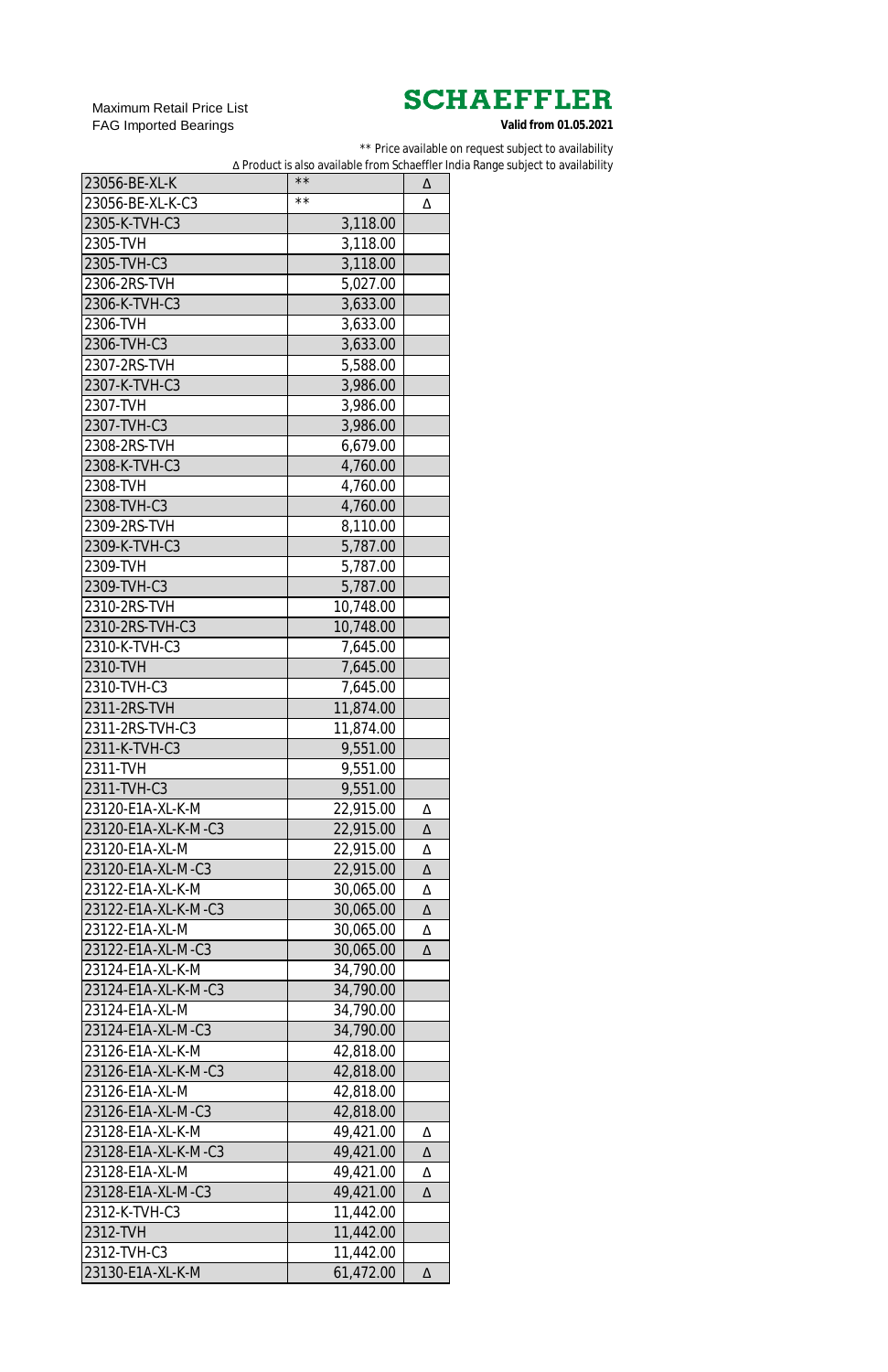Maximum Retail Price List FAG Imported Bearings

\*\* Price available on request subject to availability

∆ Product is also available from Schaeffler India Range subject to availability

| 23130-E1A-XL-K-M-C3 | 61,472.00      | Δ |
|---------------------|----------------|---|
| 23130-E1A-XL-M      | 61,472.00      | Δ |
| 23130-E1A-XL-M-C3   | 61,472.00      | Δ |
| 23132-E1A-XL-K-M    | 75,549.00      | Δ |
| 23132-E1A-XL-K-M-C3 | 75,549.00      | Δ |
| 23132-E1A-XL-M      | 75,549.00      | Δ |
| 23132-E1A-XL-M-C3   | 75,549.00      | Δ |
| 23134-E1A-XL-K-M    | $\star\star$   | Δ |
| 23134-E1A-XL-K-M-C3 | $\star\,\star$ | Δ |
| 23134-E1A-XL-M      | $\star\star$   | Δ |
| 23134-E1A-XL-M-C3   | $\star\,\star$ | Δ |
| 2313-K-TVH-C3       | 13,877.00      |   |
| 2313-TVH            | 13,877.00      |   |
| 2313-TVH-C3         | 13,877.00      |   |
| 23140-BE-XL         | $\star\,\star$ | Δ |
| 23140-BE-XL-C3      | $\star\star$   | Δ |
| 23140-BE-XL-K       | $\star\,\star$ | Δ |
| 23140-BE-XL-K-C3    | $\star\star$   | Δ |
| 23144-BE-XL         | $\star\,\star$ | Δ |
| 23144-BE-XL-C3      | $\star\star$   | Δ |
| 23144-BE-XL-K       | $\star\,\star$ |   |
| 23144-BE-XL-K-C3    | $\star\star$   | Δ |
| 23148-BE-XL         | $\star\,\star$ | Δ |
| 23148-BE-XL-C3      | $\star\star$   | Δ |
|                     | $\star\star$   | Δ |
| 23148-BE-XL-K       | $\star\star$   | Δ |
| 23148-BE-XL-K-C3    |                | Δ |
| 2314-M              | 48,059.00      |   |
| 2314-M-C3           | 48,059.00      |   |
| 2315-K-M-C3         | 50,311.00      |   |
| 2315-M              | 50,311.00      |   |
| 2315-M-C3           | 50,311.00      |   |
| 2316-K-M-C3         | 50,702.00      |   |
| 2316-M              | 50,702.00      |   |
| 2316-M-C3           | 50,702.00      |   |
| 2317-K-M-C3         | 51,202.00      |   |
| 2317-M              | 53,852.00      |   |
| 2317-M-C3           | 53,852.00      |   |
| 2318-K-M-C3         | 64,600.00      |   |
| 2318-M              | 64,600.00      |   |
| 2318-M-C3           | 64,600.00      |   |
| 2319-K-M-C3         | 77,507.00      |   |
| 2319-M              | 77,507.00      |   |
| 2319-M-C3           | 77,507.00      |   |
| 2320-K-M-C3         | 103,820.00     |   |
| 2320-M              | 103,820.00     |   |
| 2320-M-C3           | 103,820.00     |   |
| 23218-E1A-XL-K-M    | 23,849.00      | Δ |
| 23218-E1A-XL-K-M-C3 | 23,849.00      | Δ |
| 23218-E1A-XL-M      | 23,849.00      | Δ |
| 23218-E1A-XL-M-C3   | 23,849.00      | Δ |
| 23220-E1A-XL-K-M    | 29,114.00      | Δ |
| 23220-E1A-XL-K-M-C3 | 29,114.00      | Δ |
| 23220-E1A-XL-M      | 29,114.00      | Δ |
| 23220-E1A-XL-M-C3   | 29,114.00      | Δ |
| 23222-E1A-XL-K-M    | 37,000.00      | Δ |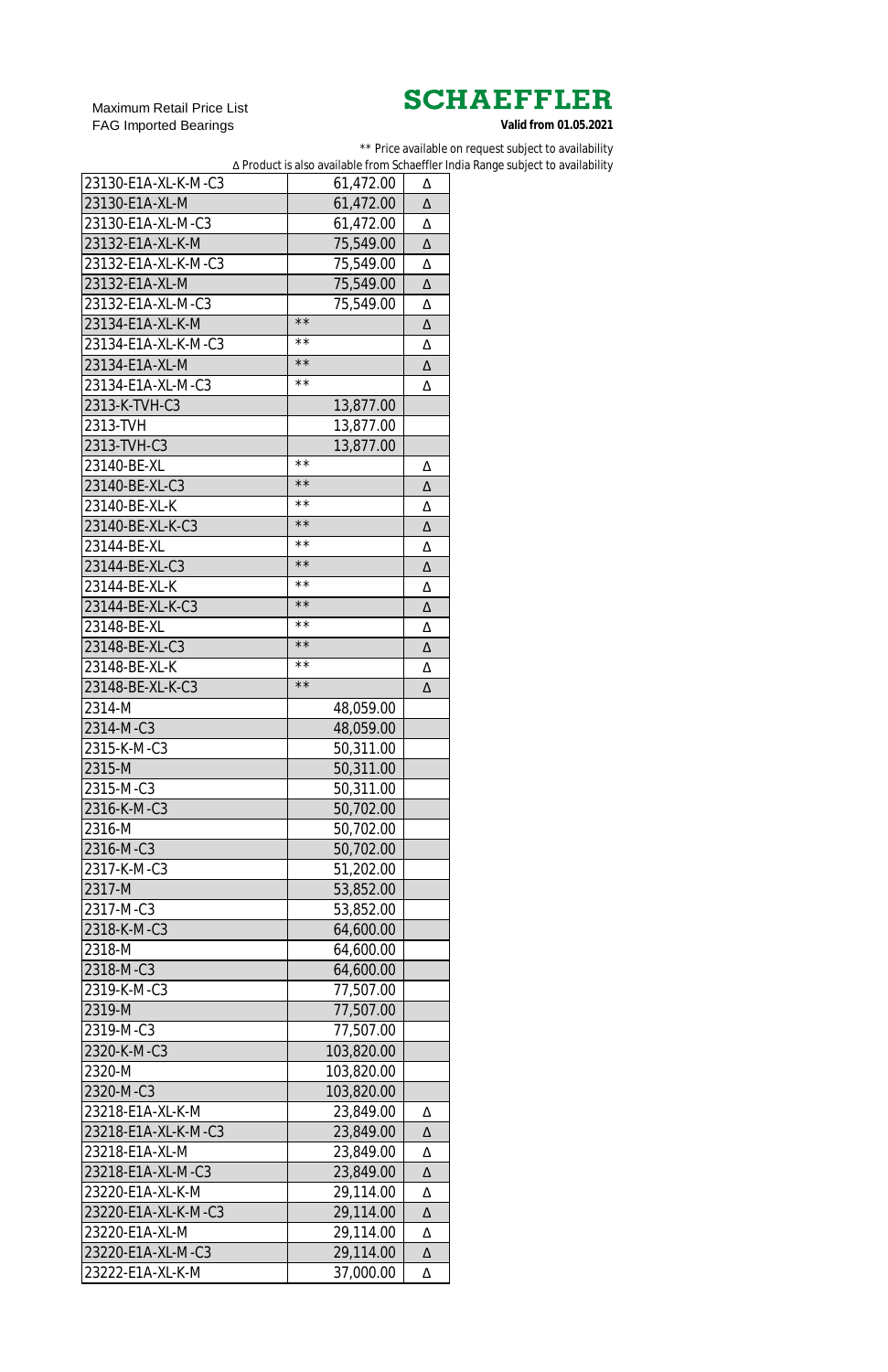Maximum Retail Price List FAG Imported Bearings

\*\* Price available on request subject to availability

∆ Product is also available from Schaeffler India Range subject to availability

| 23222-E1A-XL-K-M-C3 | 37,000.00    | Δ |
|---------------------|--------------|---|
| 23222-E1A-XL-M      | 37,000.00    | Δ |
| 23222-E1A-XL-M-C3   | 37,000.00    | Δ |
| 23224-E1A-XL-K-M    | 45,232.00    | Δ |
| 23224-E1A-XL-K-M-C3 | 45,232.00    | Δ |
| 23224-E1A-XL-M      | 45,232.00    | Δ |
| 23224-E1A-XL-M-C3   | 45,232.00    | Δ |
| 23226-E1A-XL-K-M    | 52,712.00    | Δ |
| 23226-E1A-XL-K-M-C3 | 52,712.00    | Δ |
| 23226-E1A-XL-M      | 52,712.00    | Δ |
| 23226-E1A-XL-M-C3   | 52,712.00    | Δ |
| 23228-E1A-XL-K-M    | 66,422.00    | Δ |
| 23228-E1A-XL-K-M-C3 | 66,422.00    | Δ |
| 23228-E1A-XL-M      | 66,422.00    | Δ |
| 23228-E1A-XL-M-C3   | 66,422.00    | Δ |
| 23230-E1A-XL-K-M    | 86,336.00    | Δ |
| 23230-E1A-XL-K-M-C3 | 86,336.00    | Δ |
| 23230-E1A-XL-M      | 86,336.00    | Δ |
| 23230-E1A-XL-M-C3   | 86,336.00    | Δ |
| 23232-BS-K-MB       | * *          | Δ |
| 23232-BS-K-MB-C3    | $\star\star$ | Δ |
| 23232-BS-MB         | * *          |   |
|                     | $\star\star$ | Δ |
| 23232-BS-MB-C3      |              | Δ |
| 23232-E1A-XL-K-M    | 109,862.00   | Δ |
| 23232-E1A-XL-K-M-C3 | 109,862.00   | Δ |
| 23232-E1A-XL-M      | 109,862.00   | Δ |
| 23232-E1A-XL-M-C3   | 109,862.00   | Δ |
|                     |              |   |
| 23234-BS-K-MB       | * *          | Δ |
| 23234-BS-K-MB-C3    | $\star\star$ | Δ |
| 23234-BS-MB         | * *          | Δ |
| 23234-BS-MB-C3      | $\star\star$ | Δ |
| 23234-E1A-XL-K-M    | 136,980.00   |   |
| 23234-E1A-XL-K-M-C3 | 136,980.00   |   |
| 23234-E1A-XL-M      | 136,980.00   |   |
| 23234-E1A-XL-M-C3   | 136,980.00   |   |
| 23236-E1A-XL-K-M    | 149,597.00   |   |
| 23236-E1A-XL-K-M-C3 | 149,597.00   |   |
| 23236-E1A-XL-M      | 149,597.00   |   |
| 23236-E1A-XL-M-C3   | 149,597.00   |   |
| 23238-BE-XL         | 168,111.00   |   |
| 23238-BE-XL-C3      | 168,111.00   |   |
| 23238-BE-XL-K       | 168,111.00   |   |
| 23238-BE-XL-K-C3    | 168,111.00   |   |
| 23240-BE-XL         | 198,603.00   |   |
| 23240-BE-XL-C3      | 198,603.00   |   |
| 23240-BE-XL-K       | 198,603.00   |   |
| 23240-BE-XL-K-C3    | 198,603.00   |   |
| 23244-BE-XL         | * *          | Δ |
| 23244-BE-XL-C3      | $\star\star$ | Δ |
| 23244-BE-XL-K       | * *          | Δ |
| 23244-BE-XL-K-C3    | $\star\star$ | Δ |
| 24024-BE-XL         | 44,281.00    |   |
| 24024-BE-XL-C3      | 44,281.00    |   |
| 24024-BE-XL-K30     | 44,281.00    |   |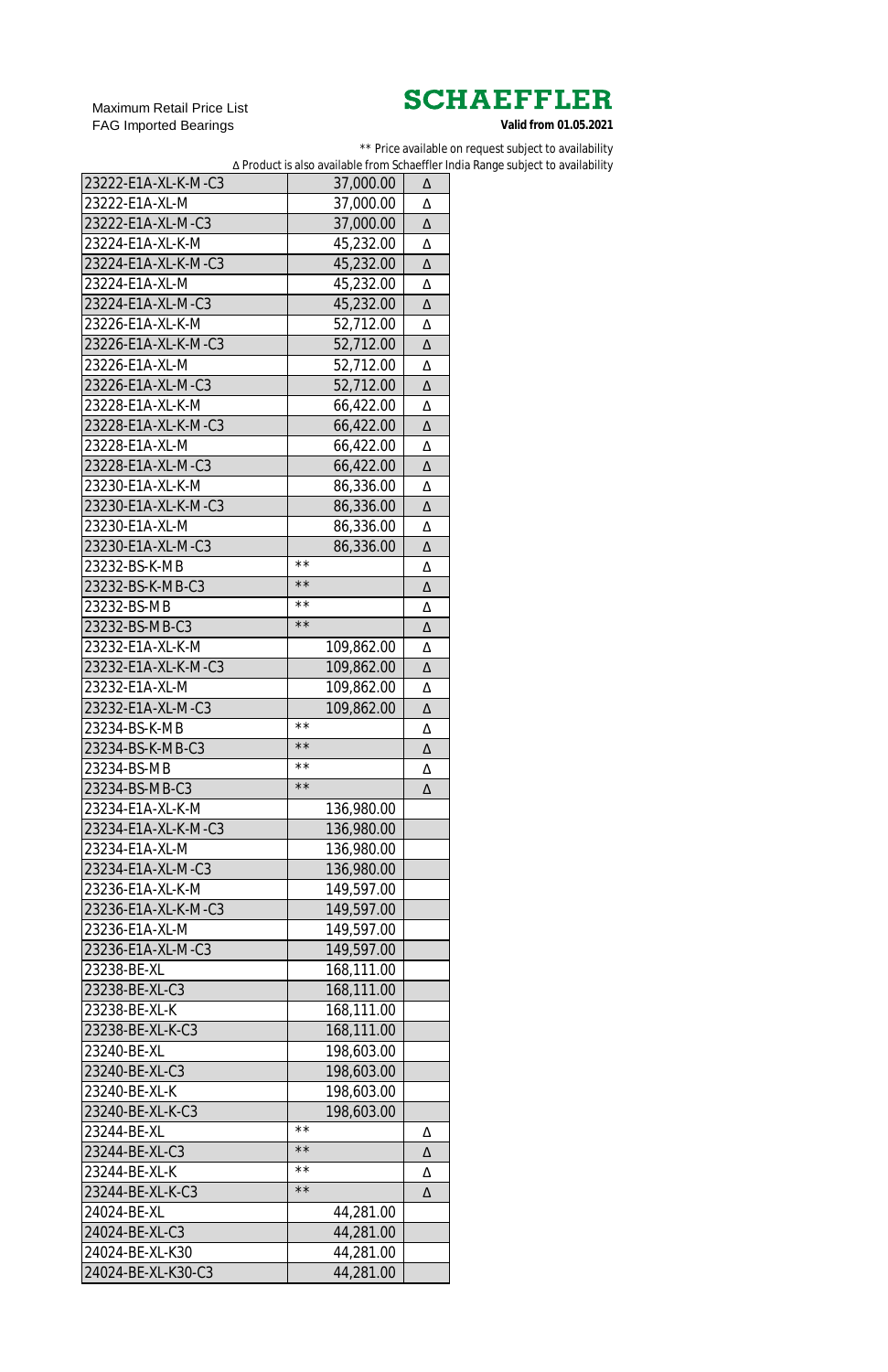Maximum Retail Price List FAG Imported Bearings

\*\* Price available on request subject to availability

∆ Product is also available from Schaeffler India Range subject to availability

| 24024-S-MB         | $\star\,\star$ | Δ |
|--------------------|----------------|---|
| 24024-S-MB-C3      | $\star\star$   | Δ |
| 24026-BE-XL        | 50,752.00      |   |
| 24026-BE-XL-C3     | 50,752.00      |   |
| 24026-BE-XL-K30    | 50,754.00      |   |
| 24026-BE-XL-K30-C3 | 50,754.00      |   |
| 24028-BE-XL        | 59,823.00      | Δ |
| 24028-BE-XL-C3     | 59,823.00      | Δ |
| 24028-BE-XL-K30    | 59,825.00      | Δ |
| 24028-BE-XL-K30-C3 | 59,825.00      | Δ |
| 24030-BE-XL        | 66,627.00      | Δ |
| 24030-BE-XL-C3     | 66,627.00      | Δ |
| 24030-BE-XL-K30    | 66,627.00      | Δ |
| 24030-BE-XL-K30-C3 | 66,627.00      | Δ |
| 24032-BE-XL        | 70,362.00      |   |
| 24032-BE-XL-C3     | 70,362.00      |   |
| 24032-BE-XL-K30    | 70,361.00      |   |
| 24032-BE-XL-K30-C3 |                |   |
|                    | 70,361.00      |   |
| 24034-BE-XL        | 84,205.00      |   |
| 24034-BE-XL-C3     | 84,205.00      |   |
| 24034-BE-XL-K30    | 84,205.00      |   |
| 24034-BE-XL-K30-C3 | 84,205.00      |   |
| 24036-BE-XL        | 102,412.00     |   |
| 24036-BE-XL-C3     | 102,412.00     |   |
| 24036-BE-XL-K30    | 102,412.00     |   |
| 24036-BE-XL-K30-C3 | 102,412.00     |   |
| 24038-BE-XL        | 119,163.00     |   |
| 24038-BE-XL-C3     | 119,163.00     |   |
| 24038-BE-XL-K30    | 119,163.00     |   |
| 24038-BE-XL-K30-C3 | 119,163.00     |   |
| 24040-BE-XL        | 144,361.00     |   |
| 24040-BE-XL-C3     | 144,361.00     |   |
| 24040-BE-XL-K30    | 144,361.00     |   |
| 24040-BE-XL-K30-C3 | 144,361.00     |   |
| 24040-BS-K30-MB    | $\star\,\star$ | Δ |
| 24040-BS-K30-MB-C3 | $\star\star$   | Δ |
| 24040-BS-MB        | $\star\,\star$ | Δ |
| 24040-BS-MB-C3     | $\star\star$   | Δ |
| 24122-BE-XL        | 45,433.00      |   |
| 24122-BE-XL-C3     | 45,433.00      |   |
| 24122-BE-XL-K30    | 45,435.00      |   |
| 24122-BE-XL-K30-C3 | 45,435.00      |   |
| 24124-BE-XL        | 55,230.00      |   |
| 24124-BE-XL-C3     | 55,230.00      |   |
| 24124-BE-XL-K30    | 55,233.00      |   |
| 24124-BE-XL-K30-C3 | 55,233.00      |   |
| 24126-BE-XL        | 70,493.00      |   |
| 24126-BE-XL-C3     | 70,493.00      |   |
| 24126-BE-XL-K30    | 70,492.00      |   |
| 24126-BE-XL-K30-C3 | 70,492.00      |   |
| 24128-BE-XL        |                |   |
| 24128-BE-XL-C3     | 81,961.00      |   |
|                    | 81,961.00      |   |
| 24128-BE-XL-K30    | 81,961.00      |   |
| 24128-BE-XL-K30-C3 | 81,961.00      |   |
| 24130-BE-XL        | 91,282.00      |   |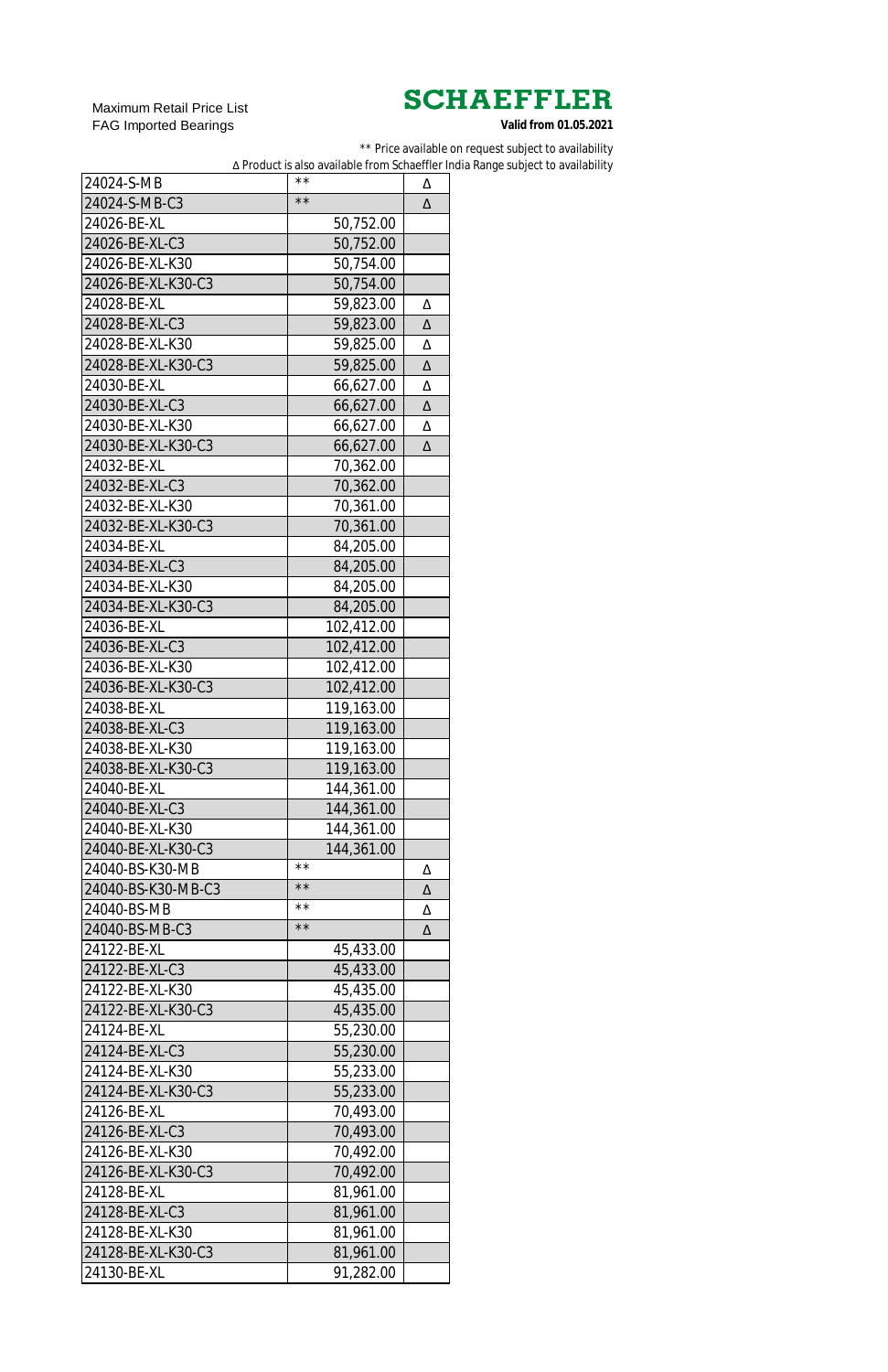Maximum Retail Price List FAG Imported Bearings

\*\* Price available on request subject to availability

∆ Product is also available from Schaeffler India Range subject to availability

| 24130-BE-XL-C3     | 91,282.00  |  |
|--------------------|------------|--|
| 24130-BE-XL-K30    | 91,282.00  |  |
| 24130-BE-XL-K30-C3 | 91,282.00  |  |
| 24132-BE-XL        | 110,043.00 |  |
| 24132-BE-XL-C3     | 110,043.00 |  |
| 24132-BE-XL-K30    | 110,043.00 |  |
| 24132-BE-XL-K30-C3 | 110,043.00 |  |
| 29317-E1-XL        | 49,768.00  |  |
| 29318-E1-XL        | 50,323.00  |  |
| 29320-E1-XL        | 53,836.00  |  |
| 29322-E1-XL        | 61,858.00  |  |
| 29324-E1-XL        | 64,495.00  |  |
| 29326-E1-XL        | 76,547.00  |  |
| 29328-E1-XL        | 87,096.00  |  |
| 29330-E1-XL        | 92,613.00  |  |
| 29332-E1-XL        | 111,725.00 |  |
| 29334-E1-XL        | 125,884.00 |  |
| 29336-E1-XL        | 145,655.00 |  |
| 29338-E1-XL        | 166,417.00 |  |
| 29340-E1-XL        | 182,904.00 |  |
| 29412-E1-XL        |            |  |
| 29413-E1-XL        | 37,998.00  |  |
| 29414-E1-XL        | 43,732.00  |  |
|                    | 46,773.00  |  |
| 29415-E1-XL        | 51,574.00  |  |
| 29416-E1-XL        | 52,626.00  |  |
| 29417-E1-XL        | 55,978.00  |  |
| 29418-E1-XL        | 59,902.00  |  |
| 29420-E1-XL        | 74,517.00  |  |
| 29422-E1-XL        | 88,393.00  |  |
| 29424-E1-XL        | 103,006.00 |  |
| 29426-E1-XL        | 119,488.00 |  |
| 29428-E1-XL        | 139,269.00 |  |
| 29430-E1-XL        | 165,916.00 |  |
| 29432-E1-XL        | 194,124.00 |  |
| 29434-E1-XL        | 226,016.00 |  |
| 29436-E1-XL        | 280,796.00 |  |
| 29438-E1-XL        | 324,375.00 |  |
| 29440-E1-XL        | 373,554.00 |  |
| 30202-A            | 2,266.00   |  |
| 30203-DY           | 954.00     |  |
| 30204-A            | 330.00     |  |
| 30205-XL           | 1,098.00   |  |
| 30206-A            | 1,252.00   |  |
| 30207-A            | 1,718.00   |  |
| 30208-XL           | 1,925.00   |  |
| 30209-DY           | 2,129.00   |  |
| 30210-A            | 2,314.00   |  |
| 30210-XL           | 2,314.00   |  |
| 30211-DY           | 3,535.00   |  |
| 30212-XL           | 3,630.00   |  |
| 30213-A            | 4,374.00   |  |
| 30214-XL           | 4,962.00   |  |
| 30215-A            | 5,061.00   |  |
| 30216-A            | 5,806.00   |  |
| 30217-A            | 6,334.00   |  |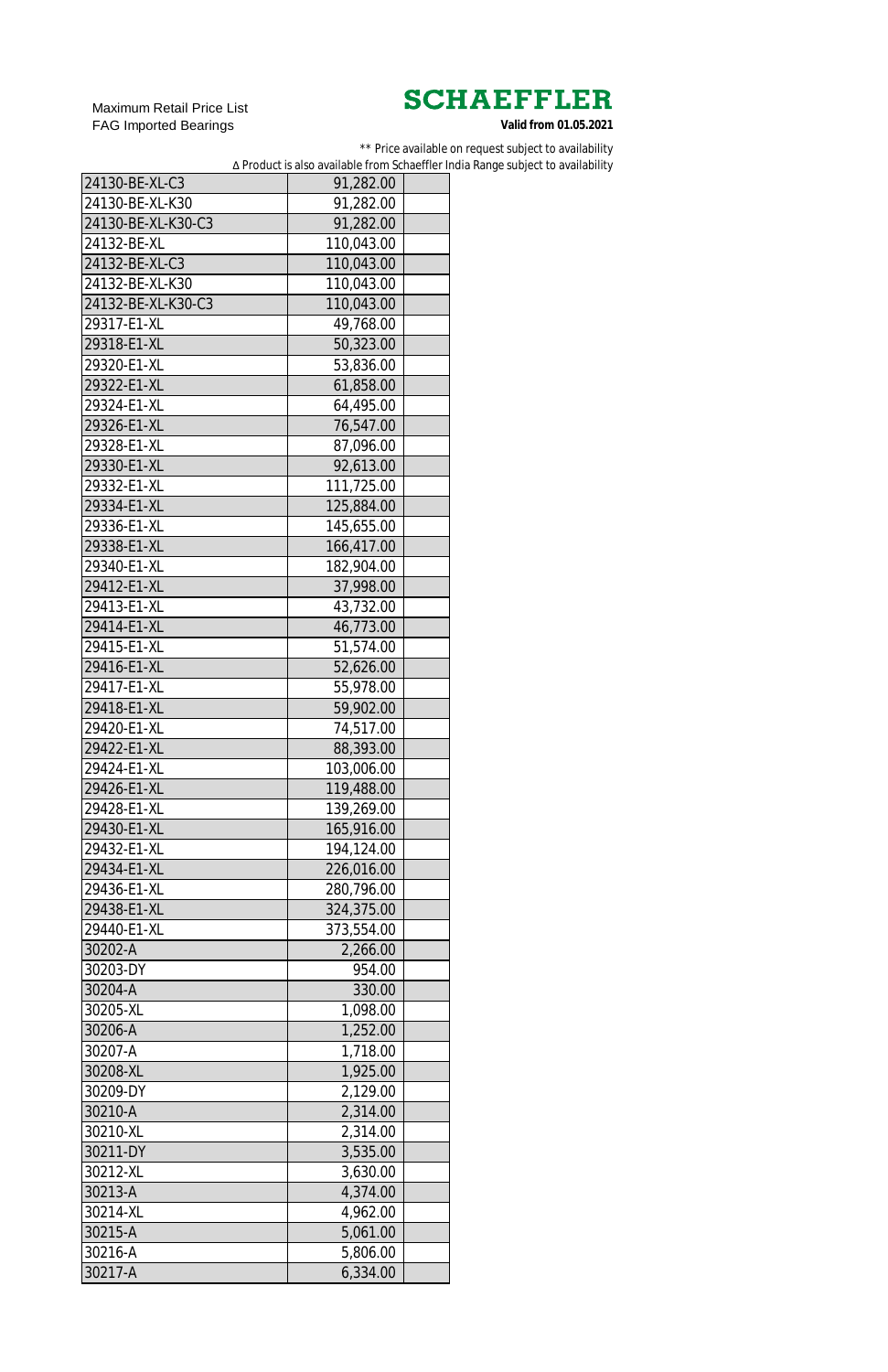Maximum Retail Price List FAG Imported Bearings

\*\* Price available on request subject to availability

∆ Product is also available from Schaeffler India Range subject to availability

| 30218-A      | 9,341.00               |   |
|--------------|------------------------|---|
| 30219-A      | 11,436.00              |   |
| 30220-A      | 11,807.00              |   |
| 30221-A      | 18,674.00              |   |
| 30222-XL     | 30,890.00              | Δ |
| 30224-XL     | 31,862.00              |   |
| 30226-XL     | 42,425.00              |   |
| 30230-XL     | $\star\star$           | Δ |
| 30234-A      | $\star\,\star$         | Δ |
| 30236-A      | $\star\star$           | Δ |
| 30302-A      | 1,046.00               |   |
| 30303-A      | 1,195.00               |   |
| 30304-A      | 1,204.00               |   |
| 30305-A      | 1,678.00               |   |
| 30306-A      | 1,671.00               |   |
| 30306-DY     | 1,671.00               |   |
| 30307-A      | 2,140.00               |   |
| 30308-A      | 2,735.00               |   |
| 30309-A      | 3,477.00               |   |
| 30310-A      | 3,925.00               |   |
| 30310-XL     | 3,925.00               |   |
| 30311-XL     | 4,548.00               |   |
| 30312-A      | 5,861.00               |   |
| 30313-A      | 7,597.00               |   |
| 30314-A      | 8,183.00               |   |
| 30315-A      | 10,617.00              |   |
| 30316-A      |                        |   |
| 30317-A      | 14,807.00<br>25,762.00 |   |
| 30318-A      | 27,263.00              |   |
| 30319-A      | 39,465.00              |   |
| 30320-A      |                        |   |
| 30322-XL     | 43,417.00<br>47,748.00 |   |
| 30324-A      | $\star\,\star$         |   |
| 31305-A      |                        | Δ |
| 31306-A      | 1,783.00               |   |
|              | 2,253.00               |   |
| 31307-A      | 2,352.00               |   |
| 31308-XL     | 3,047.00               |   |
| 31309-XL     | 3,749.00               |   |
| 31310-A      | 4,450.00               |   |
| 31311-A      | 5,425.00               |   |
| 31312-XL     | 7,844.00               |   |
| 31313-XL     | 8,081.00               |   |
| 31314-XL     | 9,812.00               |   |
| 31315-XL     | 13,687.00              |   |
| 31316-XL     | 16,699.00              |   |
| 31318        | 28,323.00              |   |
| 31319-XL     | 50,054.00              |   |
| 31320-X-XL   | 51,011.00              |   |
| 31324-X      | $\star\,\star$         | Δ |
| 32004-X-XL   | 1,144.00               |   |
| 32005-X-XL   | 1,145.00               |   |
| 32006-X-XL   | 1,360.00               |   |
| 32007-XDY    | 1,662.00               |   |
| 32007-XDY-XL | 1,662.00               |   |
| 32008-X-XL   | 1,677.00               |   |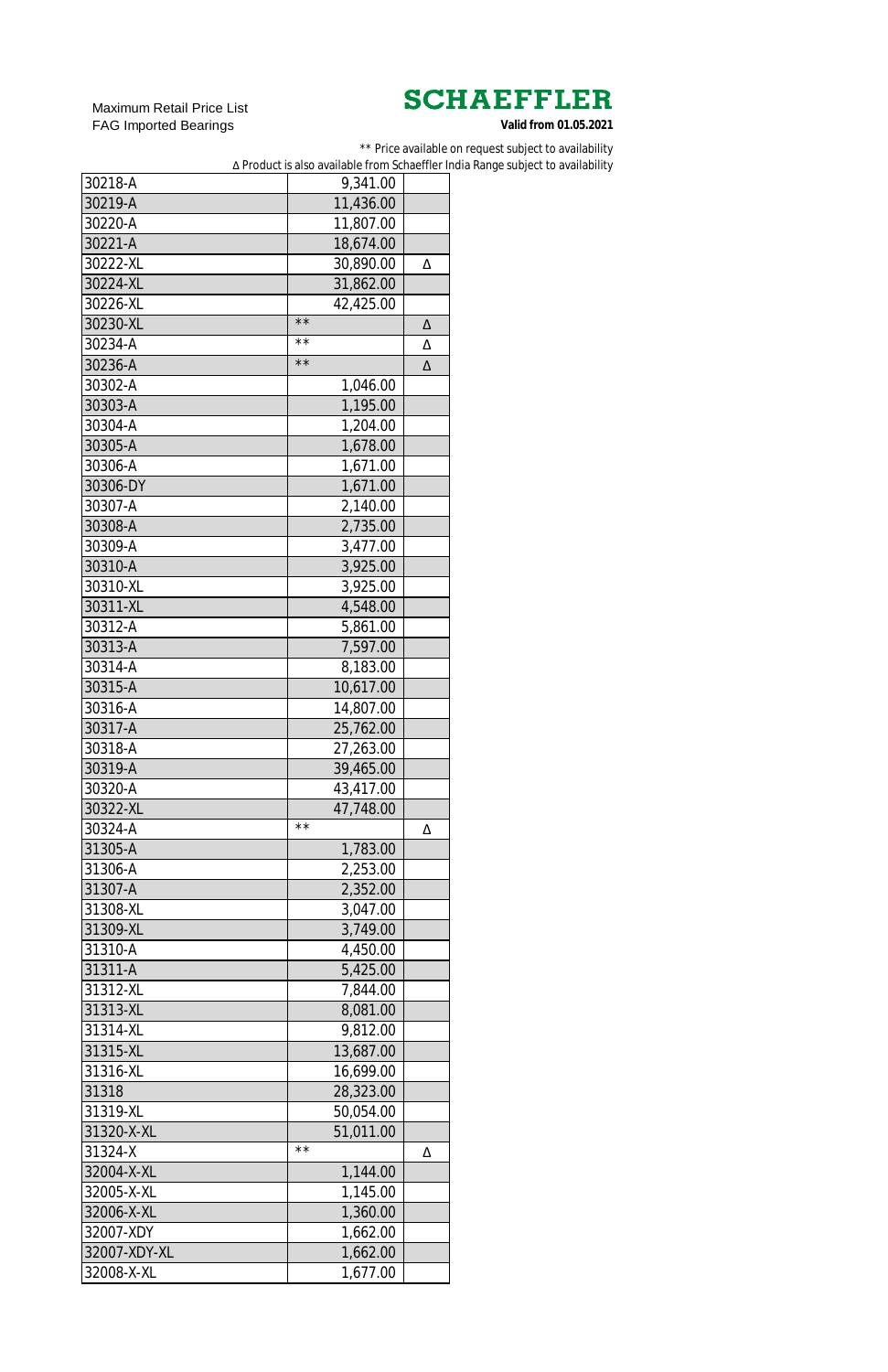Maximum Retail Price List FAG Imported Bearings

\*\* Price available on request subject to availability

∆ Product is also available from Schaeffler India Range subject to availability

| 32009-X-XL             | 1,677.00       |   |
|------------------------|----------------|---|
| 3200-BB-2RSR-TVH       | 2,497.00       |   |
| 3200-BB-2Z-TVH         | 2,398.00       |   |
| 3200-BB-TVH            | 2,359.00       |   |
| 3200-BB-TVH-C3         | 2,359.00       |   |
| 32010-X-XL             | 1,799.00       |   |
| 32011-X-XL             | 2,318.00       |   |
| 32012-X-XL             | 3,211.00       |   |
| 32013-X-XL             | 3,251.00       |   |
| 32014-X-XL             | 4,098.00       |   |
| 32015-X-XL             | 4,551.00       |   |
| 32016-X-XL             | 5,313.00       |   |
| 32017-X-XL             | 5,704.00       |   |
| 32018-X-XL             | 6,573.00       |   |
| 32019-X-XL             | 7,355.00       |   |
| 3201-BB-2Z-TVH         | 2,416.00       |   |
| 3201-BB-TVH            | 2,116.00       |   |
| 3201-BB-TVH-C3         | 2,116.00       |   |
| 32020-X-XL             | 8,044.00       |   |
| 3202-BD-XL             | 2,933.00       |   |
| 3202-BD-XL-2HRS        | 3,441.00       |   |
| 3202-BD-XL-2HRS-C3     |                |   |
|                        | 3,441.00       |   |
| 3202-BD-XL-2HRS-TVH    | 2,704.00       |   |
| 3202-BD-XL-2HRS-TVH-C3 | 2,704.00       |   |
| 3202-BD-XL-2Z          | 3,243.00       |   |
| 3202-BD-XL-2Z-C3       | 3,243.00       |   |
| 3202-BD-XL-2Z-TVH      | 2,608.00       |   |
| 3202-BD-XL-2Z-TVH-C3   | 2,608.00       |   |
| 3202-BD-XL-C3          | 2,933.00       |   |
| 3202-BD-XL-TVH-L285    | 2,166.00       |   |
| 3202-BD-XL-TVH-L285-C3 | 2,166.00       |   |
| 32034-X-XL             | $\star\star$   | Δ |
| 32036-X-XL             | $\star\star$   | Δ |
| 32038-X-XL             | $\star\,\star$ | Δ |
| 3203-BD-XL             | 3,060.00       |   |
| 3203-BD-XL-2HRS        | 3,570.00       |   |
| 3203-BD-XL-2HRS-C3     | 3,570.00       |   |
| 3203-BD-XL-2HRS-TVH    | 2,891.00       |   |
| 3203-BD-XL-2HRS-TVH-C3 | 2,891.00       |   |
| 3203-BD-XL-2Z          | 3,312.00       |   |
| 3203-BD-XL-2Z-C3       | 3,312.00       |   |
| 3203-BD-XL-2Z-TVH      | 2,694.00       |   |
| 3203-BD-XL-2Z-TVH-C3   | 2,694.00       |   |
| 3203-BD-XL-C3          | 3,060.00       |   |
| 3203-BD-XL-TVH-L285    | 2,257.00       |   |
| 3203-BD-XL-TVH-L285-C3 | 2,257.00       |   |
| 32040-X-XL             | $\star\star$   | Δ |
| 32044-X-XL             | $\star\star$   | Δ |
| 32048-X                | $\star\star$   | Δ |
| 3204-BD-XL             | 3,311.00       |   |
| 3204-BD-XL-2HRS        | 3,631.00       |   |
| 3204-BD-XL-2HRS-C3     | 3,631.00       |   |
| 3204-BD-XL-2HRS-TVH    | 3,055.00       |   |
| 3204-BD-XL-2HRS-TVH-C3 | 3,055.00       |   |
| 3204-BD-XL-2Z          | 3,374.00       |   |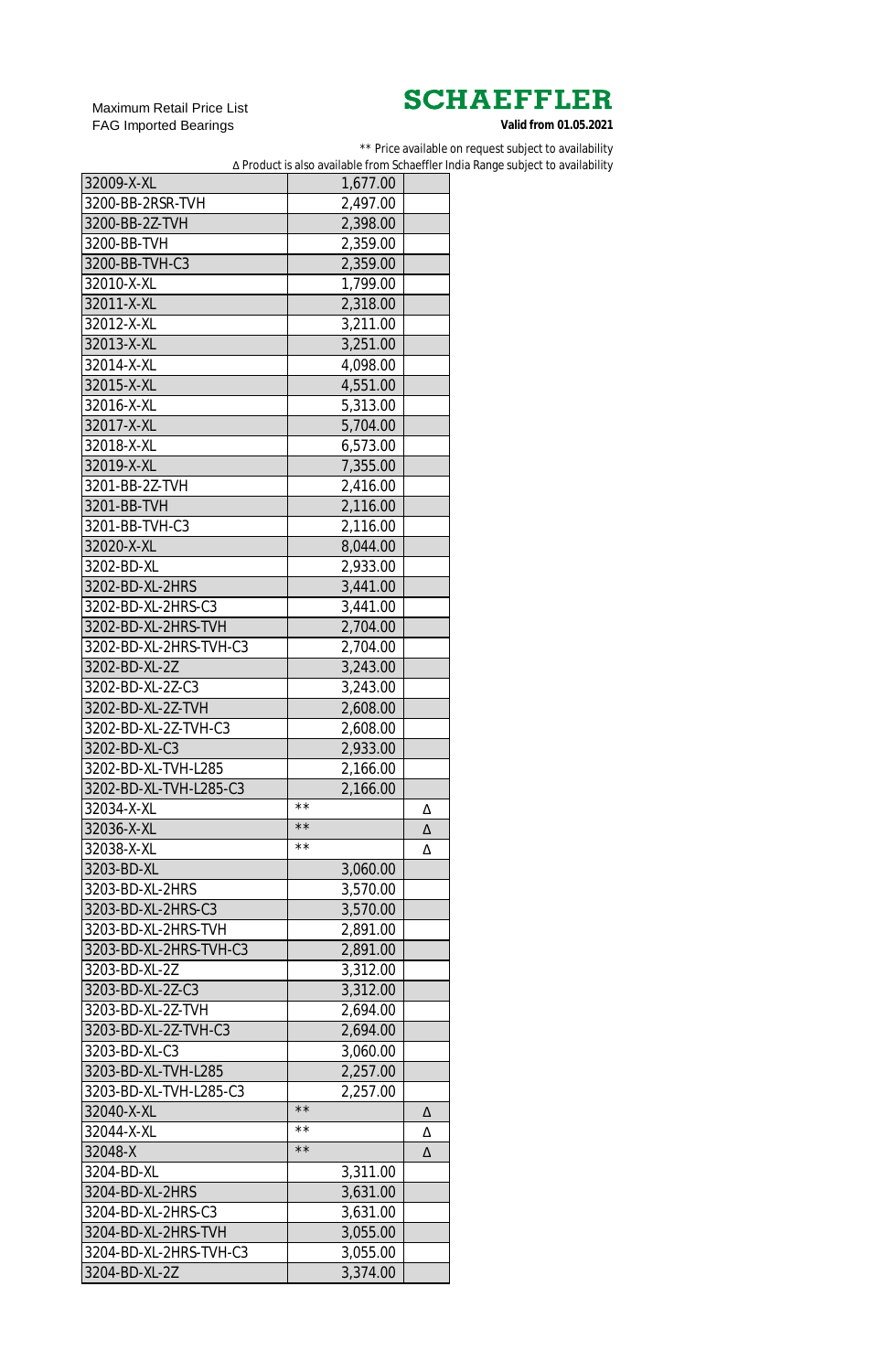Maximum Retail Price List FAG Imported Bearings

\*\* Price available on request subject to availability

∆ Product is also available from Schaeffler India Range subject to availability

| 3204-BD-XL-2Z-C3       | 3,374.00                   |   |
|------------------------|----------------------------|---|
| 3204-BD-XL-2Z-TVH      | 2,877.00                   |   |
| 3204-BD-XL-2Z-TVH-C3   | 2,877.00                   |   |
| 3204-BD-XL-C3          | 3,311.00                   |   |
| 3204-BD-XL-TVH-L285    |                            |   |
|                        | 2,266.00                   |   |
| 3204-BD-XL-TVH-L285-C3 | 2,266.00<br>$\star\,\star$ |   |
| 32052-X                |                            | Δ |
| 32056-X                | $\star\,\star$             | Δ |
| 3205-BD-XL             | 3,440.00                   |   |
| 3205-BD-XL-2HRS        | 3,825.00                   |   |
| 3205-BD-XL-2HRS-C3     | 3,825.00                   |   |
| 3205-BD-XL-2HRS-TVH    | 3,194.00                   |   |
| 3205-BD-XL-2HRS-TVH-C3 | 3,194.00                   |   |
| 3205-BD-XL-2Z          | 3,697.00                   |   |
| 3205-BD-XL-2Z-C3       | 3,697.00                   |   |
| 3205-BD-XL-2Z-TVH      | 2,996.00                   |   |
| 3205-BD-XL-2Z-TVH-C3   | 2,996.00                   |   |
| 3205-BD-XL-C3          | 3,440.00                   |   |
| 3205-BD-XL-TVH-L285    | 2,310.00                   |   |
| 3205-BD-XL-TVH-L285-C3 | 2,310.00                   |   |
| 3206-BD-XL             | 4,154.00                   |   |
| 3206-BD-XL-2HRS        | 4,411.00                   |   |
| 3206-BD-XL-2HRS-C3     | 4,411.00                   |   |
|                        |                            |   |
| 3206-BD-XL-2HRS-TVH    | 3,464.00                   |   |
| 3206-BD-XL-2HRS-TVH-C3 | 3,464.00                   |   |
| 3206-BD-XL-2Z          | 4,154.00                   |   |
| 3206-BD-XL-2Z-C3       | 4,154.00                   |   |
| 3206-BD-XL-2Z-TVH      | 3,313.00                   |   |
| 3206-BD-XL-2Z-TVH-C3   | 3,313.00                   |   |
| 3206-BD-XL-C3          | 4,154.00                   |   |
| 3206-BD-XL-TVH-L285    | 2,679.00                   |   |
| 3206-BD-XL-TVH-L285-C3 | 2,679.00                   |   |
| 3207-BD-XL             | 4,244.00                   |   |
| 3207-BD-XL-2HRS        | 5,095.00                   |   |
| 3207-BD-XL-2HRS-C3     | 5,095.00                   |   |
| 3207-BD-XL-2HRS-TVH    | 4,483.00                   |   |
| 3207-BD-XL-2HRS-TVH-C3 | 4,483.00                   |   |
| 3207-BD-XL-2Z          | 4,839.00                   |   |
| 3207-BD-XL-2Z-C3       | 4,839.00                   |   |
| 3207-BD-XL-2Z-TVH      | 4,345.00                   |   |
| 3207-BD-XL-2Z-TVH-C3   | 4,345.00                   |   |
| 3207-BD-XL-C3          | 4,244.00                   |   |
| 3207-BD-XL-TVH-L285    | 3,389.00                   |   |
| 3207-BD-XL-TVH-L285-C3 | 3,389.00                   |   |
| 3208-BD-XL             | 5,155.00                   |   |
| 3208-BD-XL-2HRS        | 6,230.00                   |   |
| 3208-BD-XL-2HRS-C3     | 6,230.00                   |   |
| 3208-BD-XL-2HRS-TVH    | 5,751.00                   |   |
|                        |                            |   |
| 3208-BD-XL-2HRS-TVH-C3 | 5,751.00                   |   |
| 3208-BD-XL-2Z          | 6,099.00                   |   |
| 3208-BD-XL-2Z-C3       | 6,099.00                   |   |
| 3208-BD-XL-2Z-TVH      | 5,292.00                   |   |
| 3208-BD-XL-2Z-TVH-C3   | 5,292.00                   |   |
| 3208-BD-XL-C3          | 5,155.00                   |   |
| 3208-BD-XL-TVH-L285    | 4,200.00                   |   |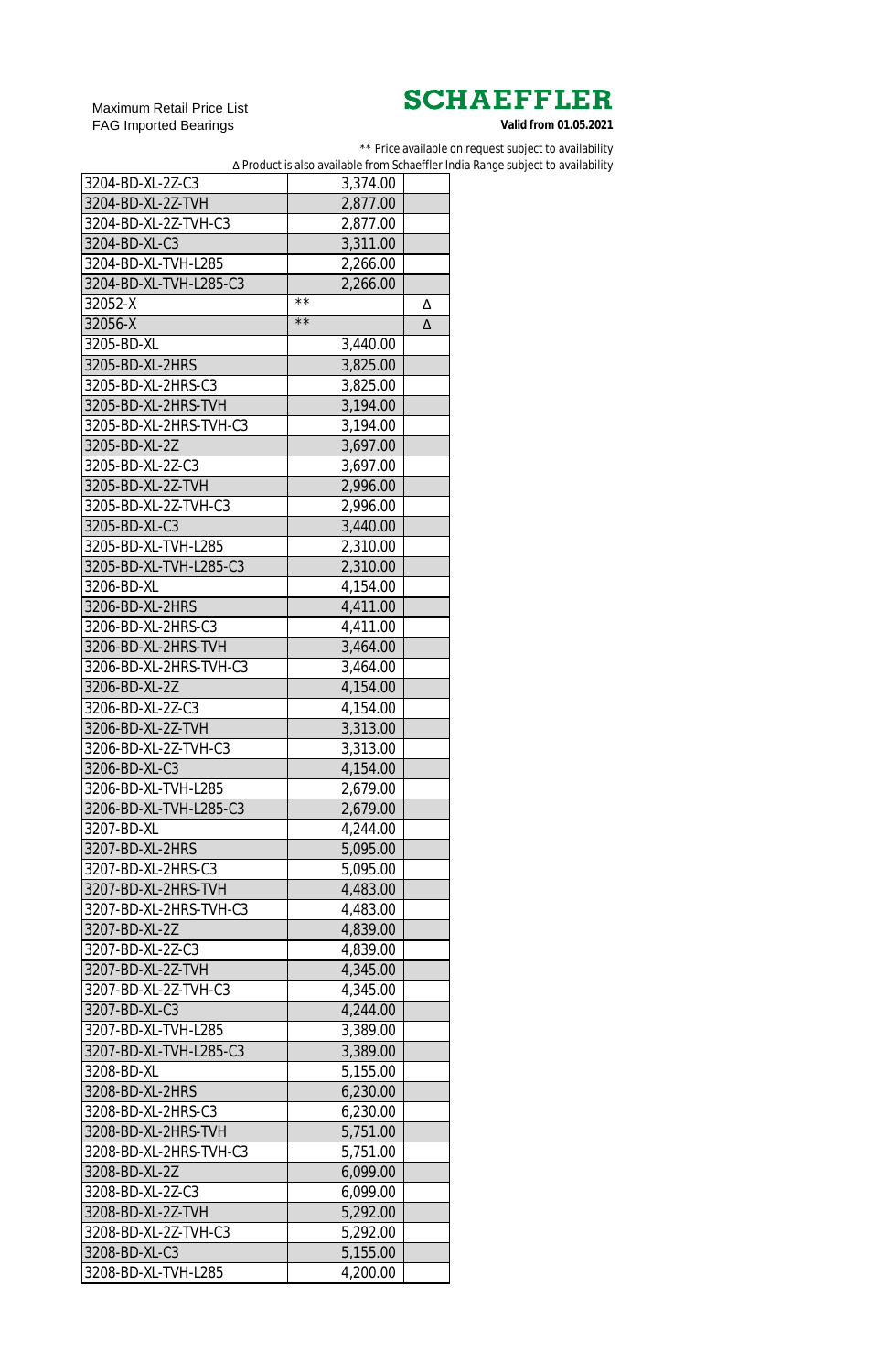Maximum Retail Price List FAG Imported Bearings

\*\* Price available on request subject to availability

∆ Product is also available from Schaeffler India Range subject to availability

| 3208-BD-XL-TVH-L285-C3                    | 4,200.00  |  |
|-------------------------------------------|-----------|--|
| 3209-BD-XL                                | 7,154.00  |  |
| 3209-BD-XL-2HRS                           | 7,652.00  |  |
| 3209-BD-XL-2HRS-C3                        | 7,652.00  |  |
| 3209-BD-XL-2HRS-TVH                       | 6,327.00  |  |
| 3209-BD-XL-2HRS-TVH-C3                    | 6,327.00  |  |
| 3209-BD-XL-2Z                             | 6,746.00  |  |
| 3209-BD-XL-2Z-C3                          | 6,746.00  |  |
| 3209-BD-XL-2Z-TVH                         | 5,985.00  |  |
| 3209-BD-XL-2Z-TVH-C3                      | 5,985.00  |  |
| 3209-BD-XL-C3                             | 7,154.00  |  |
| 3209-BD-XL-TVH-L285                       | 4,744.00  |  |
| 3209-BD-XL-TVH-L285-C3                    | 4,744.00  |  |
| 3210-BD-XL                                | 7,009.00  |  |
| 3210-BD-XL-2HRS                           | 8,043.00  |  |
| 3210-BD-XL-2HRS-C3                        | 8,043.00  |  |
| 3210-BD-XL-2HRS-TVH                       | 7,303.00  |  |
| 3210-BD-XL-2HRS-TVH-C3                    | 7,303.00  |  |
| 3210-BD-XL-2Z                             | 7,915.00  |  |
| 3210-BD-XL-2Z-C3                          | 7,915.00  |  |
| 3210-BD-XL-2Z-TVH                         | 6,914.00  |  |
| 3210-BD-XL-2Z-TVH-C3                      | 6,914.00  |  |
| 3210-BD-XL-C3                             | 7,009.00  |  |
| 3210-BD-XL-TVH-L285                       | 5,545.00  |  |
| 3210-BD-XL-TVH-L285-C3                    | 5,545.00  |  |
| 3211-BD-XL                                | 8,225.00  |  |
| 3211-BD-XL-2HRS                           | 9,553.00  |  |
| 3211-BD-XL-2HRS-C3                        | 9,553.00  |  |
| 3211-BD-XL-2HRS-TVH                       | 7,258.00  |  |
| 3211-BD-XL-2HRS-TVH-C3                    | 7,258.00  |  |
| 3211-BD-XL-2Z                             | 9,171.00  |  |
| 3211-BD-XL-2Z-C3                          | 9,171.00  |  |
| 3211-BD-XL-2Z-TVH                         | 8,201.00  |  |
| 3211-BD-XL-2Z-TVH-C3                      | 8,201.00  |  |
| 3211-BD-XL-C3                             | 8,225.00  |  |
| 3211-BD-XL-TVH-L285                       | 7,300.00  |  |
| 3211-BD-XL-TVH-L285-C3                    | 7,300.00  |  |
| 3212-BD-XL                                | 11,204.00 |  |
| 3212-BD-XL-2HRS                           | 12,326.00 |  |
| 3212-BD-XL-2HRS-C3                        | 12,326.00 |  |
| 3212-BD-XL-2HRS-TVH                       | 9,772.00  |  |
| 3212-BD-XL-2HRS-TVH-C3                    | 9,772.00  |  |
| 3212-BD-XL-2Z                             | 12,260.00 |  |
| 3212-BD-XL-2Z-C3                          | 12,260.00 |  |
| 3212-BD-XL-2Z-TVH                         |           |  |
| 3212-BD-XL-2Z-TVH-C3                      | 11,657.00 |  |
|                                           | 11,657.00 |  |
| 3212-BD-XL-C3<br>3212-BD-XL-TVH-L285      | 11,204.00 |  |
| 3212-BD-XL-TVH-L285-C3                    | 9,125.00  |  |
| 3213-BD-XL                                | 9,125.00  |  |
|                                           | 10,887.00 |  |
| 3213-BD-XL-2HRS                           | 15,696.00 |  |
| 3213-BD-XL-2HRS-C3<br>3213-BD-XL-2HRS-TVH | 15,696.00 |  |
|                                           | 13,693.00 |  |
| 3213-BD-XL-2HRS-TVH-C3                    | 13,693.00 |  |
| 3213-BD-XL-2Z                             | 14,397.00 |  |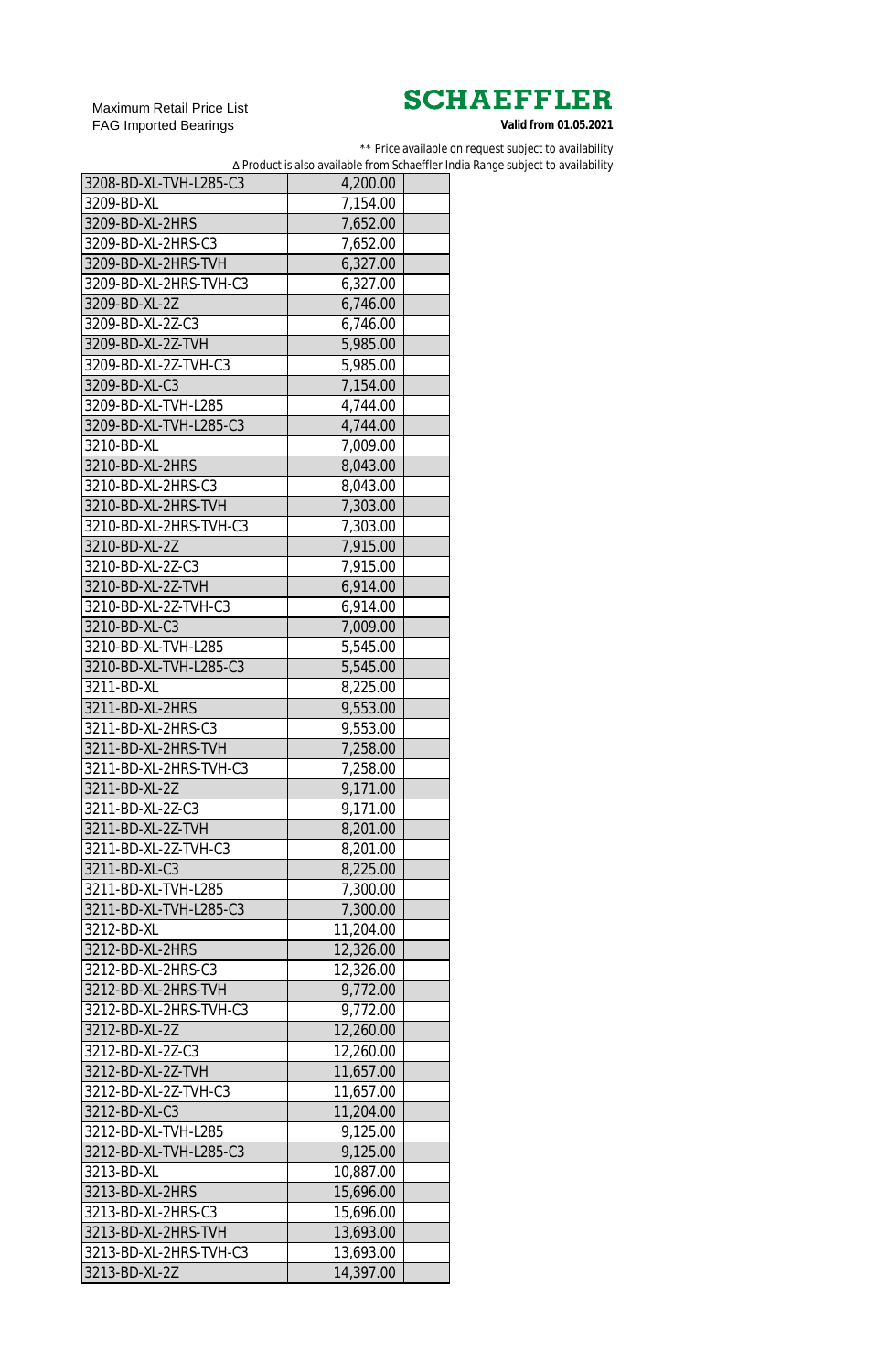Maximum Retail Price List FAG Imported Bearings

\*\* Price available on request subject to availability

∆ Product is also available from Schaeffler India Range subject to availability

| 3213-BD-XL-2Z-C3       | 14,397.00      |   |
|------------------------|----------------|---|
| 3213-BD-XL-2Z-TVH      | 12,477.00      |   |
| 3213-BD-XL-2Z-TVH-C3   | 12,477.00      |   |
| 3213-BD-XL-C3          | 10,887.00      |   |
| 3213-BD-XL-TVH-L285    | 11,000.00      |   |
| 3213-BD-XL-TVH-L285-C3 | 11,000.00      |   |
| 3214-B-2RSR-TVH        | 15,684.00      |   |
| 3214-B-TVH             | 12,991.00      |   |
| 3214-B-TVH-C3          | 12,991.00      |   |
| 3215-B-TVH             | 14,149.00      |   |
| 3215-B-TVH-C3          | 14,149.00      |   |
| 3216-B-2Z-TVH          | 18,828.00      |   |
| 3216-B-TVH             | 16,866.00      |   |
| 3216-B-TVH-C3          | 16,866.00      |   |
| 3217                   | 19,735.00      |   |
| 3217-C3                | 19,735.00      |   |
| 3218                   | 23,072.00      |   |
| 3218-C3                | 23,072.00      |   |
| 3219-M                 |                |   |
| 3219-M-C3              | 31,295.00      |   |
|                        | 31,295.00      |   |
| 3220                   | 33,195.00      |   |
| 32205-A                | 1,605.00       |   |
| 32205-XL               | 1,605.00       |   |
| 32206-XL               | 1,607.00       |   |
| 32207-A                | 1,647.00       |   |
| 32207-XL               | 1,647.00       |   |
| 32208-XL               | 1,666.00       |   |
| 32209-A                | 2,018.00       |   |
| 3220-C3                | 33,195.00      |   |
| 32210-A                | 2,580.00       |   |
| 32210-XL               | 2,580.00       |   |
| 32211-A                | 3,292.00       |   |
| 32211-XL               | 3,558.00       |   |
| 32212-A                | 3,558.00       |   |
| 32213-A                | 5,047.00       |   |
| 32214-A                | 5,084.00       |   |
| 32215-A                | 5,324.00       |   |
| 32216-A                | 6,114.00       |   |
| 32216-XL               | 6,368.00       |   |
| 32217-A                | 8,213.00       |   |
| 32217-XL               | 8,213.00       |   |
| 32218-XL               | 9,825.00       |   |
| 32219-XL               | 11,576.00      |   |
| 32220-XL               | 13,957.00      | Δ |
| 32222-XL               | 24,385.00      |   |
| 32224-XL               | $\star\star$   | Δ |
| 3222-M                 | 56,006.00      |   |
| 3222-M-C3              | 56,006.00      |   |
| 32230-XL               | $\star\,\star$ | Δ |
| 32232-XL               | $\star\,\star$ | Δ |
| 32234-A                | **             | Δ |
| 32236-XL               | $\star\,\star$ | Δ |
| 32252                  | $\star\,\star$ | Δ |
| 32304-A                | 1,799.00       |   |
| 32305-A                | 1,958.00       |   |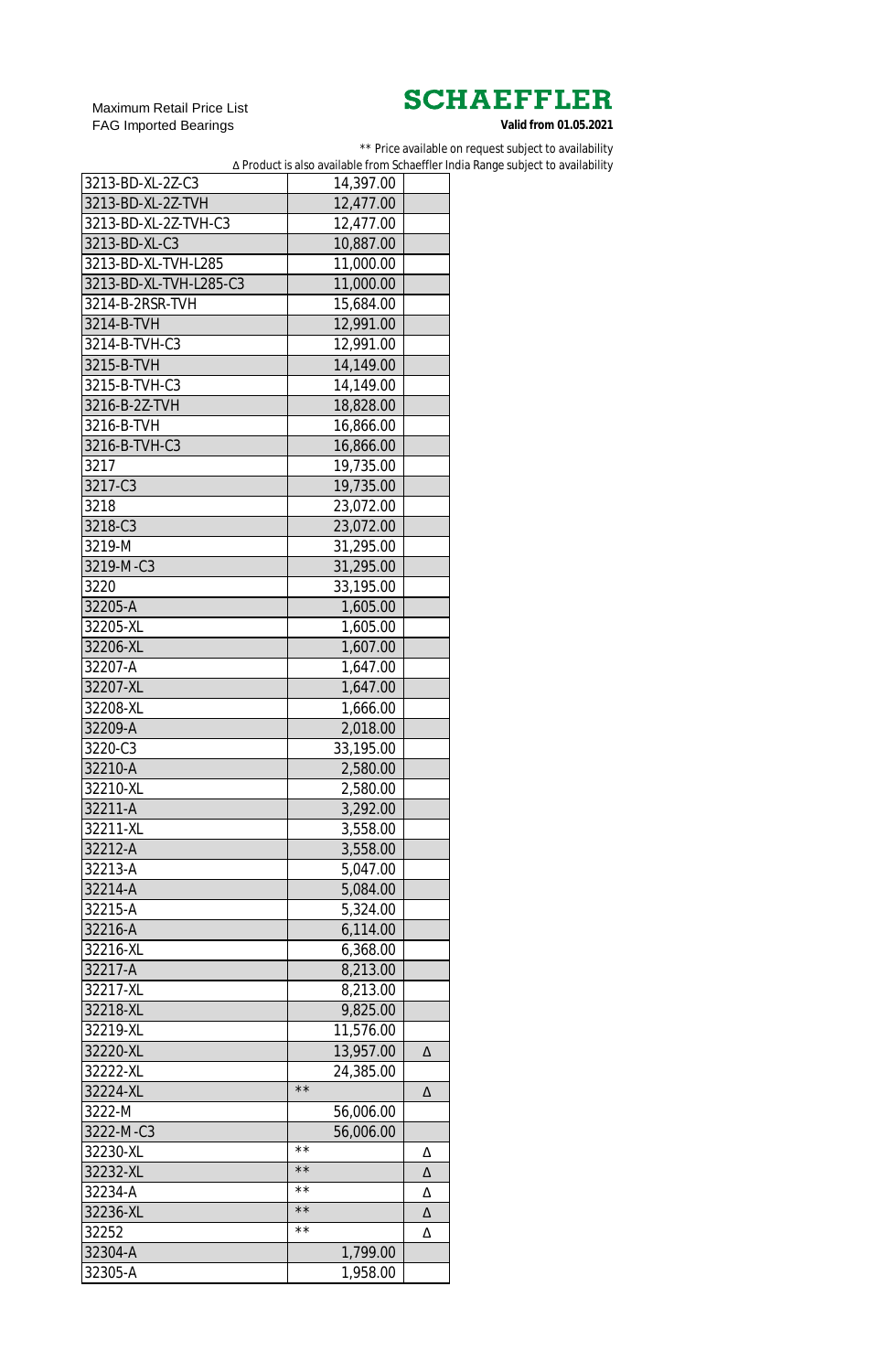Maximum Retail Price List FAG Imported Bearings

\*\* Price available on request subject to availability

∆ Product is also available from Schaeffler India Range subject to availability

| 32306-DY               | 2,354.00     |   |
|------------------------|--------------|---|
| 32307-A                | 2,918.00     |   |
| 32308-A                | 3,221.00     |   |
| 32309-A                | 4,095.00     |   |
| 32310-A                | 4,148.00     |   |
| 32311-A                | 5,924.00     |   |
| 32312-A                | 7,907.00     |   |
| 32313-A                | 9,271.00     |   |
| 32314-A                | 10,099.00    |   |
| 32315-A                | 15,195.00    |   |
| 32316-A                | 18,073.00    |   |
| 32317-XL               | 23,151.00    | Δ |
| 32318-A                | 29,605.00    | Δ |
| 32319-A                | 42,349.00    | Δ |
| 32320-A                | 53,222.00    | Δ |
| 32321-A                | 76,013.00    |   |
| 32322-A                | 84,352.00    |   |
| 32324                  | $\star\star$ | Δ |
| 32326                  | $\star\star$ | Δ |
| 32330-A                | $\star\star$ | Δ |
| 32940-A                | $\star\star$ | Δ |
| 32944                  | $\star\star$ | Δ |
| 32948                  | $\star\star$ | Δ |
| 32960                  | $\star\star$ | Δ |
| 33010                  | 3,329.00     |   |
| 33010-XL               | 3,329.00     |   |
| 33011                  | 3,730.00     |   |
| 33011-XL               | 4,097.00     |   |
| 33012-XL               | 5,318.00     |   |
| 33013                  | 5,391.00     |   |
| 33013-XL               | 5,391.00     |   |
| 33014                  | 5,748.00     |   |
| 33015                  | 6,795.00     |   |
| 33016                  | 7,586.00     |   |
| 33017                  | 7,633.00     |   |
| 33018                  | 9,283.00     |   |
| 33019                  | 9,328.00     |   |
| 33020                  | 9,367.00     |   |
| 33021                  | 10,541.00    |   |
| 33022                  | 13,564.00    |   |
| 33024                  | 17,224.00    |   |
| 3302-BD-XL-2HRS-TVH    | 3,818.00     |   |
| 3302-BD-XL-2HRS-TVH-C3 | 3,818.00     |   |
| 3302-BD-XL-2Z-TVH      | 3,378.00     |   |
| 3302-BD-XL-TVH-L285    | 2,968.00     |   |
| 3302-BD-XL-TVH-L285-C3 | 2,968.00     |   |
| 3303-BD-XL-2HRS-TVH    | 3,870.00     |   |
| 3303-BD-XL-2HRS-TVH-C3 | 3,870.00     |   |
| 3303-BD-XL-2Z-TVH      | 3,524.00     |   |
| 3303-BD-XL-2Z-TVH-C3   | 3,524.00     |   |
| 3303-BD-XL-TVH-L285    | 3,084.00     |   |
| 3303-BD-XL-TVH-L285-C3 | 3,084.00     |   |
| 3304-BD-XL             | 4,207.00     |   |
| 3304-BD-XL-2HRS        | 4,908.00     |   |
| 3304-BD-XL-2HRS-C3     | 4,908.00     |   |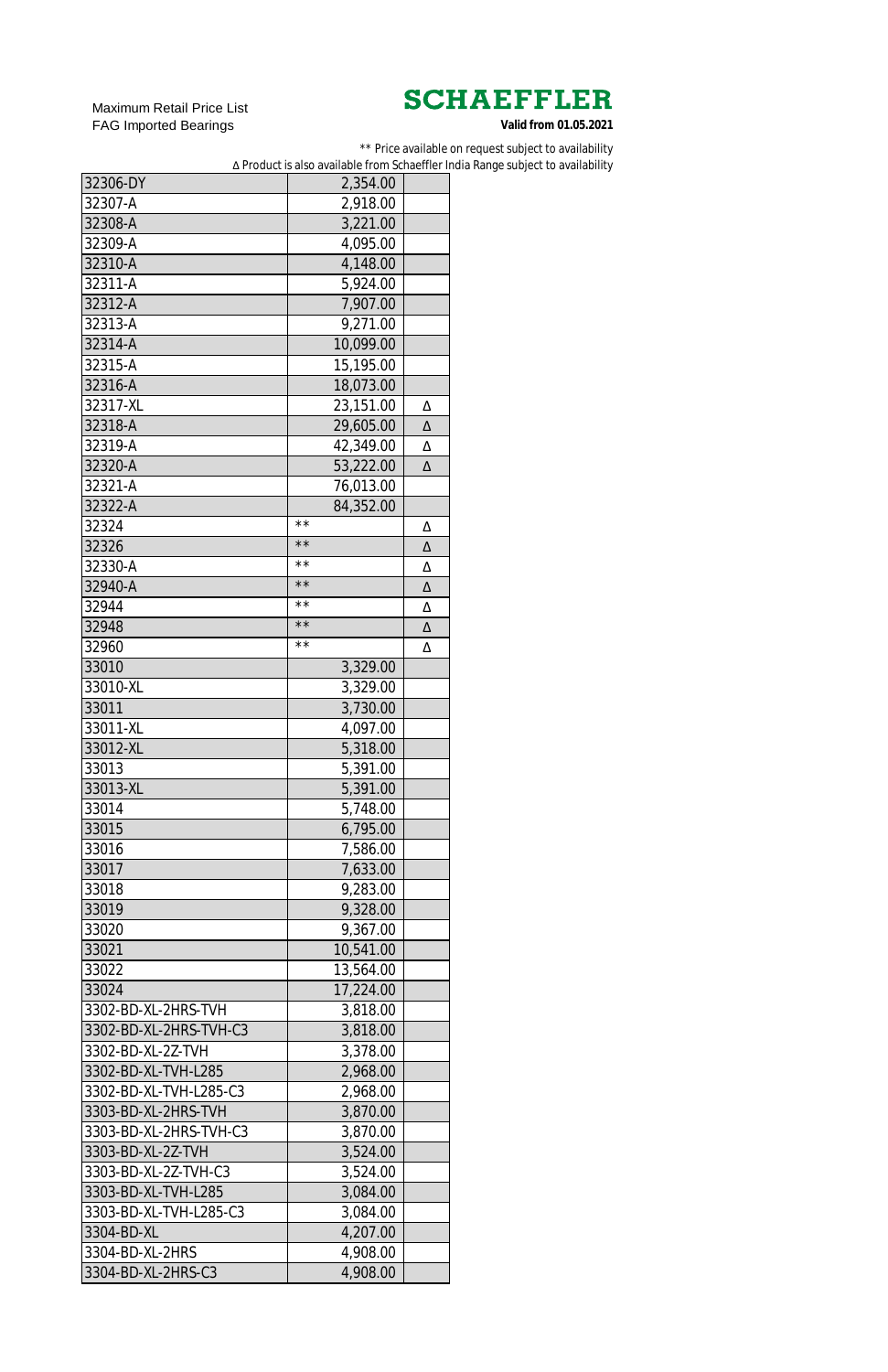Maximum Retail Price List FAG Imported Bearings

\*\* Price available on request subject to availability

∆ Product is also available from Schaeffler India Range subject to availability

| 3304-BD-XL-2HRS-TVH    | 4,186.00 |
|------------------------|----------|
| 3304-BD-XL-2HRS-TVH-C3 | 4,186.00 |
| 3304-BD-XL-2Z          | 4,569.00 |
| 3304-BD-XL-2Z-C3       | 4,569.00 |
| 3304-BD-XL-2Z-TVH      | 3,872.00 |
| 3304-BD-XL-2Z-TVH-C3   | 3,872.00 |
| 3304-BD-XL-C3          | 4,207.00 |
| 3304-BD-XL-TVH-L285    | 3,105.00 |
| 3304-BD-XL-TVH-L285-C3 | 3,105.00 |
| 3305-BD-XL             | 4,504.00 |
| 3305-BD-XL-2HRS        | 5,511.00 |
| 3305-BD-XL-2HRS-C3     | 5,511.00 |
| 3305-BD-XL-2HRS-TVH    | 4,382.00 |
| 3305-BD-XL-2HRS-TVH-C3 | 4,382.00 |
| 3305-BD-XL-2Z          | 5,329.00 |
| 3305-BD-XL-2Z-C3       | 5,329.00 |
| 3305-BD-XL-2Z-TVH      | 4,071.00 |
| 3305-BD-XL-2Z-TVH-C3   | 4,071.00 |
| 3305-BD-XL-C3          | 4,504.00 |
| 3305-BD-XL-TVH-L285    | 3,305.00 |
| 3305-BD-XL-TVH-L285-C3 | 3,305.00 |
| 3306-BD-XL             | 5,393.00 |
| 3306-BD-XL-2HRS        | 6,570.00 |
| 3306-BD-XL-2HRS-C3     | 6,570.00 |
| 3306-BD-XL-2HRS-TVH    | 5,719.00 |
| 3306-BD-XL-2HRS-TVH-C3 | 5,719.00 |
| 3306-BD-XL-2Z          | 6,265.00 |
| 3306-BD-XL-2Z-C3       | 6,265.00 |
| 3306-BD-XL-2Z-TVH      | 5,494.00 |
| 3306-BD-XL-2Z-TVH-C3   | 5,494.00 |
| 3306-BD-XL-C3          | 5,393.00 |
| 3306-BD-XL-TVH-L285    | 4,131.00 |
| 3306-BD-XL-TVH-L285-C3 | 4,131.00 |
| 3307-BD-XL             | 6,069.00 |
| 3307-BD-XL-2HRS        | 7,410.00 |
| 3307-BD-XL-2HRS-C3     | 7,410.00 |
| 3307-BD-XL-2HRS-TVH    | 6,566.00 |
| 3307-BD-XL-2HRS-TVH-C3 | 6,566.00 |
| 3307-BD-XL-2Z          | 6,990.00 |
| 3307-BD-XL-2Z-C3       | 6,990.00 |
| 3307-BD-XL-2Z-TVH      | 6,134.00 |
| 3307-BD-XL-2Z-TVH-C3   | 6,134.00 |
| 3307-BD-XL-C3          | 6,069.00 |
| 3307-BD-XL-TVH-L285    | 4,924.00 |
| 3307-BD-XL-TVH-L285-C3 | 4,924.00 |
| 3308-BD-XL             | 7,916.00 |
| 3308-BD-XL-2HRS        | 9,440.00 |
| 3308-BD-XL-2HRS-C3     | 9,440.00 |
| 3308-BD-XL-2HRS-TVH    | 8,444.00 |
| 3308-BD-XL-2HRS-TVH-C3 | 8,444.00 |
| 3308-BD-XL-2Z          |          |
| 3308-BD-XL-2Z-C3       | 8,937.00 |
| 3308-BD-XL-2Z-TVH      | 8,937.00 |
|                        | 8,193.00 |
| 3308-BD-XL-2Z-TVH-C3   | 8,193.00 |
| 3308-BD-XL-C3          | 7,916.00 |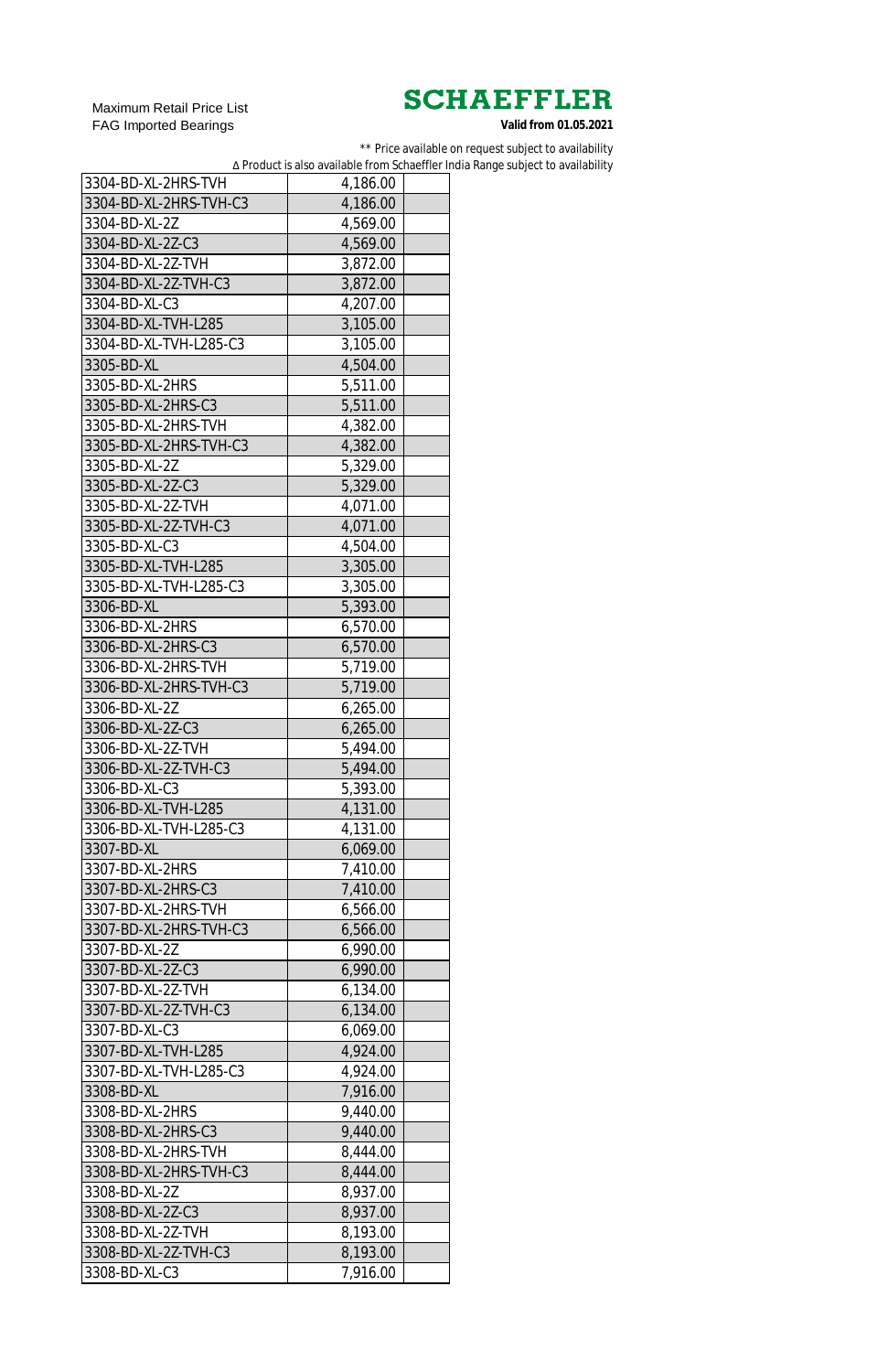Maximum Retail Price List FAG Imported Bearings

\*\* Price available on request subject to availability

∆ Product is also available from Schaeffler India Range subject to availability

| 3308-BD-XL-TVH-L285    | 6,305.00  |  |
|------------------------|-----------|--|
| 3308-BD-XL-TVH-L285-C3 | 6,305.00  |  |
| 3309-BD-XL             | 9,231.00  |  |
| 3309-BD-XL-2HRS        | 11,336.00 |  |
| 3309-BD-XL-2HRS-C3     | 11,336.00 |  |
| 3309-BD-XL-2HRS-TVH    | 9,094.00  |  |
| 3309-BD-XL-2HRS-TVH-C3 | 9,094.00  |  |
| 3309-BD-XL-2Z          | 10,695.00 |  |
| 3309-BD-XL-2Z-C3       | 10,695.00 |  |
| 3309-BD-XL-2Z-TVH      | 9,953.00  |  |
| 3309-BD-XL-2Z-TVH-C3   | 9,953.00  |  |
| 3309-BD-XL-C3          | 9,231.00  |  |
| 3309-BD-XL-TVH-L285    | 8,962.00  |  |
| 3309-BD-XL-TVH-L285-C3 | 8,962.00  |  |
| 33108                  | 2,880.00  |  |
| 33109                  | 3,086.00  |  |
| 3310-BD-XL             | 10,925.00 |  |
| 3310-BD-XL-2HRS        | 14,198.00 |  |
| 3310-BD-XL-2HRS-C3     | 14,198.00 |  |
| 3310-BD-XL-2HRS-TVH    | 12,898.00 |  |
| 3310-BD-XL-2HRS-TVH-C3 | 12,898.00 |  |
| 3310-BD-XL-2Z          | 13,498.00 |  |
| 3310-BD-XL-2Z-C3       | 13,498.00 |  |
| 3310-BD-XL-2Z-TVH      | 12,117.00 |  |
| 3310-BD-XL-2Z-TVH-C3   | 12,117.00 |  |
| 3310-BD-XL-C3          | 10,925.00 |  |
| 3310-BD-XL-TVH-L285    | 10,479.00 |  |
| 3310-BD-XL-TVH-L285-C3 | 10,479.00 |  |
| 33110                  | 3,495.00  |  |
| 33111                  | 4,026.00  |  |
| 33112                  | 5,152.00  |  |
| 33113                  | 4,473.00  |  |
| 33114                  | 6,217.00  |  |
| 33115                  | 6,354.00  |  |
| 33116                  | 7,421.00  |  |
| 33117                  | 8,719.00  |  |
| 33118                  | 8,876.00  |  |
| 3311-BD-XL             | 12,572.00 |  |
| 3311-BD-XL-2HRS        | 17,400.00 |  |
| 3311-BD-XL-2HRS-C3     | 17,400.00 |  |
| 3311-BD-XL-2HRS-TVH    | 16,981.00 |  |
| 3311-BD-XL-2HRS-TVH-C3 | 16,981.00 |  |
| 3311-BD-XL-2Z          | 16,879.00 |  |
| 3311-BD-XL-2Z-C3       | 16,879.00 |  |
| 3311-BD-XL-2Z-TVH      | 16,063.00 |  |
| 3311-BD-XL-2Z-TVH-C3   | 16,063.00 |  |
| 3311-BD-XL-C3          | 12,572.00 |  |
| 3311-BD-XL-TVH-L285    | 12,391.00 |  |
| 3311-BD-XL-TVH-L285-C3 | 12,391.00 |  |
| 3312                   | 16,866.00 |  |
| 33122                  | 36,404.00 |  |
| 3312-2RS               | 21,672.00 |  |
| 3312-2RS-C3            | 21,672.00 |  |
| 3312-2Z                | 22,206.00 |  |
| 3312-2Z-C3             | 22,206.00 |  |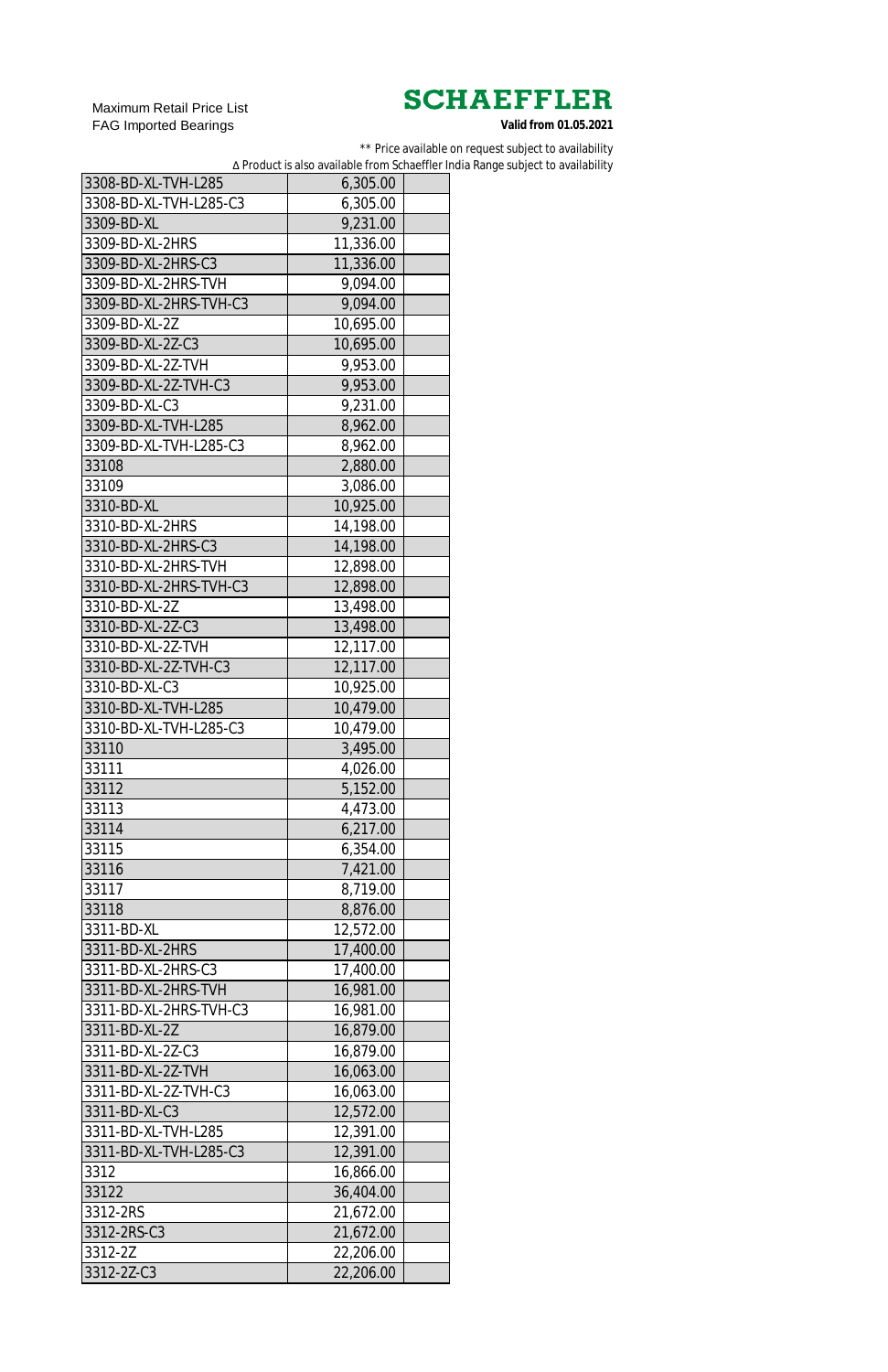Maximum Retail Price List FAG Imported Bearings

\*\* Price available on request subject to availability

∆ Product is also available from Schaeffler India Range subject to availability

| 3312-B-2RSR-TVH     | 21,672.00  |  |
|---------------------|------------|--|
| 3312-B-TVH          | 15,437.00  |  |
| 3312-B-TVH-C3       | 15,437.00  |  |
| 3313-2RS            | 25,712.00  |  |
| 3313-2RS-C3         | 25,712.00  |  |
| 3313-2Z             | 24,003.00  |  |
| 3313-2Z-C3          | 24,003.00  |  |
| 3313-BD-XL          | 18,775.00  |  |
| 3313-BD-XL-C3       | 18,775.00  |  |
| 3313-B-TVH          | 18,513.00  |  |
| 3313-B-TVH-C3       | 18,513.00  |  |
| 3314                | 22,051.00  |  |
| 3314-C3             | 22,051.00  |  |
| 3315                | 31,727.00  |  |
| 3315-C3             | 31,727.00  |  |
| 3316                | 33,513.00  |  |
| 3316-BD-XL-2HRS-TVH | 42,124.00  |  |
| 3316-BD-XL-TVH-C3   | 35,761.00  |  |
| 3316-C3             | 33,513.00  |  |
| 3317-M              | 44,047.00  |  |
| 3317-M-C3           | 44,047.00  |  |
| 3318                | 51,605.00  |  |
| 3318-C3             | 51,605.00  |  |
| 3318-M              | 56,529.00  |  |
| 3318-M-C3           | 56,529.00  |  |
| 3319-M              | 111,988.00 |  |
| 3319-M-C3           | 111,988.00 |  |
| 33205               | 1,619.00   |  |
| 33206               | 2,132.00   |  |
| 33207               | 2,968.00   |  |
| 33207-XL            | 2,968.00   |  |
| 33208               | 3,119.00   |  |
| 33209               | 3,515.00   |  |
| 3320-M              | 115,670.00 |  |
| 3320-M-C3           | 115,670.00 |  |
| 33210               | 3,493.00   |  |
| 33211-XL            | 4,767.00   |  |
| 33212               | 5,378.00   |  |
| 33213               | 5,448.00   |  |
| 33213-XL            | 5,448.00   |  |
| 33214               | 6,206.00   |  |
| 33215-XL            | 9,824.00   |  |
| 33216               | 11,869.00  |  |
| 33217               | 12,852.00  |  |
| 33220               | 37,204.00  |  |
| 3322-M              | 122,141.00 |  |
| 3322-M-C3           | 122,141.00 |  |
| 4200-BB-TVH         | 1,559.00   |  |
| 4201-BB-TVH         | 1,565.00   |  |
| 4202-BB-TVH         | 1.621.00   |  |
| 4203-BB-TVH         | 1,745.00   |  |
| 4204-BB-TVH         | 1,792.00   |  |
| 4205-BB-TVH         | 1,892.00   |  |
| 4206-BB-TVH         | 2,382.00   |  |
| 4207-BB-TVH         | 2,758.00   |  |
|                     |            |  |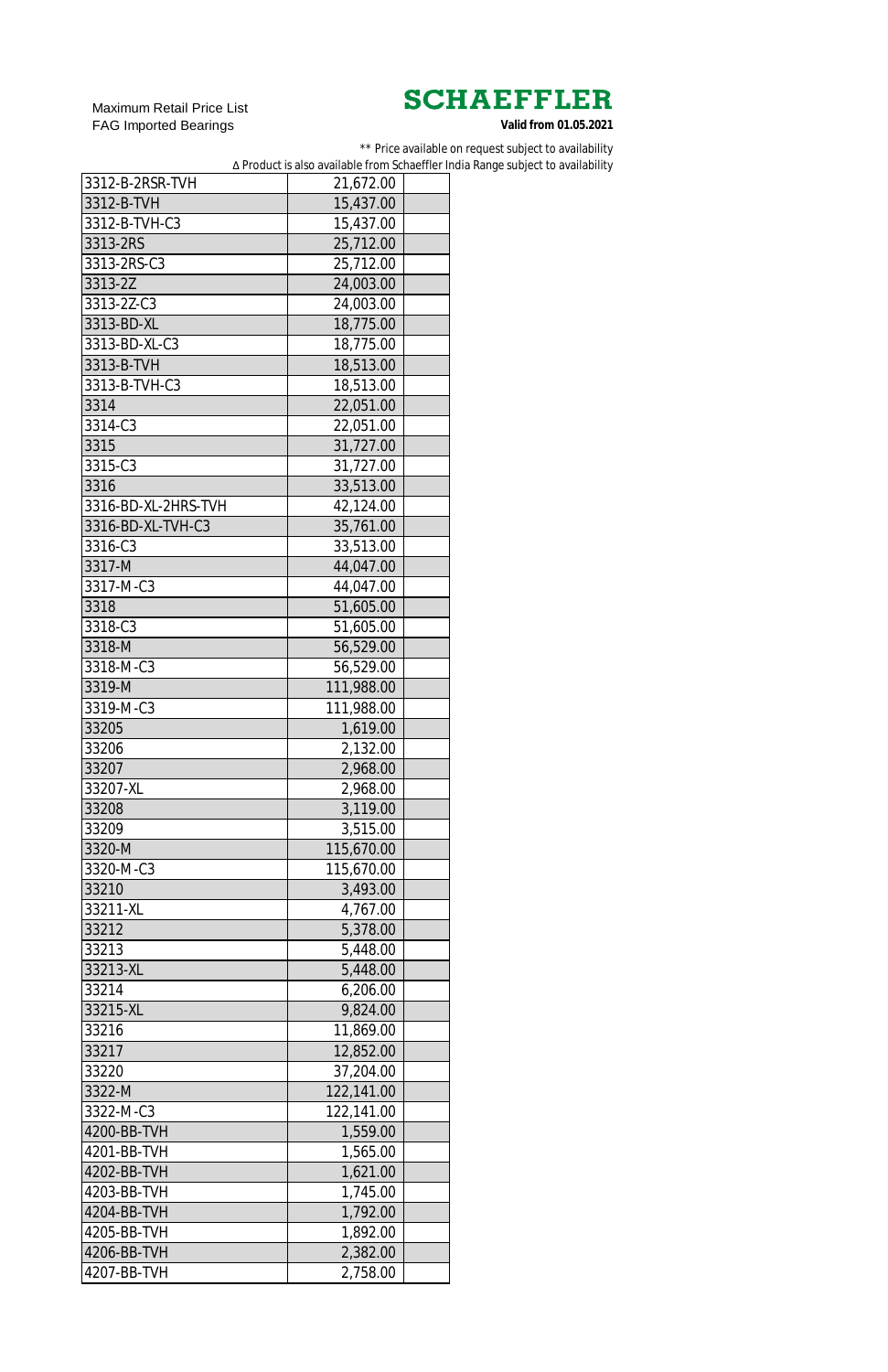Maximum Retail Price List FAG Imported Bearings

\*\* Price available on request subject to availability

∆ Product is also available from Schaeffler India Range subject to availability

| 4208-BB-TVH | 3,344.00  |  |
|-------------|-----------|--|
| 4209-BB-TVH | 4,341.00  |  |
| 4210-BB-TVH | 4,265.00  |  |
| 4211-B-TVH  | 7,130.00  |  |
| 4212-B-TVH  | 8,404.00  |  |
| 4213-B-TVH  | 11,334.00 |  |
| 4214-B-TVH  | 12,433.00 |  |
| 4215-B-TVH  | 14,392.00 |  |
| 4302-BB-TVH | 2,320.00  |  |
| 4303-BB-TVH | 4,098.00  |  |
| 4304-BB-TVH | 2,733.00  |  |
| 4305-BB-TVH | 3,395.00  |  |
| 4306-BB-TVH | 3,938.00  |  |
| 4307-BB-TVH | 4,687.00  |  |
| 4308-BB-TVH | 5,120.00  |  |
| 4309-B-TVH  | 10,972.00 |  |
| 4310-B-TVH  | 11,833.00 |  |
| 4311-B-TVH  | 14,169.00 |  |
| 4312-B-TVH  | 17,649.00 |  |
| 4313-B-TVH  | 21,574.00 |  |
| 4314-B-TVH  | 21,448.00 |  |
| 51100       | 754.00    |  |
| 51101       | 760.00    |  |
| 51102       | 764.00    |  |
| 51103       | 775.00    |  |
| 51104       | 786.00    |  |
| 51105       | 865.00    |  |
| 51106       | 924.00    |  |
| 51107       | 984.00    |  |
| 51108       | 1,187.00  |  |
| 51109       | 1,355.00  |  |
| 51110       | 1,490.00  |  |
| 51111       | 1,969.00  |  |
| 51112       | 2,192.00  |  |
| 51113       | 2,373.00  |  |
| 51114       | 2,592.00  |  |
| 51115       | 3,426.00  |  |
| 51116       | 3,875.00  |  |
| 51117       | 4,221.00  |  |
| 51118       | 5,198.00  |  |
| 51120       | 8,088.00  |  |
| 51122       | 8,975.00  |  |
| 51124       | 10,553.00 |  |
| 51126       | 13,711.00 |  |
| 51128       | 17,342.00 |  |
| 51200       | 1,046.00  |  |
| 51201       | 1,053.00  |  |
| 51202       | 1,088.00  |  |
| 51203       | 1,101.00  |  |
| 51204       | 1,126.00  |  |
| 51205       | 1,218.00  |  |
| 51206       | 1,373.00  |  |
| 51207       | 1,692.00  |  |
| 51208       | 2,218.00  |  |
| 51209       | 2,557.00  |  |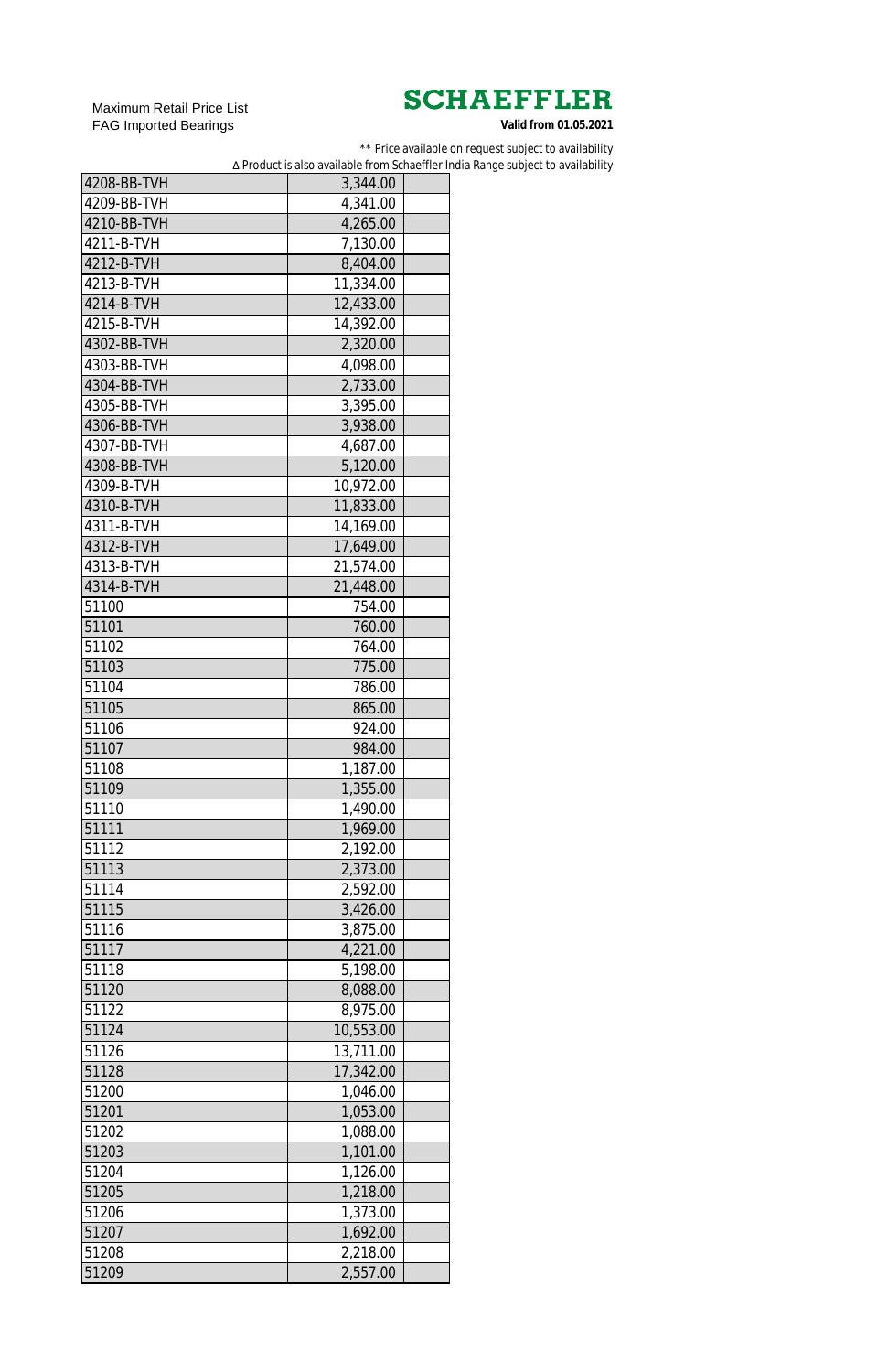Maximum Retail Price List FAG Imported Bearings

\*\* Price available on request subject to availability

∆ Product is also available from Schaeffler India Range subject to availability

| 51210             | 2,842.00                  |   |
|-------------------|---------------------------|---|
| 51211             | 5,137.00                  |   |
| 51212             | 5,937.00                  |   |
| 51213             | 6,201.00                  |   |
| 51214             | 7,075.00                  |   |
| 51215             | 8,663.00                  |   |
| 51216             | 9,144.00                  |   |
| 51217             | 10,990.00                 |   |
| 51218             | 13,829.00                 |   |
| 51220             | 13,792.00                 |   |
| 51222             | 17,100.00                 |   |
| 51224             | 19,472.00                 |   |
| 51226             | 25,357.00                 |   |
| 51228             | 43,061.00                 |   |
| 51305             | 1,965.00                  |   |
| 51306             | 2,245.00                  |   |
| 51307             | 2,733.00                  |   |
| 51308             | 3,288.00                  |   |
| 51309             | 3,939.00                  |   |
| 51310             | 5,235.00                  |   |
| 51311             | 6,918.00                  |   |
| 51312             | 9,364.00                  |   |
| 51313             | 9,740.00                  |   |
| 51314             | 11,840.00                 |   |
| 51315             |                           |   |
|                   | 16,994.00                 |   |
| 51316             | 18,063.00                 |   |
| 51317             | 21,829.00                 |   |
|                   |                           |   |
| 51318             | 21,947.00                 |   |
| 51320             | 27,993.00<br>$\star\star$ |   |
| 6000              | $\star\star$              | Δ |
| 6000-2RSR-L294-C3 | $\star\star$              | Δ |
| 6000-2Z-H305A     |                           | Δ |
| 6000-2Z-H305A-C3  | $\star\star$              | Δ |
| 6001-C            | $\star\star$              | Δ |
| 6001-C-2HRS       | $\star\star$              | Δ |
| 6001-C-2HRS-C3    | $\star\star$              | Δ |
| 6001-C-2Z         | $\star\star$              | Δ |
| 6001-C-2Z-C3      | $\star\star$              | Δ |
| 6001-C-C3         | $\star\star$              | Δ |
| 6001-C-HRS        | $\star\star$              | Δ |
| 6001-C-HRS-C3     | * *                       | Δ |
| $6001 - C - Z$    | $\star\star$              | Δ |
| 6001-C-Z-C3       | * *                       | Δ |
| 6002              | $\star\star$              | Δ |
| 6002-2RSR         | **                        | Δ |
| 6002-2RSR-C3      | $\star\star$              | Δ |
| 6002-2RSR-L207    | **                        | Δ |
| 6002-2RSR-L207-C3 | $\star\star$              | Δ |
| 6002-2Z           | $\star\star$              | Δ |
| 6002-2Z-C3        | $\star\star$              | Δ |
| 6002-2Z-L207-C3   | * *                       | Δ |
| 6002-C3           | $\star\,\star$            | Δ |
| 6002-Z            | $\star\,\star$            | Δ |
| 6002-Z-C3         | $\star\,\star$            | Δ |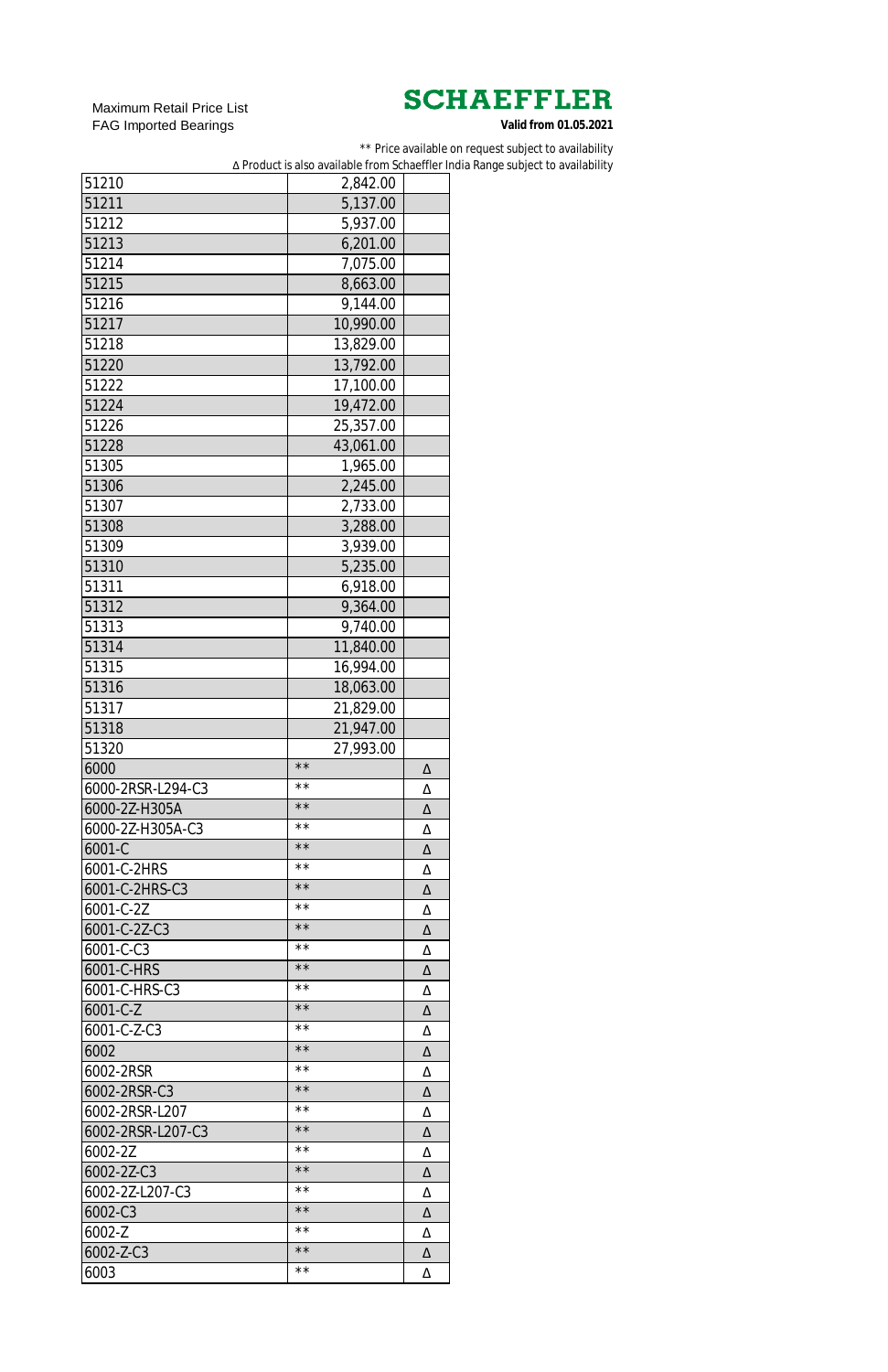Maximum Retail Price List FAG Imported Bearings

\*\* Price available on request subject to availability

∆ Product is also available from Schaeffler India Range subject to availability

| 6003-2RSR         | $\star\star$   | Δ |
|-------------------|----------------|---|
| 6003-2RSR-C3      | **             | Δ |
| 6003-2RSR-L207    | $\star\star$   | Δ |
| 6003-2RSR-L207-C3 | **             | Δ |
| 6003-2Z           | $\star\star$   | Δ |
| 6003-2Z-C3        | **             | Δ |
| 6003-2Z-L207      | $\star\star$   | Δ |
| 6003-2Z-L207-C3   | **             | Δ |
| 6003-C3           | $\star\star$   | Δ |
| 6003-Z            | **             | Δ |
| 6003-Z-C3         | $\star\star$   | Δ |
| 6004-C            | * *            | Δ |
| 6004-C-2HRS       | $\star\star$   | Δ |
| 6004-C-2HRS-C3    | * *            | Δ |
| 6004-C-2Z         | $\star\star$   | Δ |
| 6004-C-2Z-C3      | * *            | Δ |
| 6004-C-C3         | $\star\star$   | Δ |
| 6004-C-Z          | * *            | Δ |
| 6004-RSR          | $\star\star$   | Δ |
| 6004-RSR-C3       | * *            | Δ |
| 6005              | $\star\star$   | Δ |
|                   | * *            |   |
| 6005-2RSR         | $\star\star$   | Δ |
| 6005-2RSR-C3      | * *            | Δ |
| 6005-2RSR-L207    | $\star\star$   | Δ |
| 6005-2Z           | **             | Δ |
| 6005-2Z-C3        | $\star\star$   | Δ |
| 6005-2Z-L207      |                | Δ |
| 6005-2Z-L207-C3   | $\star\star$   | Δ |
| 6005-C3           | $\star\star$   | Δ |
| 6005-RSR          | $\star\star$   | Δ |
| 6005-Z            | $\star\star$   | Δ |
| 6005-Z-C3         | $\star\star$   | Δ |
| 6006              | $\star\star$   | Δ |
| 6006-2RSR         | * *            | Δ |
| 6006-2RSR-C3      | $\star\star$   | Δ |
| 6006-2RSR-L207    | * *            | Δ |
| 6006-2RSR-L207-C3 | $\star\star$   | Δ |
| 6006-2Z           | * *            | Δ |
| 6006-2Z-C3        | $\star\star$   | Δ |
| 6006-2Z-L207      | * *            | Δ |
| 6006-2Z-L207-C3   | $\star\star$   | Δ |
| 6006-C3           | * *            | Δ |
| 6006-Z            | $\star\star$   | Δ |
| 6006-Z-C3         | * *            | Δ |
| 6007              | $\star\star$   | Δ |
| 6007-2RSR         | * *            | Δ |
| 6007-2RSR-C3      | $\star\star$   | Δ |
| 6007-2RSR-L207    | * *            | Δ |
| 6007-2RSR-L207-C3 | $\star\star$   | Δ |
| 6007-2Z           | $\star\,\star$ | Δ |
| 6007-2Z-C3        | $\star\star$   | Δ |
| 6007-2Z-L207      | **             | Δ |
| 6007-2Z-L207-C3   | $\star\,\star$ | Δ |
| 6007-C3           | $\star\,\star$ | Δ |
| 6007-RSR          | $\star\,\star$ | Δ |
|                   |                |   |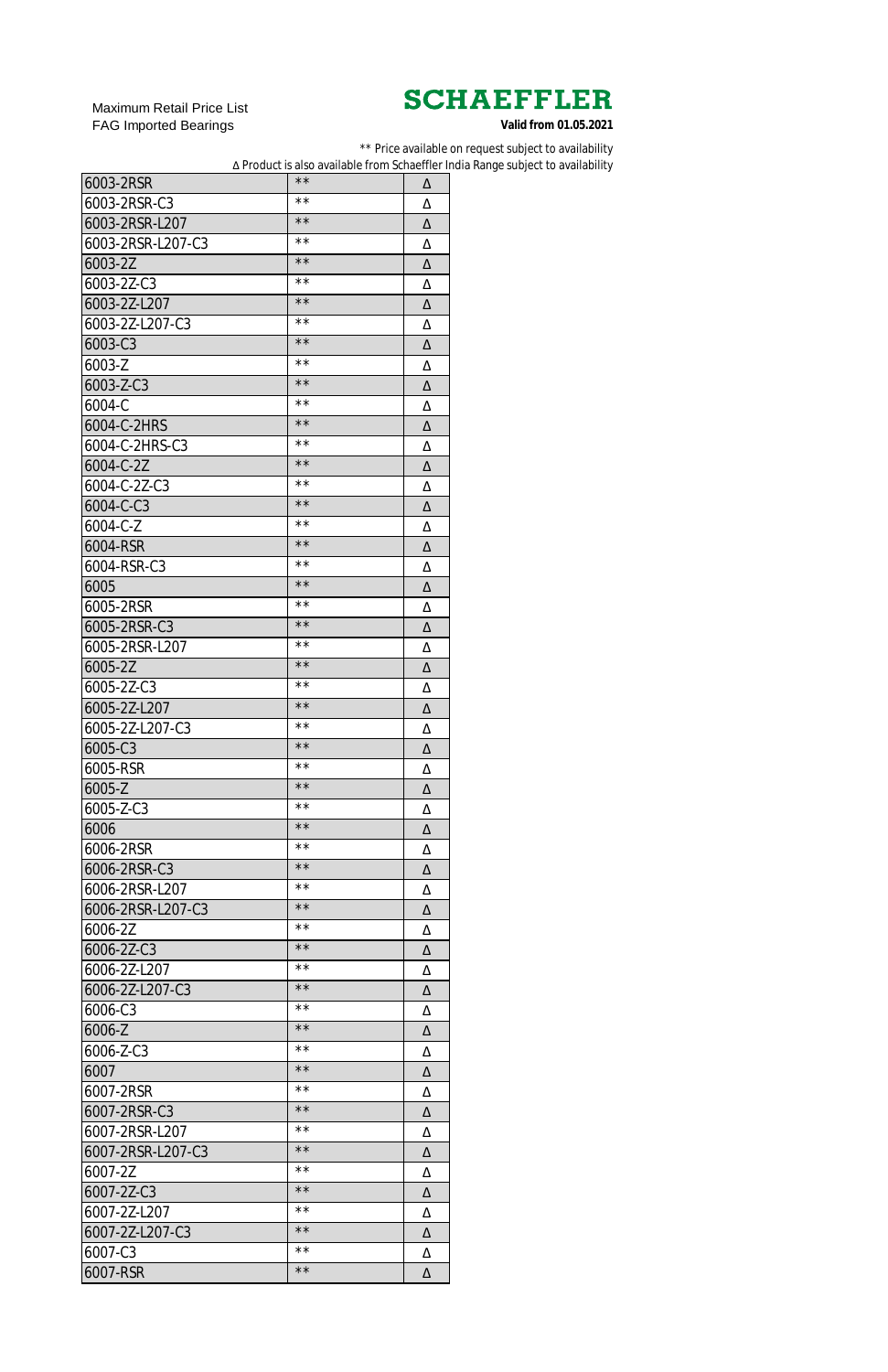Maximum Retail Price List FAG Imported Bearings

\*\* Price available on request subject to availability

∆ Product is also available from Schaeffler India Range subject to availability

| 6007-RSR-C3       | **             | Δ |
|-------------------|----------------|---|
| 6007-Z            | $\star\star$   | Δ |
| 6007-Z-C3         | $\star\,\star$ | Δ |
| 6008              | $\star\star$   | Δ |
| 6008-2RSR         | $\star\,\star$ | Δ |
| 6008-2RSR-C3      | $\star\star$   | Δ |
| 6008-2RSR-L207    | $\star\,\star$ | Δ |
| 6008-2RSR-L207-C3 | $\star\star$   | Δ |
| 6008-2Z           | $\star\,\star$ | Δ |
| 6008-2Z-C3        | $\star\star$   | Δ |
| 6008-2Z-L207      | $\star\,\star$ | Δ |
| 6008-2Z-L207-C3   | $\star\star$   | Δ |
| 6008-C3           | $\star\,\star$ | Δ |
| 6008-Z            | $\star\star$   | Δ |
| 6009              | $\star\,\star$ | Δ |
| 6009-2RSR         | $\star\star$   | Δ |
| 6009-2RSR-C3      | $\star\,\star$ | Δ |
| 6009-2RSR-L207    | $\star\star$   | Δ |
| 6009-2RSR-L207-C3 | $\star\,\star$ | Δ |
| 6009-2Z           | $\star\star$   | Δ |
| 6009-2Z-C3        | $\star\,\star$ | Δ |
| 6009-2Z-L207      | $\star\star$   | Δ |
| 6009-2Z-L207-C3   | $\star\,\star$ |   |
| 6009-C3           | $\star\star$   | Δ |
| 6009-RSR          | $\star\,\star$ | Δ |
|                   | $\star\star$   | Δ |
| 6009-Z            | * *            | Δ |
| 6009-Z-C3         | $\star\star$   | Δ |
| 6010              | $\star\star$   | Δ |
| 6010-2RSR         | $\star\,\star$ | Δ |
| 6010-2RSR-C3      | $\star\star$   | Δ |
| 6010-2RSR-L207    | $\star\,\star$ | Δ |
| 6010-2Z           | $\star\,\star$ | Δ |
| 6010-2Z-C3        | $\star\,\star$ | Δ |
| 6010-2Z-L207      | $\star\star$   | Δ |
| 6010-2Z-L207-C3   | $\star\,\star$ | Δ |
| 6010-C3           | $\star\,\star$ | Δ |
| 6010-Z            |                | Δ |
| 6011              | $\star\star$   | Δ |
| 6011-2RSR-L140    | $\star\,\star$ | Δ |
| 6011-2RSR-L140-C3 | $\star\,\star$ | Δ |
| 6011-2Z-L140      | $\star\star$   | Δ |
| 6011-2Z-L140-C3   | $\star\,\star$ | Δ |
| 6011-C3           | $\star\,\star$ | Δ |
| 6011-Z            | $\star\,\star$ | Δ |
| 6012              | $\star\,\star$ | Δ |
| 6012-2RSR-L140    | $\star\,\star$ | Δ |
| 6012-2RSR-L140-C3 | $\star\,\star$ | Δ |
| 6012-2Z-L140      | $\star\,\star$ | Δ |
| 6012-2Z-L140-C3   | $\star\,\star$ | Δ |
| 6012-C3           | $\star\star$   | Δ |
| 6013              | $\star\,\star$ | Δ |
| 6013-2RSR-L140    | $\star\star$   | Δ |
| 6013-2RSR-L140-C3 | $\star\,\star$ | Δ |
| 6013-2Z-L140      | $\star\,\star$ | Δ |
| 6013-C3           | $\star\,\star$ | Δ |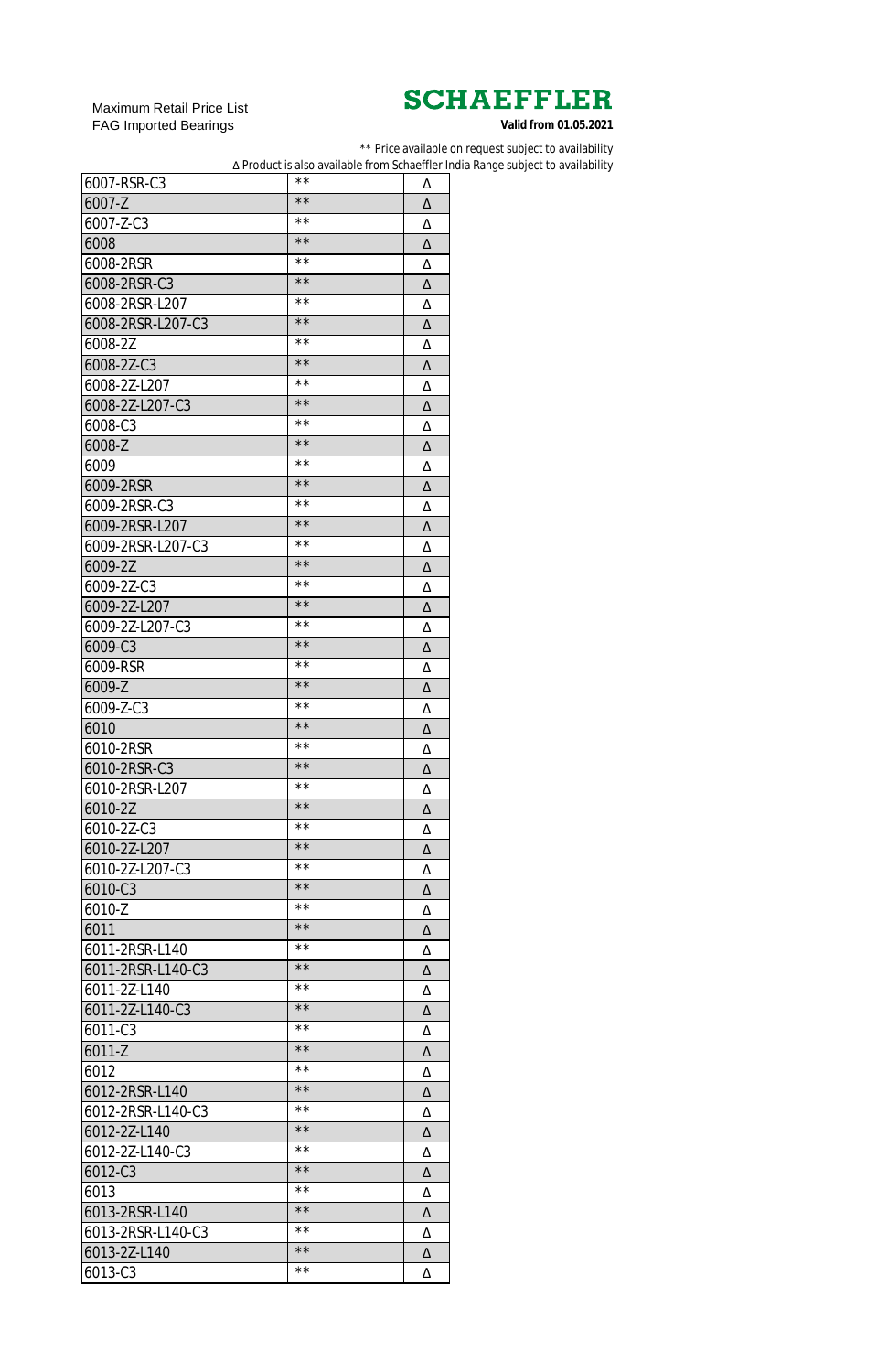Maximum Retail Price List FAG Imported Bearings

\*\* Price available on request subject to availability

∆ Product is also available from Schaeffler India Range subject to availability

| 6014            | $\star\star$   | Δ |
|-----------------|----------------|---|
| 6014-2RSR       | **             | Δ |
| 6014-2RSR-C3    | $\star\star$   | Δ |
| 6014-2Z         | $\star\star$   | Δ |
| 6014-2Z-C3      | $\star\star$   | Δ |
| 6014-C3         | $\star\star$   | Δ |
| 6015            | $\star\star$   | Δ |
| 6015-2RSR       | **             | Δ |
| 6015-2RSR-C3    | $\star\star$   | Δ |
| 6015-2Z         | $\star\star$   | Δ |
| 6015-2Z-C3      | $\star\star$   | Δ |
| 6015-C3         | $\star\star$   | Δ |
| 6016            | $\star\star$   | Δ |
| 6016-2RSR       | $\star\star$   | Δ |
| 6016-2RSR-C3    | $\star\star$   | Δ |
| 6016-2Z         | $\star\star$   | Δ |
| 6016-2Z-C3      | $\star\star$   | Δ |
| 6016-C3         | $\star\star$   | Δ |
| 6017            | $\star\star$   | Δ |
| 6017-2RSR       | $\star\star$   | Δ |
| 6017-2RSR-C3    | $\star\star$   | Δ |
| 6017-2Z         | $\star\star$   | Δ |
| 6017-2Z-C3      | $\star\star$   | Δ |
| 6017-C3         | $\star\star$   | Δ |
| 6018            | 4075           | Δ |
| 6018-2RSR       | 6,267.00       |   |
| 6018-2RSR-C3    | 6,267.00       |   |
| 6018-2Z         | 5,207.00       | Δ |
| 6018-2Z-C3      | 5,207.00       | Δ |
| 6018-C3         | 4,075.00       | Δ |
| 6019            | 5,213.00       |   |
| 6019-2RSR       | 7,454.00       |   |
| 6019-2Z         | 5,948.00       |   |
| 6019-2Z-C3      | 5,948.00       |   |
| 6019-C3         | 5,213.00       |   |
| 6020            | 5,395.00       |   |
| 6020-2RSR       | 7,920.00       |   |
| 6020-2RSR-C3    | 7,920.00       |   |
| 6020-2Z         | 6,320.00       |   |
| 6020-2Z-C3      | 6,320.00       |   |
| 6020-C3         | 5,395.00       |   |
| 607-2Z-HLC-C3   | 243.00         | Δ |
| 608-2RSR-HLC    | 230.00         |   |
| 608-2Z-HLN      | $\star\,\star$ | Δ |
| 609-2RS-HLC     | 254.00         |   |
| 609-2RS-HLC-C3  | 254.00         |   |
| 609-2Z-HLC      | 226.00         | Δ |
| 609-2Z-HLC-C3   | 226.00         | Δ |
| 61800-2RSR-HLC  | 708.00         |   |
| 61800-2Z-HLC    | 658.00         |   |
| 61800-2Z-HLC-C3 | 658.00         |   |
| 61800-HLC       | 607.00         |   |
| 61801-2RSR-HLC  | 673.00         |   |
| 61801-2RZ-HLC   | 673.00         |   |
|                 |                |   |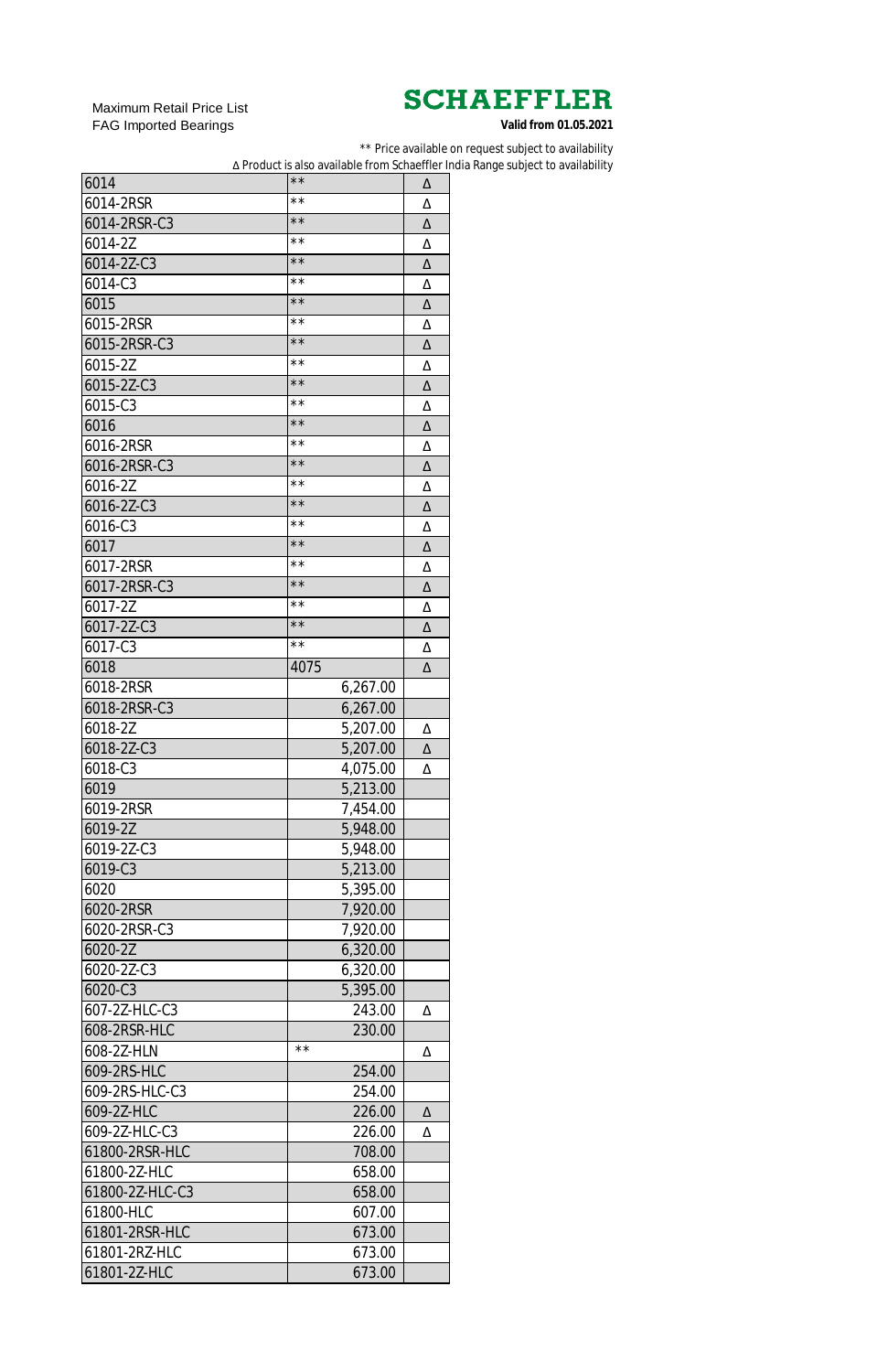Maximum Retail Price List FAG Imported Bearings

\*\* Price available on request subject to availability

∆ Product is also available from Schaeffler India Range subject to availability

| 61801-HLC       | 595.00   |  |
|-----------------|----------|--|
| 61802-2RSR-HLC  | 701.00   |  |
| 61802-2Z-HLC    | 701.00   |  |
| 61803-2RSR-HLC  | 789.00   |  |
| 61803-2Z-HLC    | 789.00   |  |
| 61803-HLC       | 638.00   |  |
| 61804-2RSR-HLC  | 900.00   |  |
| 61804-2Z-HLC    | 900.00   |  |
| 61804-2Z-HLC-C3 | 900.00   |  |
| 61804-C3-HLC    | 721.00   |  |
| 61804-HLC       | 721.00   |  |
| 61805-2RSR-HLC  | 1,027.00 |  |
| 61805-2Z-HLC    | 1,027.00 |  |
| 61805-HLC       | 829.00   |  |
| 61806-2RSR-HLC  | 1,480.00 |  |
| 61806-2Z-HLC    | 1,480.00 |  |
| 61806-HLC       | 1,254.00 |  |
| 61807-2RSR-HLC  | 1,571.00 |  |
| 61807-2Z-HLC    | 1,534.00 |  |
| 61807-HLC       | 1,477.00 |  |
| 61808-2RSR-HLC  | 1,858.00 |  |
| 61808-2Z-HLC    | 1,858.00 |  |
| 61808-2Z-HLC-C3 | 1,858.00 |  |
| 61809-Y         | 1,894.00 |  |
| 61809-Y-C3      | 1,894.00 |  |
| 61810-2RSR-Y    | 2,506.00 |  |
| 61810-2RZ-Y     | 2,780.00 |  |
| 61810-Y         | 2,149.00 |  |
| 61810-Y-C3      | 2,149.00 |  |
| 61811-2RSR-Y    | 3,045.00 |  |
| 61811-2RZ-Y     | 3,383.00 |  |
| 61811-2RZ-Y-C3  | 3,383.00 |  |
| 61811-Y         | 2,949.00 |  |
| 61811-Y-C3      | 2,949.00 |  |
| 61812-2RSR-Y    | 4,189.00 |  |
| 61812-2RZ-Y     | 4,608.00 |  |
| 61812-Y         | 3,555.00 |  |
| 61812-Y-C3      | 3,555.00 |  |
| 61813-2RSR-Y    | 4,775.00 |  |
| 61813-2RZ-Y     | 5,825.00 |  |
| 61813-Y         | 3,987.00 |  |
| 61813-Y-C3      | 3,987.00 |  |
| 61814-2RSR-Y    | 5,103.00 |  |
| 61814-2RZ-Y     | 5,889.00 |  |
| 61814-Y-C3      | 4,288.00 |  |
| 61815-2RSR-Y    | 5,840.00 |  |
| 61815-2RSR-Y-C3 | 5,840.00 |  |
| 61815-2RZ-Y     | 5,959.00 |  |
| 61815-Y-C3      | 5,026.00 |  |
| 61816-2RSR-Y    | 6,437.00 |  |
| 61816-2RZ-Y     | 6,589.00 |  |
| 61816-Y-C3      | 5,394.00 |  |
| 61817-2RSR-Y    | 7,933.00 |  |
| 61817-2RZ-Y     | 8,699.00 |  |
| 61817-Y-C3      | 6,729.00 |  |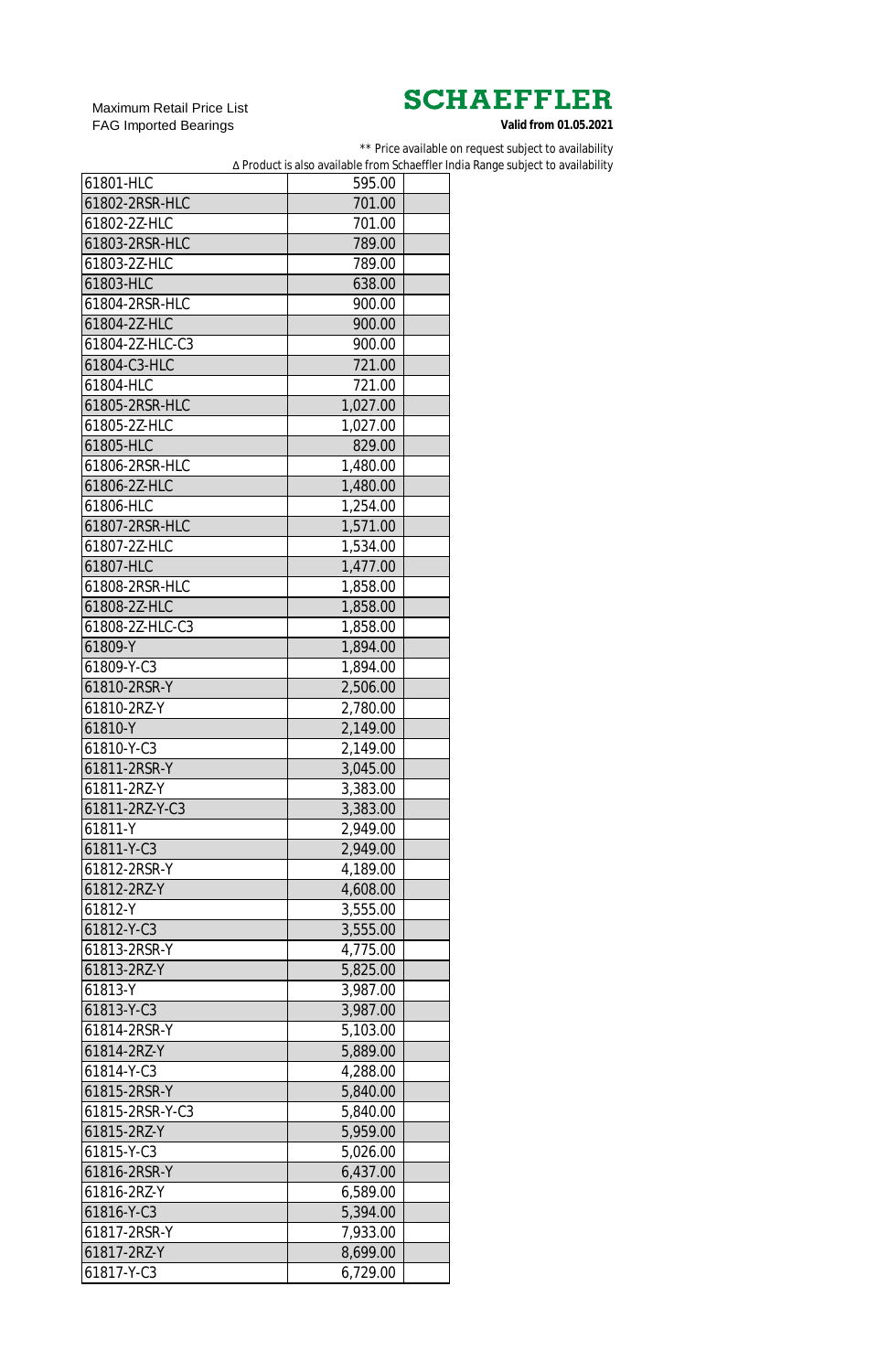Maximum Retail Price List FAG Imported Bearings

\*\* Price available on request subject to availability

∆ Product is also available from Schaeffler India Range subject to availability

| 61818-2RSR-Y    | 9,112.00         |   |
|-----------------|------------------|---|
| 61818-Y-C3      | 7,411.00         |   |
| 61819-2RSR-Y    | 9,511.00         |   |
| 61819-2RSR-Y-C3 | 9,510.00         |   |
| 61819-2RZ-Y     | 9,765.00         |   |
| 61819-2RZ-Y-C3  | 9,765.00         |   |
| 61819-Y         | 7,980.00         |   |
| 61819-Y-C3      | 7,980.00         |   |
| 61820-2RSR-Y    | 10,169.00        |   |
| 61820-2RZ-Y     | 10,629.00        |   |
| 61820-2RZ-Y-C3  | 10,629.00        |   |
| 61820-RSR-Y     | 9,787.00         |   |
| 61820-Y         | 8,427.00         |   |
| 61820-Y-C3      | 8,427.00         |   |
| 61900-2RSR-HLC  | 663.00           |   |
| 61900-2Z-HLC    | 630.00           |   |
| 61900-2Z-HLC-C3 | 630.00           |   |
| 61900-HLC       | 515.00           |   |
| 61900-HLC-C3    | 515.00           |   |
| 61901-2RSR-HLC  | 630.00           |   |
| 61901-2Z-HLC    | 596.00           |   |
| 61901-HLC       | 589.00           |   |
| 61902-2RSR-HLC  | 730.00           |   |
| 61902-2Z-HLC    |                  |   |
|                 | 730.00<br>730.00 |   |
| 61902-2Z-HLC-C3 |                  |   |
| 61902-HLC       | 644.00           | Δ |
| 61903-2RSR-HLC  | 746.00           |   |
| 61903-2Z-HLC    | 746.00           |   |
| 61903-2Z-HLC-C3 | 746.00           |   |
| 61903-HLC       | 669.00           |   |
| 61903-HLC-C3    | 669.00           |   |
| 61904-2RSR-HLC  | 804.00           |   |
| 61904-2Z-HLC    | 760.00           |   |
| 61904-HLC       | 668.00           |   |
| 61905-2RSR-HLC  | 956.00           |   |
| 61905-2Z-HLC    | 896.00           |   |
| 61905-HLC       | 847.00           |   |
| 61905-HLC-C3    | 847.00           |   |
| 61906-2RSR-HLC  | 1,109.00         |   |
| 61906-2Z-HLC    | 1,272.00         |   |
| 61906-2Z-HLC-C3 | 1,272.00         |   |
| 61906-HLC       | 1,067.00         |   |
| 61906-HLC-C3    | 1,210.00         |   |
| 61907-2RSR-HLC  | 2,033.00         |   |
| 61907-2Z-HLC    | 1,978.00         |   |
| 61907-HLC       | 1,727.00         |   |
| 61908           | 2,772.00         |   |
| 61908-2RSR      | 3,230.00         |   |
| 61908-2RZ       | 3,407.00         |   |
| 61908-C3        | 2,772.00         |   |
| 61909           | 3,223.00         |   |
| 61909-2RZ       | 4,141.00         |   |
| 61909-C3        | 3,230.00         |   |
| 61910-2RSR      | 4,294.00         |   |
| 61911-2RSR      | 5,717.00         |   |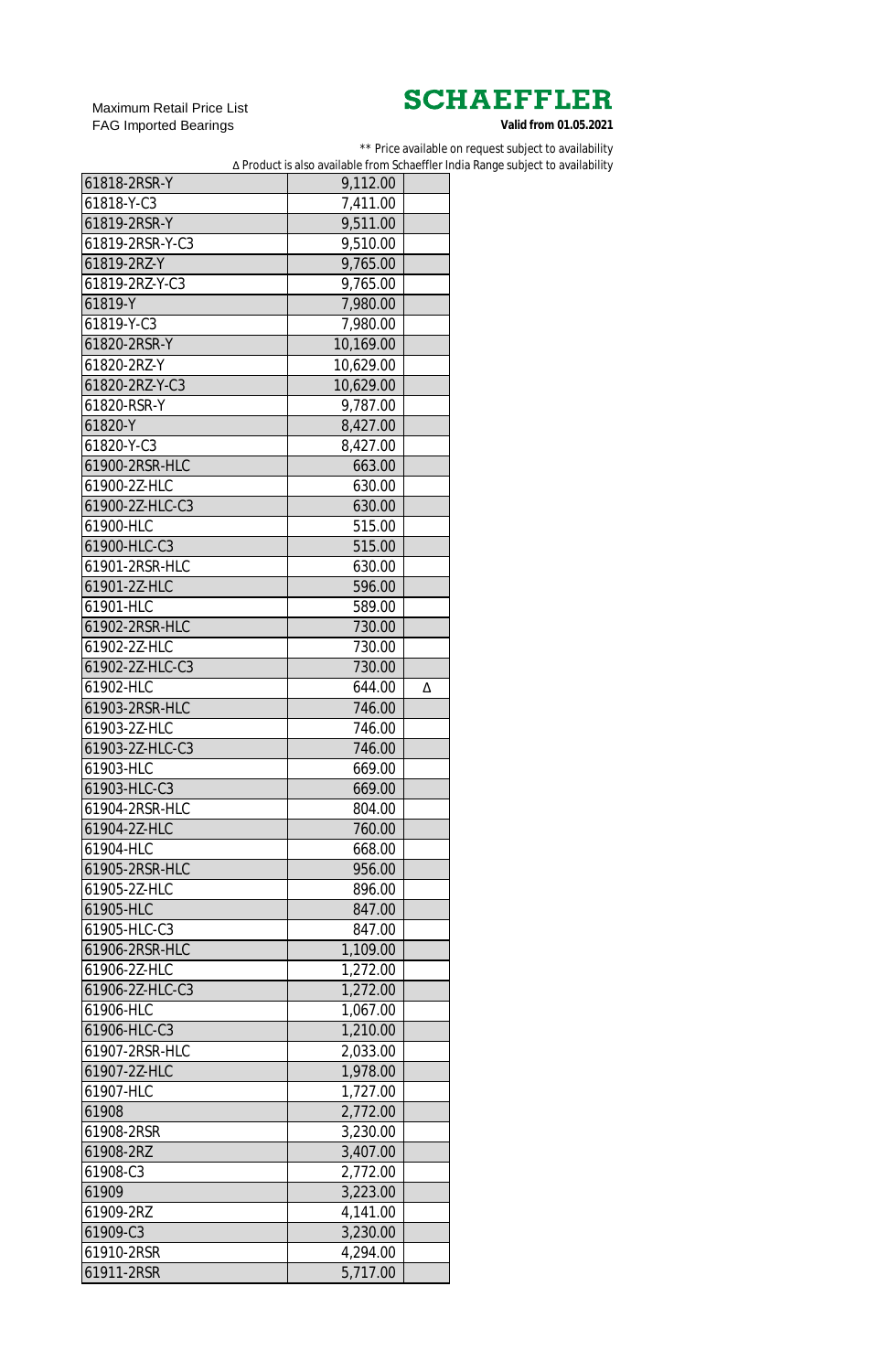Maximum Retail Price List FAG Imported Bearings

\*\* Price available on request subject to availability

∆ Product is also available from Schaeffler India Range subject to availability

| 61912-2RSR        | 5,627.00       |   |
|-------------------|----------------|---|
| 61912-C3          | 4,114.00       |   |
| 61913             | 4,427.00       |   |
| 61914-2RZ         | 7,908.00       |   |
| 61915             | 8,600.00       |   |
| 61915-C3          | 8,600.00       |   |
| 61916             | 10,749.00      |   |
| 61917             | 11,543.00      |   |
| 61917-C3          | 11,543.00      |   |
| 61918             | 14,184.00      |   |
| 6200              | $\star\,\star$ | Δ |
| 6200-2RSR         | $\star\,\star$ | Δ |
| 6200-2RSR-C3      | $\star\star$   | Δ |
| 6200-2RSR-L207    | $\star\,\star$ | Δ |
| 6200-2Z           | $\star\star$   | Δ |
| 6200-2Z-C3        | $\star\star$   | Δ |
| 6200-2Z-L207      | $\star\star$   | Δ |
| 6200-C3           | $\star\star$   | Δ |
| 6200-RSR          | $\star\star$   | Δ |
| 6200-Z            | $\star\star$   | Δ |
| 6200-Z-C3         | $\star\star$   | Δ |
| 6201-C            | $\star\star$   | Δ |
| 6201-C-2HRS       | $\star\star$   | Δ |
| 6201-C-2HRS-C3    | $\star\star$   | Δ |
| 6201-C-2Z         | $\star\star$   | Δ |
| 6201-C-2Z-C3      | **             | Δ |
| 6201-C-C3         | $\star\star$   | Δ |
| 6201-C-HRS        | $\star\star$   | Δ |
| 6201-C-HRS-C3     | $\star\star$   | Δ |
| 6201-C-Z          | $\star\star$   | Δ |
| 6201-C-Z-C3       | $\star\star$   | Δ |
| 6202              | $\star\star$   | Δ |
| 6202-2RSR         | $\star\star$   | Δ |
| 6202-2RSR-C3      | $\star\star$   | Δ |
| 6202-2RSR-L207    | $\star\star$   | Δ |
| 6202-2RSR-L207-C3 | $\star\star$   | Δ |
| 6202-2Z           | $\star\star$   | Δ |
| 6202-2Z-C3        | $\star\star$   | Δ |
| 6202-2Z-L207      | $\star\star$   | Δ |
| 6202-2Z-L207-C3   | $\star\star$   | Δ |
| 6202-C3           | $\star\star$   | Δ |
| 6202-RSR          | $\star\star$   | Δ |
| 6202-Z            | $\star\star$   | Δ |
| 6202-Z-C3         | $\star\star$   | Δ |
| 6203-C            | $\star\star$   | Δ |
| 6203-C-2HRS       | $\star\star$   | Δ |
| 6203-C-2HRS-C3    | $\star\star$   | Δ |
| 6203-C-2Z         | $\star\,\star$ | Δ |
| 6203-C-2Z-C3      | $\star\star$   | Δ |
| 6203-C-C3         | $\star\,\star$ | Δ |
| 6203-C-HRS        | $\star\star$   | Δ |
| 6203-C-HRS-C3     | * *            | Δ |
| 6203-C-Z          | $\star\star$   | Δ |
| 6203-C-Z-C3       | $\star\,\star$ | Δ |
| 6204              | $\star\,\star$ | Δ |
|                   |                |   |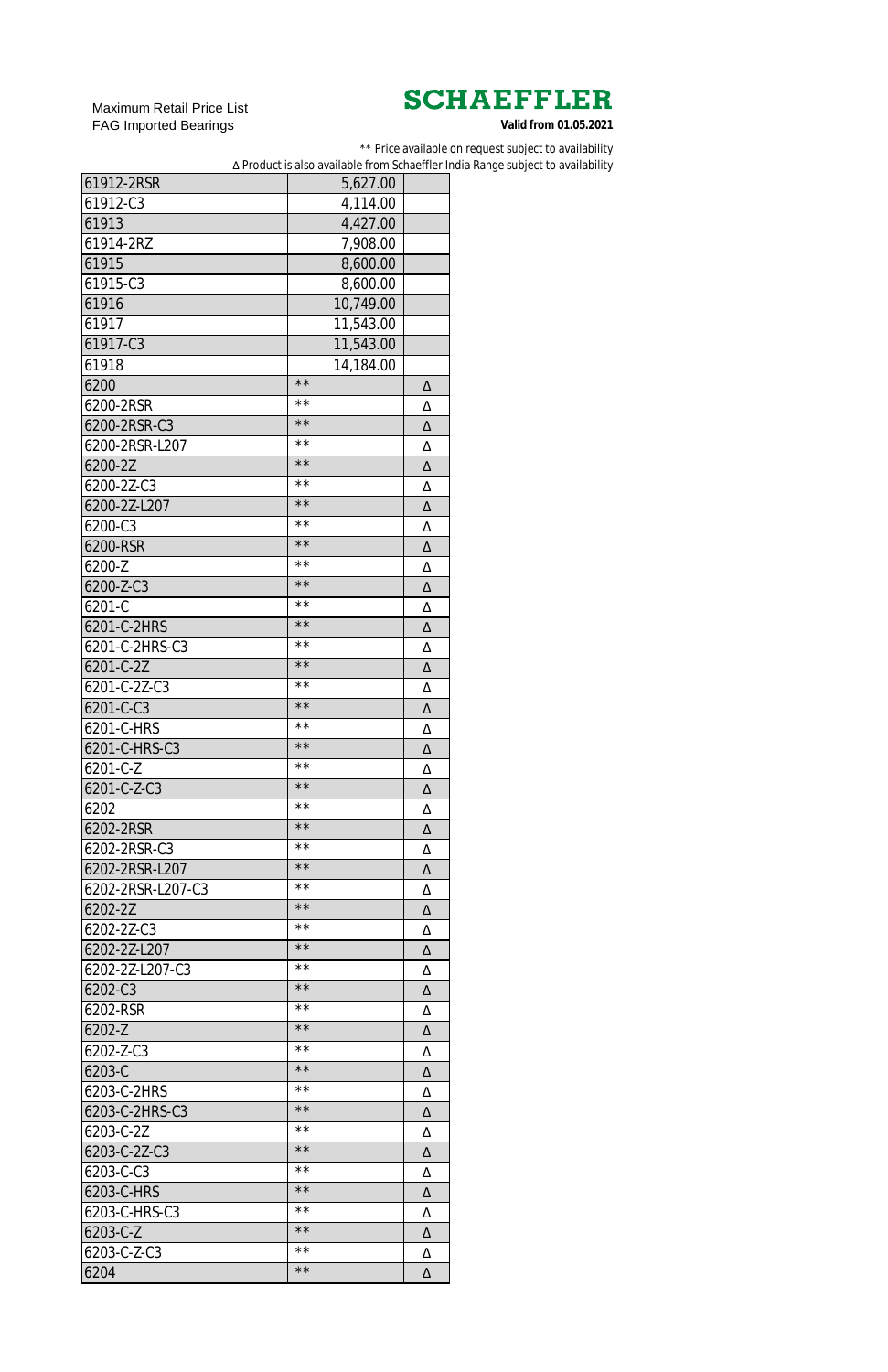Maximum Retail Price List FAG Imported Bearings

\*\* Price available on request subject to availability

∆ Product is also available from Schaeffler India Range subject to availability

| 6204-2RSR         | $\star\,\star$ | Δ |
|-------------------|----------------|---|
| 6204-2RSR-C3      | $\star\star$   | Δ |
| 6204-2RSR-L207    | $\star\,\star$ | Δ |
| 6204-2RSR-L207-C3 | $\star\star$   | Δ |
| 6204-2Z           | $\star\,\star$ | Δ |
| 6204-2Z-C3        | $\star\star$   | Δ |
| 6204-2Z-L207      | $\star\,\star$ | Δ |
| 6204-2Z-L207-C3   | $\star\star$   | Δ |
| 6204-C3           | $\star\,\star$ | Δ |
| $6204 - N$        | $\star\star$   | Δ |
| 6204-N-C3         | $\star\,\star$ | Δ |
| 6204-RSR          | $**$           | Δ |
| 6204-RSR-C3       | $\star\,\star$ | Δ |
| $6204 - Z$        | $**$           | Δ |
| 6204-Z-C3         | $\star\,\star$ | Δ |
| 6205-C            | $**$           | Δ |
| 6205-C-2HRS       | $\star\,\star$ | Δ |
| 6205-C-2HRS-C3    | $**$           | Δ |
| 6205-C-2Z         | $\star\,\star$ | Δ |
| 6205-C-2Z-C3      | $**$           | Δ |
| 6205-C3           | $\star\,\star$ | Δ |
| 6205-C-C3         | $**$           | Δ |
| 6205-C-HRS        | $\star\,\star$ | Δ |
| 6205-C-HRS-C3     | $**$           | Δ |
| 6205-C-Z          | $\star\,\star$ | Δ |
| 6205-C-Z-C3       | $\star\star$   | Δ |
| 6205-RSR-C3       | $\star\star$   | Δ |
| 6206              | $\star\star$   | Δ |
| 6206-2RSR         | $\star\star$   | Δ |
| 6206-2RSR-C3      | $\star\star$   | Δ |
| 6206-2RSR-C4      | $\star\star$   | Δ |
| 6206-2RSR-L207    | $\star\star$   | Δ |
| 6206-2RSR-L207-C3 | $\star\star$   | Δ |
| 6206-2Z           | $\star\star$   | Δ |
| 6206-2Z-C3        | $\star\star$   | Δ |
| 6206-2Z-L207      | $\star\star$   | Δ |
| 6206-2Z-L207-C3   | $\star\star$   | Δ |
| 6206-C3           | $\star\star$   | Δ |
| 6206-RSR          | $\star\star$   | Δ |
| 6206-Z            | $\star\star$   | Δ |
| 6206-Z-C3         | $\star\star$   | Δ |
| 6207              | $\star\star$   | Δ |
| 6207-2RSR         | $\star\,\star$ | Δ |
| 6207-2RSR-C3      | $\star\star$   | Δ |
| 6207-2RSR-L207    | $\star\,\star$ | Δ |
| 6207-2RSR-L207-C3 | $\star\star$   | Δ |
| 6207-2RSR-W61B-C3 | $\star\,\star$ | Δ |
| 6207-2Z           | $\star\star$   | Δ |
| 6207-2Z-C3        | $\star\,\star$ | Δ |
| 6207-2Z-L207      | $\star\star$   | Δ |
| 6207-2Z-L207-C3   | $\star\,\star$ | Δ |
| 6207-C3           | $\star\star$   | Δ |
| 6207-RSR          | $\star\,\star$ | Δ |
| 6207-Z            | $\star\,\star$ | Δ |
| 6207-Z-C3         | $\star\,\star$ | Δ |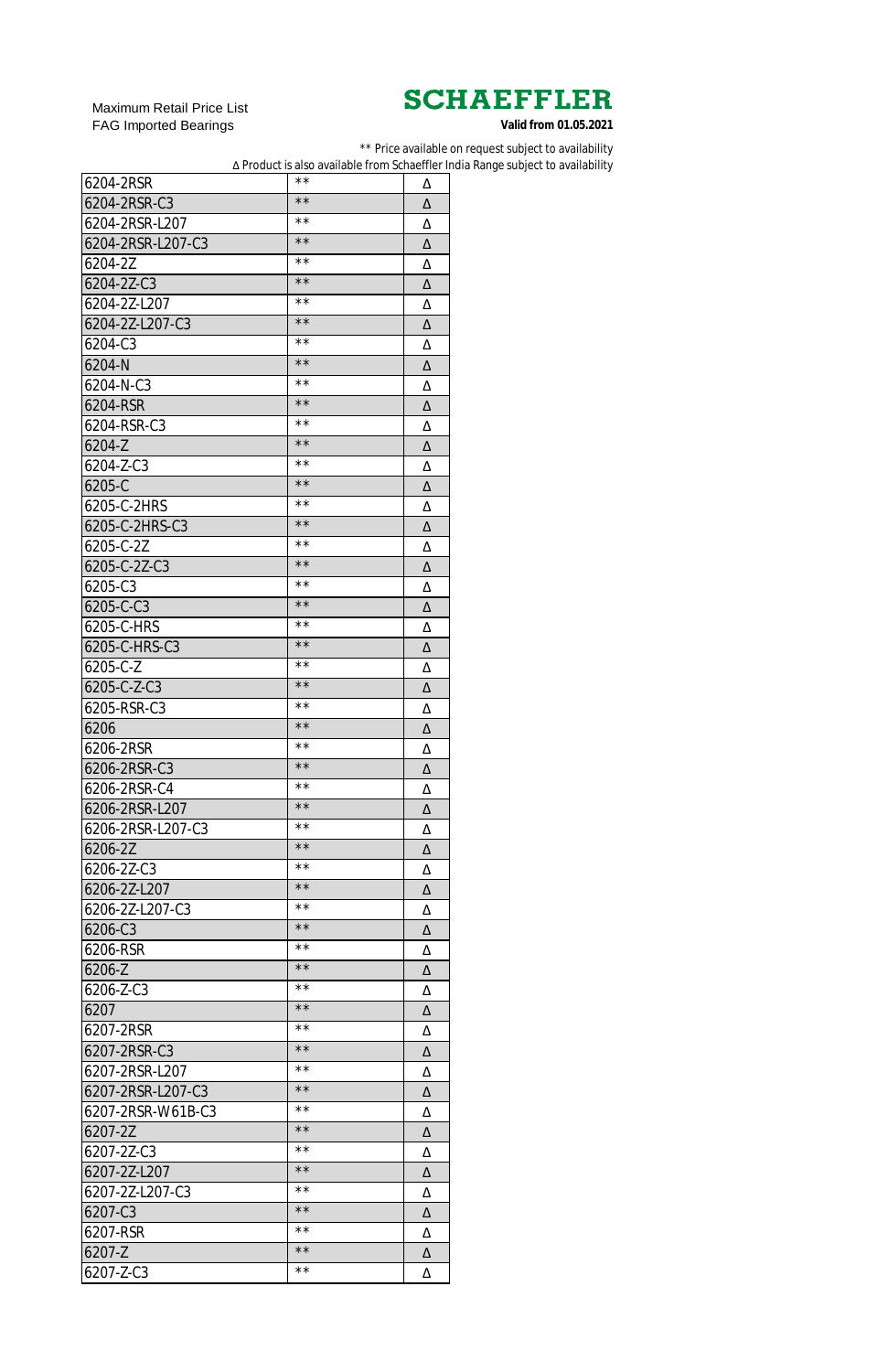Maximum Retail Price List FAG Imported Bearings

\*\* Price available on request subject to availability

∆ Product is also available from Schaeffler India Range subject to availability

| 6208              | $\star\star$   | Δ |
|-------------------|----------------|---|
| 6208-2RSR         | **             | Δ |
| 6208-2RSR-C3      | $\star\star$   | Δ |
| 6208-2RSR-L207    | **             | Δ |
| 6208-2RSR-L207-C3 | $\star\star$   | Δ |
| 6208-2Z           | $\star\star$   | Δ |
| 6208-2Z-C3        | $\star\star$   | Δ |
| 6208-2Z-L207      | **             | Δ |
| 6208-2Z-L207-C3   | $\star\star$   | Δ |
| 6208-C3           | $\star\star$   | Δ |
| 6208-Z            | $\star\star$   | Δ |
| 6208-Z-C3         | $\star\,\star$ | Δ |
| 6209              | $\star\star$   | Δ |
| 6209-2RSR         | $\star\,\star$ | Δ |
| 6209-2RSR-C3      | $\star\star$   | Δ |
| 6209-2RSR-L207    | $\star\,\star$ | Δ |
| 6209-2RSR-L207-C3 | $\star\star$   | Δ |
| 6209-2Z           | $\star\,\star$ | Δ |
| 6209-2Z-C3        | $\star\star$   | Δ |
| 6209-2Z-L207      | $\star\,\star$ | Δ |
| 6209-2Z-L207-C3   | $\star\star$   | Δ |
| 6209-C3           | $\star\,\star$ | Δ |
| 6209-K            | $\star\star$   |   |
| 6209-Z            | $\star\,\star$ | Δ |
|                   | $\star\star$   | Δ |
| 6209-Z-C3         | **             | Δ |
| 6210              | $\star\star$   | Δ |
| 6210-2RSR         | $\star\,\star$ | Δ |
| 6210-2RSR-C3      | $\star\star$   | Δ |
| 6210-2RSR-L207    | $\star\,\star$ | Δ |
| 6210-2RSR-L207-C3 | $\star\star$   | Δ |
| 6210-2Z           | $\star\,\star$ | Δ |
| 6210-2Z-C3        | $\star\star$   | Δ |
| 6210-2Z-L207      | $\star\,\star$ | Δ |
| 6210-2Z-L207-C3   | $\star\star$   | Δ |
| 6210-C3           |                | Δ |
| 6210-NR           | $\star\,\star$ | Δ |
| 6210-Z            | $\star\star$   | Δ |
| 6210-Z-C3         | $\star\,\star$ | Δ |
| 6211              | $\star\star$   | Δ |
| 6211-2RSR-L140    | $\star\,\star$ | Δ |
| 6211-2RSR-L140-C3 | $\star\star$   | Δ |
| 6211-2Z-L140      | $\star\,\star$ | Δ |
| 6211-2Z-L140-C3   | $\star\star$   | Δ |
| 6211-C3           | $\star\,\star$ | Δ |
| 6211-K            | $\star\star$   | Δ |
| 6211-RSR          | $\star\,\star$ | Δ |
| 6211-Z            | $\star\star$   | Δ |
| 6211-Z-C3         | $\star\,\star$ | Δ |
| 6212              | $\star\star$   | Δ |
| 6212-2RSR-L140    | $\star\,\star$ | Δ |
| 6212-2RSR-L140-C3 | $\star\star$   | Δ |
| 6212-2Z-L140      | * *            | Δ |
| 6212-2Z-L140-C3   | $\star\star$   | Δ |
| 6212-C3           | **             | Δ |
| 6212-K            | $\star\star$   | Δ |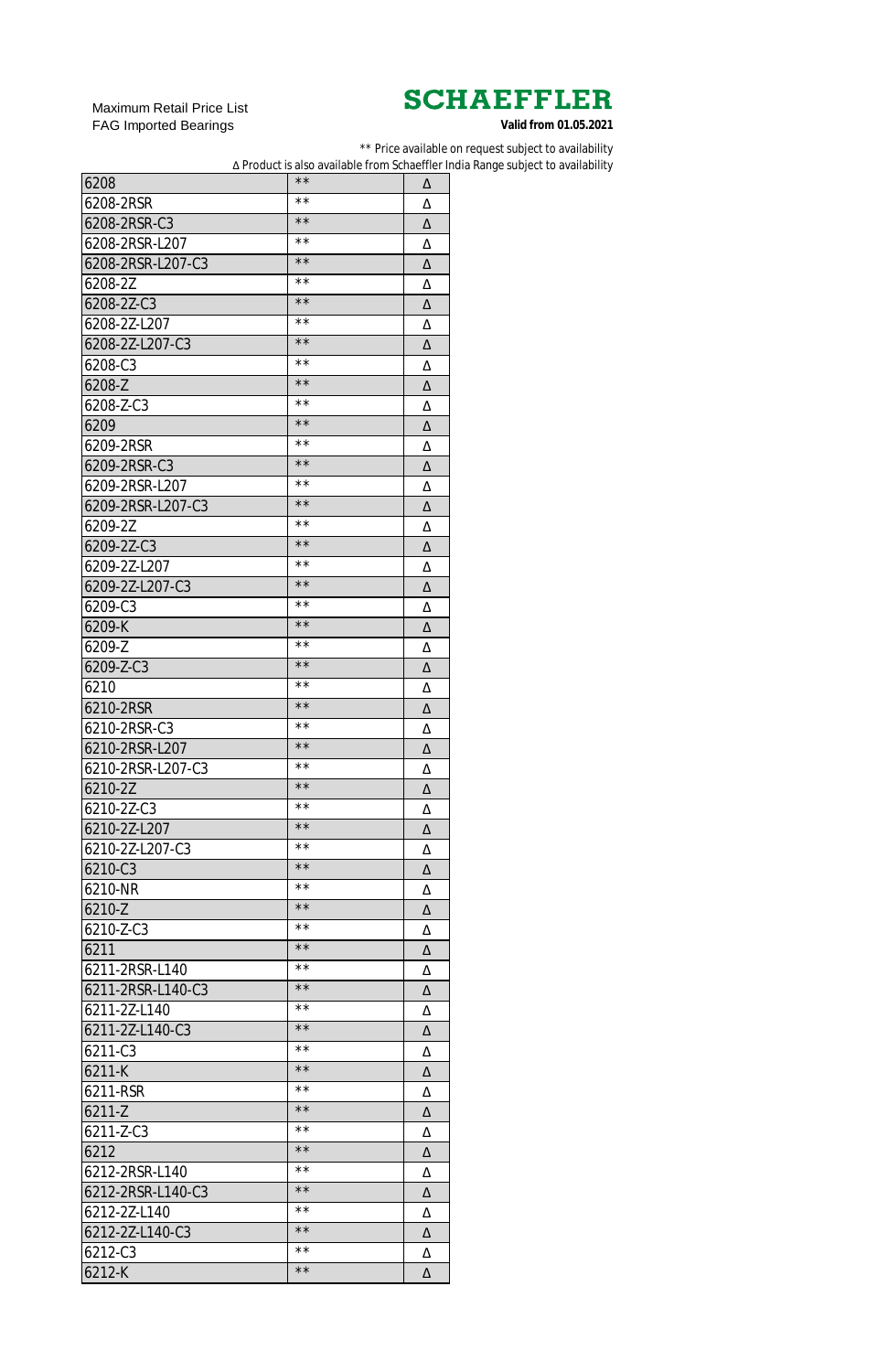Maximum Retail Price List FAG Imported Bearings

\*\* Price available on request subject to availability

∆ Product is also available from Schaeffler India Range subject to availability

| 6212-RSR        | **           | Δ |
|-----------------|--------------|---|
| 6212-Z          | $\star\star$ | Δ |
| 6212-Z-C3       | **           | Δ |
| 6213            | $\star\star$ | Δ |
| 6213-2RSR-L140  | **           | Δ |
| 6213-2Z-L140    | $\star\star$ | Δ |
| 6213-2Z-L140-C3 | **           | Δ |
| 6213-C3         | $\star\star$ | Δ |
| 6213-Z          | **           | Δ |
| 6213-Z-C3       | $\star\star$ | Δ |
| 6214            | $\star\star$ | Δ |
| 6214-2RSR       | $\star\star$ | Δ |
| 6214-2RSR-C3    | $\star\star$ | Δ |
| 6214-2Z         | $\star\star$ | Δ |
| 6214-2Z-C3      | $\star\star$ | Δ |
| 6214-C3         | $\star\star$ | Δ |
| 6215            | $\star\star$ | Δ |
| 6215-2RSR       | $\star\star$ | Δ |
| 6215-2RSR-C3    | $\star\star$ | Δ |
| 6215-2Z         | $\star\star$ | Δ |
| 6215-2Z-C3      | $\star\star$ | Δ |
| 6215-C3         | $\star\star$ | Δ |
| 6216            | $\star\star$ | Δ |
| 6216-2RSR       | $\star\star$ | Δ |
| 6216-2RSR-C3    | **           | Δ |
| 6216-2Z         | $\star\star$ | Δ |
| 6216-2Z-C3      | $\star\star$ | Δ |
| 6216-C3         | $\star\star$ | Δ |
| 6217            | 5,505.00     | Δ |
| 6217-2RSR       | 7,287.00     |   |
| 6217-2RSR-C3    | 7,287.00     |   |
| 6217-2Z         | 5,902.00     |   |
| 6217-2Z-C3      | 5,902.00     |   |
| 6217-C3         | 5,505.00     | Δ |
| 6218            | 6,058.00     |   |
| 6218-2RSR       | 9,083.00     |   |
| 6218-2RSR-C3    | 9,083.00     |   |
| 6218-2Z         | 7,087.00     |   |
| 6218-2Z-C3      | 7,087.00     |   |
| 6218-C3         | 6,058.00     |   |
| 6219            | 7,763.00     |   |
| 6219-2RSR       | 10,653.00    |   |
| 6219-2RSR-C3    | 10,653.00    |   |
| 6219-2Z         | 8,393.00     |   |
| 6219-2Z-C3      | 8,393.00     |   |
| 6219-C3         | 7,763.00     |   |
| 6220            | 8,858.00     |   |
| 62200-A-2RSR    | 808.00       |   |
| 62200-A-2RSR-C3 | 808.00       |   |
| 62201-A-2RSR    | 914.00       |   |
| 62201-A-2RSR-C3 | 914.00       |   |
| 62202-A-2RSR    | 999.00       |   |
| 62202-A-2RSR-C3 | 999.00       |   |
| 6220-2RSR       | 12,509.00    |   |
| 6220-2RSR-C3    | 12,509.00    |   |
|                 |              |   |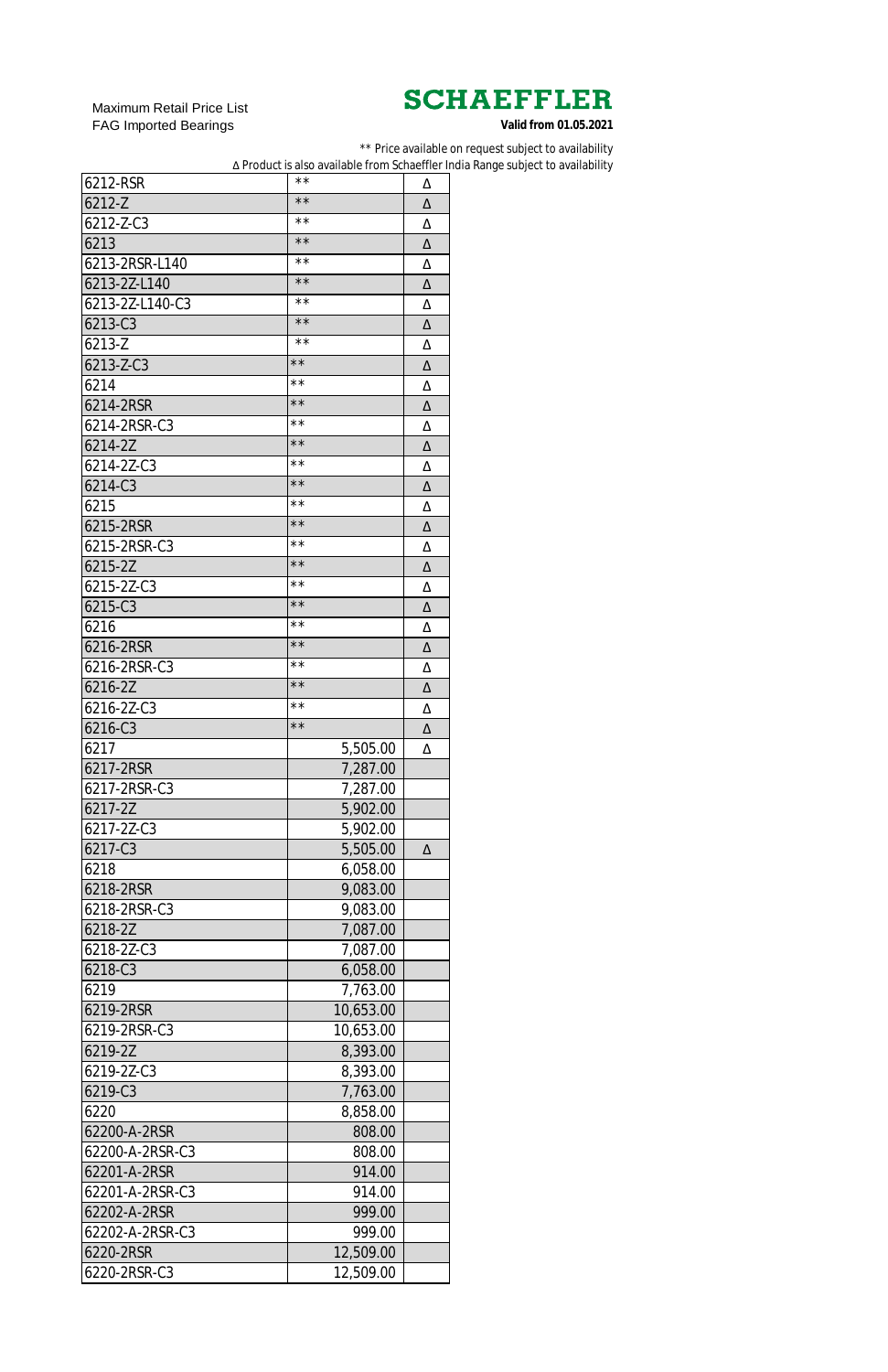Maximum Retail Price List FAG Imported Bearings

\*\* Price available on request subject to availability

∆ Product is also available from Schaeffler India Range subject to availability

| 6220-2Z         | 10,860.00                |   |
|-----------------|--------------------------|---|
| 6220-2Z-C3      | 10,860.00                |   |
| 62203-A-2RSR    | 999.00                   |   |
| 62203-A-2RSR-C3 | 999.00                   |   |
| 62204-A-2RSR    | 1,136.00                 |   |
| 62204-A-2RSR-C3 | 1,136.00                 |   |
| 62205-A-2RSR    | 1,157.00                 |   |
| 62205-A-2RSR-C3 | 1,157.00                 |   |
| 62206-A-2RSR    | 1,528.00                 |   |
| 62206-A-2RSR-C3 | 1,528.00                 |   |
| 62207-A-2RSR    | 1,979.00                 |   |
| 62207-A-2RSR-C3 | 1,979.00                 |   |
| 62208-A-2RSR    | 2,383.00                 |   |
| 62208-A-2RSR-C3 | 2,383.00                 |   |
| 62209-A-2RSR    | 3,053.00                 |   |
| 6220-C3         | 8,858.00                 |   |
| 62210-A-2RSR    | 3,757.00                 |   |
| 62211-2RSR      | 5,344.00                 |   |
| 62212-2RSR      | 5,843.00                 |   |
| 62300-A-2RSR    | 945.00                   |   |
| 62301-A-2RSR    | 965.00                   |   |
| 62302-A-2RSR    | 1,229.00                 |   |
| 62302-A-2RSR-C3 | 1,229.00                 |   |
| 62303-A-2RSR    | 1,346.00                 |   |
| 62303-A-2RSR-C3 | 1,346.00                 |   |
| 62304-A-2RSR    | 1,543.00                 |   |
| 62304-A-2RSR-C3 | 1,543.00                 |   |
| 62305-A-2RSR    | 2,007.00                 |   |
| 62305-A-2RSR-C3 | 2,007.00                 |   |
| 62306-A-2RSR    | 2,767.00                 |   |
| 62306-A-2RSR-C3 | 2,767.00                 |   |
| 62307-A-2RSR    | 3,895.00                 |   |
| 62308-A-2RSR    | 4,532.00                 |   |
| 62308-A-2RSR-C3 | 4,532.00                 |   |
| 62309-2RSR      | 6,237.00                 |   |
| 625-2Z          | 224.00                   | Δ |
| 625-2Z-C3       | 224.00                   | Δ |
| 626-2RS         | 290.00                   |   |
| 626-2RS-C3      | 290.00                   |   |
| 626-2Z          | 187.00                   | Δ |
| 626-2Z-C3       | 187.00                   | Δ |
| 627-2RS         | 287.00                   |   |
| 627-2Z          | $\star\star$             | Δ |
| 627-2Z-C3       | 192.00                   |   |
| 628             | $\star\star$             | Δ |
| 628-2Z-HLN      | $\star\,\star$           |   |
| $629-C$         |                          |   |
| 629-C-2HRS      | 246.00<br>314.00         |   |
|                 |                          | Δ |
| 629-C-2HRS-C3   | 314.00<br>$\star\,\star$ |   |
| 629-C-2Z        |                          | Δ |
| 629-C-2Z-C3     | 304.00<br>$\star\,\star$ |   |
| 6300            |                          | Δ |
| 63000-A-2RSR    | 940.00                   |   |
| 63001-A-2RSR    | 948.00                   |   |
| 63001-A-2RSR-C3 | 948.00                   |   |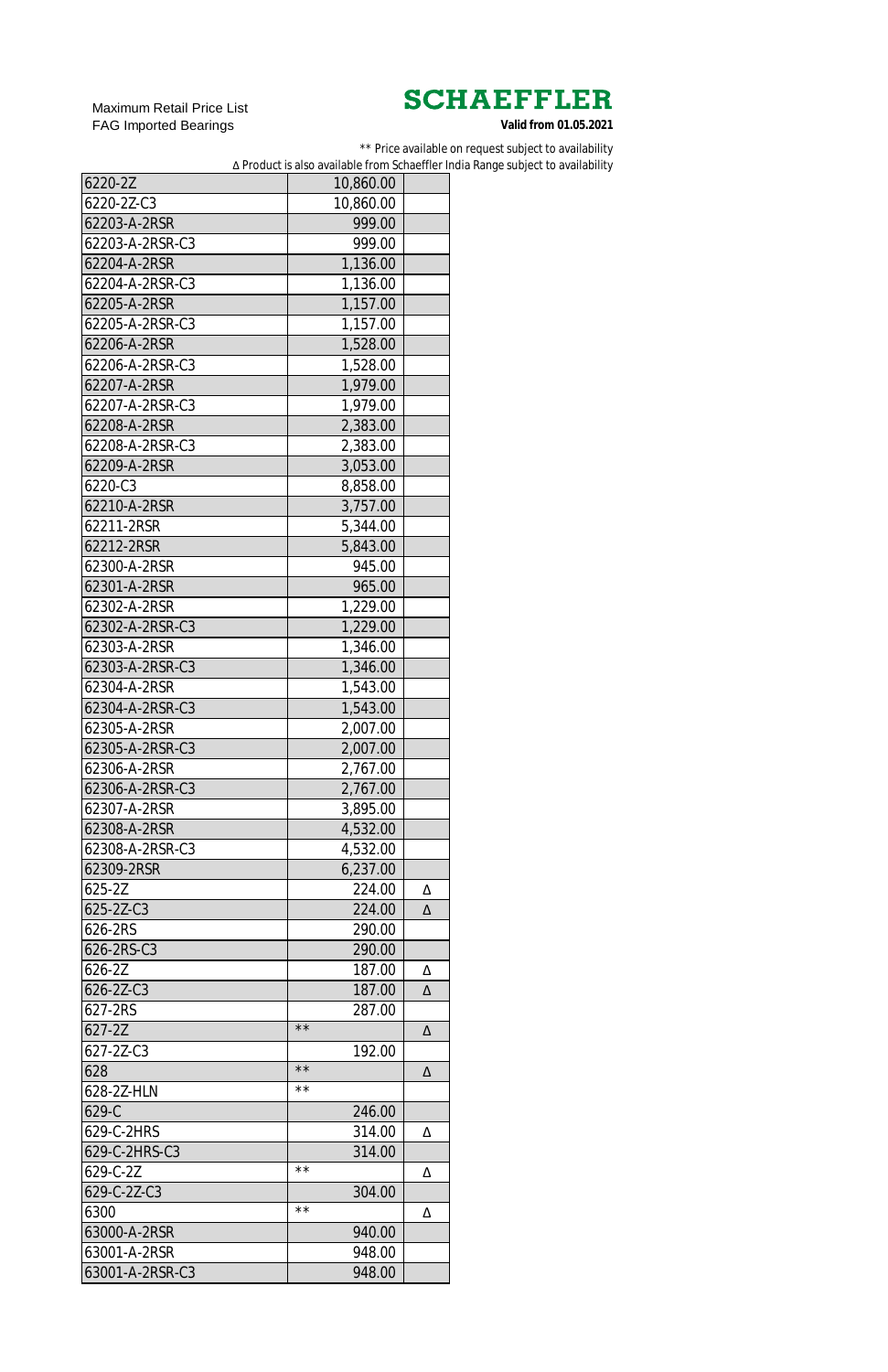Maximum Retail Price List FAG Imported Bearings

\*\* Price available on request subject to availability

∆ Product is also available from Schaeffler India Range subject to availability

| 63002-A-2RSR             | 1,076.00       |   |
|--------------------------|----------------|---|
| 6300-2Z                  | $\star\star$   | Δ |
| 6300-2Z-C3               | **             | Δ |
| 63003-A-2RSR             | 1,097.00       |   |
| 63004-A-2RSR             | 1,250.00       |   |
| 63004-A-2RSR-C3          | 1,250.00       |   |
| 63005-A-2RSR             | 1,362.00       |   |
| 63006-A-2RSR             | 1,600.00       |   |
| 63006-A-2RSR-C3          | 1,600.00       |   |
| 63007-A-2RSR             | 1,695.00       |   |
| 63007-A-2RSR-C3          | 1,695.00       |   |
| 63008-2RSR               | 2,157.00       |   |
| 63009-2RSR               | 2,852.00       |   |
| 6300-RSR-C3              | $\star\star$   | Δ |
| 6301-C                   | **             | Δ |
| 6301-C-2HRS              | $\star\star$   | Δ |
| 6301-C-2Z                | **             | Δ |
| 6301-C-2Z-C3             | $\star\star$   | Δ |
| 6301-C-C3                | **             | Δ |
| 6301-C-HRS-L059/80-CN/2H | $\star\star$   | Δ |
| 6301-C-Z                 | **             | Δ |
| 6302                     | $\star\star$   | Δ |
| 6302-2RSR                | $\star\,\star$ | Δ |
| 6302-2RSR-C3             | $\star\star$   | Δ |
| 6302-2RSR-L207           | $\star\,\star$ | Δ |
| 6302-2RSR-L207-C3        | $\star\star$   | Δ |
| 6302-2Z                  | $\star\,\star$ | Δ |
| 6302-2Z-C3               | $\star\star$   | Δ |
| 6302-2Z-L207             | $\star\,\star$ | Δ |
| 6302-2Z-L207-C3          | $\star\star$   | Δ |
| 6302-C3                  | $\star\,\star$ | Δ |
| 6302-RSR                 | $\star\star$   | Δ |
| 6302-RSR-C3              | $\star\,\star$ | Δ |
| 6302-Z                   | $\star\star$   | Δ |
| 6302-Z-C3                | $\star\,\star$ | Δ |
| 6303                     | $\star\star$   | Δ |
| 6303-2RSR                | $\star\,\star$ | Δ |
| 6303-2RSR-C3             | $\star\star$   | Δ |
| 6303-2RSR-L207           | $\star\,\star$ | Δ |
| 6303-2RSR-L207-C3        | $\star\star$   | Δ |
| 6303-2Z                  | $\star\,\star$ | Δ |
| 6303-2Z-C3               | $\star\star$   | Δ |
| 6303-2Z-L207             | $\star\,\star$ | Δ |
| 6303-2Z-L207-C3          | $\star\star$   | Δ |
| 6303-C3                  | $\star\,\star$ | Δ |
| 6303-Z                   | $\star\star$   | Δ |
| 6303-Z-C3                | $\star\,\star$ | Δ |
| 6304                     | $\star\star$   | Δ |
| 6304-2RSR                | $\star\,\star$ | Δ |
| 6304-2RSR-C3             | $\star\star$   | Δ |
| 6304-2RSR-L207           | $\star\,\star$ | Δ |
| 6304-2RSR-L207-C3        | $\star\star$   | Δ |
| 6304-2Z                  | **             | Δ |
| 6304-2Z-C3               | $\star\star$   | Δ |
| 6304-2Z-L207             | $\star\,\star$ | Δ |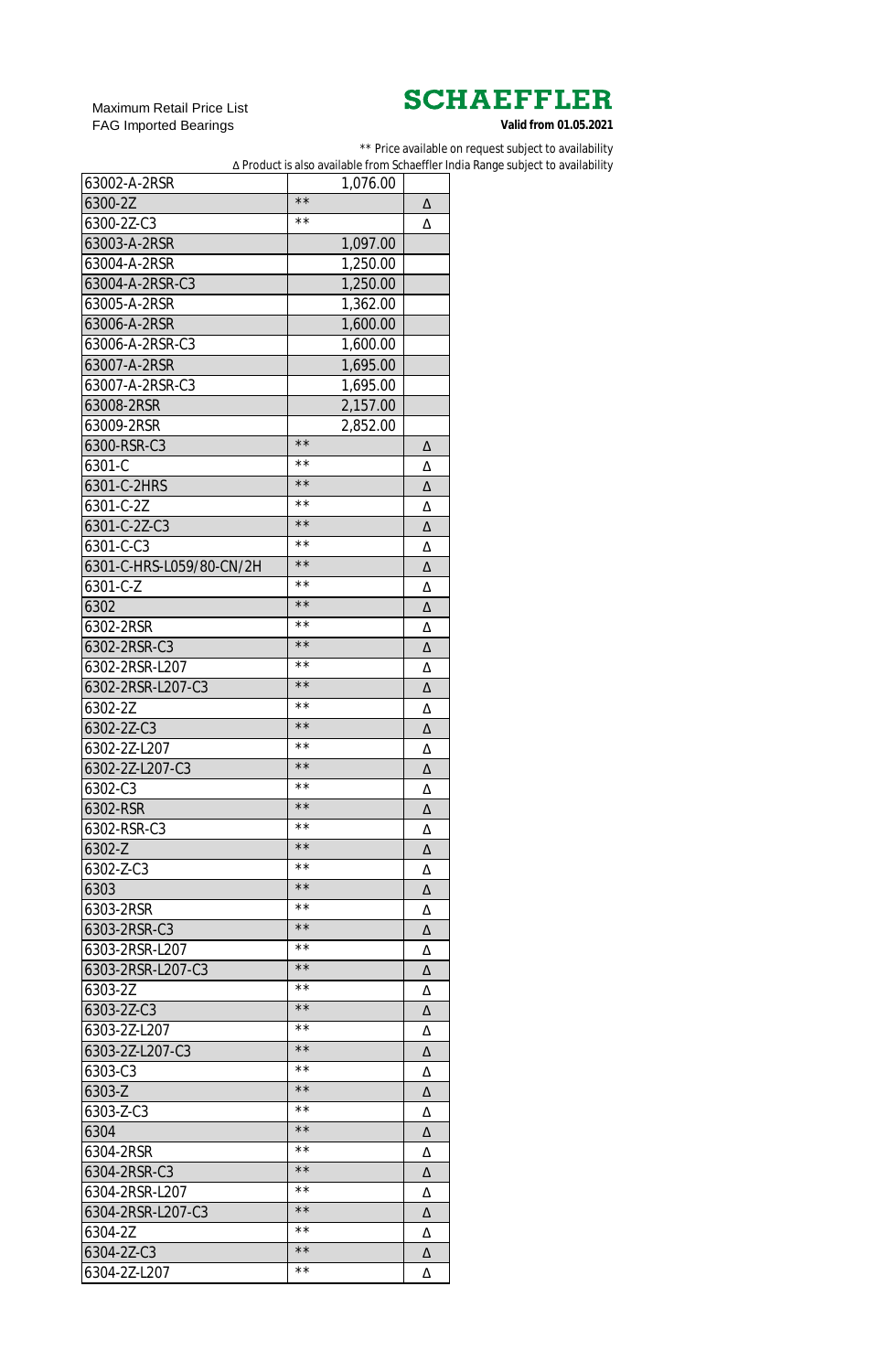Maximum Retail Price List FAG Imported Bearings

\*\* Price available on request subject to availability

∆ Product is also available from Schaeffler India Range subject to availability

| 6304-2Z-L207-C3   | $\star\star$   | Δ |
|-------------------|----------------|---|
| 6304-C3           | $\star\,\star$ | Δ |
| 6304-N            | $\star\star$   | Δ |
| 6304-N-C3         | $\star\,\star$ | Δ |
| 6304-W61B-R5-15   | $\star\,\star$ | Δ |
| 6304-Z            | $\star\,\star$ | Δ |
| 6304-Z-C3         | $\star\,\star$ | Δ |
| 6305              | $\star\,\star$ | Δ |
| 6305-2RSR         | $\star\,\star$ | Δ |
| 6305-2RSR-C3      | $\star\,\star$ | Δ |
| 6305-2RSR-L207    | $\star\star$   | Δ |
| 6305-2Z           | $\star\,\star$ | Δ |
| 6305-2Z-C3        | $\star\star$   | Δ |
| 6305-2Z-L207      | $\star\,\star$ | Δ |
| 6305-2Z-L207-C3   | $\star\star$   | Δ |
| 6305-C3           | $\star\,\star$ | Δ |
| 6305-N            | $\star\star$   | Δ |
| 6305-RSR          | $\star\,\star$ | Δ |
| 6305-RSR-C3       | $\star\star$   | Δ |
| 6305-Z            | $\star\,\star$ | Δ |
| 6305-Z-C3         | $\star\star$   | Δ |
| 6306              | $\star\,\star$ | Δ |
| 6306-2RSR         | $\star\star$   | Δ |
| 6306-2RSR-C3      | $\star\,\star$ | Δ |
| 6306-2RSR-L207    | $\star\star$   |   |
|                   | $\star\,\star$ | Δ |
| 6306-2RSR-L207-C3 | $\star\star$   | Δ |
| 6306-2Z           | $\star\,\star$ | Δ |
| 6306-2Z-C3        | $\star\star$   | Δ |
| 6306-2Z-L207      | $\star\,\star$ | Δ |
| 6306-2Z-L207-C3   | $\star\star$   | Δ |
| 6306-C3           | $\star\,\star$ | Δ |
| 6306-RSR          | $\star\star$   | Δ |
| 6306-RSR-C3       | $\star\,\star$ | Δ |
| 6306-Z            | $\star\star$   | Δ |
| 6306-Z-C3         | $\star\,\star$ | Δ |
| 6307              | $\star\star$   | Δ |
| 6307-2RSR         |                | Δ |
| 6307-2RSR-C3      | $\star\,\star$ | Δ |
| 6307-2RSR-L207    | $\star\star$   | Δ |
| 6307-2RSR-L207-C3 | $\star\,\star$ | Δ |
| 6307-2RSR-N-C3    | $\star\star$   | Δ |
| 6307-2Z           | $\star\,\star$ | Δ |
| 6307-2Z-C3        | $\star\star$   | Δ |
| 6307-2Z-L207      | $\star\,\star$ | Δ |
| 6307-C3           | $\star\star$   | Δ |
| 6307-RSR          | $\star\,\star$ | Δ |
| 6307-Z            | $\star\star$   | Δ |
| 6307-Z-C3         | $\star\,\star$ | Δ |
| 6308              | $\star\star$   | Δ |
| 6308-2RSR         | $\star\,\star$ | Δ |
| 6308-2RSR-C3      | $\star\star$   | Δ |
| 6308-2RSR-L207    | $\star\,\star$ | Δ |
| 6308-2RSR-L207-C3 | $\star\,\star$ | Δ |
| 6308-2RSR-N-C3    | $\star\,\star$ | Δ |
| 6308-2Z           | $\star\star$   | Δ |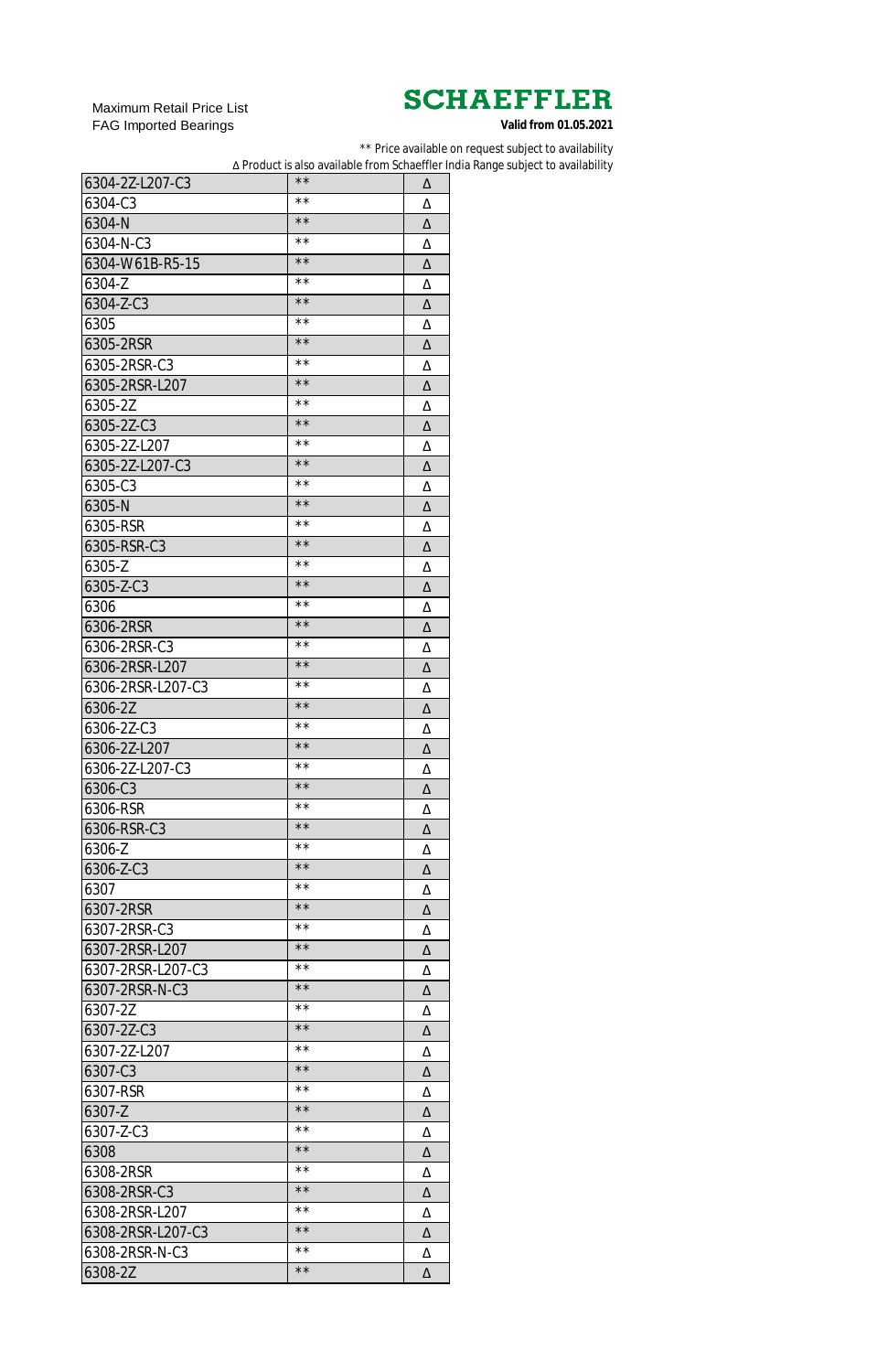Maximum Retail Price List FAG Imported Bearings

\*\* Price available on request subject to availability

∆ Product is also available from Schaeffler India Range subject to availability

| 6308-2Z-C3        | **             | Δ |
|-------------------|----------------|---|
| 6308-2Z-L207      | $\star\star$   | Δ |
| 6308-2Z-L207-C3   | **             | Δ |
| 6308-C3           | $\star\star$   | Δ |
| 6308-N            | **             | Δ |
| 6308-N-C3         | $\star\star$   | Δ |
| 6308-Z            | **             | Δ |
| 6308-Z-C3         | $\star\star$   | Δ |
| 6309              | **             | Δ |
| 6309-2RSR         | $\star\star$   | Δ |
| 6309-2RSR-C3      | $\star\,\star$ | Δ |
| 6309-2RSR-L140    | $\star\star$   | Δ |
| 6309-2RSR-L140-C3 | $\star\,\star$ | Δ |
| 6309-2Z           | $\star\star$   | Δ |
| 6309-2Z-C3        | $\star\,\star$ | Δ |
| 6309-2Z-L140      | $\star\star$   | Δ |
| 6309-2Z-L140-C3   | $\star\,\star$ | Δ |
| 6309-C3           | $\star\star$   | Δ |
| 6309-N            | $\star\,\star$ | Δ |
| 6309-RSR          | $\star\star$   | Δ |
| 6309-Z            | $\star\,\star$ | Δ |
| 6309-Z-C3         | $\star\star$   | Δ |
| 6310              | $\star\,\star$ | Δ |
| 6310-2RSR-L140    | $\star\star$   | Δ |
| 6310-2RSR-L140-C3 | $\star\,\star$ | Δ |
| 6310-2Z-L140      | $\star\star$   | Δ |
| 6310-2Z-L140-C3   | $\star\,\star$ | Δ |
| 6310-C3           | $\star\star$   | Δ |
| 6310-N            | $\star\,\star$ | Δ |
| 6310-Z            | $\star\star$   | Δ |
| 6310-Z-C3         | $\star\,\star$ | Δ |
| 6311              | $\star\star$   | Δ |
| 6311-2RSR-L140    | $\star\,\star$ | Δ |
| 6311-2RSR-L140-C3 | $\star\star$   | Δ |
| 6311-2Z-L140      | $\star\,\star$ | Δ |
| 6311-2Z-L140-C3   | $\star\star$   | Δ |
| 6311-C3           | $\star\,\star$ | Δ |
| 6311-Z            | $\star\star$   | Δ |
| 6311-Z-C3         | $\star\,\star$ | Δ |
| 6312              | $\star\star$   | Δ |
| 6312-2RSR-L140    | $\star\,\star$ | Δ |
| 6312-2RSR-L140-C3 | $\star\star$   | Δ |
| 6312-2Z-L140      | $\star\,\star$ | Δ |
| 6312-2Z-L140-C3   | $\star\star$   | Δ |
| 6312-C3           | $\star\,\star$ | Δ |
| 6312-Z            | $\star\star$   | Δ |
| 6312-Z-C3         | $\star\,\star$ | Δ |
| 6313              | $\star\star$   | Δ |
| 6313-2RSR-L140    | $\star\,\star$ | Δ |
| 6313-2RSR-L140-C3 | $\star\star$   | Δ |
| 6313-2Z-L140      | * *            | Δ |
| 6313-2Z-L140-C3   | $\star\,\star$ | Δ |
| 6313-C3           | $\star\,\star$ | Δ |
| 6313-Z            | $\star\,\star$ | Δ |
| 6313-Z-C3         | $\star\,\star$ | Δ |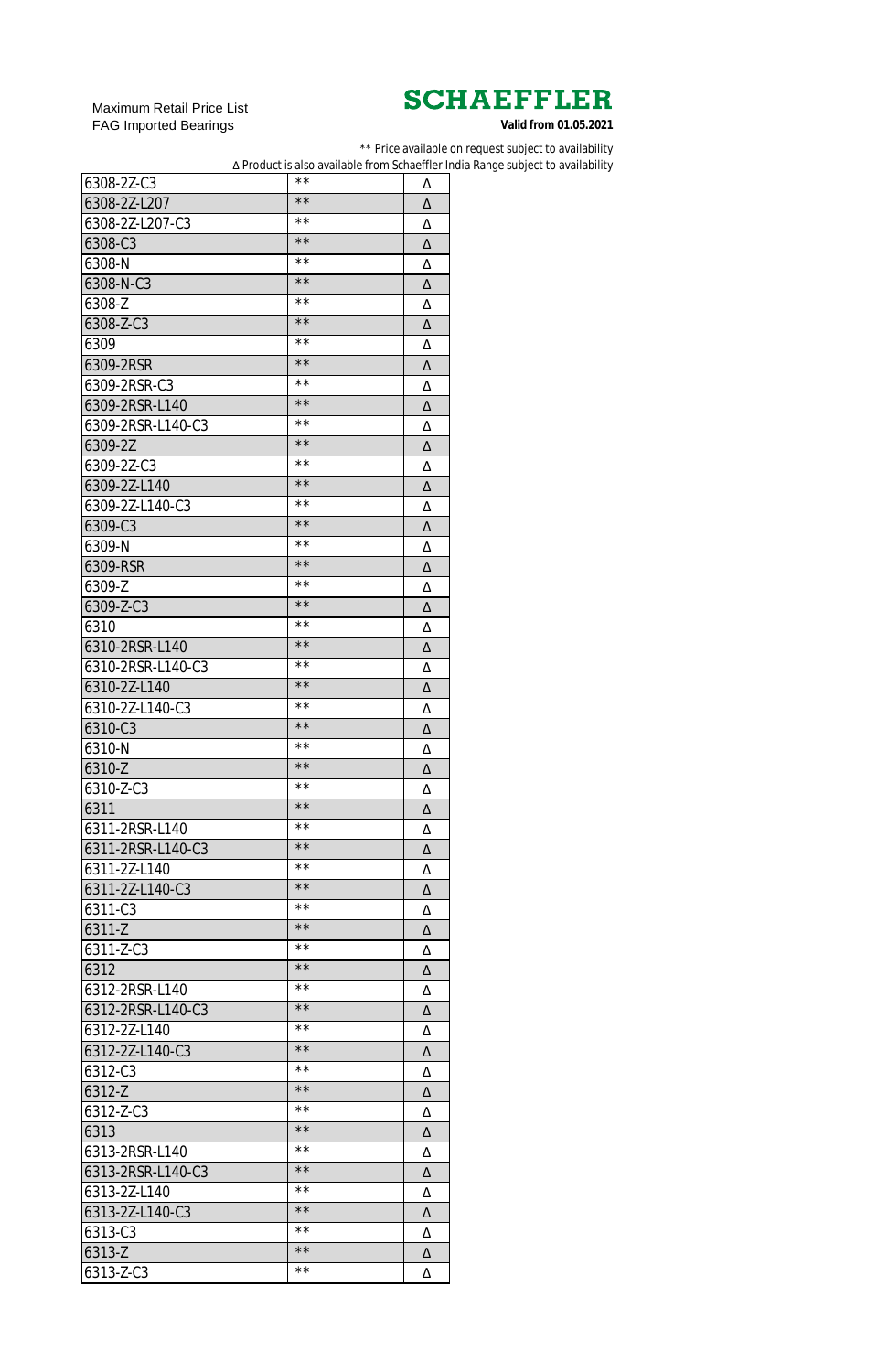Maximum Retail Price List FAG Imported Bearings

\*\* Price available on request subject to availability

∆ Product is also available from Schaeffler India Range subject to availability

| 6314         | $\star\star$   | Δ |
|--------------|----------------|---|
| 6314-2RSR    | $\star\star$   | Δ |
| 6314-2RSR-C3 | $\star\,\star$ | Δ |
| 6314-2Z      | $\star\,\star$ | Δ |
| 6314-2Z-C3   | $\star\,\star$ | Δ |
| 6314-C3      | $\star\,\star$ | Δ |
| 6314-Z       | $\star\,\star$ | Δ |
| 6314-Z-C3    | $\star\,\star$ | Δ |
| 6315         | $\star\,\star$ | Δ |
| 6315-2RSR    | $\star\,\star$ | Δ |
| 6315-2RSR-C3 | $\star\,\star$ | Δ |
| 6315-2Z      | $\star\,\star$ | Δ |
| 6315-2Z-C3   | $\star\,\star$ | Δ |
| 6315-C3      | $\star\,\star$ | Δ |
| 6316         | $\star\,\star$ | Δ |
| 6316-2RSR    | $\star\,\star$ | Δ |
| 6316-2RSR-C3 | $\star\,\star$ | Δ |
| 6316-2Z      | $\star\,\star$ | Δ |
| 6316-2Z-C3   | $\star\,\star$ | Δ |
| 6316-C3      | $\star\star$   | Δ |
| 6317         | 9,635.00       |   |
| 6317-2RSR    |                |   |
| 6317-2RSR-C3 | 13,951.00      |   |
|              | 13,951.00      |   |
| 6317-2Z      | 10,810.00      |   |
| 6317-2Z-C3   | 10,810.00      |   |
| 6317-C3      | 9,635.00       |   |
| 6318         | 11,454.00      |   |
| 6318-2RSR    | 17,981.00      |   |
| 6318-2RSR-C3 | 17,981.00      |   |
| 6318-2Z      | 14,286.00      |   |
| 6318-2Z-C3   | 14,286.00      |   |
| 6318-C3      | 11,454.00      |   |
| 6319         | 14,542.00      |   |
| 6319-2RSR-C3 | 24,841.00      |   |
| 6319-2Z      | 17,853.00      |   |
| 6319-2Z-C3   | 17,853.00      |   |
| 6319-C3      | 14,542.00      |   |
| 6320         | 16,473.00      |   |
| 6320-2Z      | 22,666.00      |   |
| 6320-2Z-C3   | 22,666.00      |   |
| 6320-C3      | 16,473.00      |   |
| 6403         | 1,503.00       |   |
| 6403-C3      | 1,503.00       |   |
| 6404-A       | 1,960.00       |   |
| 6404-A-C3    | 1,960.00       |   |
| 6405-2Z      | $\star\,\star$ | Δ |
| 6405-A       | 2,303.00       | Δ |
| 6405-A-C3    | 2,303.00       |   |
| 6406-A       | 2,881.00       | Δ |
| 6406-A-C3    | 2,881.00       | Δ |
| 6407         | 3,099.00       |   |
| 6407-C3      | 3,099.00       |   |
| 6408         | 4,158.00       | Δ |
| 6408-2Z      | $\star\,\star$ | Δ |
| 6408-C3      | 4,158.00       | Δ |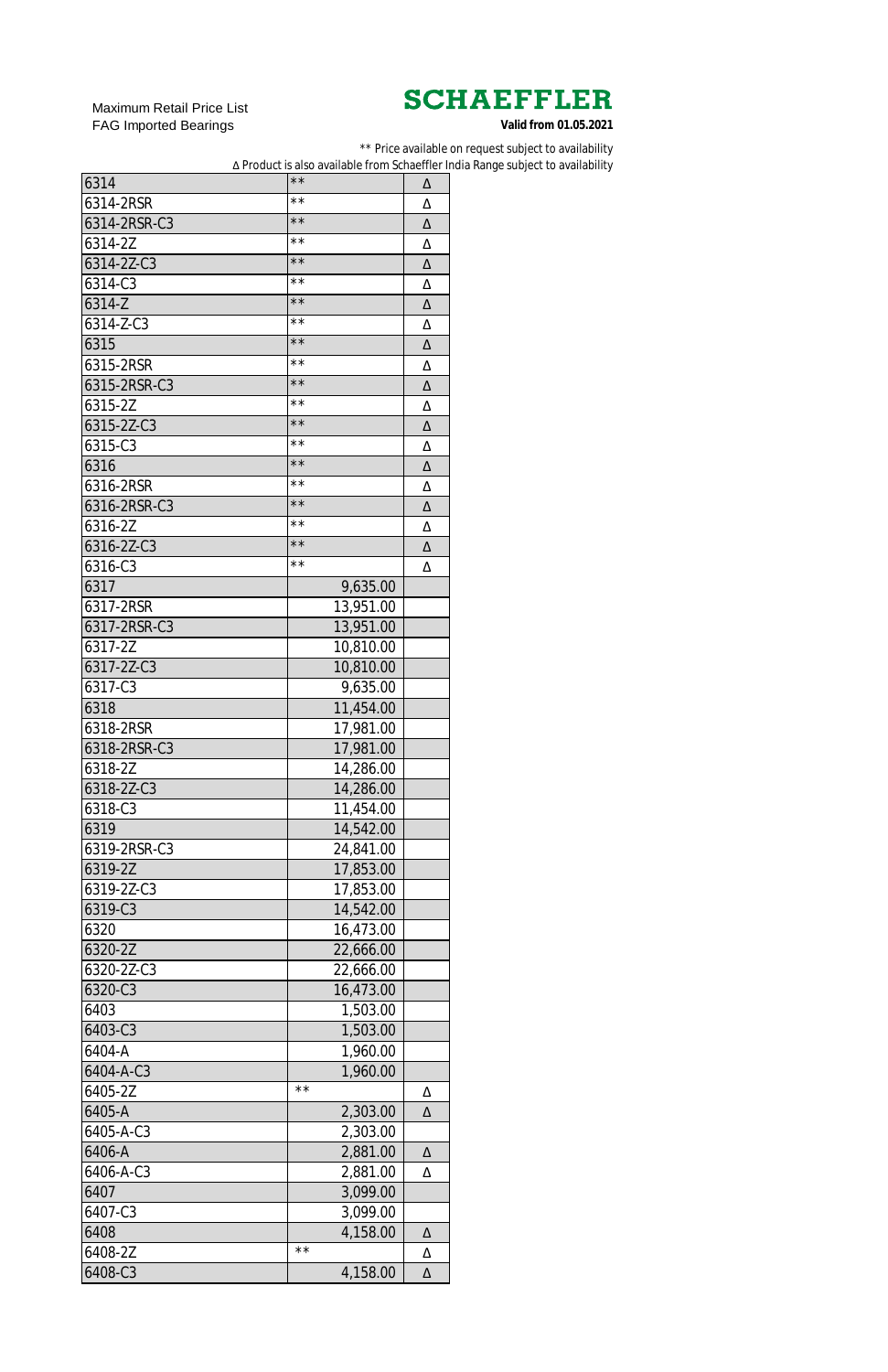Maximum Retail Price List FAG Imported Bearings

\*\* Price available on request subject to availability

∆ Product is also available from Schaeffler India Range subject to availability

| 6409-C           | 4,954.00             |   |
|------------------|----------------------|---|
| 6409-C-C3        | 4,954.00             |   |
| 6410             | 5,923.00             | Δ |
| 6410-2Z          | $\star\star$         | Δ |
| 6410-C3          | 5,923.00             | Δ |
| 6411             | 7,066.00             |   |
| 6411-C3          | 7,066.00             |   |
| 6412             | 8,969.00             |   |
| 6412-C3          | 8,969.00             |   |
| 6413             | 11,453.00            |   |
| 6413-C3          | 11,453.00            |   |
| 6414             | 16,798.00            |   |
| 6414-C3          | 16,798.00            |   |
| 6415-M           | 29,062.00            |   |
| 6415-M-C3        | 29,062.00            |   |
| 6416-M           | 32,567.00            |   |
| 6416-M-C3        | 32,567.00            |   |
| 6417-M           | 40,334.00            |   |
| 6417-M-C3        | 40,334.00            |   |
| 6418-M           | 50,438.00            |   |
| 6418-M-C3        | 50,438.00            |   |
| 7200-B-XL-TVP    |                      |   |
| 7200-B-XL-TVP-UA | 1,513.00<br>2,929.00 |   |
| 7201-B-XL-JP     |                      |   |
|                  | 1,866.00             |   |
| 7201-B-XL-JP-UA  | 3,311.00             |   |
| 7201-B-XL-TVP    | 1,711.00             |   |
| 7201-B-XL-TVP-UA | 3,198.00             |   |
| 7202-B-XL-JP     | 1,708.00             |   |
| 7202-B-XL-JP-UA  | 2,973.00             |   |
| 7202-B-XL-TVP    | 1,625.00             |   |
| 7202-B-XL-TVP-UA | 2,986.00             |   |
| 7203-B-XL-JP     | 1,746.00             |   |
| 7203-B-XL-JP-UA  | 3,062.00             |   |
| 7203-B-XL-MP     | 2,723.00             |   |
| 7203-B-XL-MP-UA  | 4,082.00             |   |
| 7203-B-XL-TVP    | 1,704.00             |   |
| 7203-B-XL-TVP-UA | 3,019.00             |   |
| 7204-B-XL-JP     | 1,870.00             |   |
| 7204-B-XL-JP-UA  | 3,109.00             |   |
| 7204-B-XL-TVP    | 1,715.00             |   |
| 7204-B-XL-TVP-UA | 3,049.00             |   |
| 7205-B-XL-JP     | 2,294.00             |   |
| 7205-B-XL-JP-UA  | 3,478.00             |   |
| 7205-B-XL-MP     | 4,992.00             |   |
| 7205-B-XL-TVP    | 1,839.00             |   |
| 7205-B-XL-TVP-UA | 3,083.00             |   |
| 7206-B-XL-JP     | 2,277.00             |   |
| 7206-B-XL-JP-UA  | 3,349.00             |   |
| 7206-B-XL-MP     | 3,725.00             |   |
| 7206-B-XL-MP-UA  | 5,096.00             |   |
| 7206-B-XL-TVP    | 1,874.00             |   |
| 7206-B-XL-TVP-UA | 3,147.00             |   |
| 7207-B-XL-JP     | 2,637.00             |   |
| 7207-B-XL-JP-UA  | 3,951.00             |   |
| 7207-B-XL-MP     | 4,568.00             |   |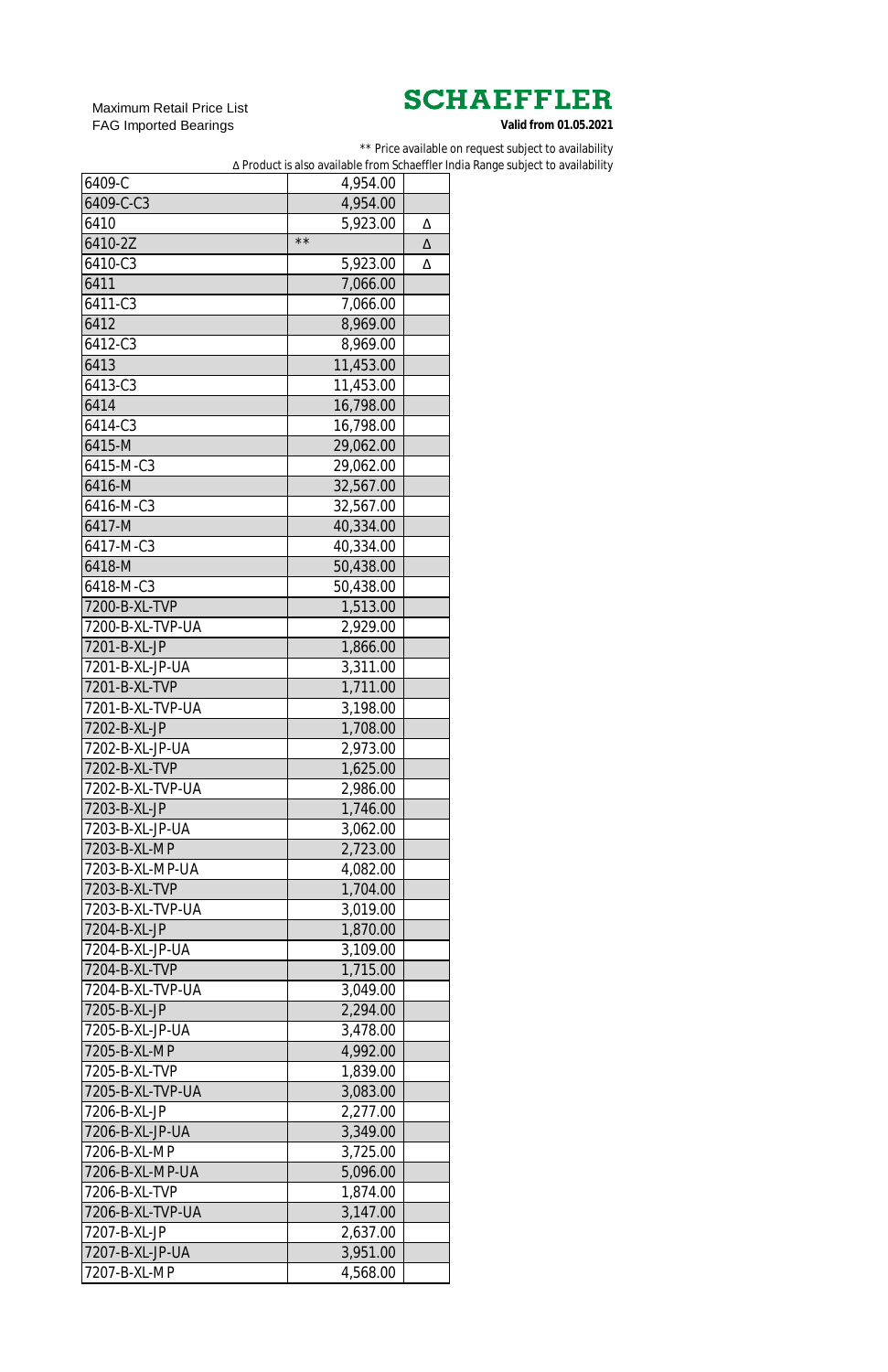Maximum Retail Price List FAG Imported Bearings

\*\* Price available on request subject to availability

∆ Product is also available from Schaeffler India Range subject to availability

| 7207-B-XL-MP-UA  | 5,771.00  |  |
|------------------|-----------|--|
| 7207-B-XL-TVP    | 2,332.00  |  |
| 7207-B-XL-TVP-UA | 3,545.00  |  |
| 7208-B-XL-JP     | 3,047.00  |  |
| 7208-B-XL-JP-UA  | 4,965.00  |  |
| 7208-B-XL-MP     | 4,397.00  |  |
| 7208-B-XL-MP-UA  | 6,212.00  |  |
| 7208-B-XL-TVP    | 2,699.00  |  |
| 7208-B-XL-TVP-UA | 3,991.00  |  |
| 7209-B-XL-JP     | 4,093.00  |  |
| 7209-B-XL-JP-UA  | 5,760.00  |  |
| 7209-B-XL-MP     | 5,061.00  |  |
| 7209-B-XL-MP-UA  | 7,201.00  |  |
| 7209-B-XL-TVP    | 3,005.00  |  |
| 7209-B-XL-TVP-UA | 4,731.00  |  |
| 7210-B-XL-JP     | 3,951.00  |  |
| 7210-B-XL-JP-UA  | 6,016.00  |  |
| 7210-B-XL-MP     | 4,653.00  |  |
| 7210-B-XL-MP-UA  | 7,884.00  |  |
| 7210-B-XL-TVP    | 3,389.00  |  |
| 7210-B-XL-TVP-UA | 4,841.00  |  |
| 7211-B-XL-JP     | 4,749.00  |  |
| 7211-B-XL-JP-UA  | 7,391.00  |  |
| 7211-B-XL-MP     |           |  |
|                  | 6,122.00  |  |
| 7211-B-XL-MP-UA  | 8,873.00  |  |
| 7211-B-XL-TVP    | 4,078.00  |  |
| 7211-B-XL-TVP-UA | 5,937.00  |  |
| 7212-B-XL-JP     | 5,386.00  |  |
| 7212-B-XL-JP-UA  | 8,609.00  |  |
| 7212-B-XL-MP     | 6,825.00  |  |
| 7212-B-XL-MP-UA  | 11,469.00 |  |
| 7212-B-XL-TVP    | 4,966.00  |  |
| 7212-B-XL-TVP-UA | 6,872.00  |  |
| 7213-B-XL-JP     | 6,187.00  |  |
| 7213-B-XL-JP-UA  | 10,160.00 |  |
| 7213-B-XL-MP     | 9,221.00  |  |
| 7213-B-XL-MP-UA  | 13,537.00 |  |
| 7213-B-XL-TVP    | 5,977.00  |  |
| 7213-B-XL-TVP-UA | 8,083.00  |  |
| 7214-B-XL-JP     | 7,694.00  |  |
| 7214-B-XL-JP-UA  | 13,376.00 |  |
| 7214-B-XL-MP     | 11,511.00 |  |
| 7214-B-XL-MP-UA  | 13,377.00 |  |
| 7214-B-XL-TVP    | 7,138.00  |  |
| 7214-B-XL-TVP-UA | 9,088.00  |  |
| 7215-B-XL-JP     | 8,382.00  |  |
| 7215-B-XL-JP-UA  | 14,050.00 |  |
| 7215-B-XL-MP     | 10,321.00 |  |
| 7215-B-XL-MP-UA  | 15,227.00 |  |
| 7215-B-XL-TVP    | 8,114.00  |  |
| 7215-B-XL-TVP-UA | 9,956.00  |  |
| 7216-B-XL-JP     | 9,367.00  |  |
| 7216-B-XL-JP-UA  | 16,336.00 |  |
| 7216-B-XL-MP     | 11,062.00 |  |
| 7216-B-XL-MP-UA  | 17,368.00 |  |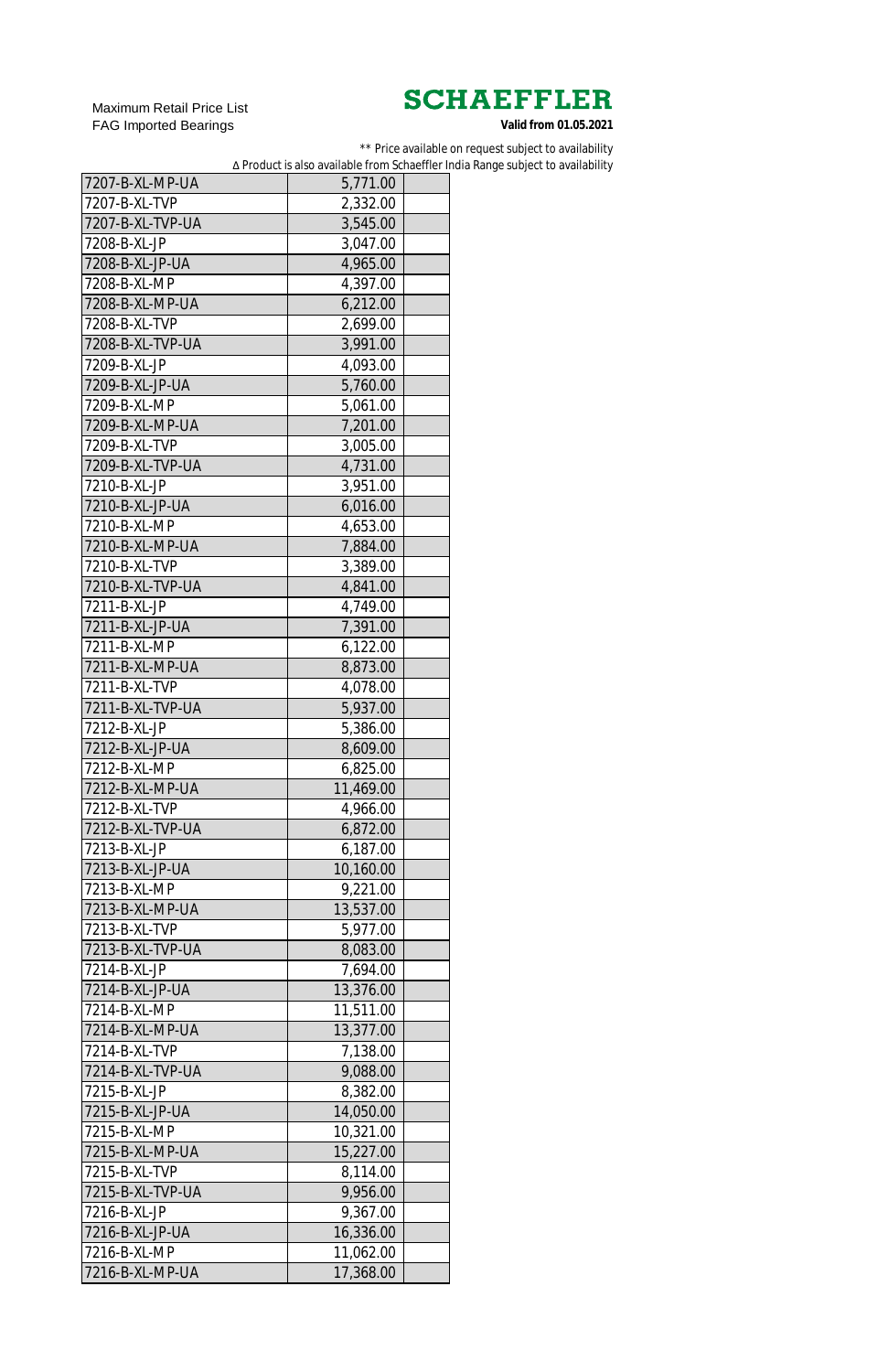Maximum Retail Price List FAG Imported Bearings

\*\* Price available on request subject to availability

∆ Product is also available from Schaeffler India Range subject to availability

| 7216-B-XL-TVP    | 9,262.00  |  |
|------------------|-----------|--|
| 7216-B-XL-TVP-UA |           |  |
|                  | 11,575.00 |  |
| 7217-B-XL-JP     | 11,735.00 |  |
| 7217-B-XL-JP-UA  | 19,248.00 |  |
| 7217-B-XL-MP     | 15,674.00 |  |
| 7217-B-XL-MP-UA  | 20,124.00 |  |
| 7217-B-XL-TVP    | 11,457.00 |  |
| 7217-B-XL-TVP-UA | 14,002.00 |  |
| 7218-B-XL-JP     | 13,972.00 |  |
| 7218-B-XL-JP-UA  | 21,620.00 |  |
| 7218-B-XL-MP     | 17,417.00 |  |
| 7218-B-XL-MP-UA  | 24,450.00 |  |
| 7218-B-XL-TVP    | 13,724.00 |  |
| 7218-B-XL-TVP-UA | 17,549.00 |  |
| 7219-B-XL-MP     | 23,904.00 |  |
| 7219-B-XL-MP-UA  | 28,525.00 |  |
| 7219-B-XL-TVP    | 17,471.00 |  |
| 7219-B-XL-TVP-UA | 19,806.00 |  |
| 7220-B-XL-JP     | 19,741.00 |  |
| 7220-B-XL-JP-UA  | 25,578.00 |  |
| 7220-B-XL-MP     |           |  |
|                  | 25,709.00 |  |
| 7220-B-XL-MP-UA  | 29,023.00 |  |
| 7220-B-XL-TVP    | 19,350.00 |  |
| 7220-B-XL-TVP-UA | 22,327.00 |  |
| 7221-B-XL-MP     | 31,810.00 |  |
| 7221-B-XL-MP-UA  | 32,930.00 |  |
| 7222-B-XL-JP     | 26,385.00 |  |
| 7222-B-XL-JP-UA  | 34,320.00 |  |
| 7222-B-XL-MP     | 40,605.00 |  |
| 7222-B-XL-MP-UA  | 39,290.00 |  |
| 7222-B-XL-TVP    | 26,158.00 |  |
| 7222-B-XL-TVP-UA | 28,427.00 |  |
| 7301-B-XL-JP     | 2,565.00  |  |
| 7301-B-XL-JP-UA  | 3,225.00  |  |
| 7301-B-XL-TVP    | 2,539.00  |  |
| 7301-B-XL-TVP-UA | 3,097.00  |  |
| 7302-B-XL-JP     | 2,329.00  |  |
| 7302-B-XL-JP-UA  | 3,391.00  |  |
| 7302-B-XL-TVP    | 1,777.00  |  |
| 7302-B-XL-TVP-UA | 3,189.00  |  |
| 7303-B-XL-JP     | 2,956.00  |  |
| 7303-B-XL-TVP    | 2,046.00  |  |
| 7303-B-XL-TVP-UA | 3,554.00  |  |
| 7304-B-XL-JP     | 2,292.00  |  |
| 7304-B-XL-JP-UA  | 3,363.00  |  |
| 7304-B-XL-MP-UA  | 4,204.00  |  |
| 7304-B-XL-TVP    | 1,897.00  |  |
| 7304-B-XL-TVP-UA |           |  |
|                  | 3,237.00  |  |
| 7305-B-XL-JP     | 2,658.00  |  |
| 7305-B-XL-JP-UA  | 3,245.00  |  |
| 7305-B-XL-MP     | 4,140.00  |  |
| 7305-B-XL-MP-UA  | 5,802.00  |  |
| 7305-B-XL-TVP    | 1,931.00  |  |
| 7305-B-XL-TVP-UA | 3,211.00  |  |
| 7306-B-XL-JP     | 2,798.00  |  |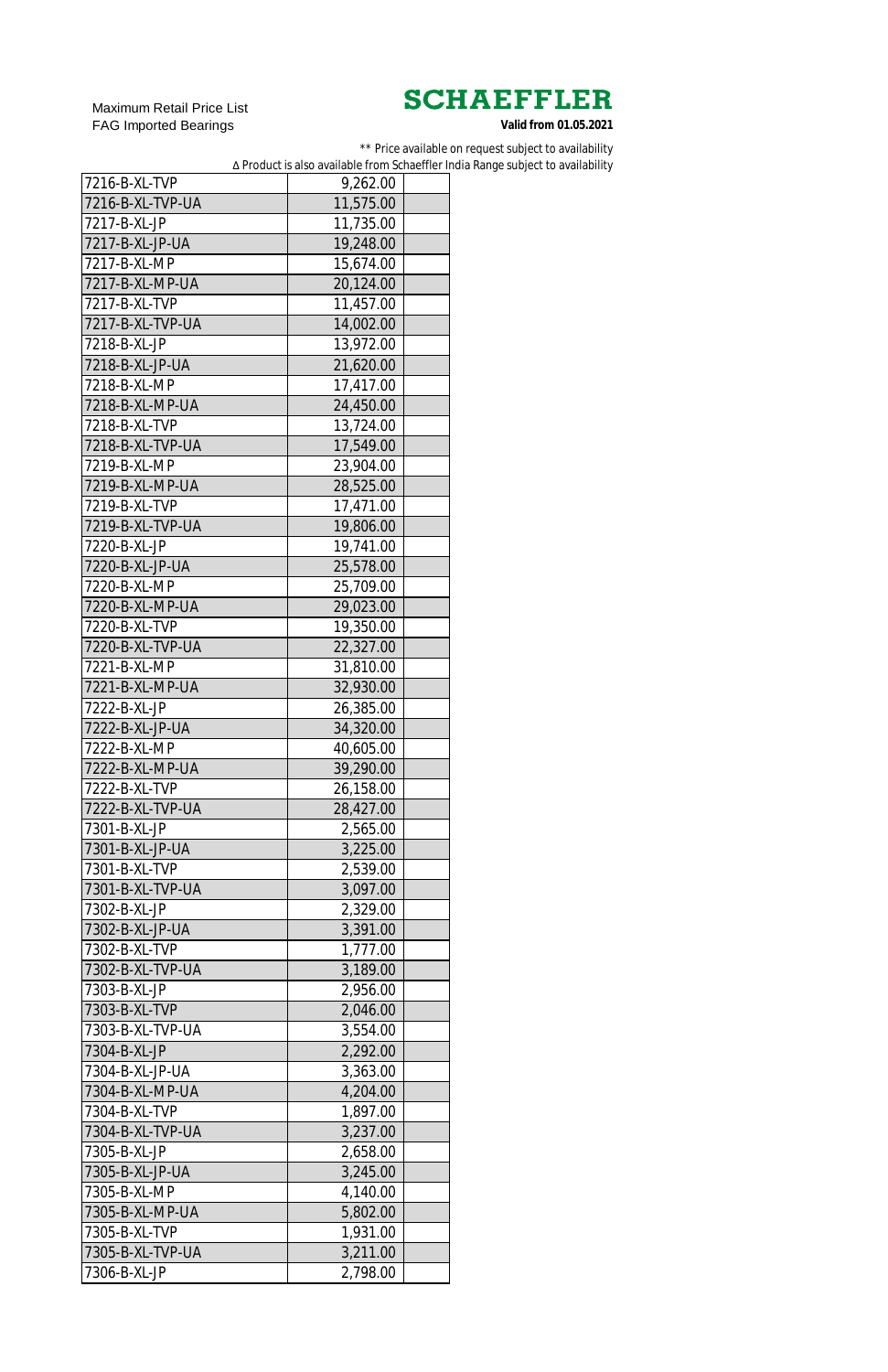Maximum Retail Price List FAG Imported Bearings

\*\* Price available on request subject to availability

∆ Product is also available from Schaeffler India Range subject to availability

| 7306-B-XL-JP-UA                 | 3,708.00  |  |
|---------------------------------|-----------|--|
| 7306-B-XL-MP                    | 4,796.00  |  |
| 7306-B-XL-MP-UA                 | 6,353.00  |  |
| 7306-B-XL-TVP                   | 2,217.00  |  |
| 7306-B-XL-TVP-UA                | 3,604.00  |  |
| 7307-B-XL-JP                    | 2,930.00  |  |
| 7307-B-XL-JP-UA                 | 4,445.00  |  |
| 7307-B-XL-MP                    | 5,391.00  |  |
| 7307-B-XL-MP-UA                 | 7,068.00  |  |
| 7307-B-XL-TVP                   | 2,668.00  |  |
| 7307-B-XL-TVP-UA                | 4,240.00  |  |
| 7308-B-XL-JP                    | 3,786.00  |  |
| 7308-B-XL-JP-UA                 | 6,009.00  |  |
| 7308-B-XL-MP                    | 4,917.00  |  |
| 7308-B-XL-MP-UA                 | 8,032.00  |  |
| 7308-B-XL-TVP                   | 3,410.00  |  |
| 7308-B-XL-TVP-UA                | 5,244.00  |  |
| 7309-B-XL-JP                    | 4,584.00  |  |
|                                 |           |  |
| 7309-B-XL-JP-UA<br>7309-B-XL-MP | 7,270.00  |  |
|                                 | 6,260.00  |  |
| 7309-B-XL-MP-UA                 | 10,651.00 |  |
| 7309-B-XL-TVP                   | 4,124.00  |  |
| 7309-B-XL-TVP-UA                | 6,465.00  |  |
| 7310-B-XL-JP                    | 5,685.00  |  |
| 7310-B-XL-JP-UA                 | 9,267.00  |  |
| 7310-B-XL-MP                    | 7,629.00  |  |
| 7310-B-XL-MP-UA                 | 11,673.00 |  |
| 7310-B-XL-TVP                   | 5,069.00  |  |
| 7310-B-XL-TVP-UA                | 7,554.00  |  |
| 7311-B-XL-JP                    | 7,370.00  |  |
| 7311-B-XL-JP-UA                 | 10,117.00 |  |
| 7311-B-XL-MP                    | 11,125.00 |  |
| 7311-B-XL-MP-UA                 | 14,428.00 |  |
| 7311-B-XL-TVP                   | 6,372.00  |  |
| 7311-B-XL-TVP-UA                | 9,096.00  |  |
| 7312-B-XL-JP                    | 9,015.00  |  |
| 7312-B-XL-JP-UA                 | 13,047.00 |  |
| 7312-B-XL-MP                    | 16,142.00 |  |
| 7312-B-XL-MP-UA                 | 18,090.00 |  |
| 7312-B-XL-TVP                   | 7,672.00  |  |
| 7312-B-XL-TVP-UA                | 11,156.00 |  |
| 7313-B-XL-JP                    | 11,680.00 |  |
| 7313-B-XL-JP-UA                 | 16,427.00 |  |
| 7313-B-XL-MP                    | 13,862.00 |  |
| 7313-B-XL-MP-UA                 | 19,679.00 |  |
| 7313-B-XL-TVP                   | 9,967.00  |  |
| 7313-B-XL-TVP-UA                | 13,691.00 |  |
| 7314-B-XL-JP                    | 11,774.00 |  |
| 7314-B-XL-JP-UA                 | 19,469.00 |  |
| 7314-B-XL-MP                    | 14,837.00 |  |
| 7314-B-XL-MP-UA                 | 23,398.00 |  |
| 7314-B-XL-TVP                   | 11,357.00 |  |
| 7314-B-XL-TVP-UA                |           |  |
|                                 | 16,227.00 |  |
| 7315-B-XL-JP                    | 17,623.00 |  |
| 7315-B-XL-JP-UA                 | 25,614.00 |  |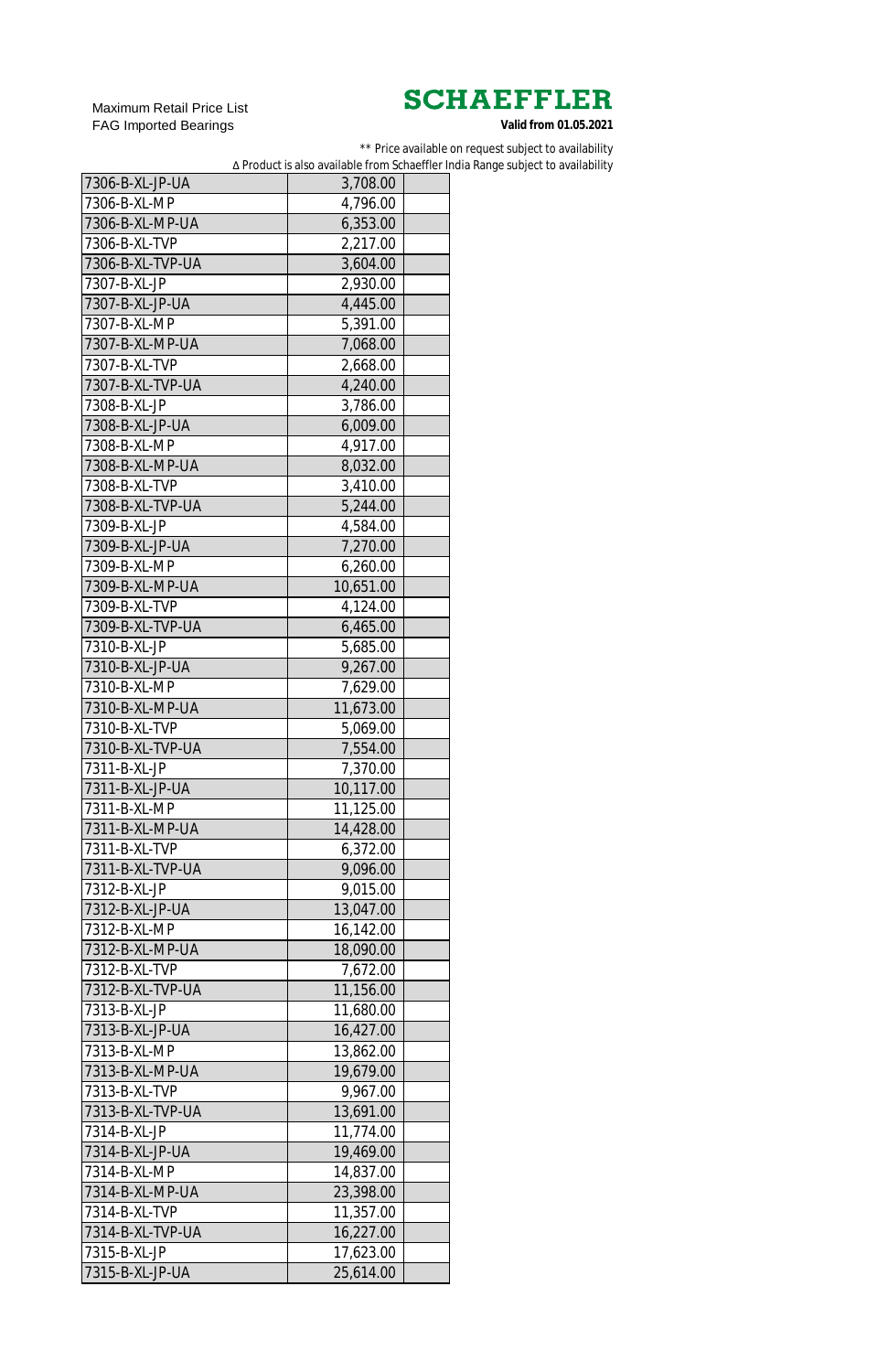Maximum Retail Price List FAG Imported Bearings

\*\* Price available on request subject to availability

∆ Product is also available from Schaeffler India Range subject to availability

| 7315-B-XL-MP     | 19,168.00 |  |
|------------------|-----------|--|
| 7315-B-XL-MP-UA  | 27,751.00 |  |
| 7315-B-XL-TVP    | 16,363.00 |  |
| 7315-B-XL-TVP-UA | 20,489.00 |  |
| 7316-B-XL-JP     | 20,694.00 |  |
| 7316-B-XL-JP-UA  | 29,023.00 |  |
| 7316-B-XL-MP     | 30,569.00 |  |
| 7316-B-XL-MP-UA  | 32,035.00 |  |
| 7316-B-XL-TVP    | 18,927.00 |  |
| 7316-B-XL-TVP-UA | 23,655.00 |  |
| 7317-B-XL-JP     | 27,009.00 |  |
| 7317-B-XL-JP-UA  | 34,294.00 |  |
| 7317-B-XL-MP     | 36,185.00 |  |
| 7317-B-XL-MP-UA  | 33,222.00 |  |
| 7317-B-XL-TVP    | 29,213.00 |  |
| 7317-B-XL-TVP-UA | 41,612.00 |  |
| 7318-B-XL-JP     | 30,551.00 |  |
| 7318-B-XL-JP-UA  | 39,123.00 |  |
| 7318-B-XL-MP     | 35,535.00 |  |
| 7318-B-XL-MP-UA  | 39,936.00 |  |
| 7318-B-XL-TVP    | 29,310.00 |  |
| 7318-B-XL-TVP-UA | 32,567.00 |  |
| 7319-B-XL-JP     | 35,860.00 |  |
| 7319-B-XL-JP-UA  | 50,332.00 |  |
| 7319-B-XL-MP     | 45,556.00 |  |
| 7319-B-XL-MP-UA  | 49,107.00 |  |
| 7319-B-XL-TVP    | 33,995.00 |  |
| 7319-B-XL-TVP-UA | 39,423.00 |  |
| 7320-B-XL-JP     | 42,007.00 |  |
| 7320-B-XL-JP-UA  | 53,725.00 |  |
| 7320-B-XL-MP     | 51,386.00 |  |
| 7320-B-XL-MP-UA  | 55,118.00 |  |
| 7320-B-XL-TVP    | 41,629.00 |  |
| 7320-B-XL-TVP-UA | 46,254.00 |  |
| 7321-B-XL-MP     | 47,818.00 |  |
| 7321-B-XL-MP-UA  | 60,863.00 |  |
| 7322-B-XL-JP     | 61,269.00 |  |
| 7322-B-XL-JP-UA  | 73,179.00 |  |
| 7322-B-XL-MP     | 83,933.00 |  |
| 7322-B-XL-MP-UA  | 80,515.00 |  |
| 7322-B-XL-TVP    | 57,854.00 |  |
| 7322-B-XL-TVP-UA | 65,243.00 |  |
| 7405-B-XL-MP     | 16,665.00 |  |
| 7405-B-XL-MP-UA  | 17,257.00 |  |
| 7406-B-XL-MP     | 15,576.00 |  |
| 7406-B-XL-MP-UA  | 17,495.00 |  |
| 7407-B-XL-MP     | 15,685.00 |  |
| 7407-B-XL-MP-UA  | 17,786.00 |  |
| 7408-B-XL-MP     | 16,392.00 |  |
| 7408-B-XL-MP-UA  | 17,824.00 |  |
| 7409-B-XL-MP     | 26,191.00 |  |
| 7409-B-XL-MP-UA  | 28,377.00 |  |
| 7410-B-XL-MP     | 23,669.00 |  |
| 7410-B-XL-MP-UA  | 25,151.00 |  |
| 7411-B-XL-MP     | 26,394.00 |  |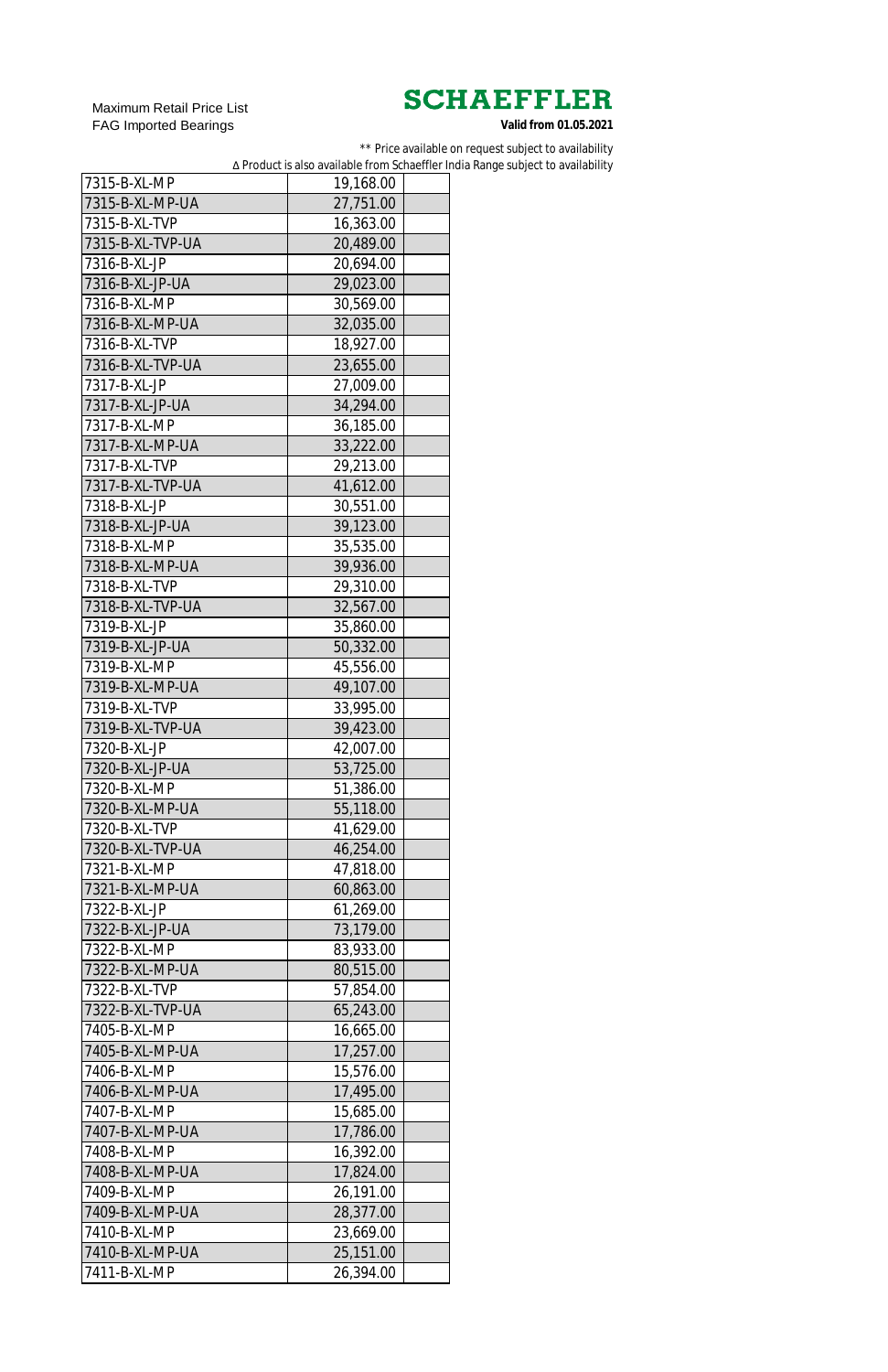Maximum Retail Price List FAG Imported Bearings

\*\* Price available on request subject to availability

∆ Product is also available from Schaeffler India Range subject to availability

| 7411-B-XL-MP-UA   | 29,797.00      |   |
|-------------------|----------------|---|
| N211-E-XL-TVP2    | 9,440.00       |   |
| N211-E-XL-TVP2-C3 | 9,440.00       |   |
| N212-E-XL-M1      | 16,831.00      |   |
| N212-E-XL-M1-C3   | 16,831.00      |   |
| N212-E-XL-TVP2    | 9,629.00       |   |
| N212-E-XL-TVP2-C3 | 9,629.00       |   |
| N213-E-XL-M1      | 18,651.00      |   |
| N213-E-XL-M1-C3   | 18,651.00      |   |
| N213-E-XL-TVP2    | 13,410.00      | Δ |
| N213-E-XL-TVP2-C3 | 13,410.00      | Δ |
| N214-E-XL-M1      | 18,456.00      |   |
| N214-E-XL-M1-C3   | 18,456.00      |   |
| N214-E-XL-TVP2    | 13,502.00      |   |
| N214-E-XL-TVP2-C3 | 13,502.00      |   |
| N215-E-XL-M1      | 21,902.00      | Δ |
| N215-E-XL-M1-C3   | 21,902.00      | Δ |
| N215-E-XL-TVP2    | 13,627.00      | Δ |
| N215-E-XL-TVP2-C3 | 13,627.00      | Δ |
| N216-E-XL-M1      |                |   |
| N216-E-XL-M1-C3   | 22,176.00      |   |
|                   | 22,176.00      |   |
| N216-E-XL-TVP2    | 14,806.00      |   |
| N216-E-XL-TVP2-C3 | 14,806.00      |   |
| N217-E-XL-M1      | 28,245.00      |   |
| N217-E-XL-M1-C3   | 28.245.00      |   |
| N217-E-XL-TVP2    | 16,954.00      |   |
| N217-E-XL-TVP2-C3 | 16,954.00      |   |
| N218-E-XL-M1      | 28,688.00      |   |
| N218-E-XL-M1-C3   | 28,688.00      |   |
| N218-E-XL-TVP2    | 22,461.00      |   |
| N218-E-XL-TVP2-C3 | 22,461.00      |   |
| N219-E-XL-M1      | 34,480.00      |   |
| N219-E-XL-M1-C3   | 34,480.00      |   |
| N219-E-XL-TVP2    | 23,771.00      |   |
| N219-E-XL-TVP2-C3 | 23,771.00      |   |
| N220-E-XL-M1      | 37,758.00      |   |
| N220-E-XL-M1-C3   | 37,758.00      |   |
| N220-E-XL-TVP2    | 25,852.00      |   |
| N220-E-XL-TVP2-C3 | 25,852.00      |   |
| N234-E-XL-M1      | $\star\,\star$ | Δ |
| N234-E-XL-M1-C3   | $\star\,\star$ | Δ |
| N309-E-XL-M1      | 12,929.00      |   |
| N309-E-XL-M1-C3   | 12,929.00      |   |
| N309-E-XL-TVP2    | 7,271.00       |   |
| N309-E-XL-TVP2-C3 | 7,271.00       |   |
| N310-E-XL-M1      | 14,844.00      |   |
| N310-E-XL-M1-C3   | 14,844.00      |   |
| N310-E-XL-TVP2    | 9,781.00       |   |
| N310-E-XL-TVP2-C3 | 9,781.00       |   |
| N311-E-XL-M1      | 16,824.00      |   |
| N311-E-XL-M1-C3   | 16,824.00      |   |
| N311-E-XL-TVP2    | 10,958.00      |   |
| N311-E-XL-TVP2-C3 | 10,958.00      |   |
| N312-E-XL-M1      | 30,706.00      |   |
| N312-E-XL-M1-C3   | 30,706.00      |   |
|                   |                |   |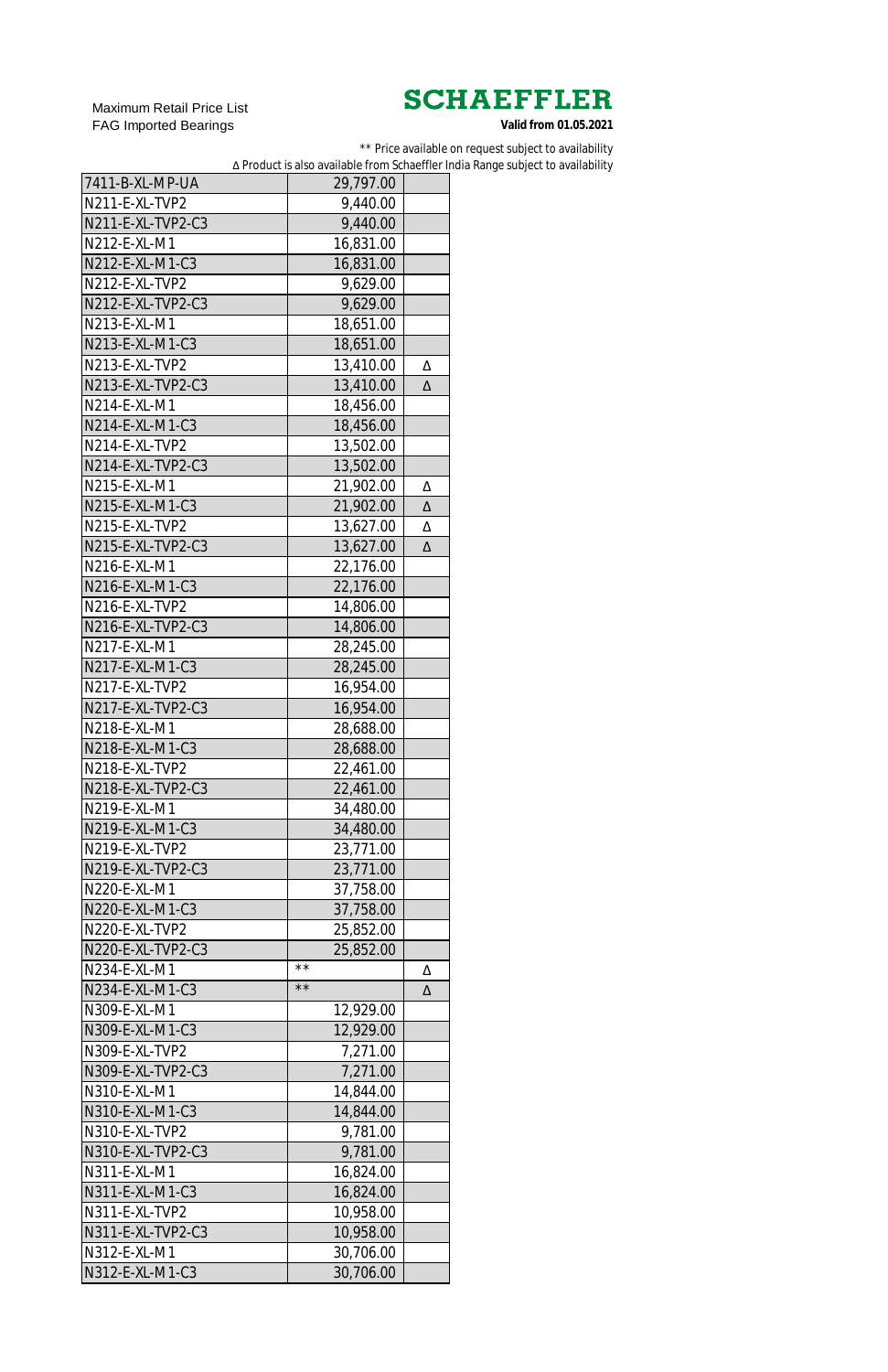Maximum Retail Price List FAG Imported Bearings

\*\* Price available on request subject to availability

∆ Product is also available from Schaeffler India Range subject to availability

| N312-E-XL-TVP2                      | 12,925.00              |   |
|-------------------------------------|------------------------|---|
| N312-E-XL-TVP2-C3                   | 12,925.00              |   |
| N313-E-XL-M1                        | 33,302.00              | Δ |
| N313-E-XL-M1-C3                     | 33,302.00              | Δ |
| N313-E-XL-TVP2                      | 13,748.00              |   |
| N313-E-XL-TVP2-C3                   | 13,748.00              |   |
| N314-E-XL-M1                        | 35,330.00              | Δ |
| N314-E-XL-M1-C3                     | 35,330.00              | Δ |
| N314-E-XL-TVP2                      | 16,492.00              |   |
| N314-E-XL-TVP2-C3                   | 16,492.00              |   |
| N315-E-XL-M1                        | 38,544.00              | Δ |
| N315-E-XL-M1-C3                     | 38,544.00              | Δ |
| N315-E-XL-TVP2                      | 19,336.00              |   |
| N315-E-XL-TVP2-C3                   | 19,336.00              |   |
| N316-E-XL-M1                        | 52,267.00              | Δ |
| N316-E-XL-M1-C3                     | 52,267.00              | Δ |
| N316-E-XL-TVP2                      | 22,507.00              |   |
| N316-E-XL-TVP2-C3                   |                        |   |
| N317-E-XL-M1                        | 22,507.00              |   |
|                                     | 55,193.00              | Δ |
| N317-E-XL-M1-C3                     | 55,193.00              | Δ |
| N318-E-XL-M1                        | 58,296.00              | Δ |
| N318-E-XL-M1-C3                     | 58,296.00              | Δ |
| N319-E-XL-M1                        | 61,205.00              | Δ |
| N319-E-XL-M1-C3                     | 61,205.00              | Δ |
| N320-E-XL-M1                        | 82,920.00              |   |
| N320-E-XL-M1-C3                     | 82,920.00              |   |
| N322-E-XL-M1                        | 119,386.00             |   |
|                                     |                        |   |
| N322-E-XL-M1-C3                     | 119,386.00             |   |
| N334-E-M1                           | $\star\,\star$         | Δ |
| NJ211-E-XL-M1                       | 9,779.00               |   |
| NJ211-E-XL-M1-C3                    | 9,779.00               |   |
| NJ211-E-XL-TVP2                     | 5,308.00               |   |
| NJ211-E-XL-TVP2-C3                  | 5,308.00               |   |
| NJ212-E-XL-M1                       | 9,883.00               |   |
| NJ212-E-XL-M1-C3                    | 9,883.00               |   |
| NJ212-E-XL-TVP2                     | 5,901.00               |   |
| NJ212-E-XL-TVP2-C3                  | 5,901.00               |   |
| NJ213-E-XL-M1                       | 10,027.00              |   |
| NJ213-E-XL-M1-C3                    | 10,027.00              |   |
| NJ213-E-XL-TVP2                     | 7,481.00               |   |
| NJ213-E-XL-TVP2-C3                  | 7,481.00               |   |
| NJ214-E-XL-M1                       |                        |   |
| NJ214-E-XL-M1-C3                    | 10,242.00              |   |
|                                     | 10,242.00              |   |
| NJ214-E-XL-TVP2                     | 8,119.00               |   |
| NJ214-E-XL-TVP2-C3                  | 8,119.00               |   |
| NJ215-E-XL-M1                       | 11,945.00              |   |
| NJ215-E-XL-M1-C3                    | 11,945.00              |   |
| NJ215-E-XL-TVP2                     | 9,666.00               |   |
| NJ215-E-XL-TVP2-C3                  | 9,666.00               |   |
| NJ216-E-XL-M1                       | 12,604.00              |   |
| NJ216-E-XL-M1A-C3                   | 13,947.00              |   |
| NJ216-E-XL-M1-C3                    | 12,604.00              |   |
| NJ216-E-XL-TVP2                     | 10,144.00              |   |
| NJ216-E-XL-TVP2-C3<br>NJ217-E-XL-M1 | 10,144.00<br>21,457.00 |   |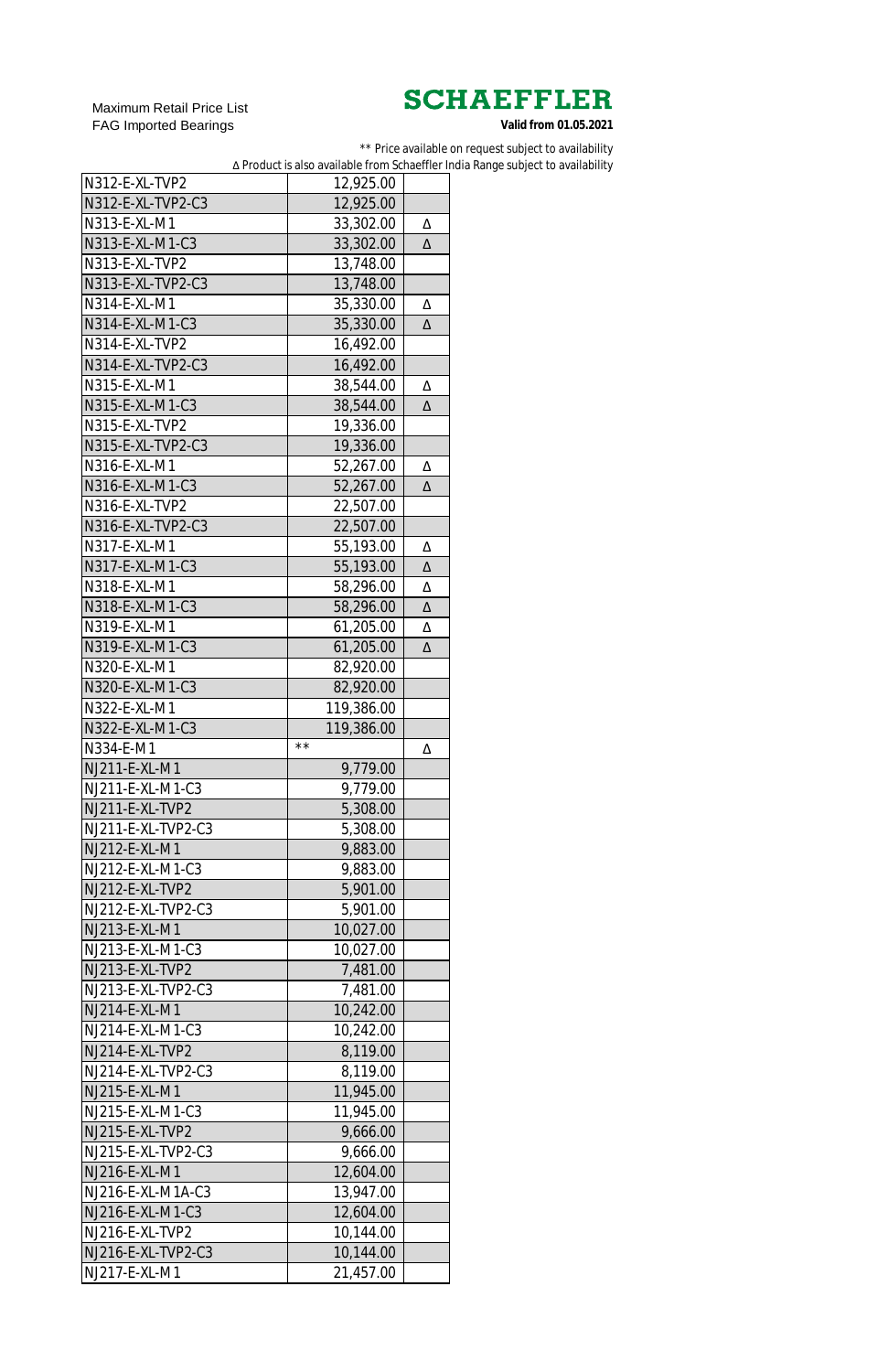Maximum Retail Price List FAG Imported Bearings

\*\* Price available on request subject to availability

∆ Product is also available from Schaeffler India Range subject to availability

| NJ217-E-XL-M1-C3    | 21,457.00    |   |
|---------------------|--------------|---|
| NJ217-E-XL-TVP2     | 12,623.00    |   |
| NJ217-E-XL-TVP2-C3  | 12,623.00    |   |
| NJ218-E-XL-M1       | 22,639.00    | Δ |
| NJ218-E-XL-M1-C3    | 22,639.00    | Δ |
| NJ218-E-XL-TVP2     | 13,751.00    |   |
| NJ218-E-XL-TVP2-C3  | 13,751.00    |   |
| NJ219-E-XL-M1       | 25,394.00    | Δ |
| NJ219-E-XL-M1-C3    | 25,394.00    | Δ |
| NJ219-E-XL-TVP2     | 17,694.00    |   |
| NJ219-E-XL-TVP2-C3  | 17,694.00    |   |
| NJ220-E-XL-M1       | 26,593.00    | Δ |
| NJ220-E-XL-M1-C3    | 26,593.00    | Δ |
| NJ220-E-XL-TVP2     | 17,896.00    |   |
| NJ220-E-XL-TVP2-C3  | 17,896.00    |   |
| NJ2211-E-XL-M1      |              |   |
|                     | 10,962.00    |   |
| NJ2211-E-XL-M1-C3   | 10,962.00    |   |
| NJ2211-E-XL-TVP2    | 6,373.00     |   |
| NJ2211-E-XL-TVP2-C3 | 6,373.00     |   |
| NJ2212-E-XL-M1      | 10,237.00    |   |
| NJ2212-E-XL-M1-C3   | 10,237.00    |   |
| NJ2212-E-XL-TVP2    | 7,884.00     |   |
| NJ2212-E-XL-TVP2-C3 | 7,884.00     |   |
| NJ2213-E-XL-M1      | 11,611.00    |   |
| NJ2213-E-XL-M1-C3   | 11,611.00    |   |
| NJ2213-E-XL-TVP2    | 9,865.00     |   |
| NJ2213-E-XL-TVP2-C3 | 9,865.00     |   |
| NJ2214-E-XL-M1      | 14,034.00    |   |
| NJ2214-E-XL-M1-C3   | 14,034.00    |   |
| NJ2214-E-XL-TVP2    | 10,445.00    |   |
| NJ2214-E-XL-TVP2-C3 | 10,445.00    |   |
| NJ2215-E-XL-M1      | 17,240.00    |   |
| NJ2215-E-XL-TVP2    | 11,338.00    |   |
| NJ2215-E-XL-TVP2-C3 | 11,338.00    |   |
| NJ2216-E-XL-M1      | 16,274.00    | Δ |
| NJ2216-E-XL-M1-C3   | 16,274.00    | Δ |
| NJ2216-E-XL-TVP2    | 13,885.00    |   |
| NJ2216-E-XL-TVP2-C3 | 13,885.00    |   |
| NJ2217-E-XL-M1      | 29,817.00    |   |
| NJ2217-E-XL-M1-C3   | 29,817.00    |   |
| NJ2217-E-XL-TVP2    | 16,030.00    |   |
| NJ2217-E-XL-TVP2-C3 | 16,030.00    |   |
| NJ2218-E-XL-M1      | 45,552.00    |   |
| NJ2218-E-XL-M1-C3   | 45,552.00    |   |
| NJ2218-E-XL-TVP2    | 19,337.00    |   |
| NJ2218-E-XL-TVP2-C3 | 19,337.00    |   |
| NJ2219-E-XL-M1      | 46,013.00    |   |
| NJ2219-E-XL-M1-C3   | 46,013.00    |   |
| NJ2219-E-XL-TVP2    | 25,348.00    |   |
| NJ2219-E-XL-TVP2-C3 | 25,348.00    |   |
| NJ2220-E-XL-M1      | 46,804.00    |   |
| NJ2220-E-XL-M1-C3   | 46,804.00    |   |
| NJ2220-E-XL-TVP2    | 28,135.00    |   |
| NJ2220-E-XL-TVP2-C3 | 28,135.00    |   |
| NJ2222-E-XL-M1      | $\star\star$ | Δ |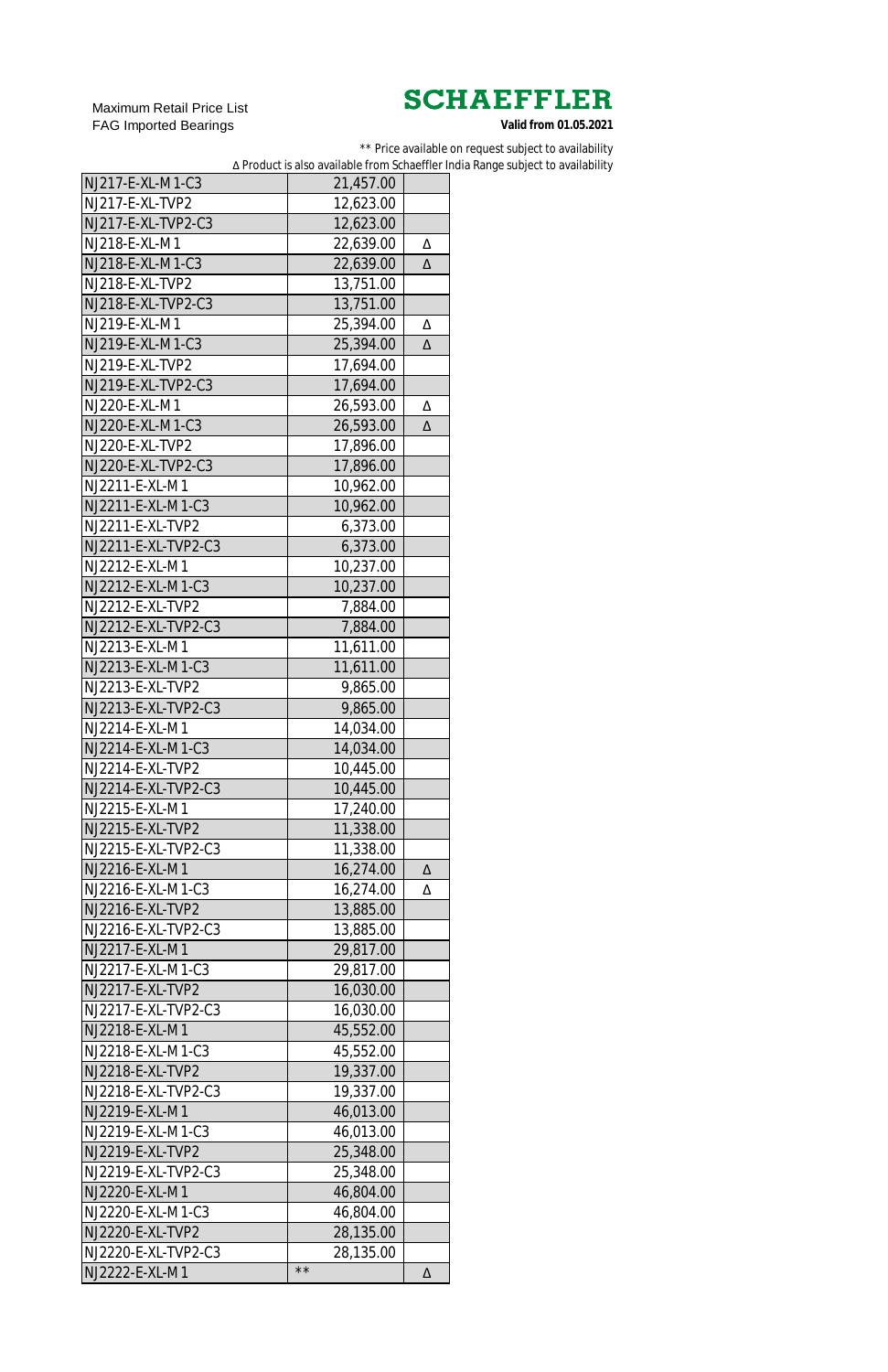Maximum Retail Price List FAG Imported Bearings

\*\* Price available on request subject to availability

∆ Product is also available from Schaeffler India Range subject to availability

| NJ2222-E-XL-M1-C3                       | $\star\,\star$ | Δ |
|-----------------------------------------|----------------|---|
| NJ2224-E-XL-M1                          | $\star\star$   | Δ |
| NJ2224-E-XL-M1-C3                       | $\star\star$   | Δ |
| NJ2228-E-XL-M1                          | $\star\star$   | Δ |
| NJ2228-E-XL-M1-C3                       | $\star\star$   | Δ |
| NJ222-E-XL-M1                           | 31,635.00      |   |
| NJ222-E-XL-M1A-C3                       | 34,839.00      |   |
| NJ222-E-XL-M1-C3                        | 31,635.00      |   |
| NJ222-E-XL-TVP2                         | 26,533.00      |   |
| NJ222-E-XL-TVP2-C3                      | 26,533.00      |   |
| NJ2240-E-M1-QP-C3                       | **             | Δ |
| NJ226-E-XL-M1                           | $\star\star$   | Δ |
| NJ226-E-XL-M1-C3                        | $\star\,\star$ | Δ |
| NJ2309-E-XL-M1                          | $\star\star$   | Δ |
| NJ2309-E-XL-M1-C3                       | $\star\,\star$ | Δ |
| NJ2309-E-XL-TVP2                        | $\star\star$   | Δ |
| NJ2309-E-XL-TVP2-C3                     | $\star\,\star$ | Δ |
| NJ230-E-XL-M1                           | $\star\star$   | Δ |
| NJ230-E-XL-M1-C3                        | $\star\,\star$ | Δ |
| NJ2310-E-XL-M1                          | 20,504.00      |   |
| NJ2310-E-XL-M1A                         |                |   |
|                                         | 21,013.00      |   |
| NJ2310-E-XL-M1A-C3<br>NJ2310-E-XL-M1-C3 | 21,013.00      |   |
|                                         | 20,504.00      |   |
| NJ2310-E-XL-TVP2                        | 10,621.00      |   |
| NJ2310-E-XL-TVP2-C3                     | 10,621.00      |   |
| NJ2311-E-XL-M1                          | 22,643.00      |   |
| NJ2311-E-XL-M1-C3                       | 22,643.00      |   |
| NJ2311-E-XL-TVP2                        | 12,578.00      |   |
| NJ2311-E-XL-TVP2-C3                     | 12,578.00      |   |
| NJ2312-E-XL-M1                          | 24,736.00      | Δ |
| NJ2312-E-XL-M1A                         | 26,212.00      |   |
| NJ2312-E-XL-M1A-C3                      | 26,212.00      |   |
| NJ2312-E-XL-M1-C3                       | 24,736.00      | Δ |
| NJ2312-E-XL-TVP2                        | 15,598.00      |   |
| NJ2312-E-XL-TVP2-C3                     | 15,598.00      |   |
| NJ2313-E-XL-M1                          | 29,768.00      |   |
| NJ2313-E-XL-M1-C3                       | 29,768.00      |   |
| NJ2313-E-XL-TVP2                        | 18,313.00      |   |
| NJ2313-E-XL-TVP2-C3                     | 18,313.00      |   |
| NJ2314-E-XL-M1                          | 37,876.00      | Δ |
| NJ2314-E-XL-M1A                         | 41,227.00      |   |
| NJ2314-E-XL-M1A-C3                      | 41,227.00      |   |
| NJ2314-E-XL-M1-C3                       | 37,876.00      | Δ |
| NJ2314-E-XL-TVP2                        | 21,889.00      |   |
| NJ2314-E-XL-TVP2-C3                     | 21,889.00      |   |
| NJ2315-E-XL-M1                          | 53,592.00      | Δ |
| NJ2315-E-XL-M1A-C3                      | 59,210.00      |   |
| NJ2315-E-XL-M1-C3                       | 53,592.00      | Δ |
| NJ2315-E-XL-TVP2                        | 28,642.00      |   |
| NJ2315-E-XL-TVP2-C3                     | 28,642.00      |   |
| NJ2316-E-XL-M1                          | 53,966.00      | Δ |
| NJ2316-E-XL-M1A                         | 56,990.00      |   |
| NJ2316-E-XL-M1A-C3                      | 56,990.00      |   |
| NJ2316-E-XL-M1-C3                       | 53,966.00      | Δ |
| NJ2316-E-XL-TVP2                        | 33,354.00      |   |
|                                         |                |   |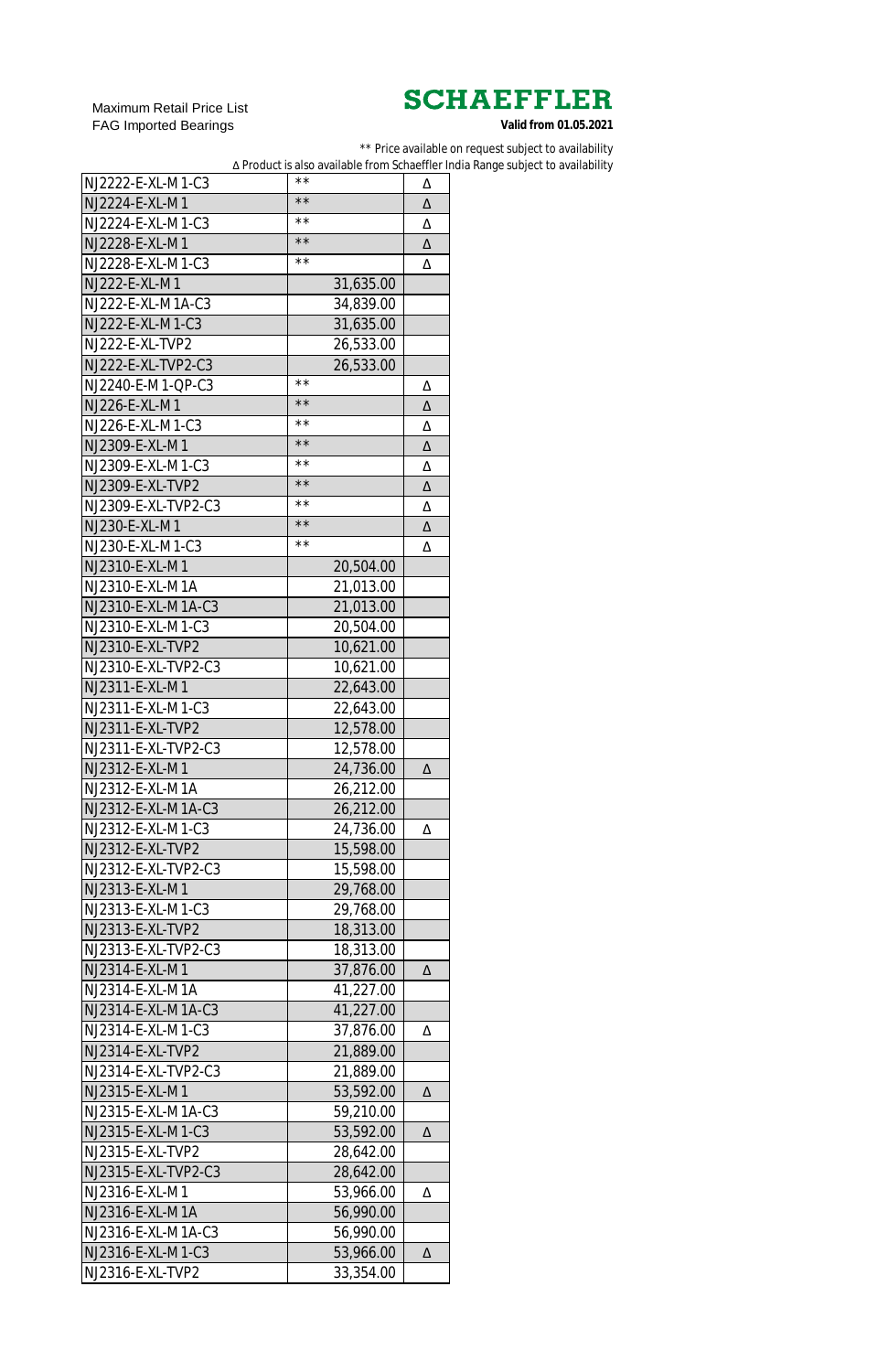Maximum Retail Price List FAG Imported Bearings

\*\* Price available on request subject to availability

∆ Product is also available from Schaeffler India Range subject to availability

| NJ2316-E-XL-TVP2-C3 | 33,354.00      |   |
|---------------------|----------------|---|
| NJ2317-E-XL-M1      | 71,031.00      | Δ |
| NJ2317-E-XL-M1-C3   | 71,031.00      | Δ |
| NJ2317-E-XL-TVP2    | 34,476.00      |   |
| NJ2317-E-XL-TVP2-C3 | 34,476.00      |   |
| NJ2318-E-XL-M1      | 72,577.00      | Δ |
| NJ2318-E-XL-M1A     | 74,016.00      |   |
| NJ2318-E-XL-M1A-C3  | 74,016.00      |   |
| NJ2318-E-XL-M1-C3   | 72,577.00      | Δ |
| NJ2318-E-XL-TVP2    | 37,176.00      |   |
| NJ2318-E-XL-TVP2-C3 | 37,176.00      |   |
| NJ2319-E-XL-M1      | $\star\,\star$ | Δ |
| NJ2319-E-XL-M1-C3   | $\star\star$   | Δ |
| NJ2320-E-XL-M1      | $\star\,\star$ | Δ |
| NJ2320-E-XL-M1-C3   | $\star\star$   | Δ |
| NJ2322-E-XL-M1      | $\star\,\star$ | Δ |
| NJ2322-E-XL-M1-C3   | $\star\star$   | Δ |
| NJ232-E-XL-M1       | $\star\,\star$ | Δ |
| NJ232-E-XL-M1-C3    | $\star\star$   |   |
| NJ2330-E-XL-M1A     | $\star\,\star$ | Δ |
|                     | $\star\star$   | Δ |
| NJ2332-E-M1         | **             | Δ |
| NJ2332-E-M1-C3      | $**$           | Δ |
| NJ2340-EX-TB-M1     | $\star\star$   | Δ |
| NJ2340-EX-TB-M1-C3  | $**$           | Δ |
| NJ234-E-XL-M1       |                | Δ |
| NJ234-E-XL-M1-C3    | $\star\star$   | Δ |
| NJ236-E-XL-M1       | $\star\star$   | Δ |
| NJ236-E-XL-M1-C3    | $\star\,\star$ | Δ |
| NJ238-E-M1          | $\star\star$   | Δ |
| NJ238-E-M1-C3       | $\star\,\star$ | Δ |
| NJ240-E-M1          | $\star\star$   | Δ |
| NJ240-E-M1-C3       | $\star\,\star$ | Δ |
| NJ244-E-M1          | $\star\star$   | Δ |
| NJ244-E-M1-C3       | $\star\,\star$ | Δ |
| NJ248-E-M1          | $\star\star$   | Δ |
| NJ309-E-XL-M1       | 8,573.00       |   |
| NJ309-E-XL-M1-C3    | 8,573.00       |   |
| NJ309-E-XL-TVP2     | 5,394.00       |   |
| NJ309-E-XL-TVP2-C3  | 5,394.00       |   |
| NJ310-E-XL-M1       | 10,408.00      | Δ |
| NJ310-E-XL-M1A-C3   | 14,342.00      |   |
| NJ310-E-XL-M1-C3    | 10,408.00      | Δ |
| NJ310-E-XL-TVP2     | 6,819.00       |   |
| NJ310-E-XL-TVP2-C3  | 6,819.00       |   |
| NJ311-E-XL-M1       | 11,062.00      |   |
| NJ311-E-XL-M1-C3    | 11,062.00      |   |
| NJ311-E-XL-TVP2     | 9,346.00       |   |
| NJ311-E-XL-TVP2-C3  | 9,346.00       |   |
| NJ312-E-XL-M1       | 12,921.00      |   |
| NJ312-E-XL-M1-C3    | 12,921.00      |   |
| NJ312-E-XL-TVP2     |                |   |
| NJ312-E-XL-TVP2-C3  | 10,179.00      |   |
|                     | 10,179.00      |   |
| NJ313-E-XL-M1       | 14,768.00      | Δ |
| NJ313-E-XL-M1-C3    | 14,768.00      | Δ |
| NJ313-E-XL-TVP2     | 12,199.00      |   |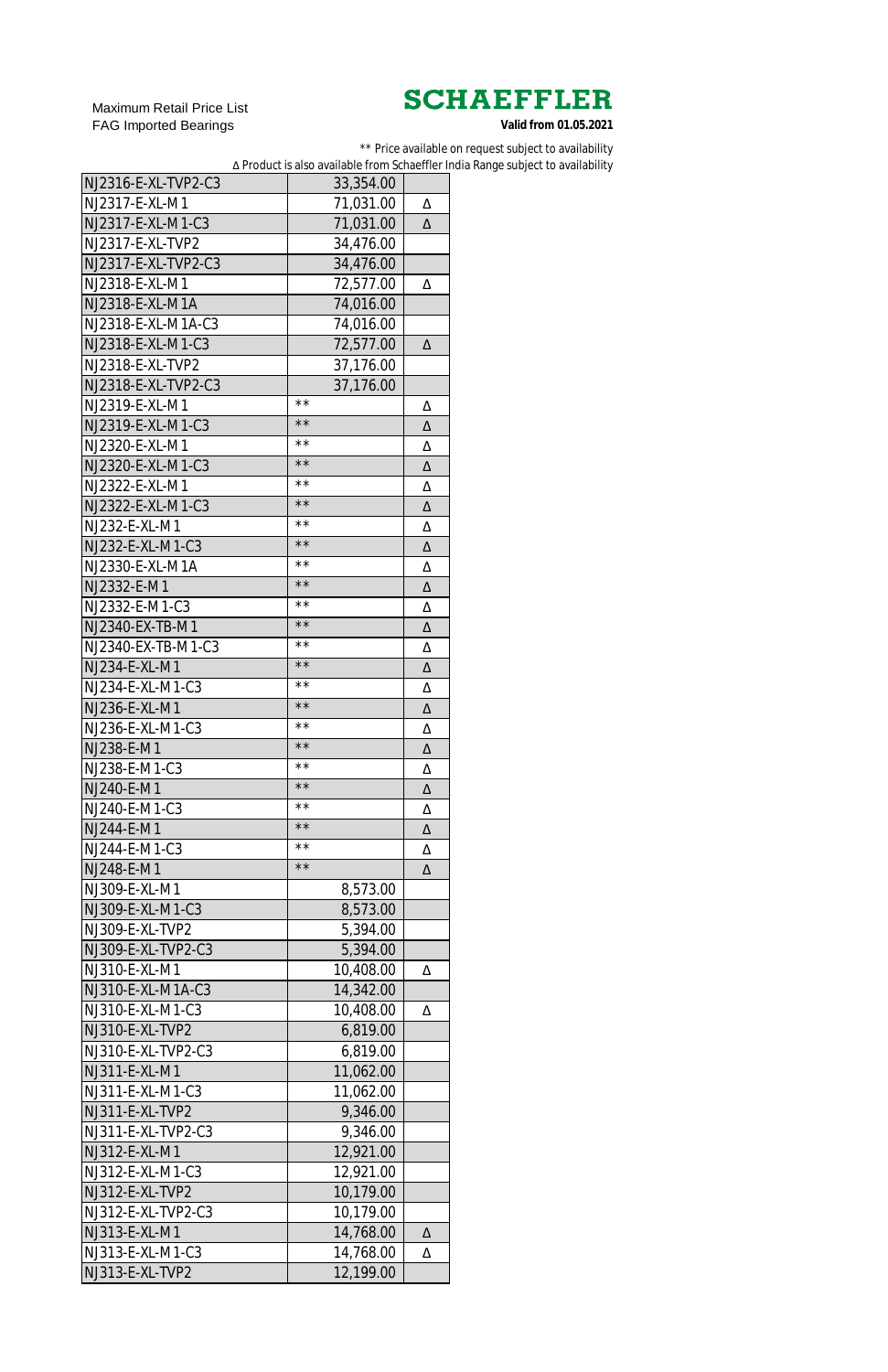Maximum Retail Price List FAG Imported Bearings

\*\* Price available on request subject to availability

∆ Product is also available from Schaeffler India Range subject to availability

| NJ313-E-XL-TVP2-C3 | 12,199.00      |   |
|--------------------|----------------|---|
| NJ314-E-XL-M1      | 16,088.00      | Δ |
| NJ314-E-XL-M1-C3   | 16,088.00      | Δ |
| NJ314-E-XL-TVP2    | 14,430.00      |   |
| NJ314-E-XL-TVP2-C3 | 14,430.00      |   |
| NJ315-E-XL-M1      | 21,086.00      |   |
| NJ315-E-XL-M1-C3   | 21,086.00      |   |
| NJ315-E-XL-TVP2    | 16,750.00      |   |
| NJ315-E-XL-TVP2-C3 | 16,750.00      |   |
| NJ316-E-XL-M1      | 25,414.00      |   |
| NJ316-E-XL-M1-C3   | 25,414.00      |   |
| NJ316-E-XL-TVP2    | 19,211.00      |   |
| NJ316-E-XL-TVP2-C3 | 19,211.00      |   |
| NJ317-E-XL-M1      | 29,198.00      | Δ |
| NJ317-E-XL-M1-C3   |                |   |
|                    | 29,198.00      | Δ |
| NJ317-E-XL-TVP2    | 23,649.00      |   |
| NJ317-E-XL-TVP2-C3 | 23,649.00      |   |
| NJ318-E-XL-M1      | 32,326.00      | Δ |
| NJ318-E-XL-M1-C3   | 32,326.00      | Δ |
| NJ318-E-XL-TVP2    | 25,968.00      |   |
| NJ318-E-XL-TVP2-C3 | 25,968.00      |   |
| NJ319-E-XL-M1      | 37,915.00      |   |
| NJ319-E-XL-M1-C3   | 37,915.00      |   |
| NJ319-E-XL-TVP2    | 30,951.00      |   |
| NJ319-E-XL-TVP2-C3 | 30,951.00      |   |
| NJ320-E-XL-M1      | 42,564.00      | Δ |
| NJ320-E-XL-M1-C3   | 42,564.00      | Δ |
| NJ320-E-XL-TVP2    | 38,980.00      |   |
| NJ320-E-XL-TVP2-C3 | 38,980.00      |   |
| <b>NJ407-XL</b>    | 11,790.00      |   |
| NJ407-XL-C3        | 11,790.00      |   |
| NJ408-XL-M1        | 14,659.00      |   |
| NJ408-XL-M1-C3     | 14,659.00      |   |
| NJ409-XL-M1        | 15,828.00      | Δ |
| NJ409-XL-M1-C3     | 15,828.00      | Δ |
| NJ410-XL-M1        | 18,920.00      | Δ |
| NJ410-XL-M1-C3     | 18,920.00      | Δ |
| NJ415-XL-M1        | $\star\star$   | Δ |
| NJ415-XL-M1-C3     | $\star\,\star$ | Δ |
| NJ416-XL-M1        | $\star\star$   | Δ |
| NJ416-XL-M1-C3     | $\star\,\star$ | Δ |
| NU1012-XL-M1       | 12,073.00      |   |
| NU1012-XL-M1-C3    | 12,073.00      |   |
| NU1013-XL-M1       | 14,259.00      |   |
| NU1014-XL-M1       | 14,427.00      |   |
| NU1014-XL-M1-C3    | 14,427.00      |   |
| NU1015-XL-M1       | 15,655.00      | Δ |
| NU1015-XL-M1-C3    | 15,655.00      | Δ |
| NU1016-XL-M1       | 16,277.00      |   |
| NU1016-XL-M1-C3    | 16,277.00      |   |
| NU1017-XL-M1       | 17,400.00      |   |
| NU1017-XL-M1-C3    | 17,400.00      |   |
| NU1018-XL-M1       | 19,395.00      |   |
| NU1018-XL-M1-C3    | 19,395.00      |   |
|                    |                |   |
| NU1019-XL-M1       | 20,867.00      |   |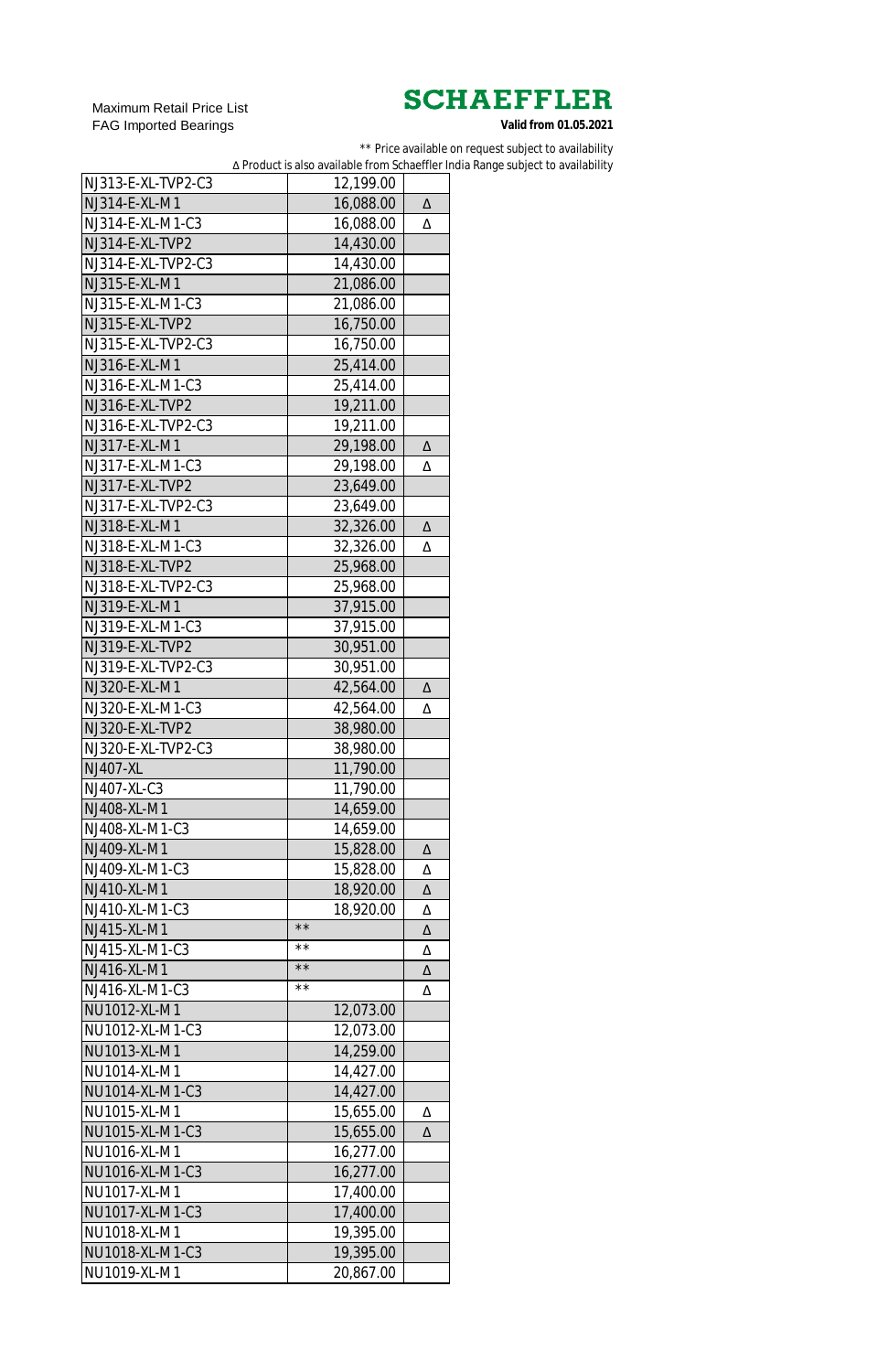Maximum Retail Price List FAG Imported Bearings

\*\* Price available on request subject to availability

∆ Product is also available from Schaeffler India Range subject to availability

| NU1019-XL-M1-C3      | 20,867.00       |   |
|----------------------|-----------------|---|
| NU1020-XL-M1         | 22,216.00       |   |
| NU1020-XL-M1-C3      | 22,216.00       |   |
| NU1021-XL-M1         | 28,008.00       |   |
| NU1021-XL-M1-C3      | 28,008.00       |   |
| NU1022-XL-M1         | 25,907.00       |   |
| NU1022-XL-M1-C3      | 25,907.00       |   |
| NU1024-XL-M1         | 27,629.00       |   |
| <b>NU1024-XL-M1A</b> | 30,549.00       |   |
| NU1024-XL-M1A-C3     | 30,549.00       |   |
| NU1024-XL-M1-C3      | 27,629.00       |   |
| NU1026-XL-M1         | 37,077.00       |   |
| NU1026-XL-M1-C3      | 37,077.00       |   |
| NU1028-XL-M1         | 40,542.00       |   |
| NU1028-XL-M1-C3      | 40,542.00       |   |
| NU1030-XL-M1         |                 |   |
|                      | 43,771.00       |   |
| NU1030-XL-M1-C3      | 43,771.00<br>** |   |
| NU1038-XL-M1         | $\star\star$    | Δ |
| NU1038-XL-M1-C3      | $\star\,\star$  | Δ |
| NU1040-XL-M1         | $\star\star$    | Δ |
| NU1040-XL-M1-C3      | $\star\,\star$  | Δ |
| NU1044-M1            |                 | Δ |
| NU1044-M1-C3         | $\star\star$    | Δ |
| NU1048-M1            | $\star\,\star$  | Δ |
| NU1048-M1A           | $\star\star$    | Δ |
| NU1048-M1A-C3        | **              | Δ |
| NU1048-M1-C3         | $\star\star$    | Δ |
| NU1052-M1            | $\star\,\star$  | Δ |
| NU1052-M1-C3         | $\star\star$    | Δ |
| NU1056-M1            | * *             | Δ |
| NU1056-M1-C3         | $\star\star$    | Δ |
| NU1064-M1            | * *             | Δ |
| NU1064-M1A-C3        | $\star\star$    | Δ |
| NU1064-M1-C3         | $\star\,\star$  | Δ |
| NU1072-M1            | $\star\star$    | Δ |
| NU1072-M1-C3         | * *             | Δ |
| NU1080-M1A           | $\star\star$    | Δ |
| NU211-E-XL-M1        | 8,455.00        |   |
| NU211-E-XL-M1-C3     | 8,455.00        |   |
| NU211-E-XL-TVP2      | 4,828.00        |   |
| NU211-E-XL-TVP2-C3   | 4,828.00        |   |
| NU212-E-XL-M1        | 8,613.00        |   |
| NU212-E-XL-M1A-C3    | 10,973.00       |   |
| NU212-E-XL-M1-C3     | 8,613.00        |   |
| NU212-E-XL-TVP2      | 5,279.00        |   |
| NU212-E-XL-TVP2-C3   | 5,279.00        |   |
| NU213-E-XL-M1        | 14,053.00       | Δ |
| NU213-E-XL-M1A-C3    | 14,746.00       |   |
| NU213-E-XL-M1-C3     | 14,053.00       | Δ |
| NU213-E-XL-TVP2      | 6,326.00        | Δ |
| NU213-E-XL-TVP2-C3   |                 | Δ |
| NU214-E-XL-M1        | 6,326.00        |   |
|                      | 15,584.00       |   |
| NU214-E-XL-M1-C3     | 15,584.00       |   |
| NU214-E-XL-TVP2      | 6,972.00        |   |
| NU214-E-XL-TVP2-C3   | 6,972.00        |   |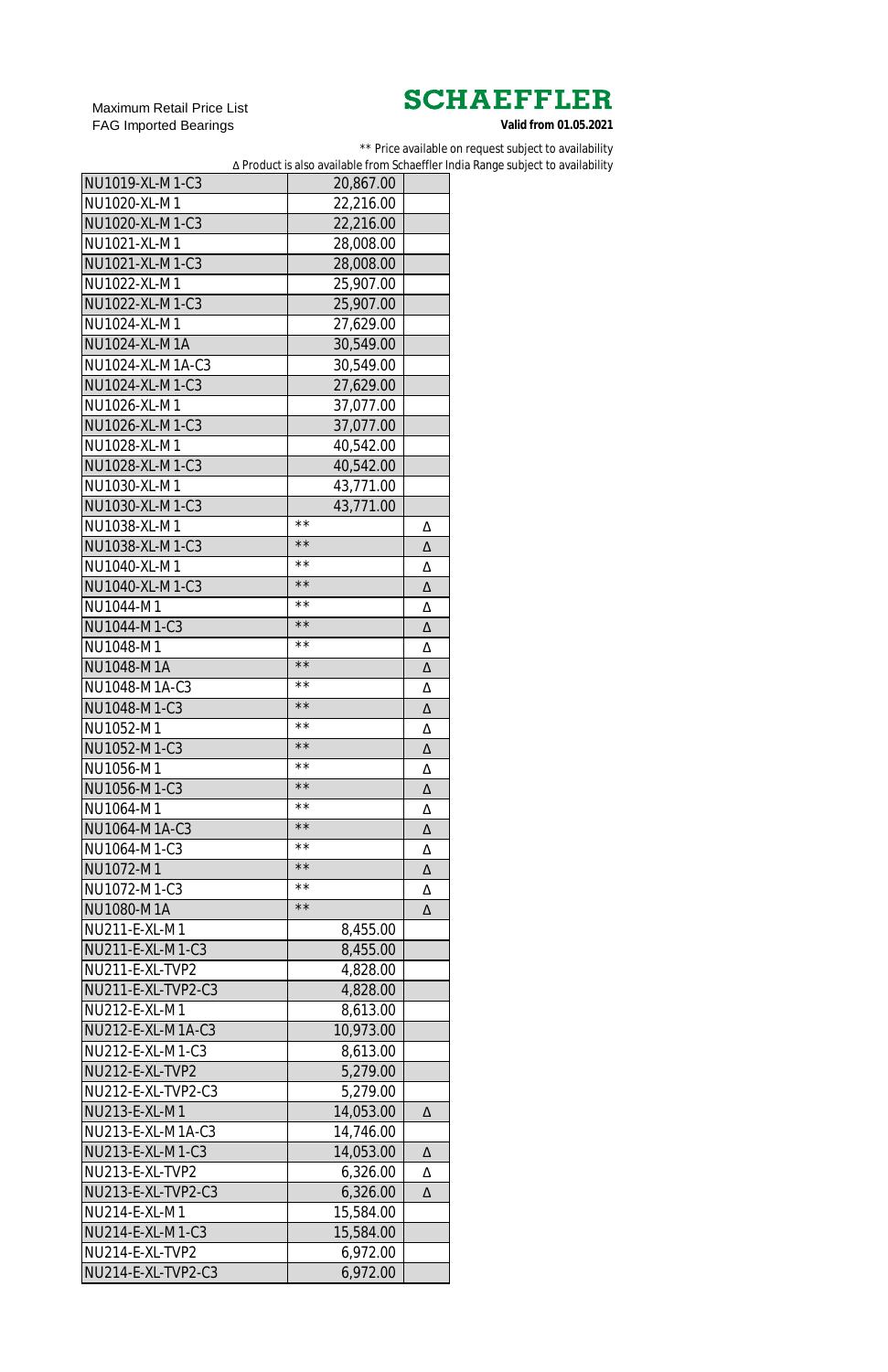Maximum Retail Price List FAG Imported Bearings

\*\* Price available on request subject to availability

∆ Product is also available from Schaeffler India Range subject to availability

| NU215-E-XL-M1           | 15,660.00    | Δ |
|-------------------------|--------------|---|
| NU215-E-XL-M1-C3        | 15,660.00    | Δ |
| NU215-E-XL-TVP2         | 8,593.00     |   |
| NU215-E-XL-TVP2-C3      | 8,593.00     |   |
| NU216-E-XL-M1           | 16,347.00    |   |
|                         |              | Δ |
| NU216-E-XL-M1A          | 18,034.00    |   |
| NU216-E-XL-M1A-C3       | 18,034.00    |   |
| NU216-E-XL-M1-C3        | 16,347.00    | Δ |
| NU216-E-XL-TVP2         | 9,262.00     |   |
| NU216-E-XL-TVP2-C3      | 9,262.00     |   |
| NU217-E-XL-M1           | 17,074.00    | Δ |
| NU217-E-XL-M1A-C3       | 18,699.00    |   |
| NU217-E-XL-M1-C3        | 17,074.00    | Δ |
| NU217-E-XL-TVP2         | 11,419.00    |   |
| NU217-E-XL-TVP2-C3      | 11,419.00    |   |
| NU218-E-XL-M1           | 18,743.00    | Δ |
| NU218-E-XL-M1A          | 20,359.00    |   |
| NU218-E-XL-M1A-C3       | 20,359.00    |   |
| NU218-E-XL-M1-C3        | 18,743.00    | Δ |
| NU218-E-XL-TVP2         | 13,578.00    |   |
| NU218-E-XL-TVP2-C3      | 13,578.00    |   |
| NU219-E-XL-M1           | 20,361.00    | Δ |
| NU219-E-XL-M1-C3        | 20,361.00    | Δ |
| NU219-E-XL-TVP2         | 15,889.00    |   |
| NU219-E-XL-TVP2-C3      | 15,889.00    |   |
| NU220-E-XL-M1           | 21,248.00    | Δ |
| NU220-E-XL-M1-C3        | 21,248.00    | Δ |
| NU220-E-XL-TVP2         | 16,215.00    |   |
| NU220-E-XL-TVP2-C3      | 16,215.00    |   |
| NU2211-E-XL-M1          | 8,431.00     |   |
| NU2211-E-XL-M1-C3       | 8,431.00     |   |
| <b>NU2211-E-XL-TVP2</b> | 6,265.00     |   |
| NU2211-E-XL-TVP2-C3     | 6,265.00     |   |
| NU2212-E-XL-M1          | 9,419.00     |   |
| NU2212-E-XL-M1A-C3      | 11,224.00    |   |
| NU2212-E-XL-M1-C3       | 9,419.00     |   |
| NU2212-E-XL-TVP2        |              |   |
| NU2212-E-XL-TVP2-C3     | 7,800.00     |   |
| NU2213-E-XL-M1          | 7,800.00     |   |
| NU2213-E-XL-M1-C3       | 12,497.00    |   |
|                         | 12,497.00    |   |
| NU2213-E-XL-TVP2        | 9,015.00     |   |
| NU2213-E-XL-TVP2-C3     | 9,015.00     |   |
| NU2214-E-XL-M1          | 14,825.00    | Δ |
| NU2214-E-XL-M1-C3       | 14,825.00    | Δ |
| NU2214-E-XL-TVP2        | 9,650.00     |   |
| NU2214-E-XL-TVP2-C3     | 9,650.00     |   |
| NU2215-E-XL-M1          | 15,861.00    | Δ |
| NU2215-E-XL-M1A-C3      | $\star\star$ | Δ |
| NU2215-E-XL-M1-C3       | 15,861.00    | Δ |
| <b>NU2215-E-XL-TVP2</b> | 10,439.00    |   |
| NU2215-E-XL-TVP2-C3     | 10,439.00    |   |
| NU2216-E-XL-M1          | 16,237.00    | Δ |
| NU2216-E-XL-M1-C3       | 16,237.00    | Δ |
| <b>NU2216-E-XL-TVP2</b> | 12,895.00    |   |
| NU2216-E-XL-TVP2-C3     | 12,895.00    |   |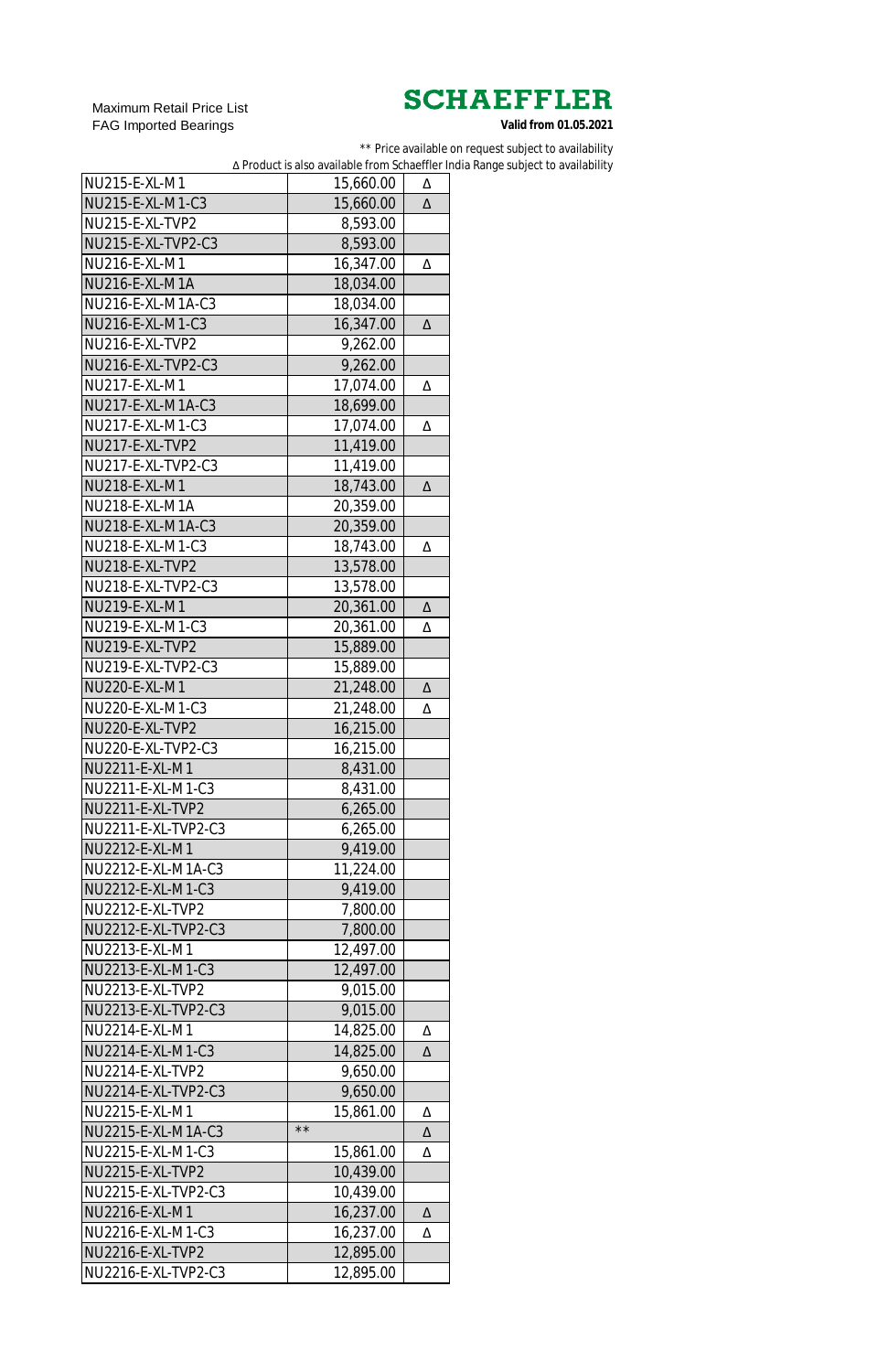Maximum Retail Price List FAG Imported Bearings

\*\* Price available on request subject to availability

∆ Product is also available from Schaeffler India Range subject to availability

| NU2217-E-XL-M1          | 16,750.00                 | Δ |
|-------------------------|---------------------------|---|
| NU2217-E-XL-M1A-C3      | 20,530.00                 |   |
| NU2217-E-XL-M1-C3       | 16,750.00                 | Δ |
| NU2217-E-XL-TVP2        | 15,233.00                 |   |
| NU2217-E-XL-TVP2-C3     | 15,233.00                 |   |
| NU2218-E-XL-M1          | 19,550.00                 | Δ |
| NU2218-E-XL-M1A-C3      | 24,154.00                 |   |
| NU2218-E-XL-M1-C3       | 19,550.00                 | Δ |
| <b>NU2218-E-XL-TVP2</b> | 17,841.00                 | Δ |
| NU2218-E-XL-TVP2-C3     |                           |   |
| NU2219-E-XL-M1          | 17,841.00                 | Δ |
| NU2219-E-XL-M1-C3       | 24,295.00                 |   |
| <b>NU2219-E-XL-TVP2</b> | 24,295.00                 |   |
|                         | 20,270.00                 |   |
| NU2219-E-XL-TVP2-C3     | 20,270.00<br>$\star\star$ |   |
| NU221-E-XL-M1           | $\star\,\star$            | Δ |
| NU221-E-XL-M1-C3        |                           | Δ |
| NU2220-E-XL-M1          | 38,799.00                 | Δ |
| NU2220-E-XL-M1-C3       | 38,799.00                 | Δ |
| <b>NU2220-E-XL-TVP2</b> | 24,819.00                 |   |
| NU2220-E-XL-TVP2-C3     | 24,819.00                 |   |
| NU2222-E-XL-M1          | 42,097.00                 |   |
| NU2222-E-XL-M1A         | 52,716.00                 |   |
| NU2222-E-XL-M1A-C3      | 52,716.00                 |   |
| NU2222-E-XL-M1-C3       | 42,097.00                 |   |
| <b>NU2222-E-XL-TVP2</b> | 35,250.00                 |   |
| NU2222-E-XL-TVP2-C3     | 35,250.00                 |   |
| <b>NU222-E-XL-M1</b>    | 29,906.00                 | Δ |
| NU222-E-XL-M1A-C3       | 31,915.00                 |   |
| NU222-E-XL-M1-C3        | 29,906.00                 | Δ |
| NU222-E-XL-TVP2         | 21,410.00                 |   |
| NU222-E-XL-TVP2-C3      | 21,410.00                 |   |
| NU2232-E-XL-M1-OP       | $\star\,\star$            | Δ |
| NU2232-E-XL-M1-QP-C3    | $\star\star$              | Δ |
| NU2238-E-M1             | $\star\,\star$            | Δ |
| NU2238-E-M1-C3          | $\star\star$              | Δ |
| NU2240-E-M1-QP          | $\star\,\star$            | Δ |
| NU2240-E-M1-QP-C3       | $\star\star$              | Δ |
| NU224-E-XL-M1           | 31,696.00                 | Δ |
| NU224-E-XL-M1A-C3       | 35,514.00                 |   |
| NU224-E-XL-M1-C3        | 31,696.00                 | Δ |
| NU224-E-XL-TVP2         | 27,661.00                 |   |
| NU224-E-XL-TVP2-C3      | 27,661.00                 |   |
| <b>NU226-E-XL-M1</b>    | 39,343.00                 | Δ |
| NU226-E-XL-M1A-C3       | 43,176.00                 |   |
| NU226-E-XL-M1-C3        | 39,343.00                 | Δ |
| NU226-E-XL-TVP2         | 35,046.00                 |   |
| NU226-E-XL-TVP2-C3      | 35,046.00                 |   |
| NU228-E-XL-M1           | 49,978.00                 | Δ |
| NU228-E-XL-M1A-C3       | 57,192.00                 |   |
| NU228-E-XL-M1-C3        | 49,978.00                 | Δ |
| NU2309-E-XL-M1          | 17,421.00                 |   |
| NU2309-E-XL-M1A         | 20,906.00                 |   |
| NU2309-E-XL-M1A-C3      | 20,907.00                 |   |
| NU2309-E-XL-TVP2        |                           |   |
| NU2309-E-XL-TVP2-C3     | 8,132.00                  |   |
|                         | 8,132.00                  |   |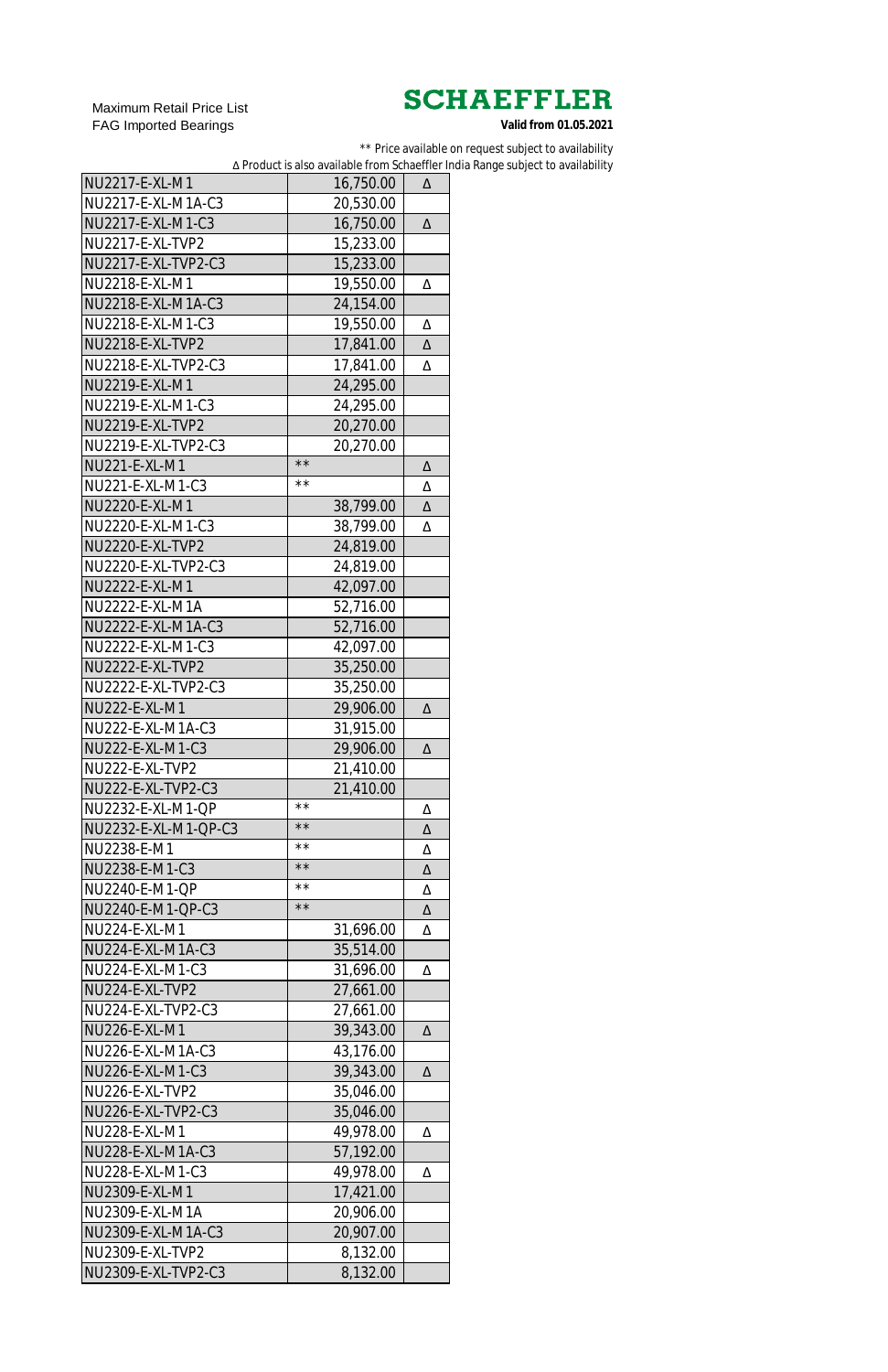Maximum Retail Price List FAG Imported Bearings

\*\* Price available on request subject to availability

∆ Product is also available from Schaeffler India Range subject to availability

| NU230-E-XL-M1           | $\star\,\star$ | Δ |
|-------------------------|----------------|---|
| NU230-E-XL-M1A-C3       | $\star\,\star$ | Δ |
| NU230-E-XL-M1-C3        | $\star\,\star$ | Δ |
| NU2310-E-XL-M1          | 17,583.00      |   |
| NU2310-E-XL-M1A         | 21,062.00      |   |
| NU2310-E-XL-M1A-C3      | 21,062.00      |   |
| NU2310-E-XL-M1-C3       | 17,583.00      |   |
| NU2310-E-XL-TVP2        | 8,444.00       |   |
| NU2310-E-XL-TVP2-C3     | 8,444.00       |   |
| NU2311-E-XL-M1          | 22,718.00      |   |
| NU2311-E-XL-M1A         | 23,252.00      |   |
| NU2311-E-XL-M1A-C3      | 23,252.00      |   |
| NU2311-E-XL-M1-C3       | 22,718.00      |   |
| NU2311-E-XL-TVP2        | 10,675.00      |   |
| NU2311-E-XL-TVP2-C3     | 10,675.00      |   |
| NU2312-E-XL-M1          | 30,094.00      |   |
| NU2312-E-XL-M1A-C3      | 33,120.00      |   |
| NU2312-E-XL-M1-C3       |                |   |
|                         | 30,094.00      |   |
| NU2312-E-XL-TVP2        | 14,626.00      |   |
| NU2312-E-XL-TVP2-C3     | 14,626.00      |   |
| NU2313-E-XL-M1          | 33,822.00      |   |
| NU2313-E-XL-M1A         | 35,717.00      |   |
| NU2313-E-XL-M1A-C3      | 35,717.00      |   |
| NU2313-E-XL-M1-C3       | 33,822.00      |   |
| NU2313-E-XL-TVP2        | 15,108.00      |   |
| NU2313-E-XL-TVP2-C3     | 15,108.00      |   |
| NU2314-E-XL-M1          | 37,571.00      |   |
| NU2314-E-XL-M1A         | 41,547.00      |   |
| NU2314-E-XL-M1A-C3      | 41,547.00      |   |
| NU2314-E-XL-M1-C3       | 37,571.00      |   |
| NU2314-E-XL-TVP2        | 19,479.00      |   |
| NU2314-E-XL-TVP2-C3     | 19,479.00      |   |
| NU2315-E-XL-M1          | 38,861.00      |   |
| NU2315-E-XL-M1A-C3      | 42,916.00      |   |
| NU2315-E-XL-M1-C3       | 38,861.00      |   |
| NU2315-E-XL-TVP2        | 25,118.00      |   |
| NU2315-E-XL-TVP2-C3     | 25,118.00      |   |
| NU2316-E-XL-M1          | 39,347.00      |   |
| NU2316-E-XL-M1A-C3      | 54,358.00      |   |
| NU2316-E-XL-M1-C3       | 39,347.00      |   |
| NU2316-E-XL-TVP2        | 28,118.00      |   |
| NU2316-E-XL-TVP2-C3     | 28,118.00      |   |
| NU2317-E-XL-M1          | 41,547.00      |   |
| NU2317-E-XL-M1A         | 60,214.00      |   |
| NU2317-E-XL-M1A-C3      | 60,214.00      |   |
| NU2317-E-XL-M1-C3       | 41,547.00      |   |
| NU2317-E-XL-TVP2        | 33,524.00      |   |
| NU2317-E-XL-TVP2-C3     | 33,524.00      |   |
| NU2318-E-XL-M1          | 43,469.00      | Δ |
| NU2318-E-XL-M1A-C3      | 46,200.00      |   |
| NU2318-E-XL-M1-C3       | 43,469.00      | Δ |
| <b>NU2318-E-XL-TVP2</b> | 36,581.00      |   |
| NU2318-E-XL-TVP2-C3     | 36,581.00      |   |
| NU2319-E-XL-M1          | 49,352.00      | Δ |
| NU2319-E-XL-M1-C3       | 49,352.00      | Δ |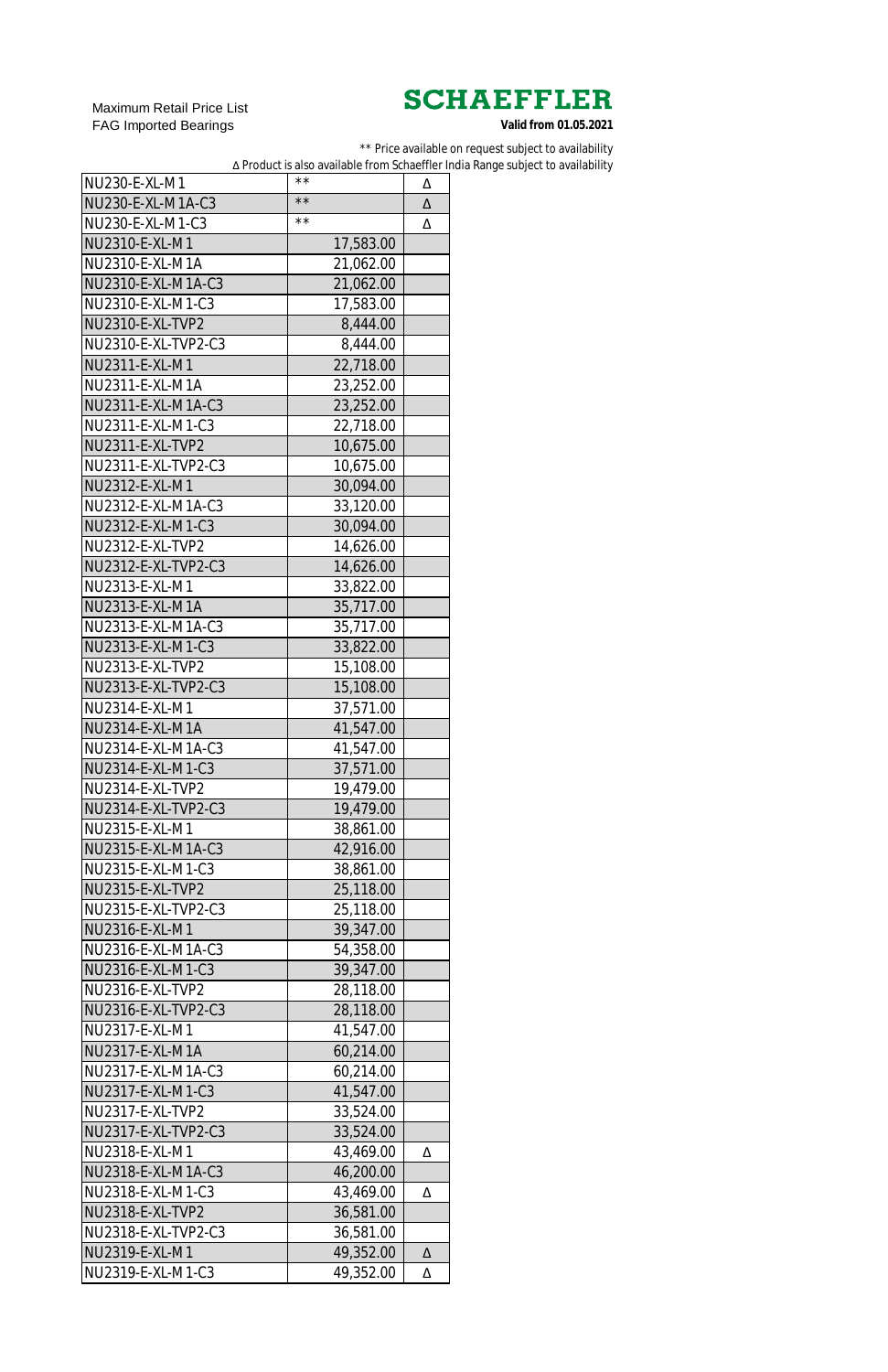Maximum Retail Price List FAG Imported Bearings

\*\* Price available on request subject to availability

∆ Product is also available from Schaeffler India Range subject to availability

| NU2319-E-XL-TVP2        | 37,677.00      |   |
|-------------------------|----------------|---|
| NU2319-E-XL-TVP2-C3     | 37,677.00      |   |
| NU2320-E-XL-M1          | 58,995.00      | Δ |
| NU2320-E-XL-M1A         | 60,013.00      |   |
| NU2320-E-XL-M1A-C3      | 60,013.00      | Δ |
| NU2320-E-XL-M1-C3       | 58,995.00      |   |
| NU2320-E-XL-TVP2        | 46,644.00      |   |
| NU2320-E-XL-TVP2-C3     | 46,644.00      |   |
| NU2322-E-XL-M1          | 107,794.00     |   |
| NU2322-E-XL-M1A         | 112,229.00     |   |
| NU2322-E-XL-M1A-C3      | 112,229.00     |   |
| NU2322-E-XL-M1-C3       | 107,794.00     |   |
| <b>NU2322-E-XL-TVP2</b> | 74,645.00      |   |
| NU2322-E-XL-TVP2-C3     | 74,645.00      |   |
| NU2326-E-XL-M1A-C4      | $\star\star$   | Δ |
| NU2328-E-XL-M1-QP       | $\star\star$   | Δ |
| NU232-E-XL-M1           | $\star\star$   | Δ |
| NU232-E-XL-M1-C3        | $\star\star$   | Δ |
| NU2330-E-XL-M1          | $\star\,\star$ | Δ |
| NU2330-E-XL-M1-C3       | $\star\star$   |   |
|                         | $\star\,\star$ | Δ |
| NU2338-EX-TB-M1         | $\star\star$   | Δ |
| NU2340-EX-TB-M1         | $\star\,\star$ | Δ |
| NU2344-EX-TB-M1         | * *            | Δ |
| NU234-E-XL-M1           | $\star\star$   | Δ |
| NU234-E-XL-M1-C3        |                | Δ |
| NU236-E-XL-M1           | * *            | Δ |
| NU236-E-XL-M1-C3        | $\star\star$   | Δ |
| NU238-E-M1              | $\star\,\star$ | Δ |
| NU238-E-M1-C3           | $\star\star$   | Δ |
| NU240-E-M1              | $\star\,\star$ | Δ |
| NU240-E-M1A-C3          | $\star\star$   | Δ |
| NU240-E-M1-C3           | * *            | Δ |
| <b>NU244-E-M1</b>       | $\star\star$   | Δ |
| NU244-E-M1-C3           | * *            | Δ |
| NU248-E-M1-C3           | $\star\star$   | Δ |
| NU252-E-TB-M1           | * *            | Δ |
| NU252-E-TB-M1-C3        | $\star\star$   | Δ |
| NU264-EX-TB-M1          | $\star\,\star$ | Δ |
| NU264-EX-TB-M1-C3       | $\star\star$   | Δ |
| NU309-E-XL-M1           | 7,471.00       |   |
| NU309-E-XL-M1-C3        | 7,471.00       |   |
| <b>NU309-E-XL-TVP2</b>  | 5,223.00       |   |
| NU309-E-XL-TVP2-C3      | 5,223.00       |   |
| NU310-E-XL-M1           | 8,436.00       |   |
| NU310-E-XL-M1A-C3       | 11,049.00      |   |
| NU310-E-XL-M1-C3        | 8,436.00       |   |
| NU310-E-XL-TVP2         | 6,006.00       |   |
| NU310-E-XL-TVP2-C3      | 6,006.00       |   |
| <b>NU311-E-XL-M1</b>    | 8,744.00       |   |
| NU311-E-XL-M1-C3        | 8,744.00       |   |
| NU311-E-XL-TVP2         | 6,938.00       |   |
| NU311-E-XL-TVP2-C3      | 6,938.00       |   |
| <b>NU312-E-XL-M1</b>    | 10,481.00      | Δ |
| NU312-E-XL-M1A          | 12,556.00      |   |
| NU312-E-XL-M1A-C3       | 12,556.00      |   |
|                         |                |   |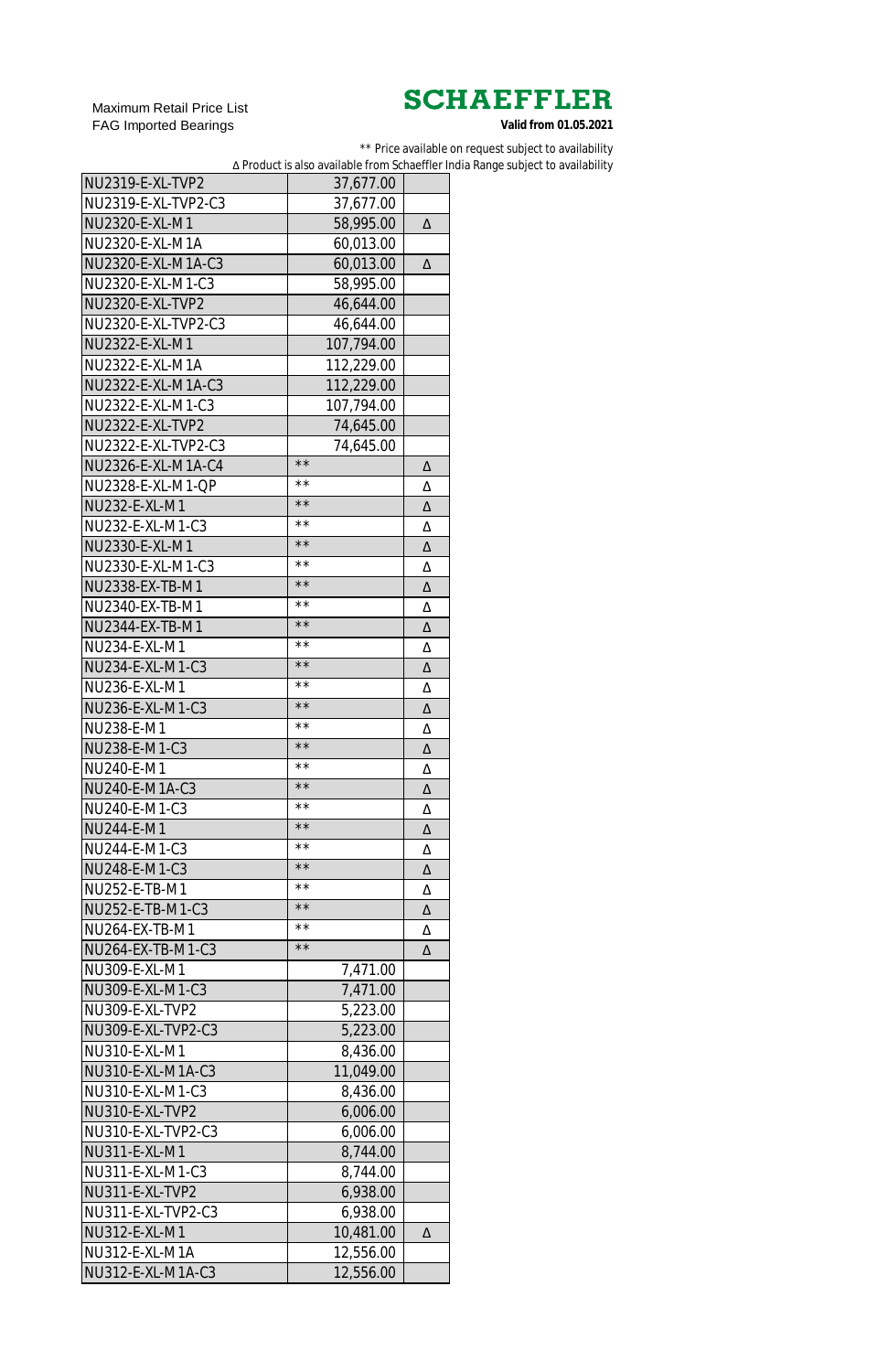Maximum Retail Price List FAG Imported Bearings

\*\* Price available on request subject to availability

∆ Product is also available from Schaeffler India Range subject to availability

| NU312-E-XL-M1-C3      | 10,481.00 | Δ |
|-----------------------|-----------|---|
| NU312-E-XL-TVP2       | 7,995.00  |   |
| NU312-E-XL-TVP2-C3    | 7,995.00  |   |
| NU313-E-XL-M1         | 11,923.00 | Δ |
| NU313-E-XL-M1A-C3     | 14,269.00 |   |
| NU313-E-XL-M1-C3      | 11,923.00 | Δ |
| NU313-E-XL-TVP2       | 9,632.00  |   |
| NU313-E-XL-TVP2-C3    | 9,632.00  |   |
| NU314-E-XL-M1         | 12,773.00 | Δ |
| NU314-E-XL-M1A        | 15,687.00 |   |
| NU314-E-XL-M1A-C3     | 15,687.00 |   |
| NU314-E-XL-M1-C3      | 12,773.00 | Δ |
| NU314-E-XL-TVP2       | 11,616.00 |   |
| NU314-E-XL-TVP2-C3    | 11,616.00 |   |
| NU315-E-XL-M1         | 16,289.00 | Δ |
| NU315-E-XL-M1-C3      | 16,289.00 | Δ |
| NU315-E-XL-TVP2       | 13,687.00 |   |
| NU315-E-XL-TVP2-C3    | 13,687.00 |   |
| NU316-E-XL-M1         | 18,745.00 |   |
|                       |           | Δ |
| NU316-E-XL-M1A        | 21,998.00 |   |
| NU316-E-XL-M1A-C3     | 21,998.00 |   |
| NU316-E-XL-M1-C3      | 18,745.00 | Δ |
| NU316-E-XL-TVP2       | 15,861.00 |   |
| NU316-E-XL-TVP2-C3    | 15,861.00 |   |
| NU317-E-XL-M1         | 19,914.00 | Δ |
| NU317-E-XL-M1-C3      | 19,914.00 | Δ |
| NU317-E-XL-TVP2       | 17,552.00 |   |
| NU317-E-XL-TVP2-C3    | 17,552.00 |   |
| NU318-E-XL-M1         | 23,046.00 | Δ |
| <b>NU318-E-XL-M1A</b> | 27,945.00 |   |
| NU318-E-XL-M1A-C3     | 27,945.00 |   |
| NU318-E-XL-M1-C3      | 23,046.00 | Δ |
| NU318-E-XL-TVP2       | 20,419.00 |   |
| NU318-E-XL-TVP2-C3    | 20,419.00 |   |
| NU319-E-XL-M1         | 27,303.00 | Δ |
| NU319-E-XL-M1A-C3     | 32,824.00 |   |
| NU319-E-XL-M1-C3      | 27,303.00 | Δ |
| NU319-E-XL-TVP2       | 22,675.00 |   |
| NU319-E-XL-TVP2-C3    | 22,675.00 |   |
| NU320-E-XL-M1         | 32,274.00 | Δ |
| NU320-E-XL-M1A        | 41,862.00 |   |
| NU320-E-XL-M1A-C3     | 41,862.00 |   |
| NU320-E-XL-M1-C3      | 32,274.00 | Δ |
| NU320-E-XL-TVP2       | 31,779.00 |   |
| NU320-E-XL-TVP2-C3    | 31,779.00 |   |
| NU321-E-XL-M1         | 39,073.00 | Δ |
| NU321-E-XL-M1-C3      | 39,073.00 | Δ |
| NU322-E-XL-M1         | 46,163.00 | Δ |
| NU322-E-XL-M1A        | 54,070.00 |   |
| NU322-E-XL-M1A-C3     | 54,070.00 |   |
| NU322-E-XL-M1-C3      | 46,163.00 | Δ |
| NU322-E-XL-TVP2       | 41,794.00 |   |
| NU322-E-XL-TVP2-C3    | 41,794.00 |   |
| NU324-E-XL-M1         | 56,917.00 | Δ |
| NU324-E-XL-M1A        | 67,221.00 |   |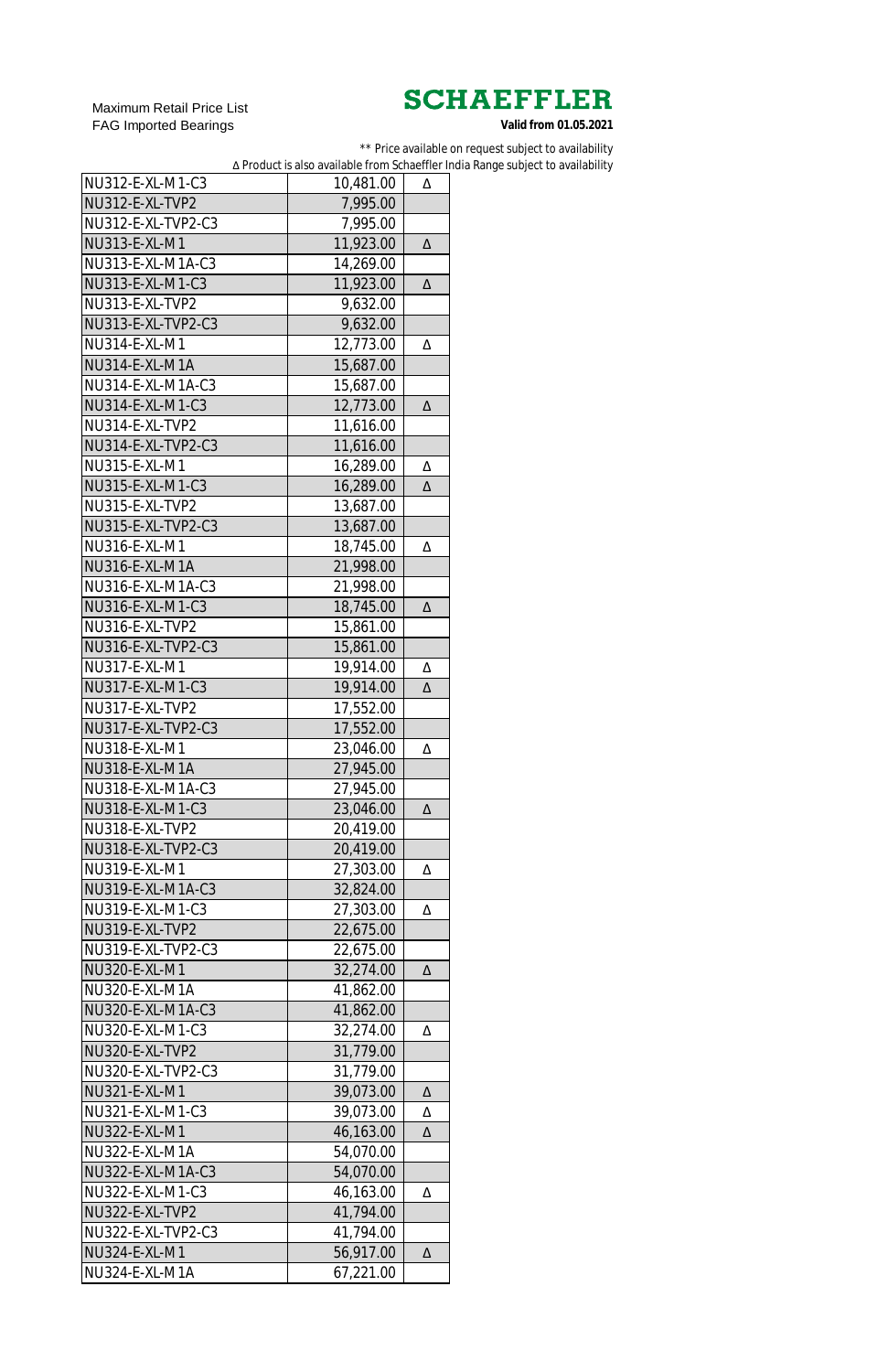Maximum Retail Price List FAG Imported Bearings

\*\* Price available on request subject to availability

∆ Product is also available from Schaeffler India Range subject to availability

| NU324-E-XL-M1A-C3   | 67,221.00      |   |
|---------------------|----------------|---|
| NU324-E-XL-M1-C3    | 56,917.00      | Δ |
| NU324-E-XL-TVP2     | 53,709.00      |   |
| NU324-E-XL-TVP2-C3  | 53,709.00      |   |
| NU326-E-XL-M1       | 69,227.00      | Δ |
| NU326-E-XL-M1-C3    | 69,227.00      | Δ |
| NU326-E-XL-TVP2     | 66,204.00      |   |
| NU326-E-XL-TVP2-C3  | 66,204.00      |   |
| NU328-E-XL-M1       | 85,216.00      | Δ |
| NU328-E-XL-M1-C3    | 85,216.00      | Δ |
| NU328-E-XL-TVP2     | 81,359.00      |   |
| NU328-E-XL-TVP2-C3  | 81,359.00      |   |
| NU330-E-XL-M1       | $\star\star$   | Δ |
| NU330-E-XL-M1-C3    | $\star\,\star$ | Δ |
| NU332-E-M1          | $\star\star$   | Δ |
| NU332-E-M1-C3       | $\star\,\star$ | Δ |
| NU334-E-M1          | $\star\star$   | Δ |
| NU334-E-M1-C3       | $\star\,\star$ | Δ |
| NU336-E-TB-M1       | $\star\star$   | Δ |
| NU336-E-TB-M1-C3    | **             | Δ |
| <b>NU407-XL</b>     | 10,821.00      |   |
| NU407-XL-C3         | 10,821.00      |   |
| NU408-XL-M1         | 15,024.00      |   |
| NU408-XL-M1-C3      | 15,024.00      |   |
| <b>NU409-XL-M1</b>  | 15,388.00      |   |
| NU409-XL-M1-C3      | 15,388.00      |   |
| <b>NU410-XL-M1</b>  | 15,940.00      |   |
| NU410-XL-M1-C3      | 15,941.00      |   |
| <b>NU411-XL-M1</b>  | 19,047.00      |   |
| NU411-XL-M1-C3      | 19,047.00      |   |
| <b>NU412-XL-M1</b>  | 21,767.00      |   |
| NU412-XL-M1-C3      | 21,767.00      |   |
| NUP211-E-XL-TVP2    | 7,140.00       |   |
| NUP211-E-XL-TVP2-C3 | 7,140.00       |   |
| NUP212-E-XL-M1      | 12,958.00      |   |
| NUP212-E-XL-M1-C3   | 12,958.00      |   |
| NUP212-E-XL-TVP2    | 6,869.00       |   |
| NUP212-E-XL-TVP2-C3 | 6,869.00       |   |
| NUP213-E-XL-TVP2    | 9,592.00       |   |
| NUP213-E-XL-TVP2-C3 | 9,592.00       |   |
| NUP214-E-XL-M1      | 18,258.00      |   |
| NUP214-E-XL-M1-C3   | 18,258.00      |   |
| NUP214-E-XL-TVP2    | 10,444.00      |   |
| NUP214-E-XL-TVP2-C3 | 10,444.00      |   |
| NUP215-E-XL-M1      | 21,240.00      |   |
| NUP215-E-XL-M1-C3   | 21,240.00      |   |
| NUP215-E-XL-TVP2    | 11,792.00      |   |
| NUP215-E-XL-TVP2-C3 | 11,792.00      |   |
| NUP216-E-XL-M1      | 23,119.00      |   |
| NUP216-E-XL-M1-C3   | 23,119.00      |   |
| NUP216-E-XL-TVP2    | 13,436.00      |   |
| NUP216-E-XL-TVP2-C3 | 13,436.00      |   |
| NUP217-E-XL-TVP2    | 15,665.00      |   |
| NUP217-E-XL-TVP2-C3 | 15,665.00      |   |
| NUP218-E-XL-TVP2    | 17,914.00      |   |
|                     |                |   |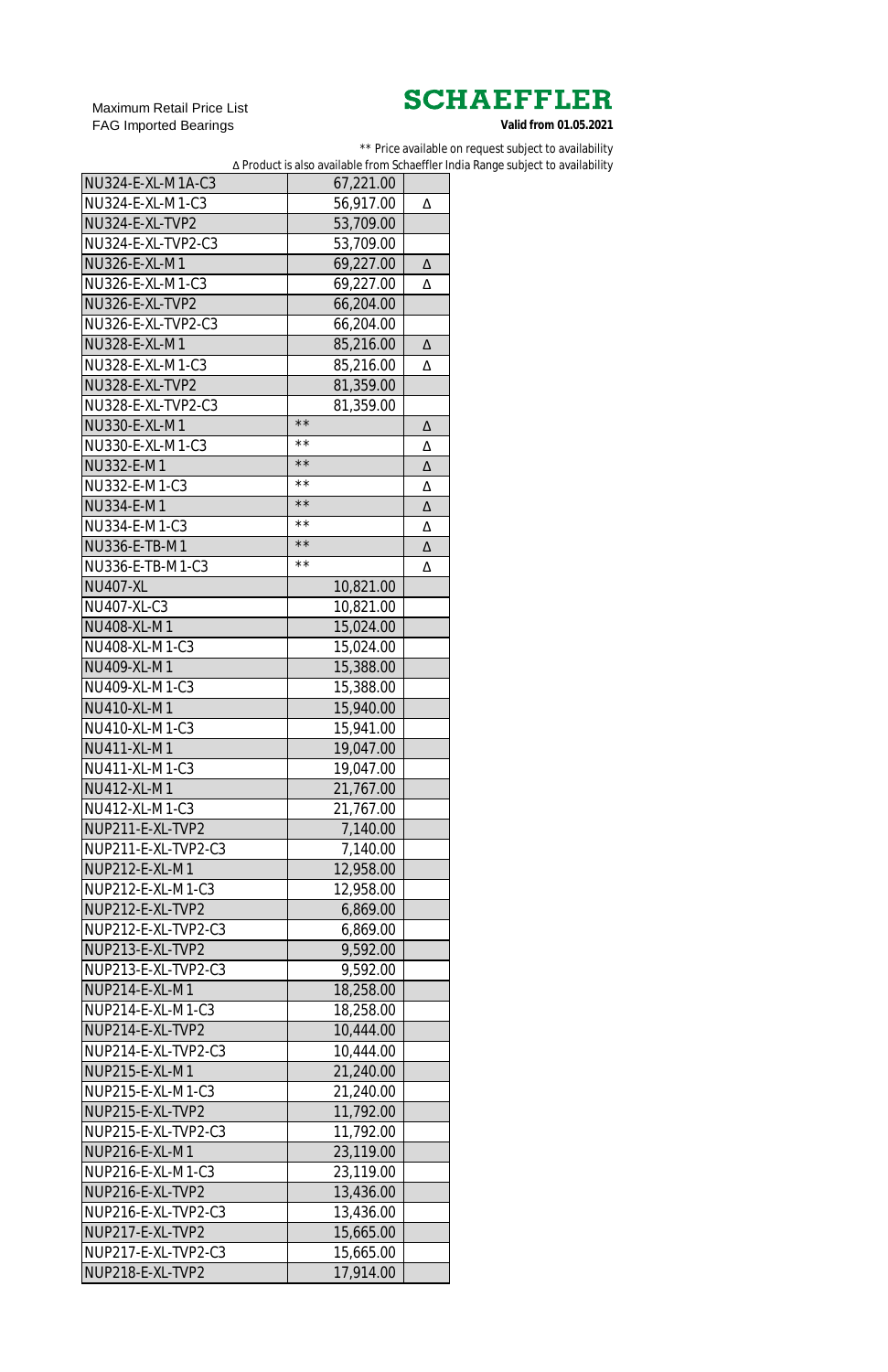Maximum Retail Price List FAG Imported Bearings

\*\* Price available on request subject to availability

∆ Product is also available from Schaeffler India Range subject to availability

| NUP218-E-XL-TVP2-C3   | 17,914.00 |   |
|-----------------------|-----------|---|
| <b>NUP219-E-XL-M1</b> | 32,097.00 |   |
| NUP219-E-XL-M1-C3     | 32,097.00 |   |
| NUP219-E-XL-TVP2      | 20,625.00 |   |
| NUP219-E-XL-TVP2-C3   | 20,625.00 |   |
| NUP220-E-XL-M1        | 36,389.00 |   |
| NUP220-E-XL-M1-C3     | 36,389.00 |   |
| NUP220-E-XL-TVP2      | 23,420.00 |   |
| NUP220-E-XL-TVP2-C3   | 23,420.00 |   |
| NUP2211-E-XL-M1       | 11,322.00 |   |
| NUP2211-E-XL-M1-C3    | 11,322.00 |   |
| NUP2211-E-XL-TVP2     | 8,114.00  |   |
| NUP2211-E-XL-TVP2-C3  | 8,114.00  |   |
| NUP2212-E-XL-M1       | 11,176.00 |   |
| NUP2212-E-XL-M1-C3    | 11,176.00 |   |
|                       |           |   |
| NUP2212-E-XL-TVP2     | 9,486.00  |   |
| NUP2212-E-XL-TVP2-C3  | 9,486.00  |   |
| NUP2213-E-XL-TVP2     | 10,992.00 |   |
| NUP2213-E-XL-TVP2-C3  | 10,992.00 |   |
| NUP2214-E-XL-M1       | 22,431.00 |   |
| NUP2214-E-XL-M1-C3    | 22,431.00 |   |
| NUP2214-E-XL-TVP2     | 12,772.00 |   |
| NUP2214-E-XL-TVP2-C3  | 12,772.00 |   |
| NUP2215-E-XL-TVP2     | 13,401.00 |   |
| NUP2215-E-XL-TVP2-C3  | 13,401.00 |   |
| NUP2216-E-XL-TVP2     | 15,646.00 |   |
| NUP2216-E-XL-TVP2-C3  | 15,646.00 |   |
| NUP2217-E-XL-M1       | 32,360.00 |   |
| NUP2217-E-XL-M1-C3    | 32,360.00 |   |
| NUP2217-E-XL-TVP2     | 23,895.00 |   |
| NUP2218-E-XL-TVP2     | 24,019.00 | Δ |
| NUP2218-E-XL-TVP2-C3  | 24,019.00 | Δ |
| NUP2219-E-XL-TVP2     | 34,258.00 |   |
| NUP2219-E-XL-TVP2-C3  | 34,258.00 |   |
| NUP2220-E-XL-M1       |           |   |
|                       | 51,210.00 |   |
| NUP2220-E-XL-M1-C3    | 51,210.00 |   |
| NUP2220-E-XL-TVP2     | 37,497.00 |   |
| NUP2222-E-XL-M1       | 70,974.00 |   |
| NUP2222-E-XL-M1-C3    | 70,974.00 |   |
| NUP2222-E-XL-TVP2     | 58,726.00 |   |
| NUP2309-E-XL-TVP2     | 10,021.00 |   |
| NUP2309-E-XL-TVP2-C3  | 10,021.00 |   |
| NUP2310-E-XL-M1       | 20,732.00 |   |
| NUP2310-E-XL-M1-C3    | 20,732.00 |   |
| NUP2310-E-XL-TVP2     | 12,206.00 |   |
| NUP2310-E-XL-TVP2-C3  | 12,206.00 |   |
| NUP2311-E-XL-TVP2     | 18,036.00 |   |
| NUP2311-E-XL-TVP2-C3  | 18,036.00 |   |
| NUP2312-E-XL-TVP2     | 19,070.00 |   |
| NUP2312-E-XL-TVP2-C3  | 19,070.00 |   |
| NUP2313-E-XL-TVP2     | 27,190.00 |   |
| NUP2313-E-XL-TVP2-C3  | 27,190.00 |   |
| NUP2314-E-XL-TVP2     | 28,202.00 |   |
| NUP2314-E-XL-TVP2-C3  | 28,202.00 |   |
|                       |           |   |
| NUP2315-E-XL-TVP2     | 42,609.00 |   |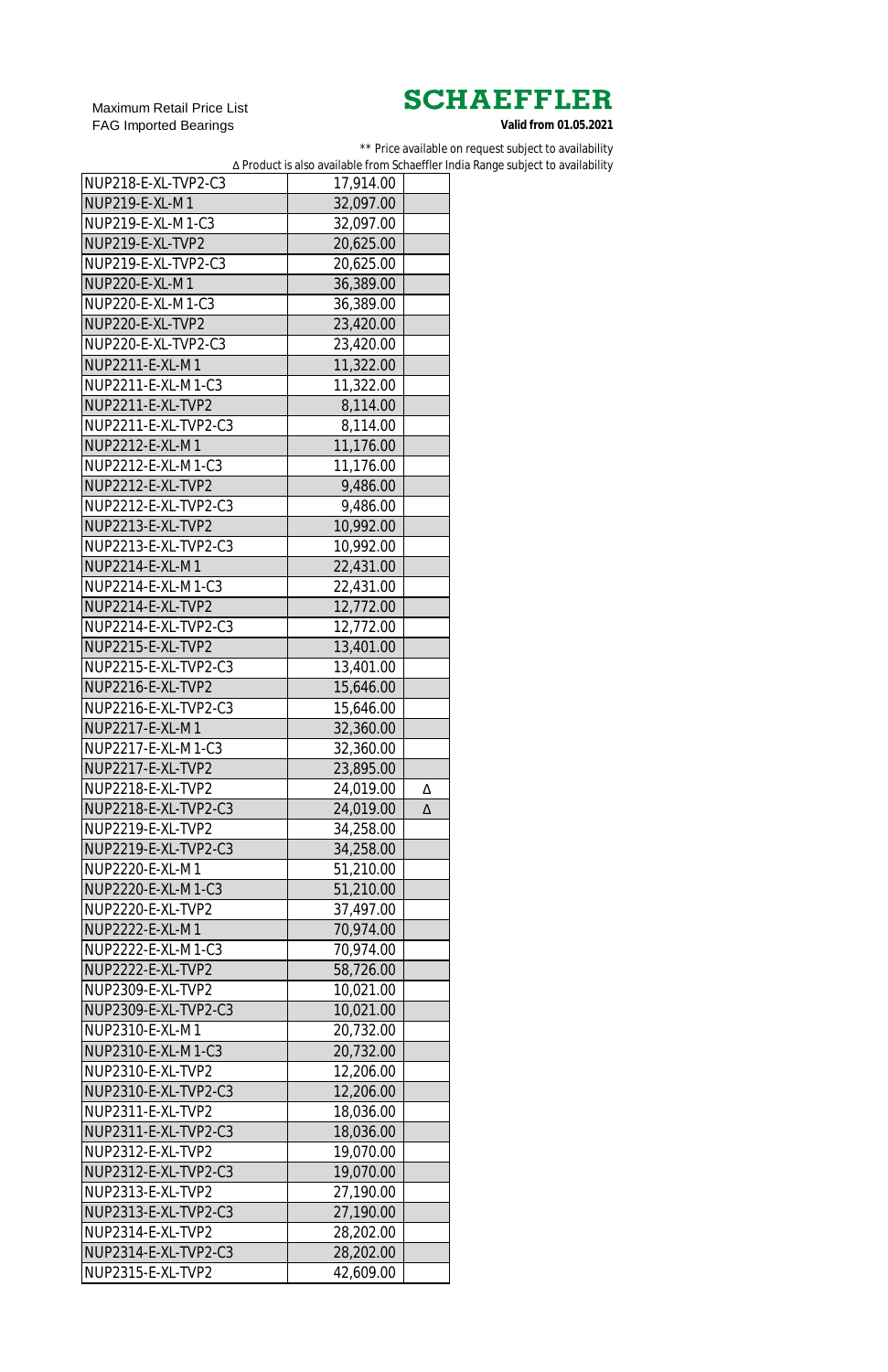Maximum Retail Price List FAG Imported Bearings

\*\* Price available on request subject to availability

∆ Product is also available from Schaeffler India Range subject to availability

| NUP244-E-M1-C3      | $\star\star$ | Δ |
|---------------------|--------------|---|
| NUP309-E-XL-TVP2    | 7,034.00     |   |
| NUP309-E-XL-TVP2-C3 | 7,034.00     |   |
| NUP310-E-XL-M1      | 11,933.00    |   |
| NUP310-E-XL-M1-C3   | 11,933.00    |   |
| NUP310-E-XL-TVP2    | 8,558.00     |   |
| NUP310-E-XL-TVP2-C3 | 8,558.00     |   |
| NUP311-E-XL-M1      | 16,547.00    |   |
| NUP311-E-XL-M1-C3   | 16,547.00    |   |
| NUP311-E-XL-TVP2    | 9,104.00     |   |
| NUP311-E-XL-TVP2-C3 | 9,104.00     |   |
| NUP312-E-XL-TVP2    | 12,199.00    |   |
| NUP312-E-XL-TVP2-C3 | 12,199.00    |   |
| NUP313-E-XL-M1      | 18,975.00    |   |
| NUP313-E-XL-M1-C3   | 18,975.00    |   |
| NUP313-E-XL-TVP2    | 14,566.00    |   |
| NUP313-E-XL-TVP2-C3 |              |   |
|                     | 14,566.00    |   |
| NUP314-E-XL-M1      | 28,109.00    |   |
| NUP314-E-XL-M1-C3   | 28,109.00    |   |
| NUP314-E-XL-TVP2    | 17,495.00    |   |
| NUP314-E-XL-TVP2-C3 | 17,495.00    |   |
| NUP315-E-XL-M1      | 31,391.00    |   |
| NUP315-E-XL-M1-C3   | 31,391.00    |   |
| NUP315-E-XL-TVP2    | 23,976.00    |   |
| NUP315-E-XL-TVP2-C3 | 23,976.00    |   |
| NUP316-E-XL-M1      | 35,611.00    |   |
| NUP316-E-XL-M1-C3   | 35,611.00    |   |
| NUP316-E-XL-TVP2    | 25,359.00    |   |
| NUP316-E-XL-TVP2-C3 | 25,359.00    |   |
| NUP317-E-XL-M1      | 43,908.00    |   |
| NUP317-E-XL-M1-C3   | 43,908.00    |   |
| NUP317-E-XL-TVP2    | 26,651.00    |   |
| NUP318-E-XL-TVP2    | 51,844.00    |   |
| QJ206-XL-MPA        | 5,243.00     |   |
| QJ207-XL-MPA        | 5,674.00     |   |
| QJ207-XL-MPA-C3     | 5,674.00     |   |
| QJ208-XL-MPA        | 6,134.00     |   |
| QJ208-XL-MPA-C3     | 6,134.00     |   |
| QJ208-XL-TVP        | 4,773.00     |   |
| QJ209-XL-MPA        | 6,611.00     |   |
| QJ209-XL-MPA-C3     | 6,669.00     |   |
| QJ209-XL-TVP        | 5,345.00     |   |
| QJ209-XL-TVP-C3     | 5,345.00     |   |
| QJ210-XL-MPA        | 7,631.00     |   |
| QJ210-XL-MPA-C3     | 7,631.00     |   |
| QJ211-XL-MPA        | 9,445.00     |   |
| QJ211-XL-MPA-C3     | 9,445.00     |   |
| QJ211-XL-TVP        | 7,340.00     |   |
| QJ211-XL-TVP-C3     | 7,340.00     |   |
| QJ212-XL-MPA        | 11,525.00    |   |
| QJ212-XL-MPA-C3     | 11,525.00    |   |
| QJ213-XL-MPA        | 13,274.00    |   |
| QJ213-XL-MPA-C3     | 13,274.00    |   |
| QJ214-XL-MPA        | 15,969.00    |   |
| QJ214-XL-MPA-C3     | 15,969.00    |   |